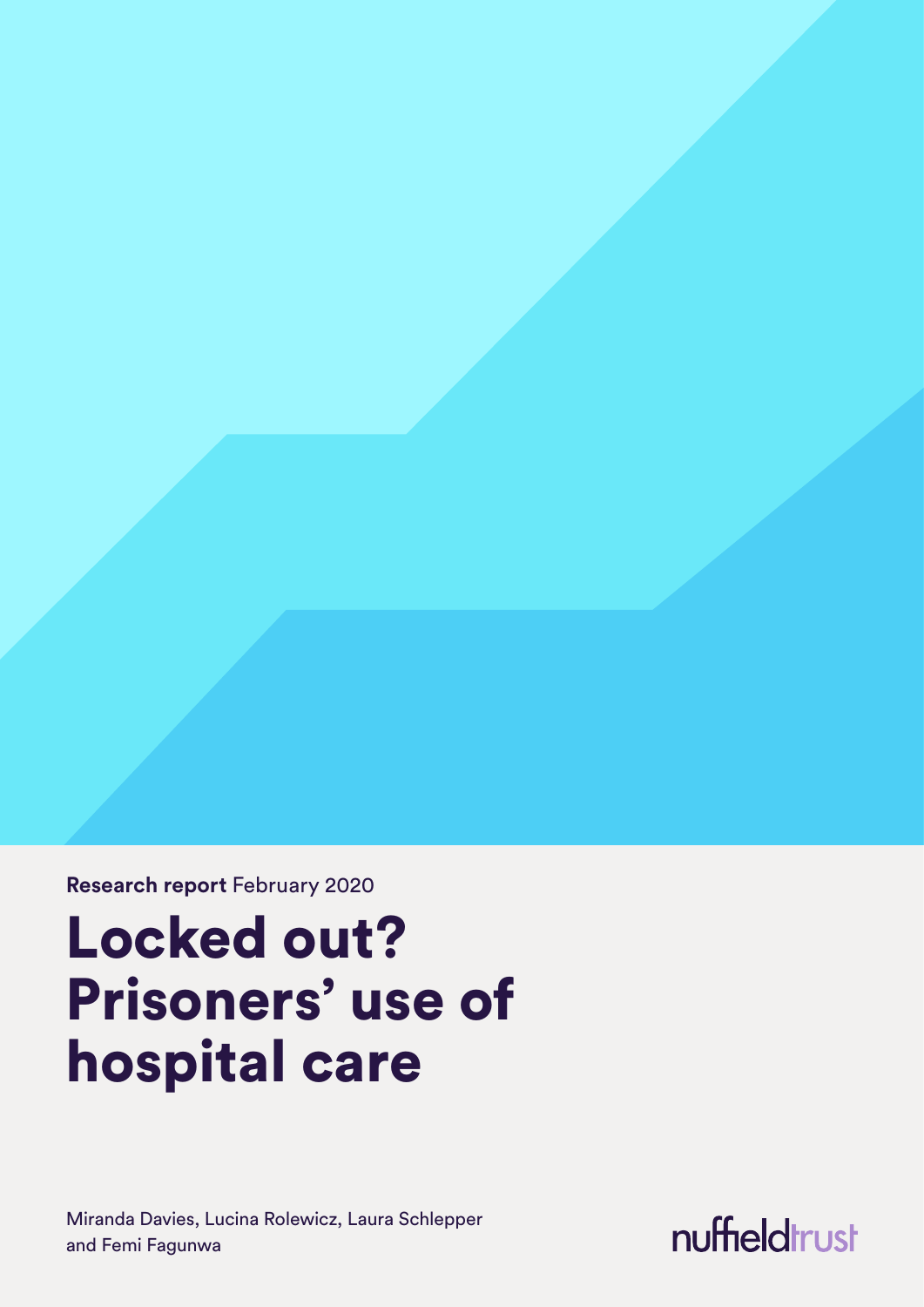### **About this report**

There were, on average, 83,000 people in prison in England and Wales at any one time last year, yet relatively little is known about prisoners' physical health care needs; how and why they access hospital services; and whether their physical health needs are being adequately met. Drawing on over 110,000 patient hospital records for prisoners at 112 prisons in 2017–18, this study provides the most in-depth look to date at how prisoners' health needs are being met in hospital.

### **Acknowledgements**

We thank the members of the expert panel who have provided invaluable advice and guidance since the start of this project. The panel included representatives from the Association of Members of Independent Monitoring Boards (AMIMB), Birth Companions, the British Medical Association, a Head of Prison Healthcare, the Howard League, Her Majesty's Prison and Probation Service (HMPPS), an Inside Recovery & Service User Involvement Manager, NHS England, Public Health England, researchers from the Universities of Warwick and Leeds Beckett, the Royal College of General Practitioners Secure Environments Group and the Royal College of Psychiatry.

We would also like to thank Dr Partha Das, Dr Laura Abbott, Dr Jake Hard and Dr Caroline Watson for their comments on earlier versions of this report. We would like to thank Eilís Keeble, Chris Sherlaw-Johnson, Sarah Scobie, Leonora Merry and Natasha Curry from the Nuffield Trust for their support with the research analysis and pre-publication review.

This project was funded by The Health Foundation, an independent charity committed to bringing about better health and health care for people in the UK.

This work uses data provided by patients and collected by the NHS as part of their care and support. Read more on our website [www.nuffieldtrust.org.uk/](http://www.nuffieldtrust.org.uk/about/corporate-policies#information-security-and-data) [about/corporate-policies#information-security-and-data](http://www.nuffieldtrust.org.uk/about/corporate-policies#information-security-and-data).

Hospital Episode Statistics data (year range 2017/18) Copyright © (2020), NHS Digital. Re-used with the permission of NHS Digital. All rights reserved.

Find out more online at: [www.nuffieldtrust.org.uk](http://www.nuffieldtrust.org.uk/research)/research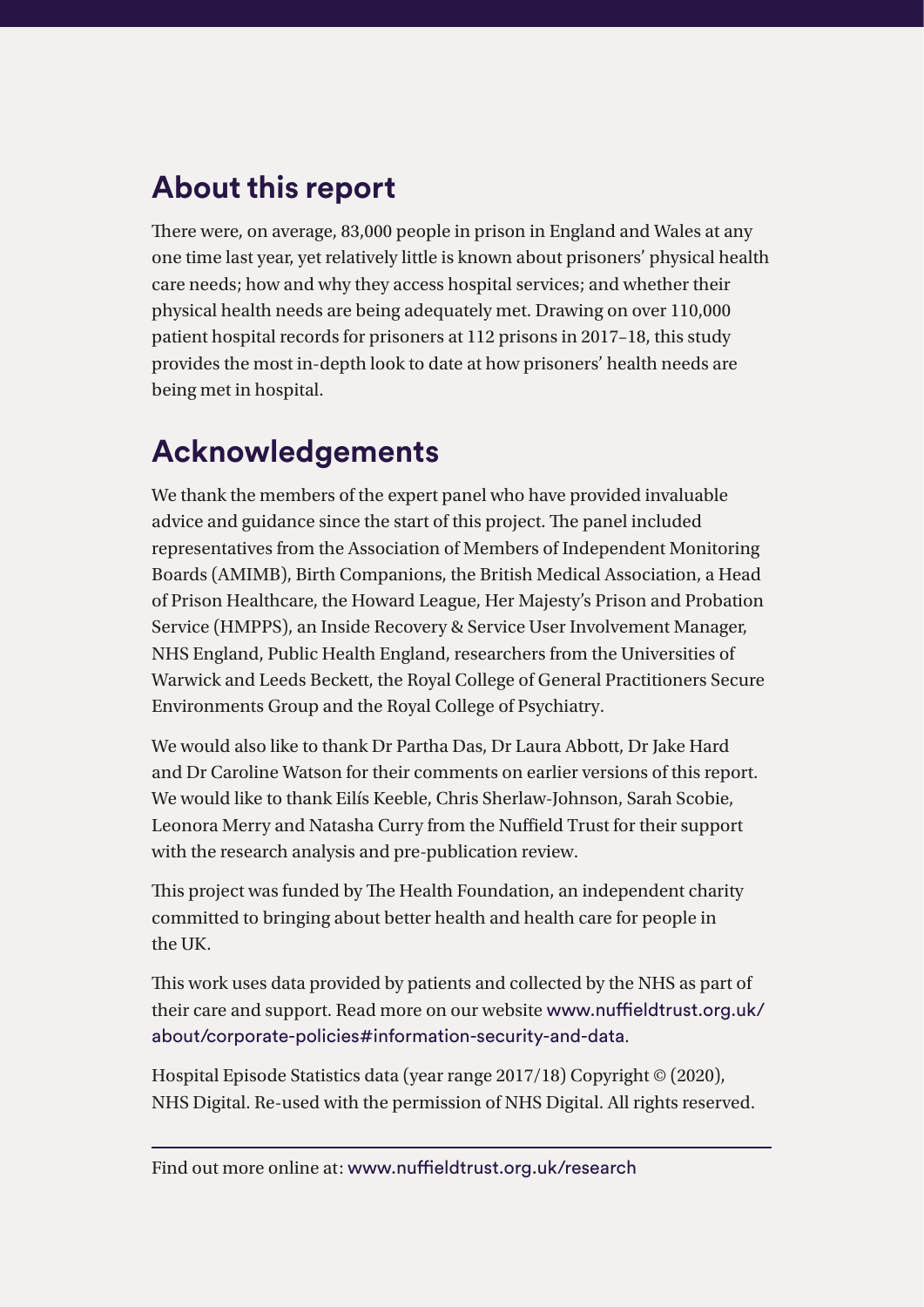# **Contents**

**[1](#page-8-1)**

**[2](#page-15-1)**

**[3](#page-20-1)**

**[4](#page-43-1)**

**[5](#page-46-1)**

**[6](#page-57-1)**

**[7](#page-67-1)**

| <b>List of figures and tables</b>                      | 2 <sup>1</sup> |
|--------------------------------------------------------|----------------|
| <b>List of abbreviations</b>                           | 4              |
| <b>Key findings</b>                                    | $5\phantom{1}$ |
| <b>Introduction</b>                                    | $\overline{7}$ |
| <b>Methods</b>                                         | 14             |
| <b>Findings on prisoners' use of hospital services</b> | 19             |
| Findings on older prisoners' use of hospital services  | 42             |
| Findings on women prisoners' use of hospital services  | 45             |
| Discussion: what next for prisoner health care?        | 56             |
| <b>Conclusion: preparing for the future</b>            | 66             |
| <b>Bibliography</b>                                    | 67             |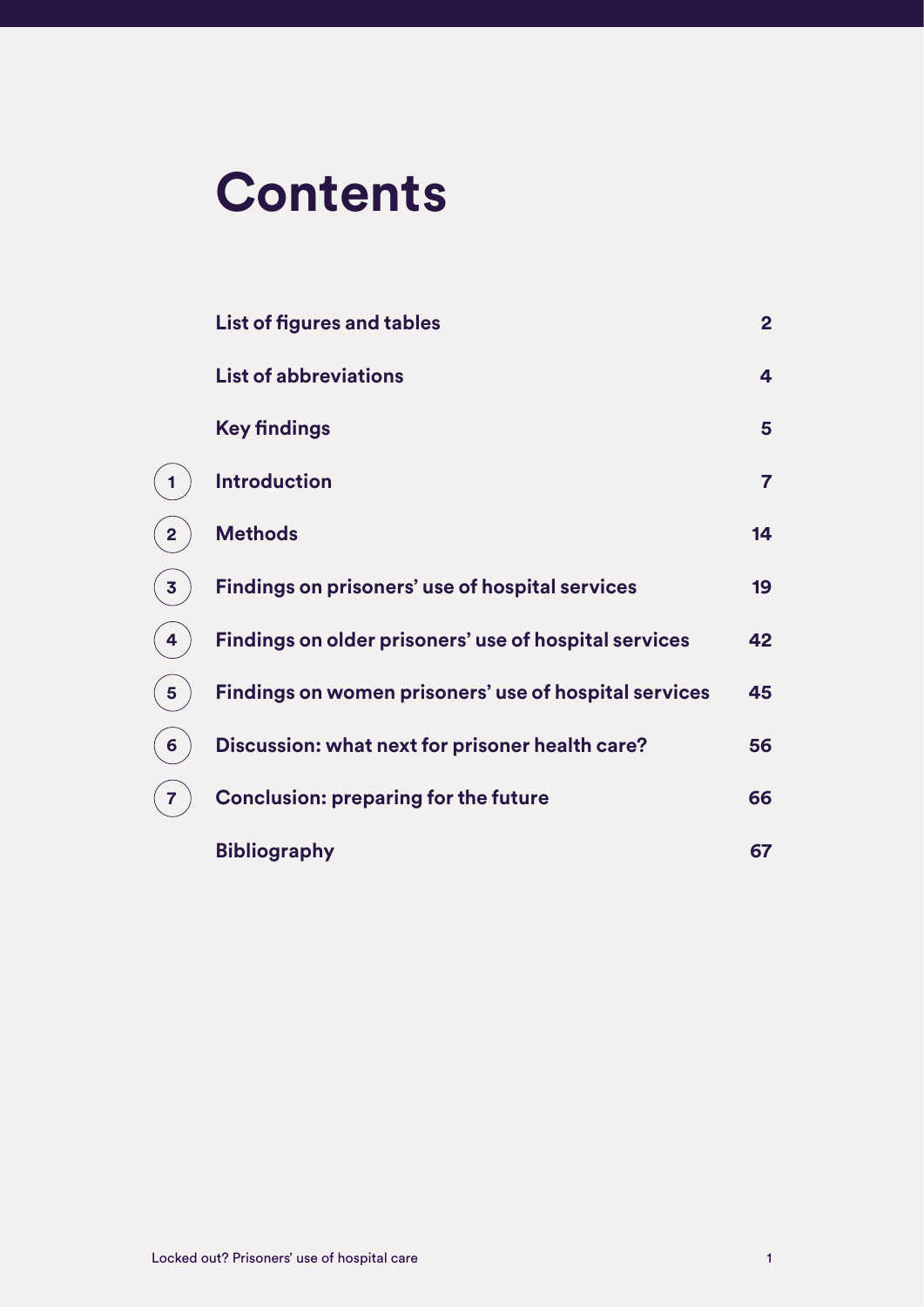# <span id="page-3-0"></span>**List of figures and tables**

### **Figures**

| 1.1 | Prison population, 1990-2019, and operational staffing levels,<br>$2010 - 19$                                                                                    | $\overline{7}$ |
|-----|------------------------------------------------------------------------------------------------------------------------------------------------------------------|----------------|
| 3.1 | Prisoner emergency and elective admissions by month, 2017/18                                                                                                     | 22             |
| 3.2 | General population (aged 15+) emergency and elective admissions<br>by month, 2017/18                                                                             | 22             |
| 3.3 | Top five primary diagnosis categories – the prison versus general<br>population, 2017/18                                                                         | 23             |
| 3.4 | Prisoners' admissions to hospital: top 10 primary diagnoses<br>(chapter block level), 2017/18                                                                    | 24             |
| 3.5 | Percentage of admissions where chronic conditions were recorded,<br>2017/18                                                                                      | 28             |
| 3.6 | Treatment specialties with the highest number of outpatient<br>attendances by the prison population (top 10) and corresponding<br>non-attendance levels, 2017/18 | 39             |
| 3.7 | Treatment specialties with the highest number of outpatient<br>attendances by the general population (top 10), 2017/18                                           | 40             |
| 5.1 | Number of outpatient appointments for women prisoners by<br>treatment specialty, 2017/18                                                                         | 50             |
|     |                                                                                                                                                                  |                |

### **Tables**

| 3.1 | Summary statistics for prisoners' admitted patient care activity,<br>2017/18                                                                | 20 |
|-----|---------------------------------------------------------------------------------------------------------------------------------------------|----|
| 3.2 | Expected versus observed* admission rates for prisoners, 2017/18                                                                            | 21 |
| 3.3 | The most common individual diagnoses within the top five<br>diagnostic categories (ICD-10 chapter blocks) for prisoners,<br>2017/18         | 25 |
| 3.4 | Chronic health conditions identified in prisoners' inpatient<br>admission coding, 2017/18                                                   | 27 |
| 3.5 | The 10 most common cancer diagnoses (including benign and<br>malignant) among prisoners identified in primary admitting<br>diagnosis coding | 29 |
| 3.6 | Top five procedures where patients were admitted with a cancer<br>diagnosis, $2017/18$                                                      | 30 |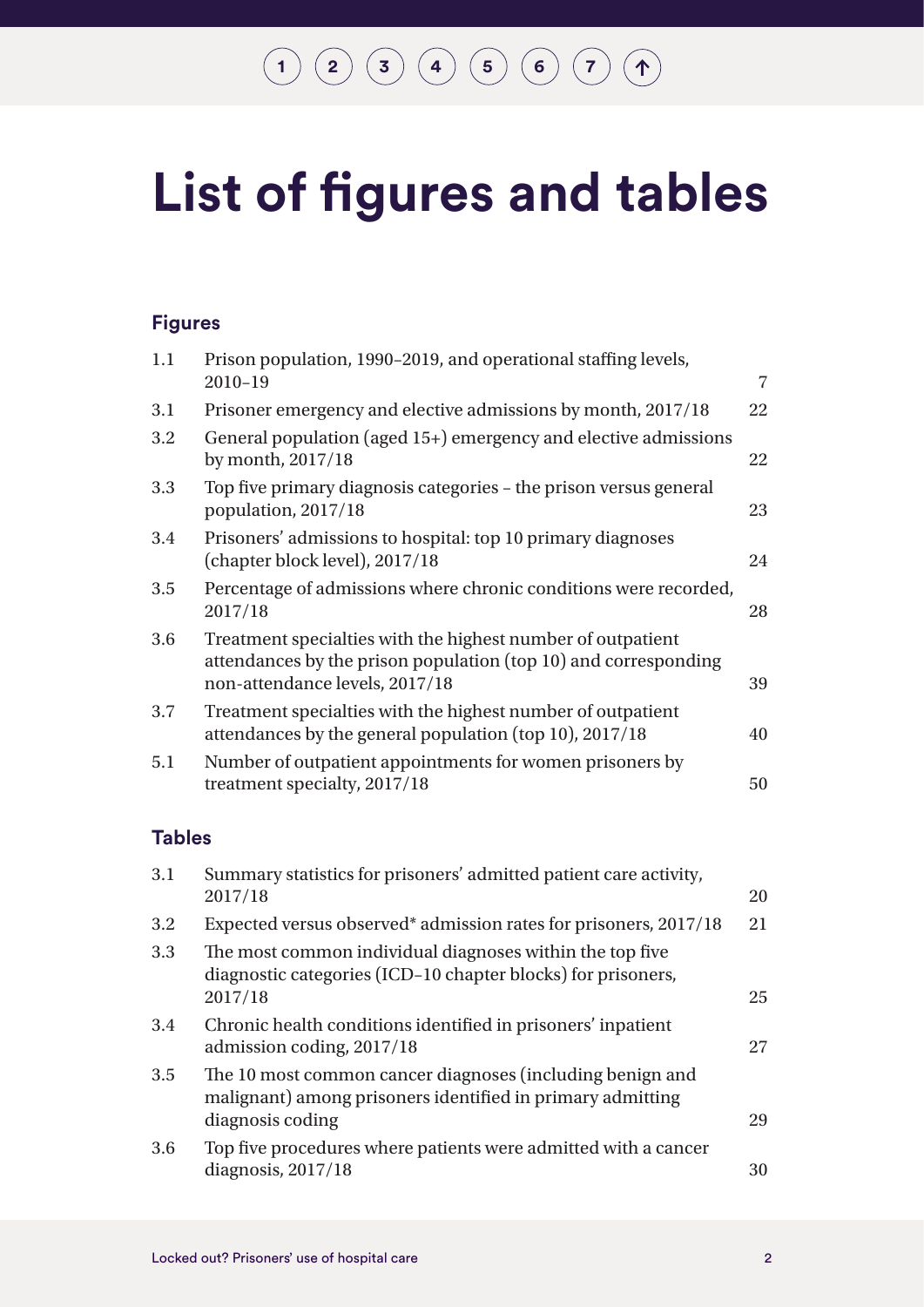| $3.7\,$ | Number of times psychoactive substances were identified in<br>prisoners' inpatient admission coding, 2017/18                                                         | 31 |
|---------|----------------------------------------------------------------------------------------------------------------------------------------------------------------------|----|
| 3.8     | Number of admissions split by category of psychoactive substance<br>use, 2017/18                                                                                     | 32 |
| 3.9     | Number of A&E attendances and number and percentage of<br>inpatient admissions from A&E, 2017/18                                                                     | 33 |
| 3.10    | Expected versus observed* A&E attendance rates for prisoners,<br>2017/18                                                                                             | 34 |
| 3.11    | Top 10 diagnosis descriptions associated with prisoners' A&E<br>attendances, 2017/18                                                                                 | 36 |
| 3.12    | Expected versus observed outpatient appointment rates for<br>prisoners, 2017/18                                                                                      | 37 |
| 3.13    | Percentage and number of prisoner outpatient appointments<br>attended, and not attended, categorised by reason, and compared<br>with the general population, 2017/18 | 38 |
| 3.14    | Treatment specialties where prisoners' outpatient appointments<br>were conducted via telephone or telemedicine consultation<br>$(top 10)$ , 2017/18                  | 41 |
| 4.1     | Number and percentage of hospital admissions, outpatient<br>appointments and A&E attendances by male and female<br>prisoners aged 50+, 2017/18                       | 43 |
| 4.2     | Primary diagnosis at hospital admission for prisoners aged 50+,<br>2017/18                                                                                           | 43 |
| 4.3     | Percentage and number of outpatient appointments attended<br>and not attended by prisoners and the general population<br>aged 50+, categorised by reason, 2017/18    | 44 |
| 5.1     | Observed versus expected use of hospital services by women<br>prisoners, $2017/18$                                                                                   | 46 |
| 5.2     | Top five primary diagnoses for women prisoners, aggregated<br>by ICD-10 chapter, 2017/18                                                                             | 47 |
| 5.3     | Most commonly recorded diseases of the digestive system for<br>women prisoners admitted to hospital, 2017/18                                                         | 48 |
| 5.4     | Most common diagnoses recorded for women prisoners<br>attending A&E, 2017/18                                                                                         | 49 |
| 5.5     | Primary diagnosis in admissions where pregnancy or delivery<br>care needs were recorded in any coding position, 2017/18                                              | 51 |
| 5.6     | Most common co-occurring diagnoses where pregnancy,<br>childbirth or the post-natal period was implicated, 2017/18                                                   | 51 |
| 5.7     | Top five pregnancy-related diagnoses in any coding position,<br>2017/18                                                                                              | 52 |
| 5.8     | Complications of labour and delivery, 2017/18                                                                                                                        | 55 |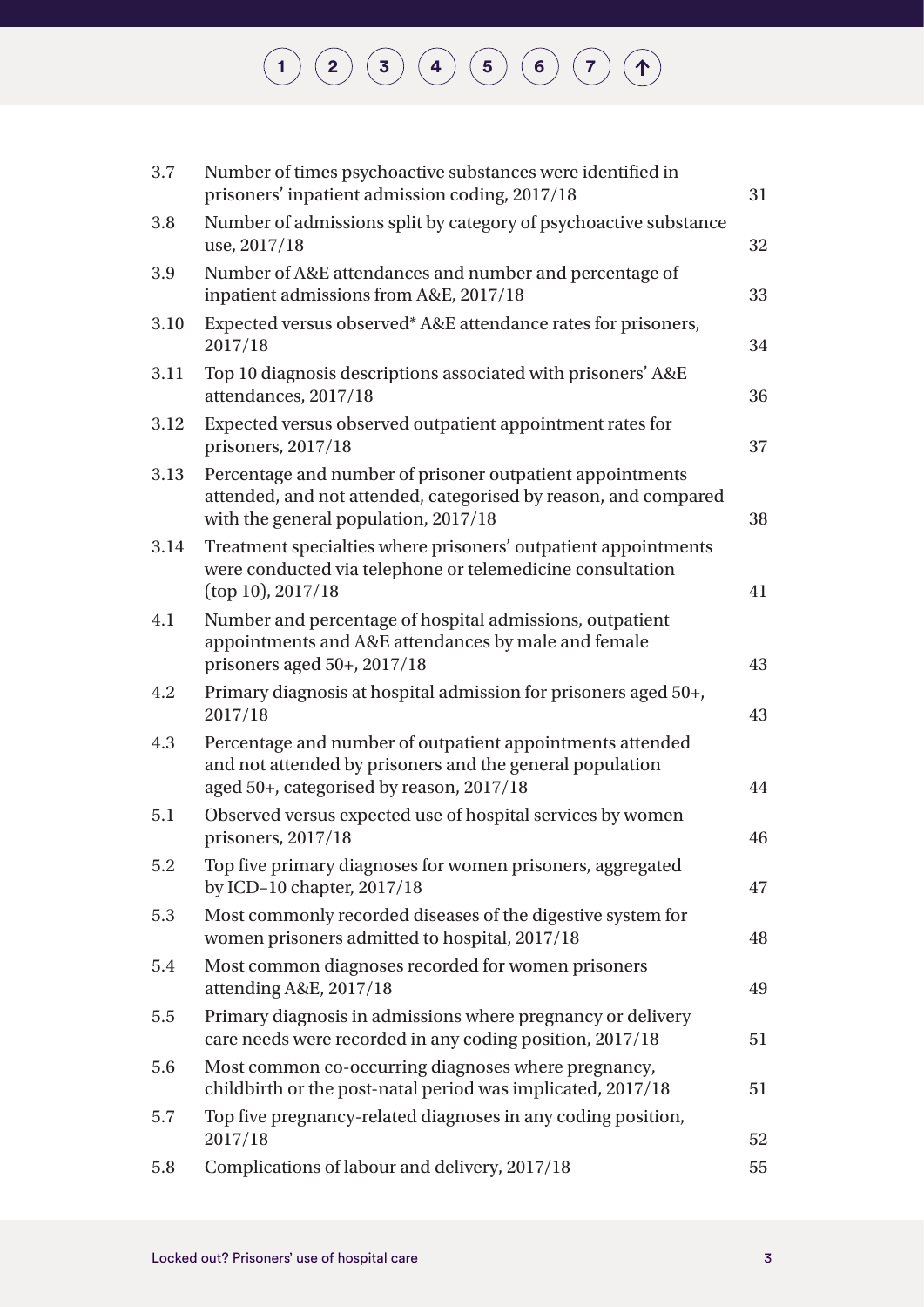# <span id="page-5-0"></span>**List of abbreviations**

| A&E           | <b>Accident &amp; Emergency</b>                                                            |
|---------------|--------------------------------------------------------------------------------------------|
| <b>ADHS</b>   | <b>Adult Dental Health Survey</b>                                                          |
| <b>AUDIT</b>  | Alcohol Use Disorders Identification Test                                                  |
| <b>CINAHL</b> | Cumulative Index to Nursing and Allied Health Literature                                   |
| <b>DAST</b>   | Drug Abuse Screening Test                                                                  |
| DKA           | Diabetes with ketoacidosis                                                                 |
| <b>HMIC</b>   | <b>Health Management Information Consortium</b>                                            |
| <b>HMPPS</b>  | Her Majesty's Prison and Probation Service                                                 |
| $ICD-10$      | International Statistical Classification of Diseases and Related<br><b>Health Problems</b> |
| <b>NDTMS</b>  | <b>National Drug Treatment Monitoring System</b>                                           |
| <b>NHS</b>    | National Health Service                                                                    |
| <b>OPCS</b>   | Office of Population Censuses and Surveys                                                  |
| <b>STI</b>    | Sexually transmitted infection                                                             |
| <b>UNODC</b>  | United Nations Office on Drugs and Crime                                                   |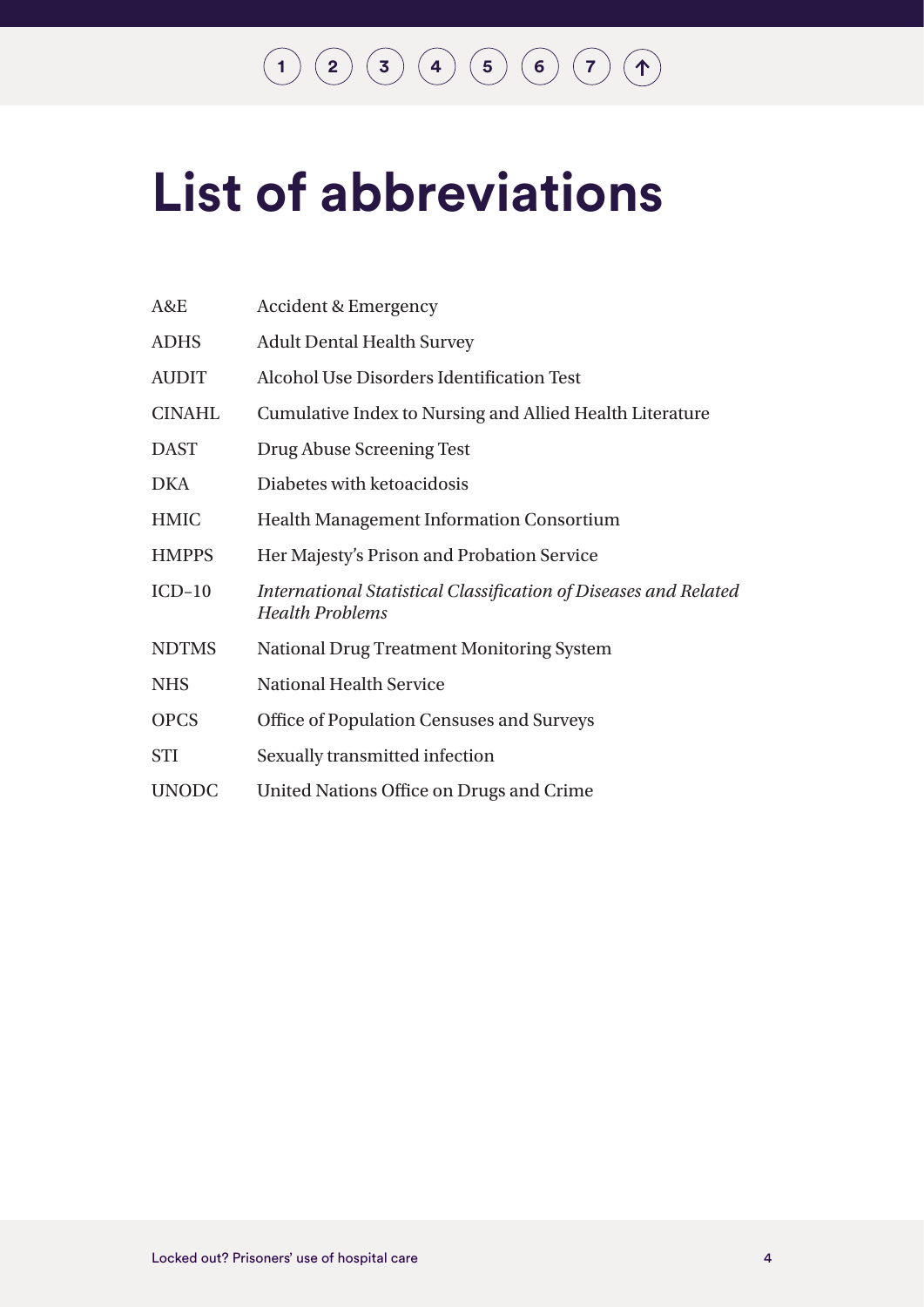# <span id="page-6-0"></span>**Key findings**

There were, on average, 83,000 people in prison in England and Wales at any one time last year, yet relatively little is known about prisoners' physical health care needs; how and why they access hospital services; and whether their physical health needs are being adequately met. Drawing on over 110,000 patient hospital records for prisoners at 112 prisons in 2017–18, this study provides the most in-depth look to date at how prisoners' health needs are being met in hospital.

### **Prisoners use hospital services far less and miss more hospital appointments than the general population**

- Prisoners had 24% fewer inpatient admissions and outpatient attendances than the equivalent age and sex demographic in the wider population, and 45% fewer attendances at accident and emergency departments.
- 40% of outpatient appointments for prisoners were not attended (32,987 appointments) – double the proportion of non-attended appointments in the general population. Our research found that the value of non-attended appointments by prisoners in 2017/18 where no advanced warning was given equated to around £2 million for the NHS.

### **Prisoners have particular health needs related to violence, drug use and self-harm**

- Injury and poisoning were the most common reason for prisoners being admitted to hospital, accounting for 18% of cases (2,169 admissions) compared to 6% of all admissions in the general population (aged 15+).
- Psychoactive substance use was recorded in more than 25% of all inpatient admissions by prisoners in 2017/18.

### **Hospital data reveals potential lapses of care within prisons for certain groups of prisoners**

• Six prisoners gave birth either in prison or on their way to hospital, representing more than one in 10 of all women who gave birth during their prison stay.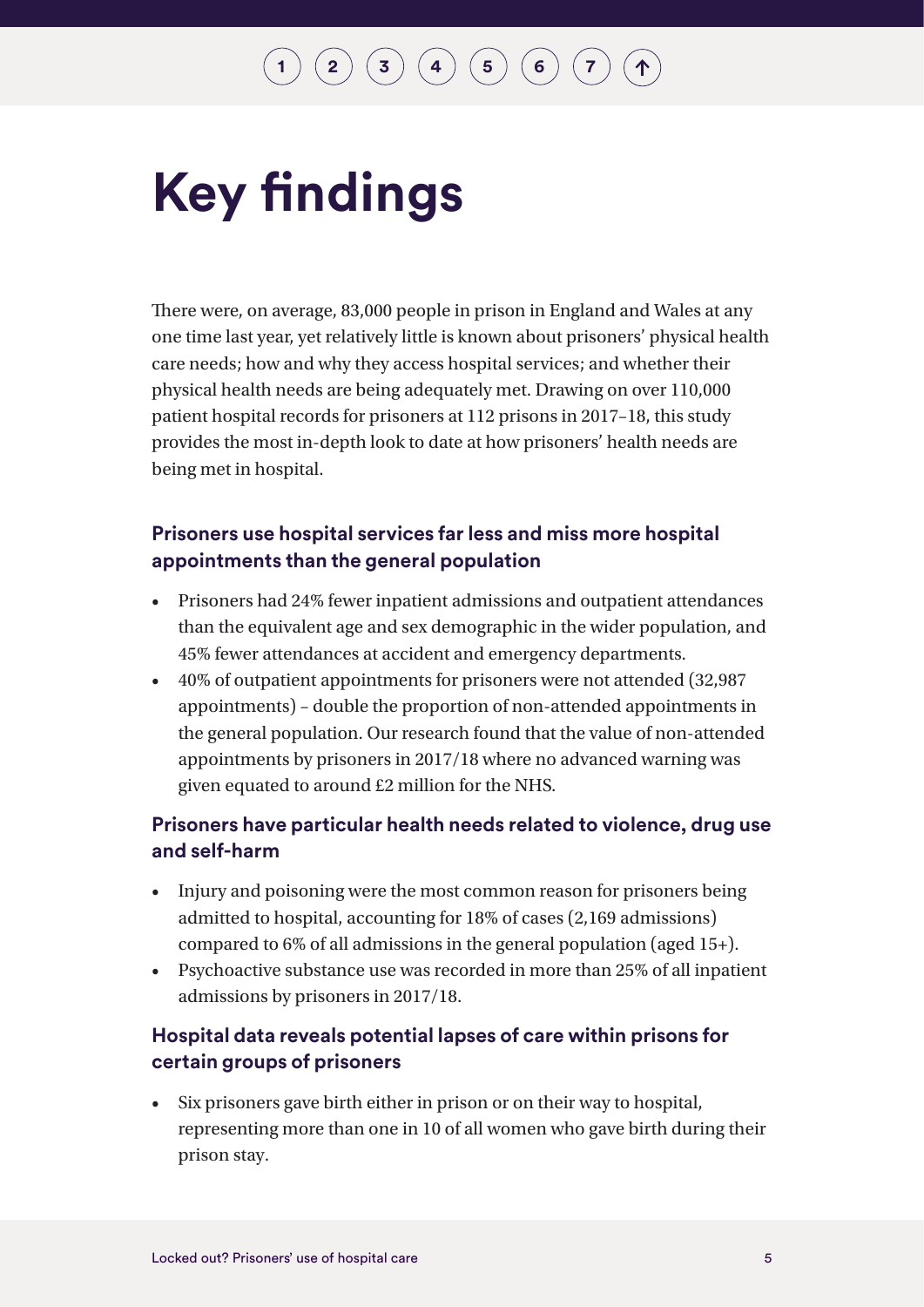# $\begin{pmatrix} 2 \end{pmatrix} \begin{pmatrix} 3 \end{pmatrix} \begin{pmatrix} 4 \end{pmatrix} \begin{pmatrix} 5 \end{pmatrix} \begin{pmatrix} 6 \end{pmatrix} \begin{pmatrix} 7 \end{pmatrix}$  $\begin{pmatrix} 2 \end{pmatrix} \begin{pmatrix} 3 \end{pmatrix} \begin{pmatrix} 4 \end{pmatrix} \begin{pmatrix} 5 \end{pmatrix} \begin{pmatrix} 6 \end{pmatrix} \begin{pmatrix} 7 \end{pmatrix}$  $\begin{pmatrix} 2 \end{pmatrix} \begin{pmatrix} 3 \end{pmatrix} \begin{pmatrix} 4 \end{pmatrix} \begin{pmatrix} 5 \end{pmatrix} \begin{pmatrix} 6 \end{pmatrix} \begin{pmatrix} 7 \end{pmatrix}$  $\begin{pmatrix} 2 \end{pmatrix} \begin{pmatrix} 3 \end{pmatrix} \begin{pmatrix} 4 \end{pmatrix} \begin{pmatrix} 5 \end{pmatrix} \begin{pmatrix} 6 \end{pmatrix} \begin{pmatrix} 7 \end{pmatrix}$  $\begin{pmatrix} 2 \end{pmatrix} \begin{pmatrix} 3 \end{pmatrix} \begin{pmatrix} 4 \end{pmatrix} \begin{pmatrix} 5 \end{pmatrix} \begin{pmatrix} 6 \end{pmatrix} \begin{pmatrix} 7 \end{pmatrix}$  $\begin{pmatrix} 2 \end{pmatrix} \begin{pmatrix} 3 \end{pmatrix} \begin{pmatrix} 4 \end{pmatrix} \begin{pmatrix} 5 \end{pmatrix} \begin{pmatrix} 6 \end{pmatrix} \begin{pmatrix} 7 \end{pmatrix}$  $\begin{pmatrix} 2 \end{pmatrix} \begin{pmatrix} 3 \end{pmatrix} \begin{pmatrix} 4 \end{pmatrix} \begin{pmatrix} 5 \end{pmatrix} \begin{pmatrix} 6 \end{pmatrix} \begin{pmatrix} 7 \end{pmatrix}$  $\begin{pmatrix} 2 \end{pmatrix} \begin{pmatrix} 3 \end{pmatrix} \begin{pmatrix} 4 \end{pmatrix} \begin{pmatrix} 5 \end{pmatrix} \begin{pmatrix} 6 \end{pmatrix} \begin{pmatrix} 7 \end{pmatrix}$  $\begin{pmatrix} 2 \end{pmatrix} \begin{pmatrix} 3 \end{pmatrix} \begin{pmatrix} 4 \end{pmatrix} \begin{pmatrix} 5 \end{pmatrix} \begin{pmatrix} 6 \end{pmatrix} \begin{pmatrix} 7 \end{pmatrix}$  $\begin{pmatrix} 2 \end{pmatrix} \begin{pmatrix} 3 \end{pmatrix} \begin{pmatrix} 4 \end{pmatrix} \begin{pmatrix} 5 \end{pmatrix} \begin{pmatrix} 6 \end{pmatrix} \begin{pmatrix} 7 \end{pmatrix}$  $\begin{pmatrix} 2 \end{pmatrix} \begin{pmatrix} 3 \end{pmatrix} \begin{pmatrix} 4 \end{pmatrix} \begin{pmatrix} 5 \end{pmatrix} \begin{pmatrix} 6 \end{pmatrix} \begin{pmatrix} 7 \end{pmatrix}$  $\begin{pmatrix} 2 \end{pmatrix} \begin{pmatrix} 3 \end{pmatrix} \begin{pmatrix} 4 \end{pmatrix} \begin{pmatrix} 5 \end{pmatrix} \begin{pmatrix} 6 \end{pmatrix} \begin{pmatrix} 7 \end{pmatrix}$  $\begin{pmatrix} 2 \end{pmatrix} \begin{pmatrix} 3 \end{pmatrix} \begin{pmatrix} 4 \end{pmatrix} \begin{pmatrix} 5 \end{pmatrix} \begin{pmatrix} 6 \end{pmatrix} \begin{pmatrix} 7 \end{pmatrix}$

• There were 51 hospital admissions by 39 prisoners with diabetes as a result of diabetic ketoacidosis (DKA), an avoidable and potentially life-threatening complication of diabetes caused by lack of insulin.

This analysis points to two key areas where more focused policy attention could result in improvements to prisoner health: improving prisoners' access to hospital care and making better use of hospital data. We therefore make the following recommendations for the five public authorities involved in the National Partnership Agreement for Prison Healthcare – the Ministry of Justice, Her Majesty's Prison and Probation Service, Public Health England, the Department of Health and Social Care, and NHS England – as well as prisons, health care providers, commissioners, and the research community.

#### **Improving prisoners' access to hospital care**

- 1 Provide greater transparency over prison escort numbers and review the supply of prison escorts
- 2 Increase access to outpatient services via telemedicine consultations

### **Making better use of hospital data**

- 1 Collect, collate and publish regular data on prisoners' health care use and how it compares to the general population
- 2 Identify and monitor avoidable health outcomes for prisoners
- 3 Collect and publish data on pregnant women in prisons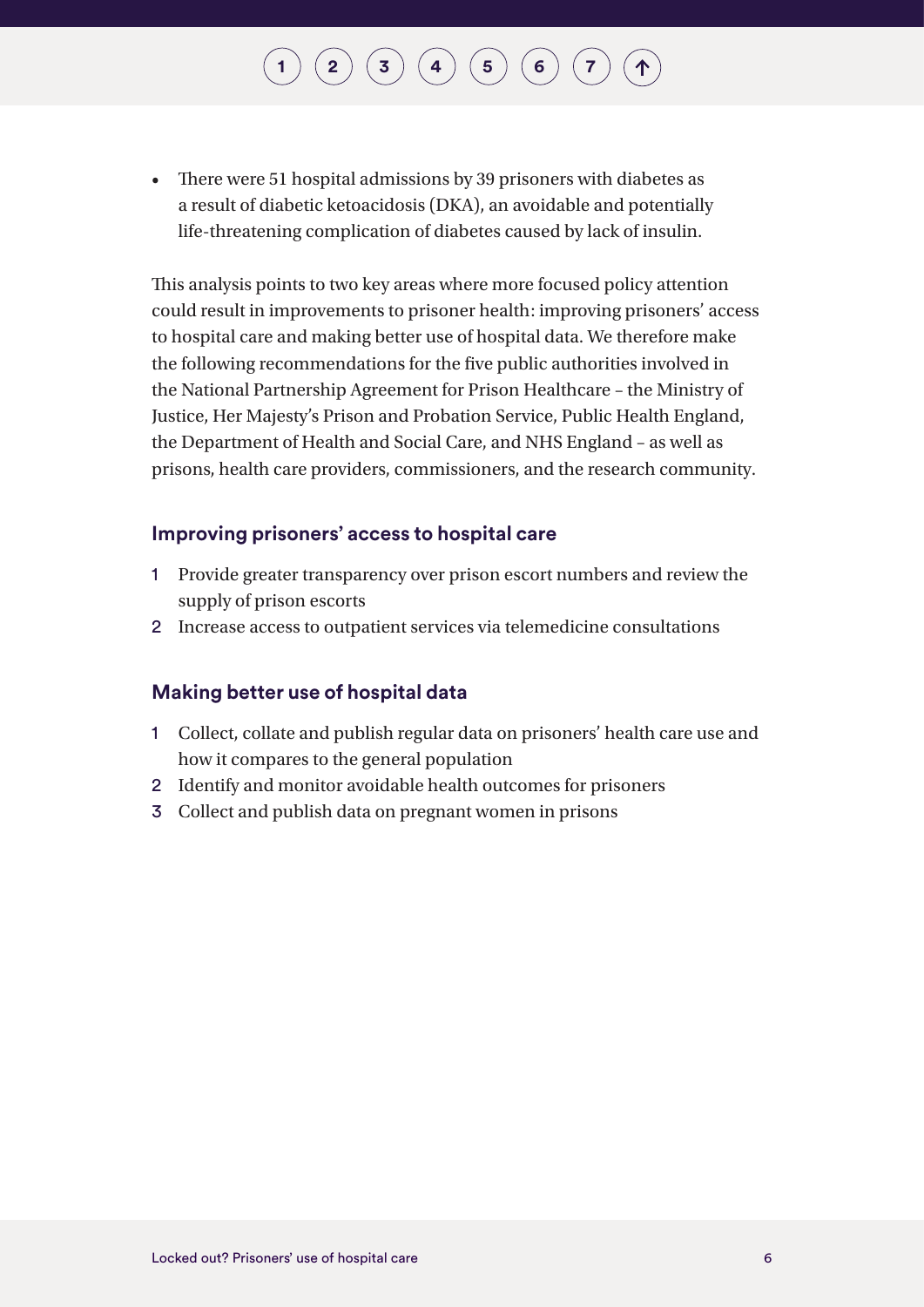### <span id="page-8-1"></span><span id="page-8-0"></span>**Introduction 1**

In December 2019, the prison population of England and Wales was just under 83,000 (gov.uk, 2019a). The average number of people in prison has remained fairly steady over the past 10 years (House of Commons Health and Social Care Committee, 2018), but more than 20% of prisoners are currently held in conditions classified as 'crowded' (Ministry of Justice, 2019a), commonly meaning two prisoners living in a cell built for one.

The challenges caused by the sheer number of people in prison need to be understood in the context of the historical growth in the number of people in prison, which has increased to current levels from an average of 44,975 in 1990 (House of Commons Library, 2017), as shown in Figure 1.1. Figure 1.1 also illustrates the 26% reduction in staffing levels between 2010 and 2017.



Note: Horizontal axis intervals vary in order to present most recent key data clearly. Source: Ministry of Justice (2018e, 2019c) and prison population monthly bulletins for the 2019 average (Ministry of Justice, 2019d).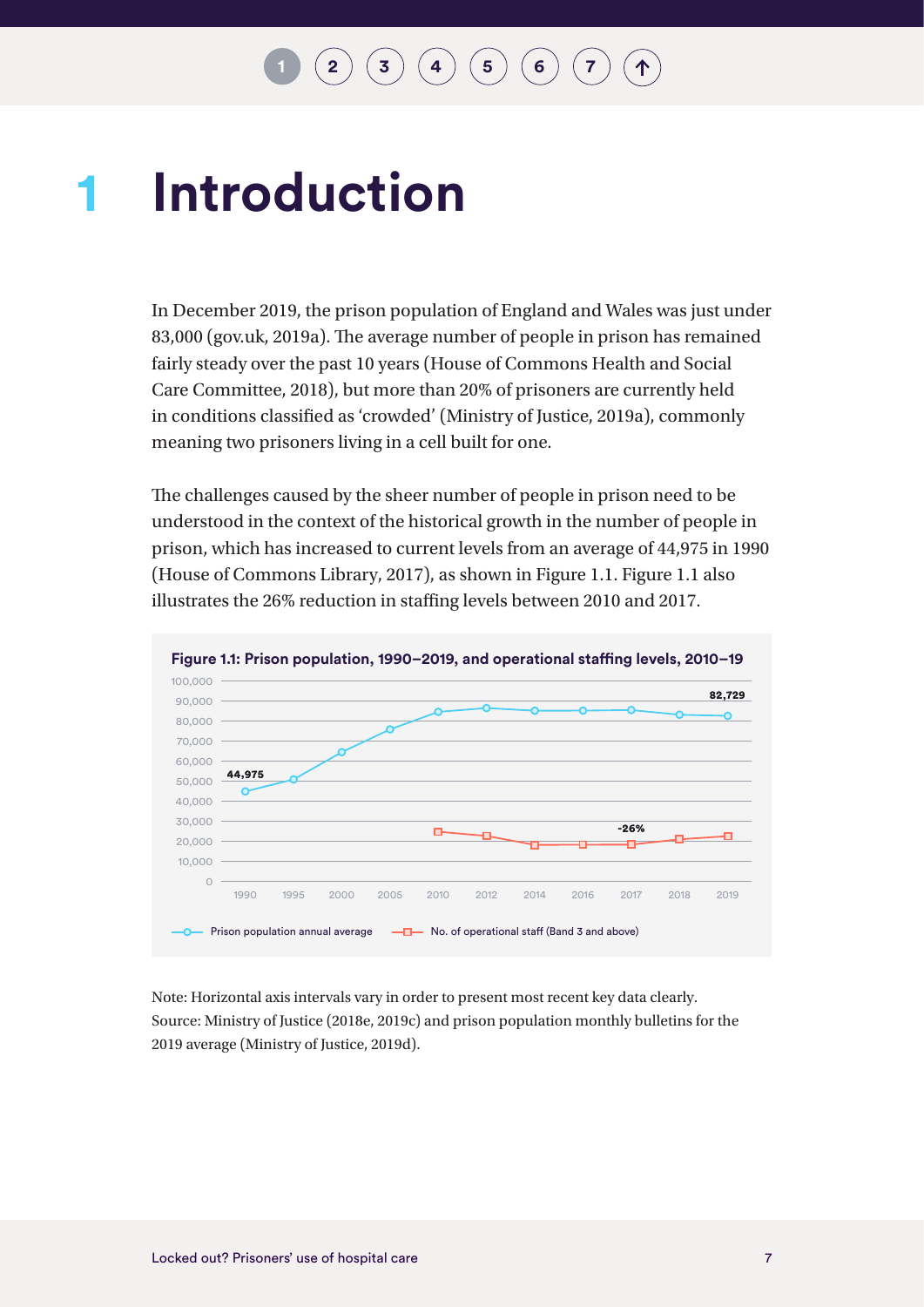### $\mathbf{2} \left( \mathbf{3} \right) \left( \mathbf{3} \right) \left( \mathbf{4} \right) \left( \mathbf{5} \right) \left( \mathbf{6} \right) \left( \mathbf{7} \right)$  $\mathbf{2} \left( \mathbf{3} \right) \left( \mathbf{3} \right) \left( \mathbf{4} \right) \left( \mathbf{5} \right) \left( \mathbf{6} \right) \left( \mathbf{7} \right)$  $\mathbf{2} \left( \mathbf{3} \right) \left( \mathbf{3} \right) \left( \mathbf{4} \right) \left( \mathbf{5} \right) \left( \mathbf{6} \right) \left( \mathbf{7} \right)$  $\mathbf{2} \left( \mathbf{3} \right) \left( \mathbf{3} \right) \left( \mathbf{4} \right) \left( \mathbf{5} \right) \left( \mathbf{6} \right) \left( \mathbf{7} \right)$  $\mathbf{2} \left( \mathbf{3} \right) \left( \mathbf{3} \right) \left( \mathbf{4} \right) \left( \mathbf{5} \right) \left( \mathbf{6} \right) \left( \mathbf{7} \right)$  $\mathbf{2} \left( \mathbf{3} \right) \left( \mathbf{3} \right) \left( \mathbf{4} \right) \left( \mathbf{5} \right) \left( \mathbf{6} \right) \left( \mathbf{7} \right)$  $\mathbf{2} \left( \mathbf{3} \right) \left( \mathbf{3} \right) \left( \mathbf{4} \right) \left( \mathbf{5} \right) \left( \mathbf{6} \right) \left( \mathbf{7} \right)$  $\mathbf{2} \left( \mathbf{3} \right) \left( \mathbf{3} \right) \left( \mathbf{4} \right) \left( \mathbf{5} \right) \left( \mathbf{6} \right) \left( \mathbf{7} \right)$  $\mathbf{2} \left( \mathbf{3} \right) \left( \mathbf{3} \right) \left( \mathbf{4} \right) \left( \mathbf{5} \right) \left( \mathbf{6} \right) \left( \mathbf{7} \right)$  $\mathbf{2} \left( \mathbf{3} \right) \left( \mathbf{3} \right) \left( \mathbf{4} \right) \left( \mathbf{5} \right) \left( \mathbf{6} \right) \left( \mathbf{7} \right)$  $\mathbf{2} \left( \mathbf{3} \right) \left( \mathbf{3} \right) \left( \mathbf{4} \right) \left( \mathbf{5} \right) \left( \mathbf{6} \right) \left( \mathbf{7} \right)$  $\mathbf{2} \left( \mathbf{3} \right) \left( \mathbf{3} \right) \left( \mathbf{4} \right) \left( \mathbf{5} \right) \left( \mathbf{6} \right) \left( \mathbf{7} \right)$  $\mathbf{2} \left( \mathbf{3} \right) \left( \mathbf{3} \right) \left( \mathbf{4} \right) \left( \mathbf{5} \right) \left( \mathbf{6} \right) \left( \mathbf{7} \right)$

Another challenge is that the prison estate was not built to meet the needs of an increasingly diverse population, which includes a growing proportion of older prisoners. Prisoners aged 50+ currently represent around 15% of the total prison population, with numbers predicted to rise (House of Commons Library, 2019a; Ministry of Justice, 2018a). Around a third of prisoners live in prisons built in the Victorian era (House of Commons Library, 2019b). There are serious logistical challenges for people living in these Victorian-era institutions, particularly for those who are disabled or with limited mobility, since most buildings are not accessible.

The reduction in size of the prison workforce is yet another issue affecting the day-to-day running of the prison estate. Front-line prison staff numbers were reduced by 26% between 2010 and 2017 (Prison Reform Trust, 2018). Although staff numbers are now climbing (Ministry of Justice, 2019b), the impact of reduced staff availability, and the loss of experienced staff in particular, remains. Prison staff are integral to prisoners' access to health care in that they physically escort prisoners to and from appointments. At least two officers are required to escort a prisoner to hospital (NOMS, 2015).

Being in prison means people have lost their freedom, but the punishment of being in prison does not mean people lose their right to health care. Prisoners have the same rights to health care as those not in custody in that health services should be accessible to them and of a comparable quality (gov.uk, 2018a; Penal Reform International, 2016; UNODC and others, 2013).

The challenges of providing health care within a prison setting mean that the notion of 'equivalence of care' between prison and the community has attracted significant discussion in relation to the practical delivery of care (Ismail and de Viggiani, 2018). In 2018, the Royal College of General Practitioners released a position statement on equivalence of care in secure environments to provide guidance in this area. The statement addresses the difficulties of providing health care within a prison environment, noting that there is variation in health care provided in the community and that health care in prison needs to be 'at least' comparable. The Royal College of Midwives (2019) also released a position statement highlighting the importance of equivalent care for perinatal women in the criminal justice system.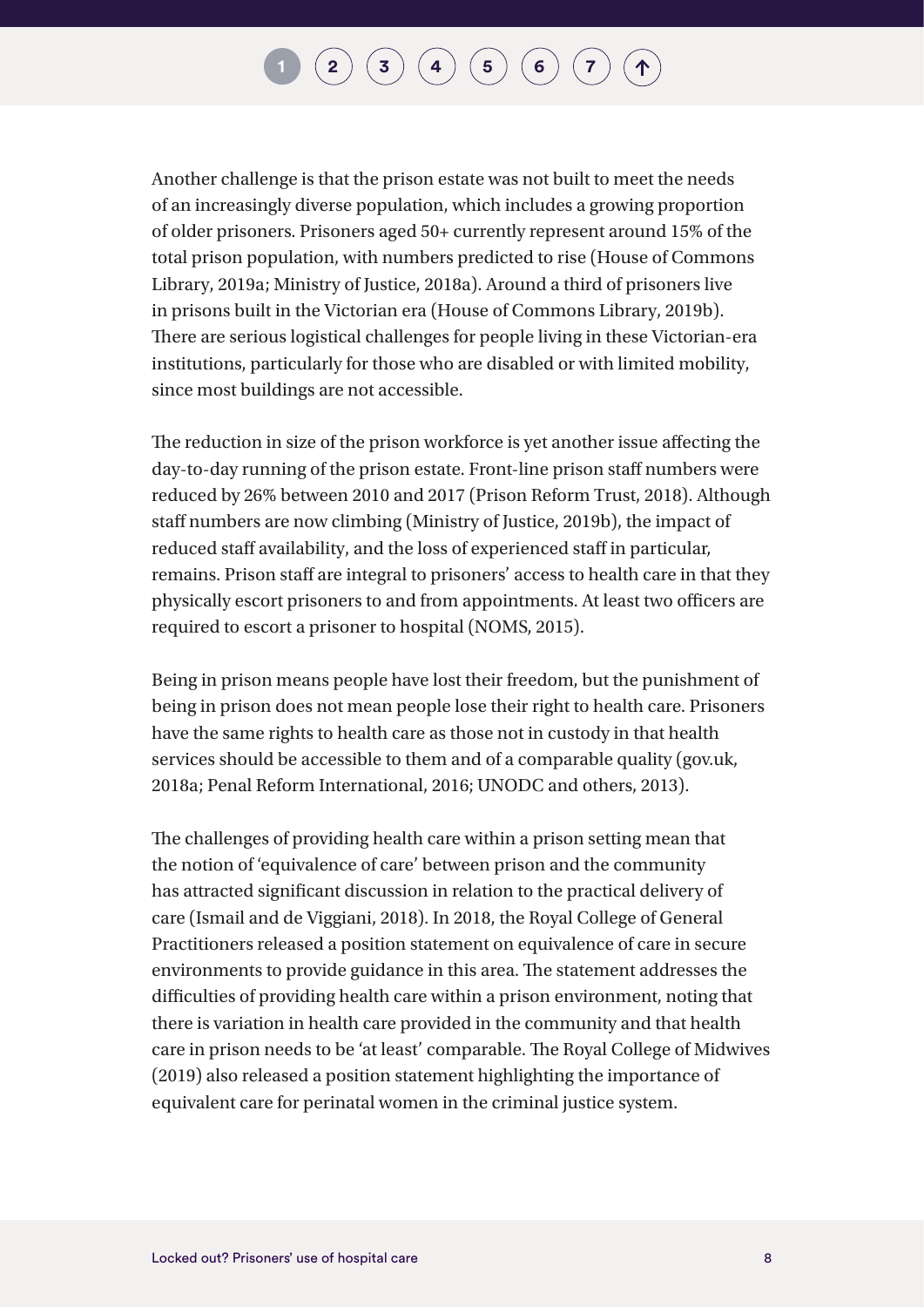### $\mathbf{2} \left( \mathbf{2} \right) \left( \mathbf{3} \right) \left( \mathbf{4} \right) \left( \mathbf{5} \right) \left( \mathbf{6} \right) \left( \mathbf{7} \right)$  $\mathbf{2} \left( \mathbf{2} \right) \left( \mathbf{3} \right) \left( \mathbf{4} \right) \left( \mathbf{5} \right) \left( \mathbf{6} \right) \left( \mathbf{7} \right)$  $\mathbf{2} \left( \mathbf{2} \right) \left( \mathbf{3} \right) \left( \mathbf{4} \right) \left( \mathbf{5} \right) \left( \mathbf{6} \right) \left( \mathbf{7} \right)$  $\mathbf{2} \left( \mathbf{2} \right) \left( \mathbf{3} \right) \left( \mathbf{4} \right) \left( \mathbf{5} \right) \left( \mathbf{6} \right) \left( \mathbf{7} \right)$  $\mathbf{2} \left( \mathbf{2} \right) \left( \mathbf{3} \right) \left( \mathbf{4} \right) \left( \mathbf{5} \right) \left( \mathbf{6} \right) \left( \mathbf{7} \right)$  $\mathbf{2} \left( \mathbf{2} \right) \left( \mathbf{3} \right) \left( \mathbf{4} \right) \left( \mathbf{5} \right) \left( \mathbf{6} \right) \left( \mathbf{7} \right)$  $\mathbf{2} \left( \mathbf{2} \right) \left( \mathbf{3} \right) \left( \mathbf{4} \right) \left( \mathbf{5} \right) \left( \mathbf{6} \right) \left( \mathbf{7} \right)$  $\mathbf{2} \left( \mathbf{2} \right) \left( \mathbf{3} \right) \left( \mathbf{4} \right) \left( \mathbf{5} \right) \left( \mathbf{6} \right) \left( \mathbf{7} \right)$  $\mathbf{2} \left( \mathbf{2} \right) \left( \mathbf{3} \right) \left( \mathbf{4} \right) \left( \mathbf{5} \right) \left( \mathbf{6} \right) \left( \mathbf{7} \right)$  $\mathbf{2} \left( \mathbf{2} \right) \left( \mathbf{3} \right) \left( \mathbf{4} \right) \left( \mathbf{5} \right) \left( \mathbf{6} \right) \left( \mathbf{7} \right)$  $\mathbf{2} \left( \mathbf{2} \right) \left( \mathbf{3} \right) \left( \mathbf{4} \right) \left( \mathbf{5} \right) \left( \mathbf{6} \right) \left( \mathbf{7} \right)$  $\mathbf{2} \left( \mathbf{2} \right) \left( \mathbf{3} \right) \left( \mathbf{4} \right) \left( \mathbf{5} \right) \left( \mathbf{6} \right) \left( \mathbf{7} \right)$  $\mathbf{2} \left( \mathbf{2} \right) \left( \mathbf{3} \right) \left( \mathbf{4} \right) \left( \mathbf{5} \right) \left( \mathbf{6} \right) \left( \mathbf{7} \right)$

### **Commissioning health services in prisons**

Commissioning, delivery and oversight of health services in prisons is complex and involves a number of national bodies, but is underpinned by the principle of equivalence. Commissioning of health care services in prisons and other secure facilities in England is the responsibility of NHS England Health and Justice (NHS England, 2019b). The NHS took over commissioning of health care in the secure estate from the Prison Medical Service in 2006.

Since 2013, the majority of health care services provided to prisoners have been commissioned by the Health and Justice arm of NHS England, which operates via 10 health and justice teams based across four regions. The Ministry of Justice directly contracts health services in five private sector prisons (HM Government, 2018). However, emergency care and ambulance services are commissioned by the CCGs in which the prison is located and public health services are commissioned by Public Health England.

A National Partnership Agreement for Prison Healthcare in England 2018–21 was published in 2018 and sought to clarify the partnership arrangement between five national bodies: the Ministry of Justice, Her Majesty's Prison and Probation Service, Public Health England, the Department of Health and Social Care, and NHS England (see box on next page for more information). This updated arrangement replaced the previous partnership, which did not include the Ministry of Justice or the Department of Health and Social Care. Oversight of the National Partnership Agreement is provided by the National Prison Healthcare Board. Local Delivery Boards provide governance at a local level by bringing together prison governors/directors, providers of health care and local authority leads for social care, using Local Delivery Agreements.

Health care within prisons is delivered by both NHS providers and independent operators, such as CareUK. Public Health England (2016b) provides an overview of key developments in how prison health commissioning arrangements have changed over time.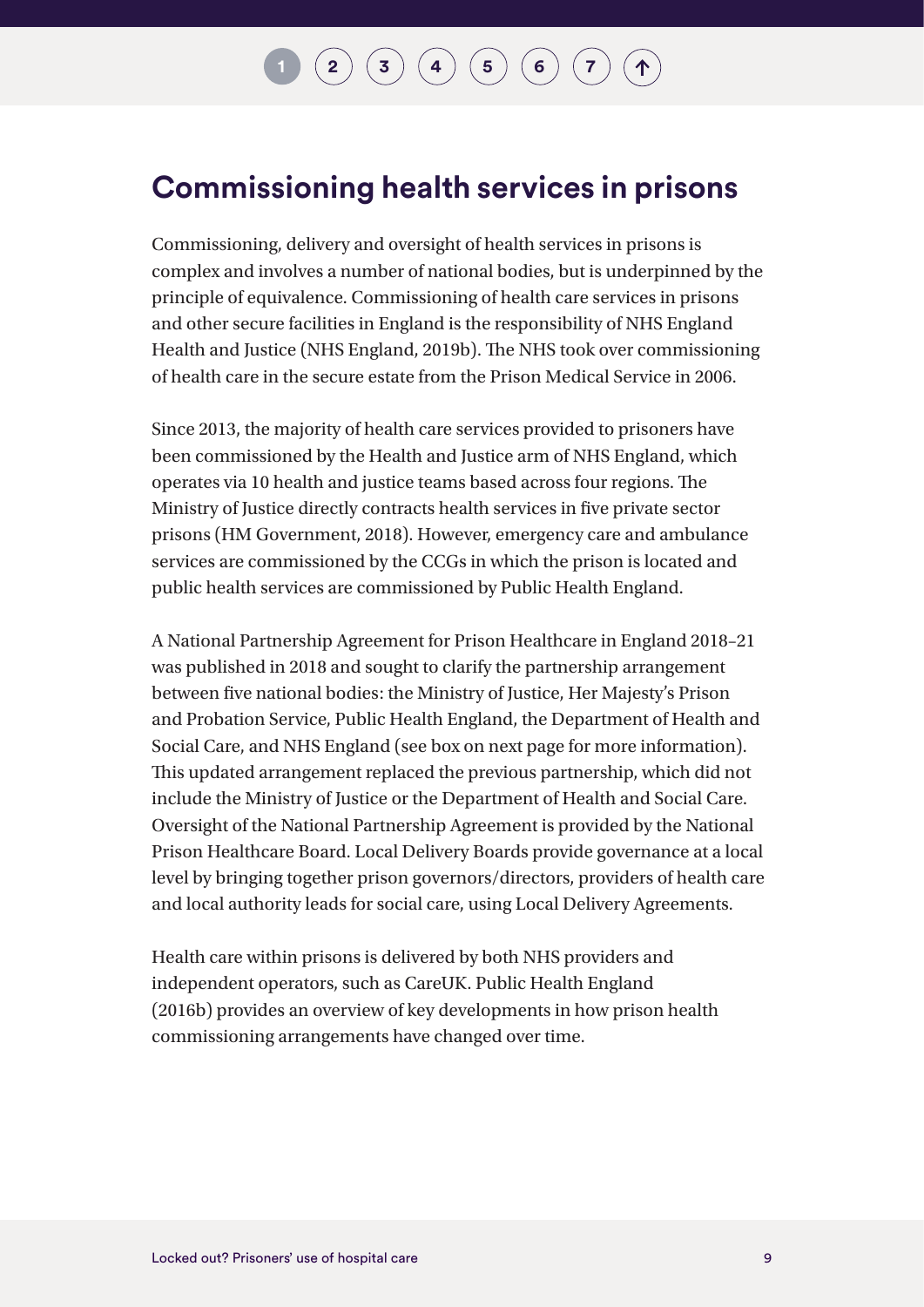### $\binom{2}{3}\binom{3}{4}\binom{5}{6}\binom{7}{7}$  $\binom{2}{3}\binom{3}{4}\binom{5}{6}\binom{7}{7}$  $\binom{2}{3}\binom{3}{4}\binom{5}{6}\binom{7}{7}$  $\binom{2}{3}\binom{3}{4}\binom{5}{6}\binom{7}{7}$  $\binom{2}{3}\binom{3}{4}\binom{5}{6}\binom{7}{7}$  $\binom{2}{3}\binom{3}{4}\binom{5}{6}\binom{7}{7}$  $\binom{2}{3}\binom{3}{4}\binom{5}{6}\binom{7}{7}$  $\binom{2}{3}\binom{3}{4}\binom{5}{6}\binom{7}{7}$  $\binom{2}{3}\binom{3}{4}\binom{5}{6}\binom{7}{7}$  $\binom{2}{3}\binom{3}{4}\binom{5}{6}\binom{7}{7}$  $\binom{2}{3}\binom{3}{4}\binom{5}{6}\binom{7}{7}$  $\binom{2}{3}\binom{3}{4}\binom{5}{6}\binom{7}{7}$  $\binom{2}{3}\binom{3}{4}\binom{5}{6}\binom{7}{7}$  $(1)$

#### **Key policy document**

### **National Partnership Agreement for Prison Healthcare in England: 2018–2021 (HM Government, 2018)**

This document outlines the three key objectives of the partnership, which are:

- improving the health of people in prison
- tackling health behaviours that are linked to offending to reduce reoffending
- supporting continuity of care pre- and post-prison.

The three key objectives form 10 priorities and the document outlines the individual responsibilities of the five partners in meeting these priorities and wider objectives.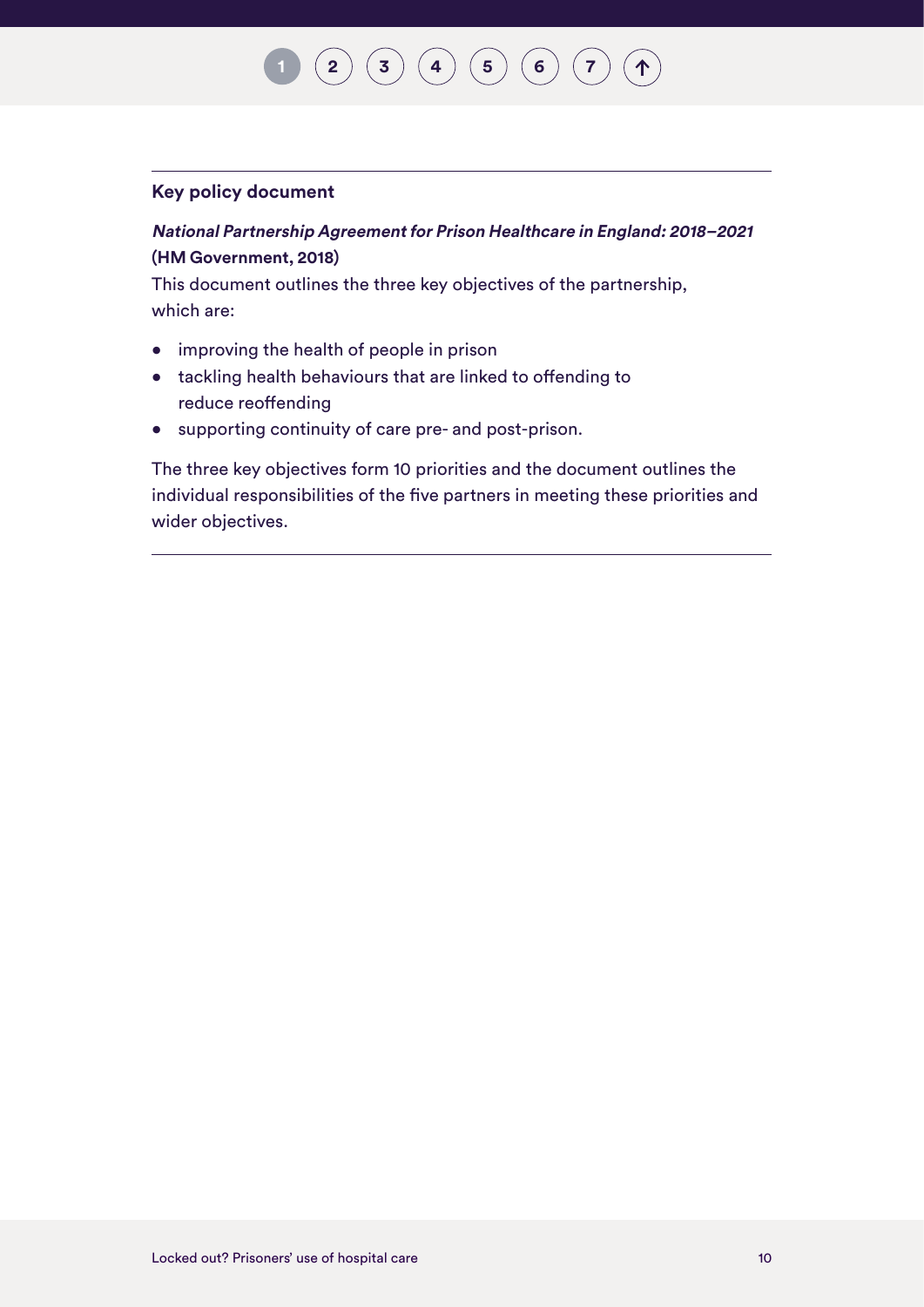## $\mathbf{2}\mathbf{2}\mathbf{3}\mathbf{4}$  $\mathbf{2}\mathbf{2}\mathbf{3}\mathbf{4}$  $\mathbf{2}\mathbf{2}\mathbf{3}\mathbf{4}$  $\mathbf{2}\mathbf{2}\mathbf{3}\mathbf{4}$  $\mathbf{2}\mathbf{2}\mathbf{3}\mathbf{4}$  $\mathbf{2}\mathbf{2}\mathbf{3}\mathbf{4}$  $\mathbf{2}\mathbf{2}\mathbf{3}\mathbf{4}$   $\mathbf{4}\mathbf{5}\mathbf{5}$  $\mathbf{4}\mathbf{5}\mathbf{5}$  $\mathbf{4}\mathbf{5}\mathbf{5}$   $\mathbf{5}\mathbf{6}\mathbf{6}$  $\mathbf{5}\mathbf{6}\mathbf{6}$  $\mathbf{5}\mathbf{6}\mathbf{6}$   $\mathbf{7}\mathbf{7}\mathbf{7}$  $\mathbf{7}\mathbf{7}\mathbf{7}$  $\mathbf{7}\mathbf{7}\mathbf{7}$

#### **What health care services are available in prison?**

Health care teams in prison provide some aspects of health care on site. These teams can include a range of professionals. There is variation between prisons in terms of the services that are available and how they are delivered. Services are predominantly nurse-led, but GPs also run clinic sessions, as do dentists, psychiatrists and specialist consultants (Hard and Fryar, 2019).

Within 24 hours of arriving in prison, prisoners should receive an initial health care assessment to identify immediate needs such as ongoing medication requirements for physical or mental health problems or treatment linked to drug or alcohol withdrawal (HM Prison Service, 2006). There should then be a follow-up health care assessment within a week to address any issues raised at reception screening that require ongoing input, as well as meeting more general health care needs such as health promotion advice (NICE, 2016).

To address day-to-day issues that primary care services would generally attend to in the community, prisoners can make an appointment to see a GP at a clinic session (this commonly involves initial triage by a nurse). Prisoners can also make an appointment to see a dentist, although in some places there are rules about the type of dental treatment prisoners can access if they are on a short sentence or if they are a remand (unconvicted) prisoner (British Dental Association and National Association of Prison Dentistry, 2018).

For patients with long-term health conditions, varying commissioning arrangements mean that the way care is delivered for the same condition can differ between prisons. Care can sometimes be provided on site in the form of a specialist nurse-led service (such as diabetes support or kidney care), or a visiting consultant from a hospital facility. Telemedicine services can also be used to provide care remotely and avoid the need for an external hospital appointment.

There are minimal opportunities in prison for self-care to manage health care needs. Although prisons may have a pharmacist to dispense prescribed medication, prisoners do not have the option of attending a pharmacist for advice as they might in the community.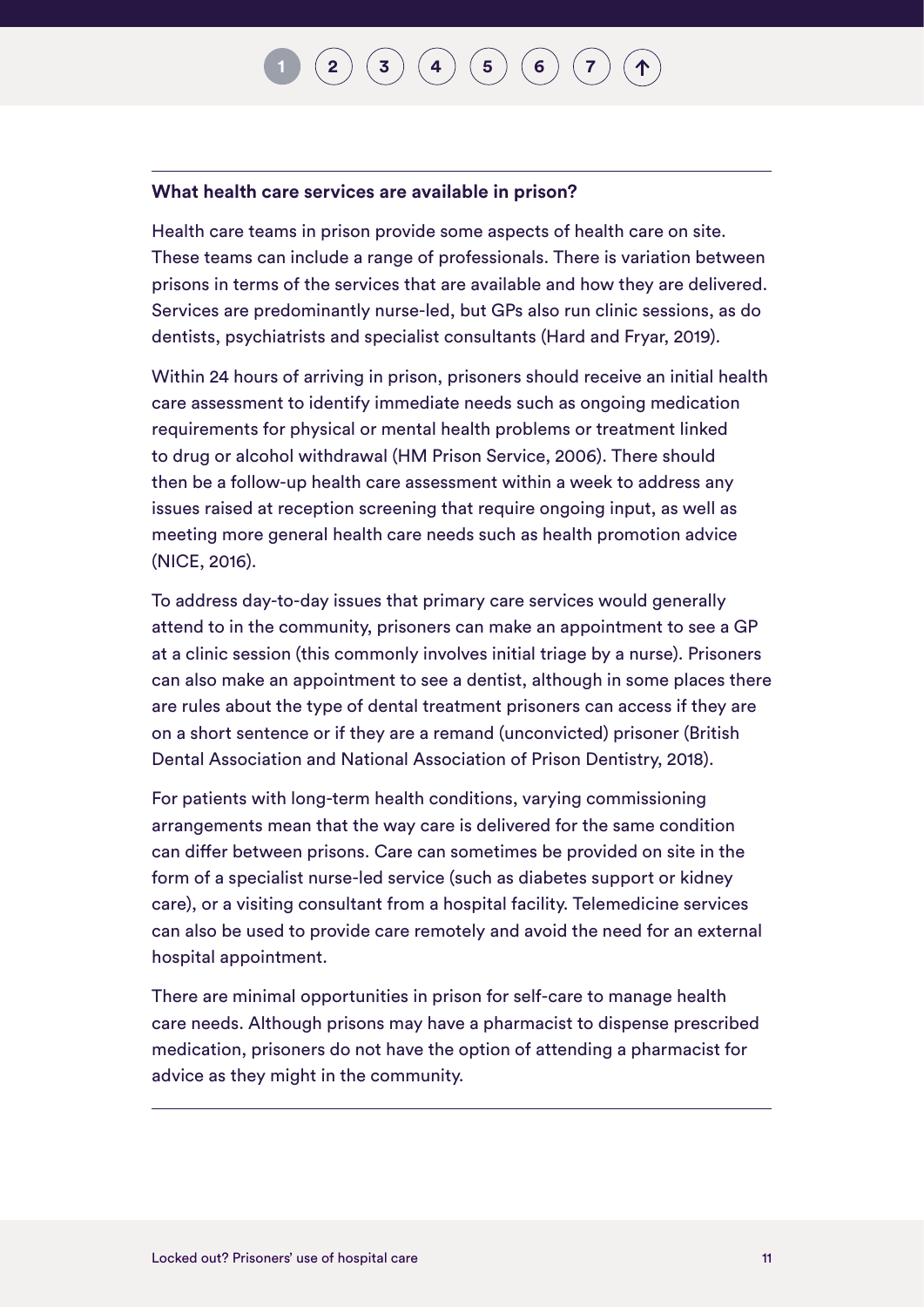### $\mathbf{2} \left( \mathbf{3} \right) \left( \mathbf{3} \right) \left( \mathbf{4} \right) \left( \mathbf{5} \right) \left( \mathbf{6} \right)$  $\mathbf{2} \left( \mathbf{3} \right) \left( \mathbf{3} \right) \left( \mathbf{4} \right) \left( \mathbf{5} \right) \left( \mathbf{6} \right)$  $\mathbf{2} \left( \mathbf{3} \right) \left( \mathbf{3} \right) \left( \mathbf{4} \right) \left( \mathbf{5} \right) \left( \mathbf{6} \right)$  $\mathbf{2} \left( \mathbf{3} \right) \left( \mathbf{3} \right) \left( \mathbf{4} \right) \left( \mathbf{5} \right) \left( \mathbf{6} \right)$  $\mathbf{2} \left( \mathbf{3} \right) \left( \mathbf{3} \right) \left( \mathbf{4} \right) \left( \mathbf{5} \right) \left( \mathbf{6} \right)$  $\mathbf{2} \left( \mathbf{3} \right) \left( \mathbf{3} \right) \left( \mathbf{4} \right) \left( \mathbf{5} \right) \left( \mathbf{6} \right)$  $\mathbf{2} \left( \mathbf{3} \right) \left( \mathbf{3} \right) \left( \mathbf{4} \right) \left( \mathbf{5} \right) \left( \mathbf{6} \right)$  $\mathbf{2} \left( \mathbf{3} \right) \left( \mathbf{3} \right) \left( \mathbf{4} \right) \left( \mathbf{5} \right) \left( \mathbf{6} \right)$  $\mathbf{2} \left( \mathbf{3} \right) \left( \mathbf{3} \right) \left( \mathbf{4} \right) \left( \mathbf{5} \right) \left( \mathbf{6} \right)$  $\mathbf{2} \left( \mathbf{3} \right) \left( \mathbf{3} \right) \left( \mathbf{4} \right) \left( \mathbf{5} \right) \left( \mathbf{6} \right)$  $\mathbf{2} \left( \mathbf{3} \right) \left( \mathbf{3} \right) \left( \mathbf{4} \right) \left( \mathbf{5} \right) \left( \mathbf{6} \right)$

### **The importance of health care in prison**

The issue of whether people's health care needs can be met in prison in the same way that they would in the community potentially has wider implications for the justice system making sentencing decisions. For example, the recent case of a new-born baby who died at HMP Bronzefield, which was reported in *The Guardian* (Devlin and Taylor, 2019), raises serious questions as to whether prison is an appropriate environment for someone who is pregnant.

Aside from the statutory and humanitarian motivation to properly meet the health care needs of people in prison, there are potential wider benefits to society if prisoners leave prison less likely to reoffend when those needs are addressed. When followed up over a 12-month period, people who were released from custody or received a non-custodial conviction/caution between October and December 2016 had a reoffending rate ranging from 28.6% to 64.5% depending on whether they were classified as adults or young people and their sentence length (Ministry of Justice, 2018c). MacAskill and others (2011) reported that 40% of new arrivals at a prison in Scotland who undertook screening for alcohol problems using the Alcohol Use Disorders Identification Test (AUDIT) said that alcohol was a factor in their initial offence.

Although data is not collected to explore the relationship between specific health interventions and reoffending, if targeting health issues reduced reoffending, this would in turn mean fewer future victims of crime and savings on prison spending. Addressing health-related behaviours seen to be linked to offending, such as alcohol and drug use, is one of the objectives of the *National Partnership Agreement for Prison Healthcare in England: 2018–2021* (HM Government, 2018).

There are wide-ranging social-contextual factors that can affect prisoners' general state of health, such as experience of abuse, having been taken into care in childhood, unemployment and homelessness (see the Prison Reform Trust's *Bromley Briefings*: Prison Reform Trust, 2018). Against a backdrop of these experiences, a central aspect of prisoner health literature addresses the high-volume health issues that place pressure on health care services (as well as the operation of prisons more broadly) when prisoners arrive at prison but also throughout their stay – in particular, issues related to alcohol and drug use and abuse.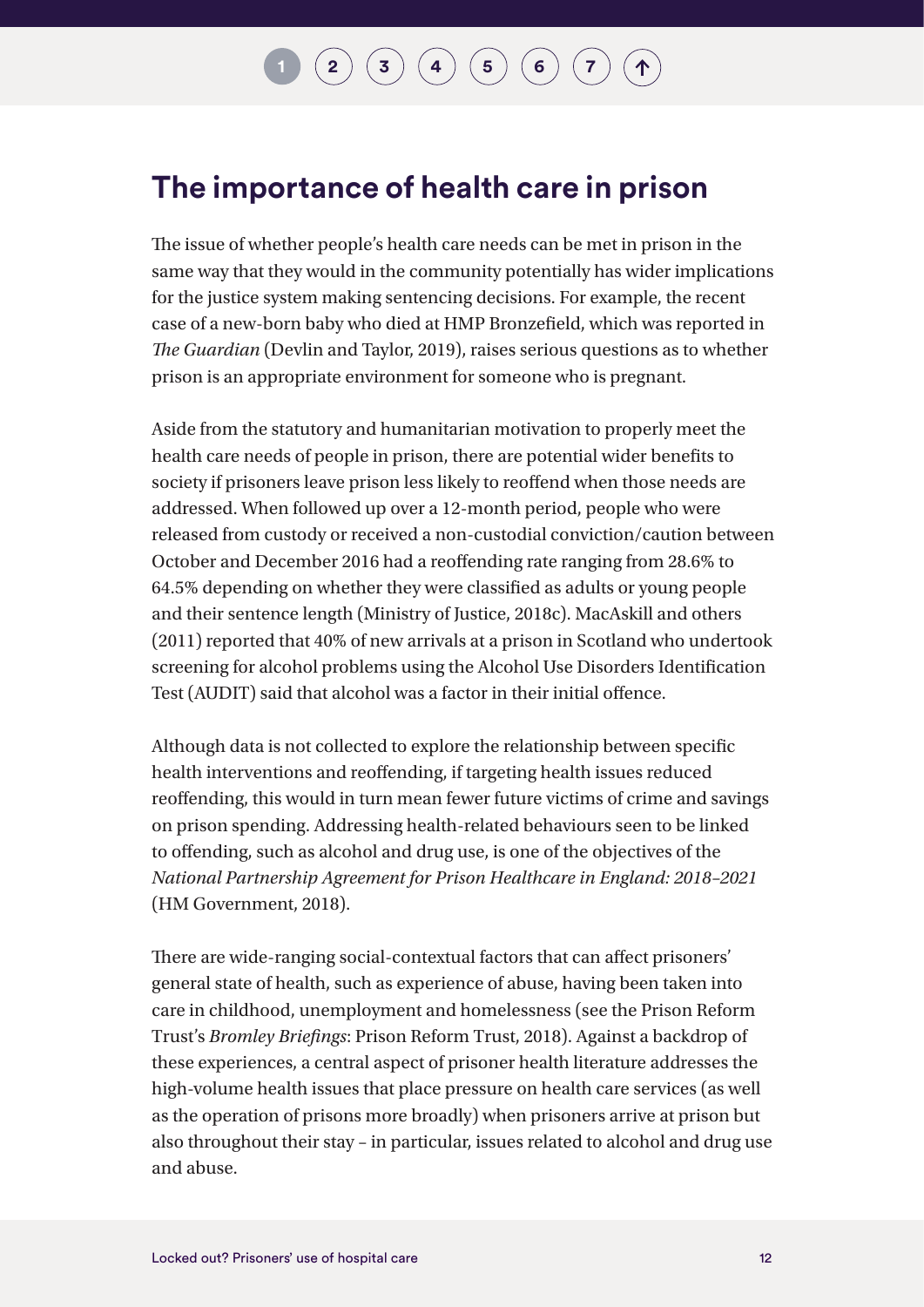### $\left( \begin{matrix} 3 \end{matrix} \right) \left( \begin{matrix} 4 \end{matrix} \right) \left( \begin{matrix} 5 \end{matrix} \right) \left( \begin{matrix} 6 \end{matrix} \right)$  $\left( \begin{matrix} 3 \end{matrix} \right) \left( \begin{matrix} 4 \end{matrix} \right) \left( \begin{matrix} 5 \end{matrix} \right) \left( \begin{matrix} 6 \end{matrix} \right)$  $\left( \begin{matrix} 3 \end{matrix} \right) \left( \begin{matrix} 4 \end{matrix} \right) \left( \begin{matrix} 5 \end{matrix} \right) \left( \begin{matrix} 6 \end{matrix} \right)$  $\left( \begin{matrix} 3 \end{matrix} \right) \left( \begin{matrix} 4 \end{matrix} \right) \left( \begin{matrix} 5 \end{matrix} \right) \left( \begin{matrix} 6 \end{matrix} \right)$  $\left( \begin{matrix} 3 \end{matrix} \right) \left( \begin{matrix} 4 \end{matrix} \right) \left( \begin{matrix} 5 \end{matrix} \right) \left( \begin{matrix} 6 \end{matrix} \right)$  $\left( \begin{matrix} 3 \end{matrix} \right) \left( \begin{matrix} 4 \end{matrix} \right) \left( \begin{matrix} 5 \end{matrix} \right) \left( \begin{matrix} 6 \end{matrix} \right)$  $\left( \begin{matrix} 3 \end{matrix} \right) \left( \begin{matrix} 4 \end{matrix} \right) \left( \begin{matrix} 5 \end{matrix} \right) \left( \begin{matrix} 6 \end{matrix} \right)$  $\left( \begin{matrix} 3 \end{matrix} \right) \left( \begin{matrix} 4 \end{matrix} \right) \left( \begin{matrix} 5 \end{matrix} \right) \left( \begin{matrix} 6 \end{matrix} \right)$  $\left( \begin{matrix} 3 \end{matrix} \right) \left( \begin{matrix} 4 \end{matrix} \right) \left( \begin{matrix} 5 \end{matrix} \right) \left( \begin{matrix} 6 \end{matrix} \right)$

Prisoners' physical health care needs receive less research attention. Evidence is primarily drawn from international studies (see Fazel and Baillargeon, 2011) or studies conducted quite a number of years ago, before the NHS took over the commissioning of health care, such as the 1994 'Survey of the Physical Health of Prisoners' carried out by the-then Office of Population Censuses and Surveys (OPCS) (as cited in Condon, 2007). There are also gaps in knowledge around the numbers of people with long-term health conditions in the prisoner population and the impact of being in prison on day-to-day condition management.

#### **The secure estate**

The secure estate in England and Wales is managed collectively by Her Majesty's Prison and Probation Service (HMPPS), and includes prisons, young offender institutions, secure training centres and immigration removal centres. There are 117 prisons and young offender institutions across England and Wales.**1**

Prisons for male, female and young offenders (children) are categorised in different ways.

Categorisation is based primarily on risk:

- risk of an attempted escape
- possible harm to the public if an escape was successful
- security issues within the prison itself.

The adult female estate is much smaller than the male estate, with just 12 prisons in total, all of which are located in England.

A House of Commons Library (2019b) briefing paper provides a good overview of the prison estate, including the different types of prisons, and the plans under way to change the way the prison estate is structured – the Prison Estate Transformation Programme.

This work focused specifically on prisons and young offender institutions within the secure estate in England, and includes 112 locations.

<sup>1</sup> HMP Peterborough holds both men and women separately.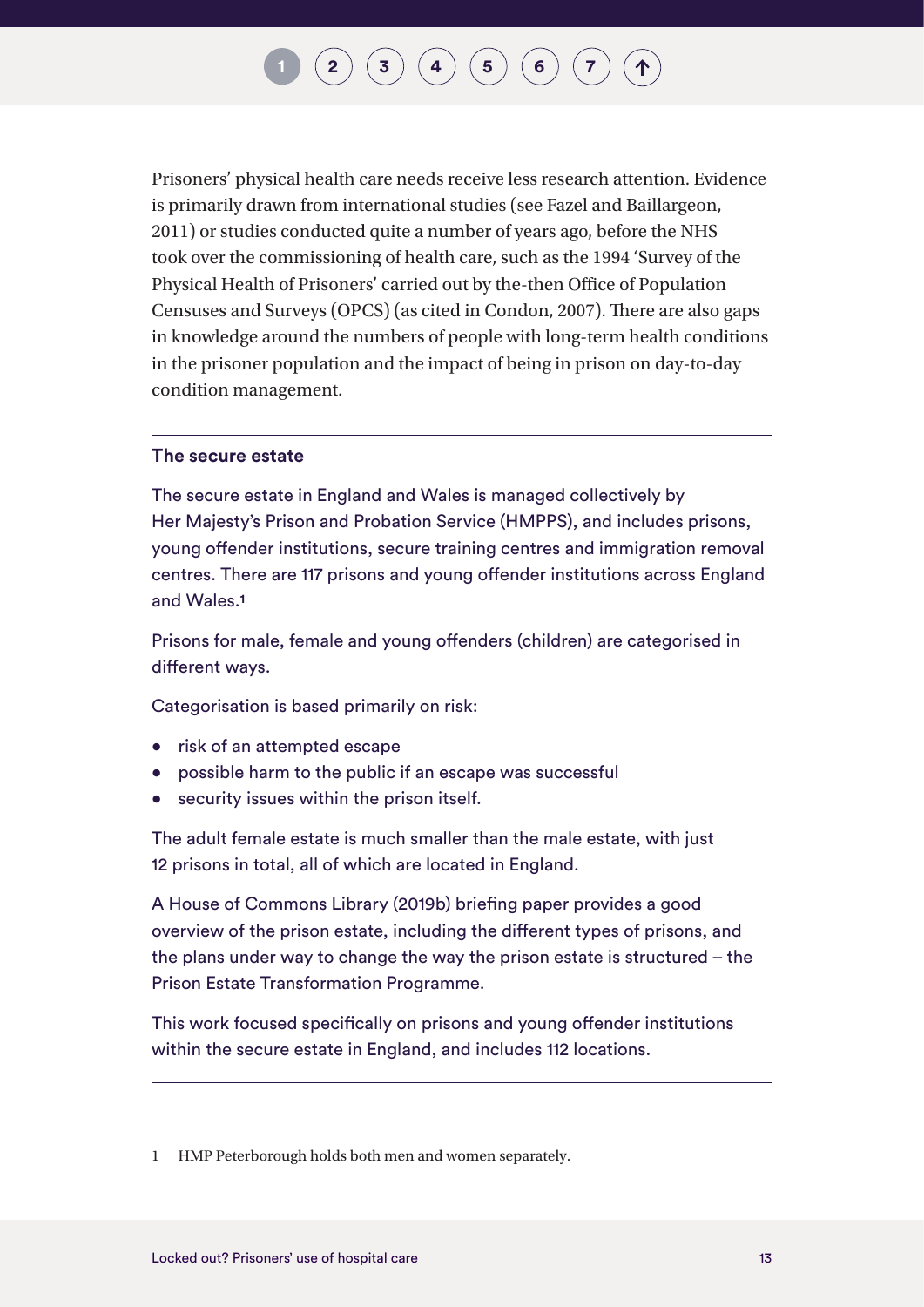# <span id="page-15-1"></span><span id="page-15-0"></span>2 Methods

### **Overview**

This research provides a much-needed focus on the physical health care needs of prisoners – an area where up-to-date information, drawing on evidence specific to the prison system in England and Wales, is minimal.

This work focuses purely on health care service use by prisoners in England, due to the division of health care organisation between England and Wales. However, the impact of the wider prison system on health care will involve challenges likely to be applicable in Wales too.

#### **Literature review**

The first stage of the research was a literature review of evidence on:

- the physical health care needs of prisoners
- how quality of care is assessed
- the impact of the historical change in health care commissioning and delivery in prisons.

Our review drew on evidence from 2006 onwards when the NHS took over the commissioning of health care in the secure estate from the Prison Medical Service in the majority of instances. We chose physical health as the focus of the review on the basis that it receives much less attention than mental health in existing work looking at prisoners' health care needs. The full literature review can be found in [Appendix A](http://www.nuffieldtrust.org.uk/locked-out), which is provided in a separate appendix document.

### **Data analysis**

We then used routine data (Hospital Episode Statistics) to describe prisoners' use of hospital services and what this tells us about key areas of health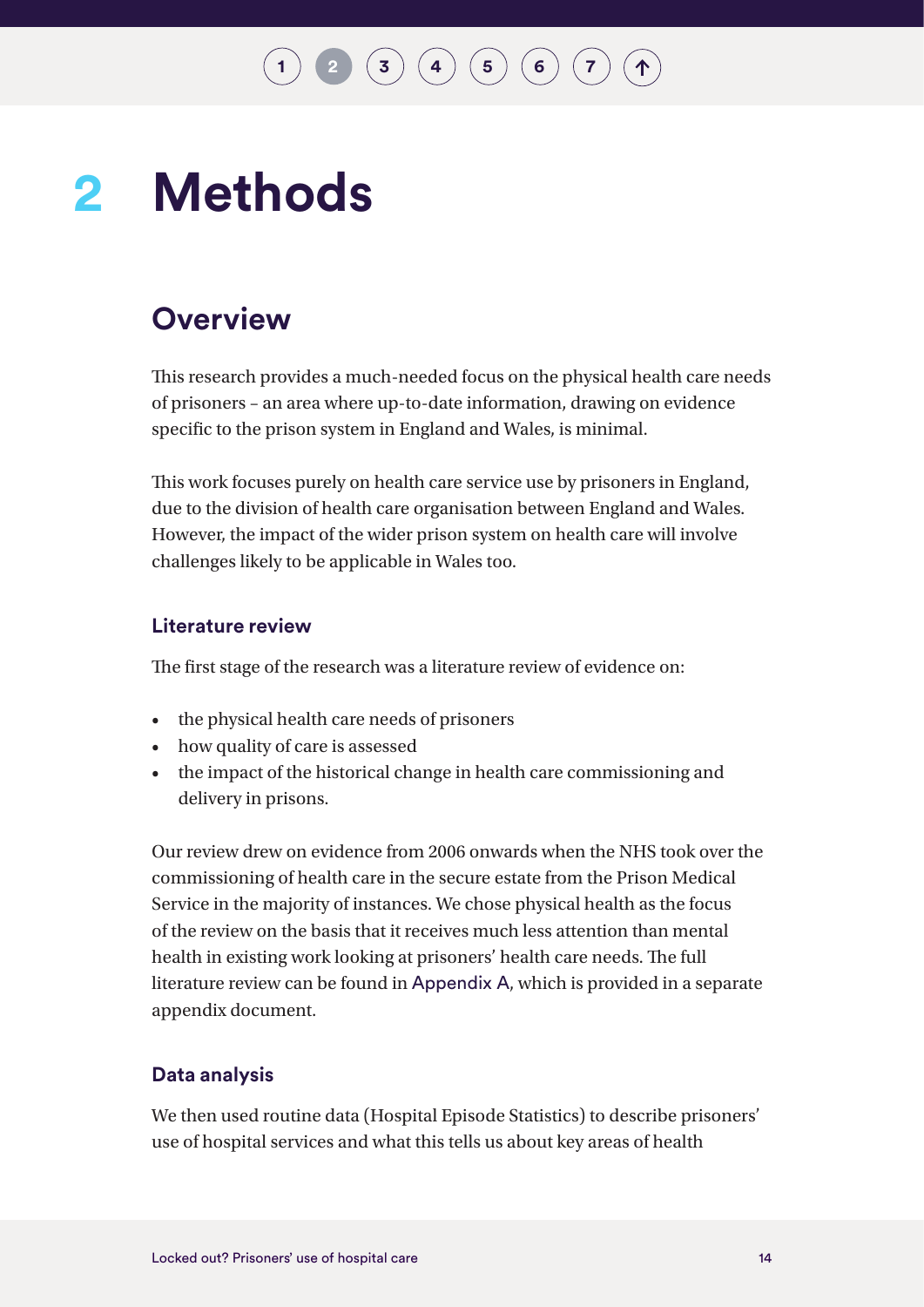care need. This is the first time routine hospital data at a national level has been used to describe how often prisoners use hospital services and for what reasons.

Marshall and others (2001) used data reported by the Prison Service Directorate of Health Care in 1997/98 to calculate hospital admission rates per prisoner year, but they did not validate the figures using hospital data or attempt to determine the figures directly from hospital data. Their work was also carried out before the NHS took over the control of health care commissioning in the prison estate.

We adopted new approaches to identify prisoners' anonymised hospital records within routine data, which have the potential to be used more widely to explore prisoners' physical health care needs.

#### **Expert panel**

Throughout the course of the research, we convened an expert panel to sense-check the findings and provide targeted expertise in panel members' specific knowledge areas. The panel included representatives from the Association of Members of Independent Monitoring Boards (AMIMB), Birth Companions, the British Medical Association, a Head of Prison Healthcare, the Howard League, Her Majesty's Prison and Probation Service (HMPPS), an Inside Recovery & Service User Involvement Manager, NHS England, Public Health England, researchers from the Universities of Warwick and Leeds Beckett, the Royal College of General Practitioners Secure Environments Group and the Royal College of Psychiatry.

We did not conduct formal interviews or focus groups with prisoners as part of this work due to the challenges in reaching a representative and diverse sample necessary for data saturation. However, the research was informed by members of the expert panel with direct expertise in working with prisoners, including some in a formal prisoner involvement role. In addition, the expert panel assisted the lead researcher in setting up informal prison visits to provide context and background for the analysis.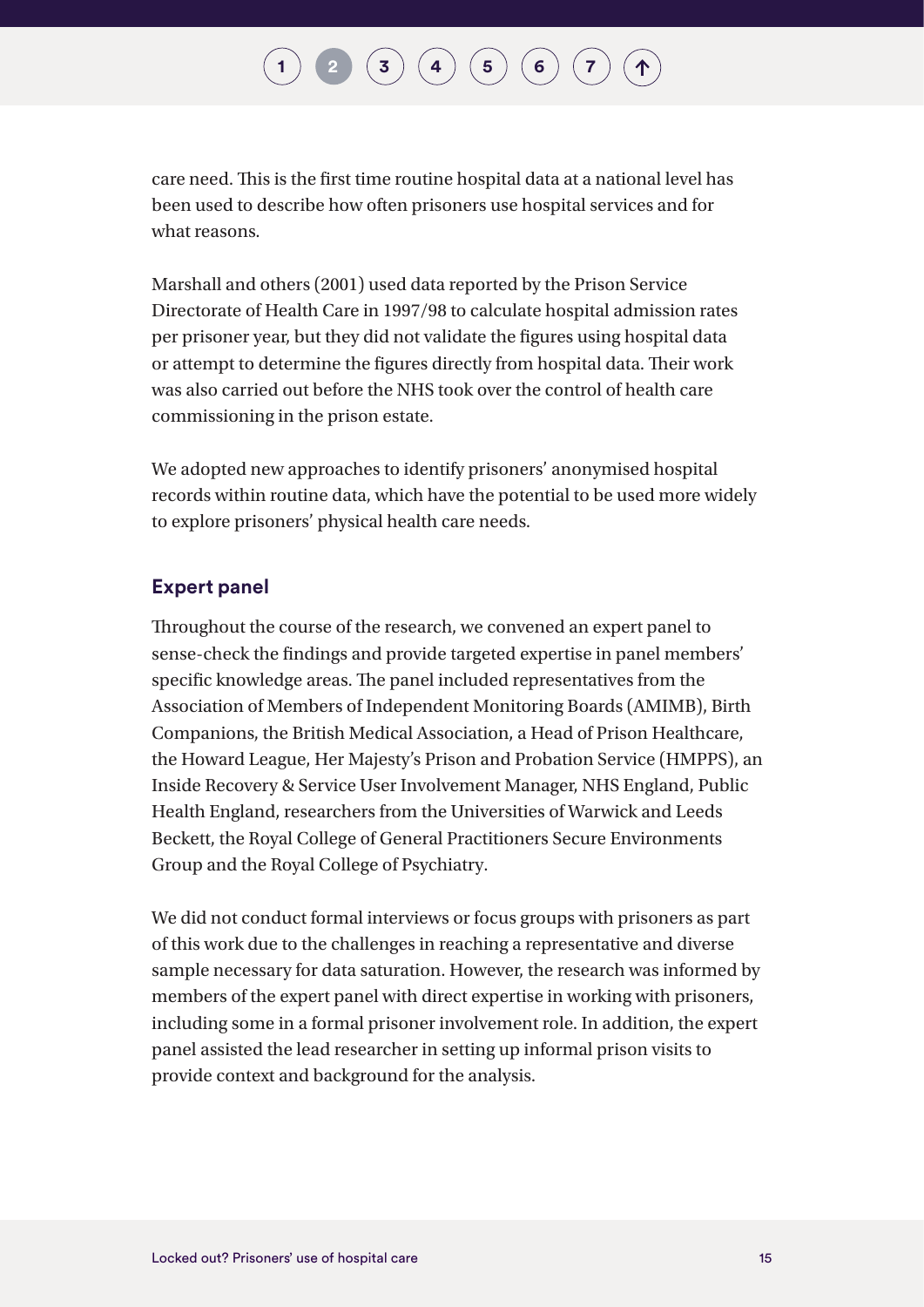### $\binom{3}{4}\binom{4}{5}\binom{5}{6}$  $\binom{3}{4}\binom{4}{5}\binom{5}{6}$  $\binom{3}{4}\binom{4}{5}\binom{5}{6}$  $\binom{3}{4}\binom{4}{5}\binom{5}{6}$  $\binom{3}{4}\binom{4}{5}\binom{5}{6}$  $\binom{3}{4}\binom{4}{5}\binom{5}{6}$  $\binom{3}{4}\binom{4}{5}\binom{5}{6}$  $\binom{3}{4}\binom{4}{5}\binom{5}{6}$  $\binom{3}{4}\binom{4}{5}\binom{5}{6}$

### **Identifying use of hospital services by prisoners**

We used Hospital Episode Statistics (HES) data from 2017/18 to identify prisoners' use of hospital services. HES data provides a record of admitted patient care, outpatient appointments and Accident & Emergency (A&E) activity. Because the approach we were using was new, it seemed sensible to test it on only one year of data, given the data access costs involved, to provide evidence that can be used to extend the approach across multiple data years in future if successful.

The first stage of the analysis involved exploring two different ways of identifying prisoners' anonymised hospital records: using specific data fields in HES; and using postcode as a proxy for prison location and therefore associated hospital activity linked to prisoners. The results for this aspect of the analysis can be found in [Appendix B](http://www.nuffieldtrust.org.uk/locked-out), which is provided in a separate Appendix document.

We ultimately chose prison postcode as the best means of identifying patients from prison estate establishments within HES data. Using postcode as a proxy to identify hospital activity linked to a specific group is a methodology that the Nuffield Trust has successfully applied in the context of care home residents in past research (Smith and others, 2015). For the present research, this approach involved providing NHS Digital with a list of postcodes of prisons and young offender institutions in England, with an associated study identifier for each establishment.

NHS Digital in turn provided inpatient, outpatient and A&E record identifiers (EPIKEY, ATTENDKEY and AEKEY**2**) along with the matched study IDs, which enabled individuals' anonymised hospital records to be identified.

<sup>2</sup> EPIKEY, ATTENDKEY and AEKEY are record identifiers created by the HES system.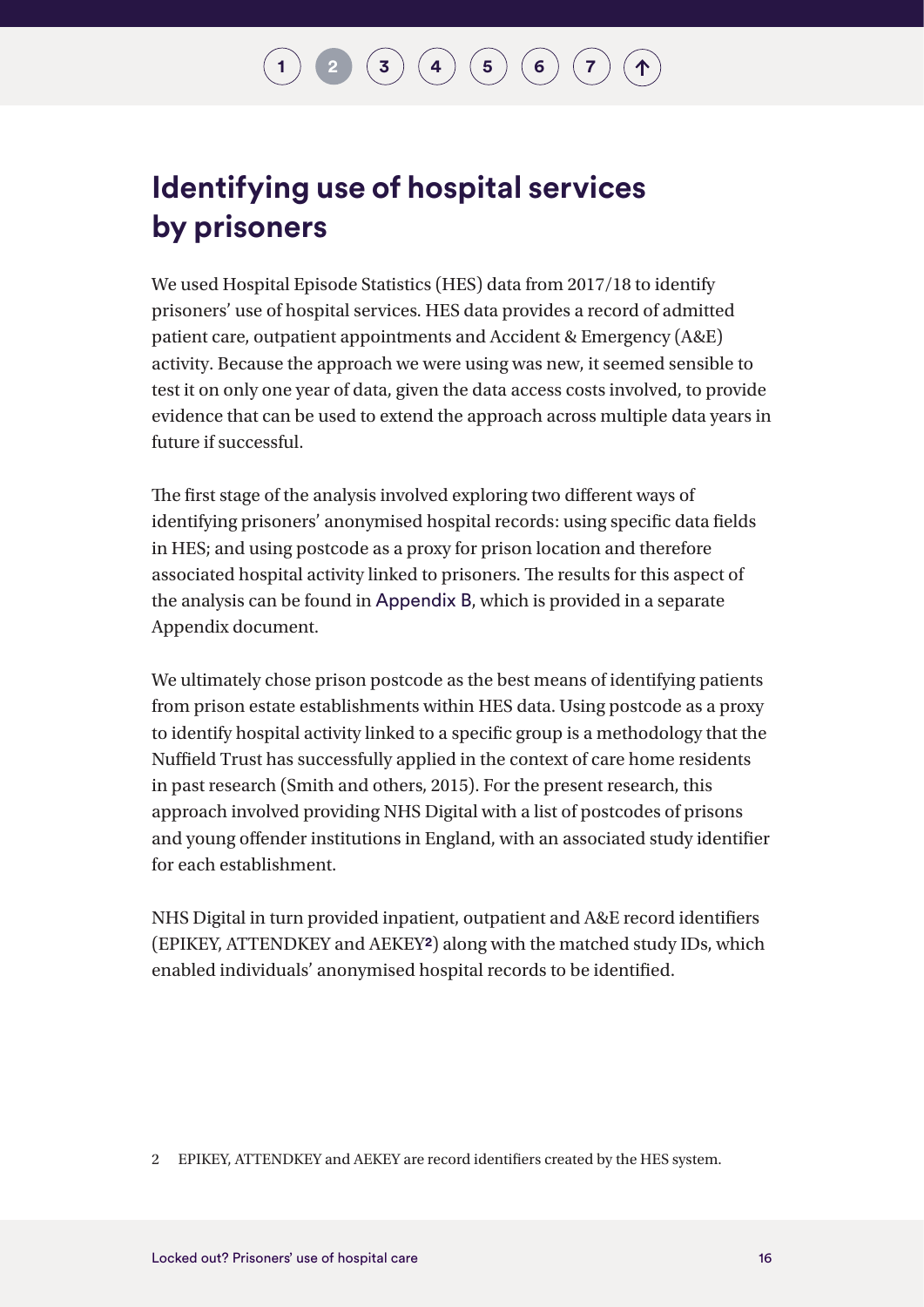### **Data analysis**

We looked at the use of hospital services – admitted patient care, outpatient appointments and A&E attendances – by prisoners in 2017/18.

This included calculating the number of admissions, attendances and appointments, activity by month, primary and secondary reasons for admission as well as missed outpatient appointments.

We replicated some aspects of the analysis to look just at prisoners aged  $50+$ . It is recognised that the number of older prisoners is increasing (Ministry of Justice, 2018a), and therefore it is important to understand health care use associated with this age group.

We also looked in specific detail at the use of hospital services by women prisoners – a small proportion of the total prisoner population (around 5%) but a group with distinct health care needs.

To compare prisoners' hospital service use to use by the non-prisoner population, we calculated age- and sex-specific activity rates for admitted patient care, outpatient appointments and A&E attendances. The calculation formula is provided in [Appendix C](http://www.nuffieldtrust.org.uk/locked-out), which is provided in a separate Appendix document.

### **Datasets**

The central analysis included men and women from all prisons and young offender institutions in the prison estate in England in 2017/18 – of which there were 112.

Table 2.1 shows the number of prisoner admissions to hospital in 2017/18 as well as the number of outpatient appointments and A&E attendances. The table also provides details on the proportion of hospital activity linked to male versus women prisoners.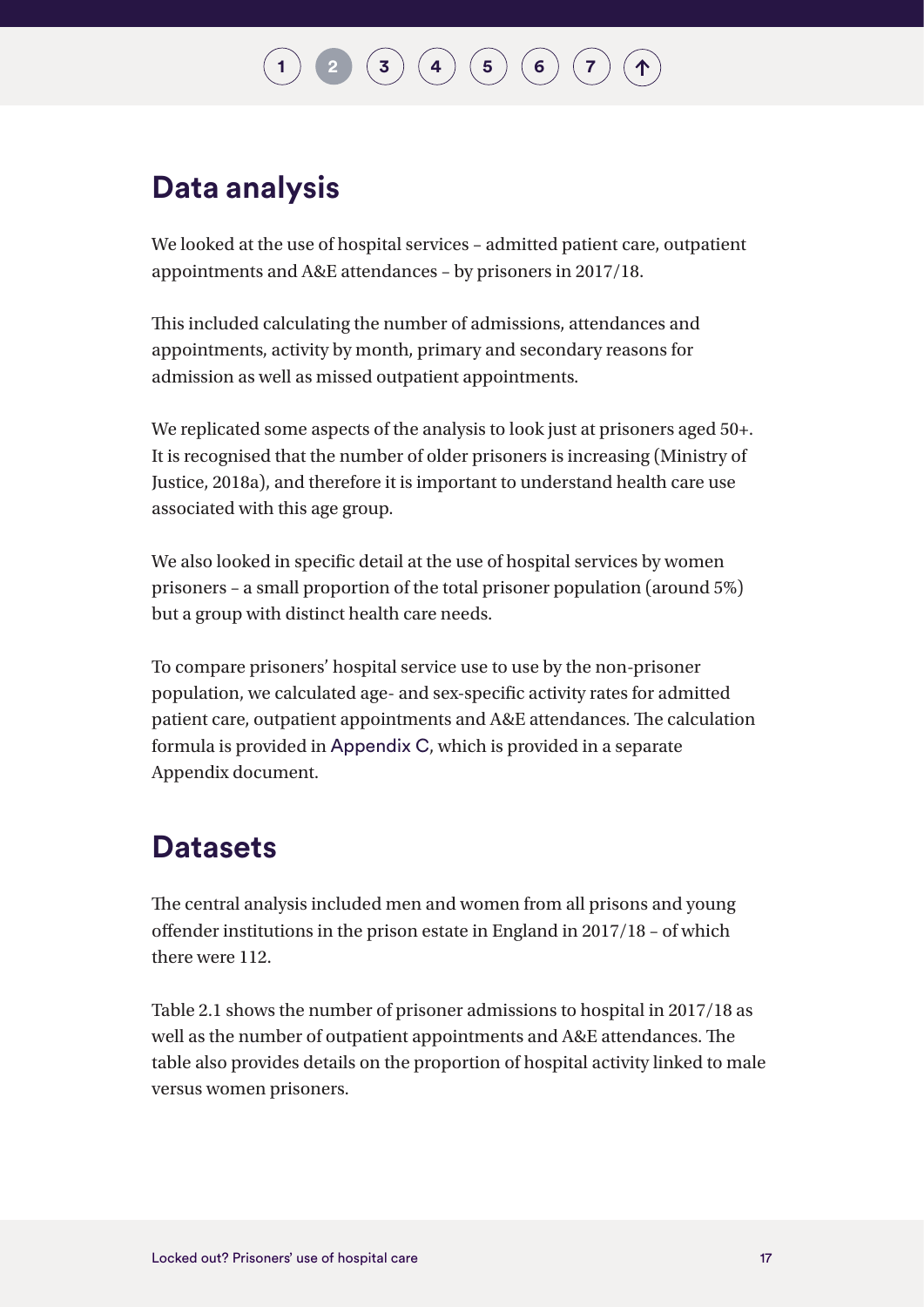#### **[1](#page-8-1) [2](#page-15-1) [3](#page-20-1) [4](#page-43-1) [5](#page-46-1) [6](#page-57-1) [7](#page-67-1)**  $(1)$

As might be expected given that the prison population is predominantly male (House of Commons Library, 2019a), hospital activity linked to women prisoners was much lower than that linked to male prisoners. The table also shows the wide age range of prisoners accessing hospital services.

**Table 2.1: Number of inpatient admissions, outpatient appointments and A&E attendances by prisoners, including percentage male/female and mean age and range, 2017/18** 

| <b>Dataset</b>                          | No.                                                                    | No. of people           | %<br>male/female       | <b>Mean age</b><br>(range)              |
|-----------------------------------------|------------------------------------------------------------------------|-------------------------|------------------------|-----------------------------------------|
| Admitted<br>patient care<br>(inpatient) | 11,908<br>admissions                                                   | 7.644                   | 93% male,<br>7% female | 44 years old<br>$(15-96 \text{ years})$ |
| Outpatient<br>appointments              | 83,176<br>appointments                                                 | 27,806                  | 93% male,<br>7% female | 43 years old<br>$(15-96 \text{ years})$ |
| A&E<br>attendances                      | 17,928<br>attendances<br>– 13,796 did<br>not result in an<br>admission | 9,934<br>(non-admitted) | 93% male,<br>7% female | 36 years old<br>$(15 - 116$ years)      |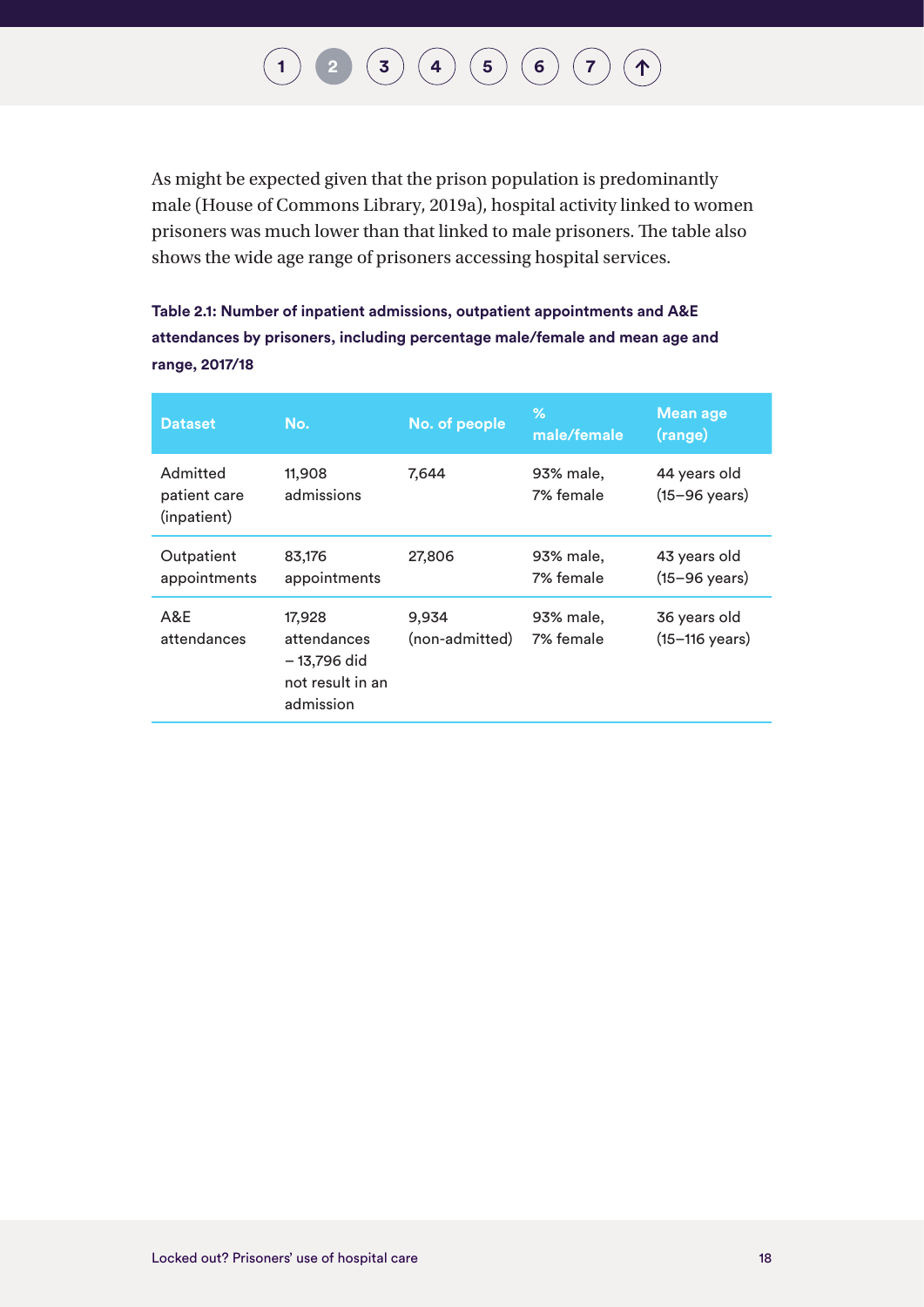### $\mathbf{2} \mathbf{3} \mathbf{4}$  $\mathbf{2} \mathbf{3} \mathbf{4}$  $\mathbf{2} \mathbf{3} \mathbf{4}$  $\mathbf{2} \mathbf{3} \mathbf{4}$  $\mathbf{2} \mathbf{3} \mathbf{4}$  $\mathbf{2} \mathbf{3} \mathbf{4}$  $\mathbf{2} \mathbf{3} \mathbf{4}$   $\mathbf{4} \mathbf{5}$  $\mathbf{4} \mathbf{5}$  $\mathbf{4} \mathbf{5}$   $\mathbf{5} \mathbf{6}$  $\mathbf{5} \mathbf{6}$  $\mathbf{5} \mathbf{6}$   $\mathbf{6} \mathbf{7}$  $\mathbf{6} \mathbf{7}$  $\mathbf{6} \mathbf{7}$

## <span id="page-20-1"></span><span id="page-20-0"></span>**Findings on prisoners' use of hospital services 3**

#### **Key findings**

- Prisoners had 24% fewer inpatient admissions and outpatient appointments in 2017/18 than the equivalent age and sex demographic in the wider population, and 45% fewer attendances at A&E departments.
- Around 40% of outpatient appointments for prisoners were not attended (32,987 appointments) – double the proportion of non-attended appointments in the general population.
- Over three-quarters of missed appointments were cancelled in advance or recorded as people simply not turning up on the day.
- Only 2% of all outpatient consultations were carried out by telephone or video – compared with around 3% for the general population.
- There was a noticeable drop in emergency admissions to hospital among the prison population in December 2017, which was not seen in the general population.
- Injury, poisoning and certain other consequences of external causes were the most common reasons why prisoners were admitted to hospital, accounting for 18% of cases (2,169 admissions), compared with 6% of all admissions in the general population (aged 15+).
- There were 508 hospital admissions as a result of head injuries, including fracture of the skull and facial bones, intracranial injuries and open scalp wounds.
- There were also 415 A&E attendances by prisoners as a result of head injuries.
- Psychoactive substance use was recorded in more than 25% of all inpatient admissions by prisoners.
- Just over 40% of prisoners admitted to hospital had at least one chronic condition (3,184 people).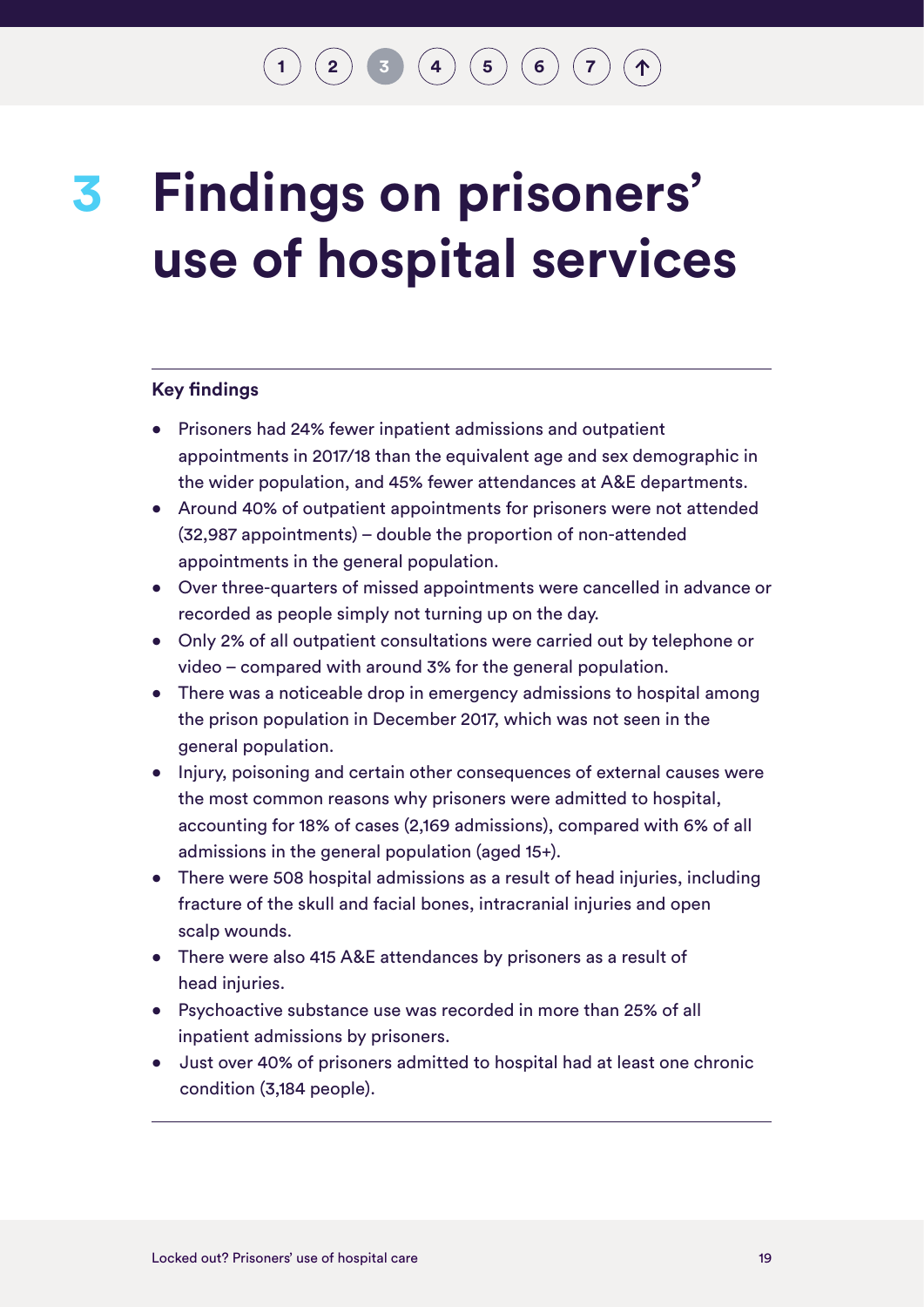# $\begin{pmatrix} 2 \end{pmatrix}$  $\begin{pmatrix} 2 \end{pmatrix}$  $\begin{pmatrix} 2 \end{pmatrix}$  **[3](#page-20-1)**  $\begin{pmatrix} 4 \end{pmatrix}$  $\begin{pmatrix} 4 \end{pmatrix}$  $\begin{pmatrix} 4 \end{pmatrix}$   $\begin{pmatrix} 5 \end{pmatrix}$  $\begin{pmatrix} 5 \end{pmatrix}$  $\begin{pmatrix} 5 \end{pmatrix}$   $\begin{pmatrix} 6 \end{pmatrix}$  $\begin{pmatrix} 6 \end{pmatrix}$  $\begin{pmatrix} 6 \end{pmatrix}$   $\begin{pmatrix} 7 \end{pmatrix}$  $\begin{pmatrix} 7 \end{pmatrix}$  $\begin{pmatrix} 7 \end{pmatrix}$

### <span id="page-21-0"></span>**Admitted patient care (inpatient) activity**

There were just under 12,000 inpatient admissions by 7,644 prisoners in 2017/18. Table 3.1 provides details of the total number of episodes of care (care provided by individual consultants during a stay in hospital) as well as the split between emergency, elective and other admission types.

| Number of admissions         | 11,908      |
|------------------------------|-------------|
| Number of people             | 7,644       |
| Episodes of care             | 14,428      |
| % emergency admissions (n)   | 46% (5,420) |
| % elective admissions (n)    | 53% (6,310) |
| % other admission types* (n) | 1% (178)    |

**Table 3.1: Summary statistics for prisoners' admitted patient care activity, 2017/18**

\*Other admission types include maternity admissions, as well as transfers between hospitals or where the admission type is not specified.

#### **Age- and sex-standardised admission rates**

We calculated age- and sex-specific admission rates per 1,000 people to compare the number of inpatient admissions by prisoners to what we see in the general population (see the [appendix material](http://www.nuffieldtrust.org.uk/locked-out) for admission-rate figures by age band). Table 3.2 shows the expected number of admissions for prisoners if admission rates were the same as the general population. This can then be compared to the actual number of admissions (see the 'Observed' column).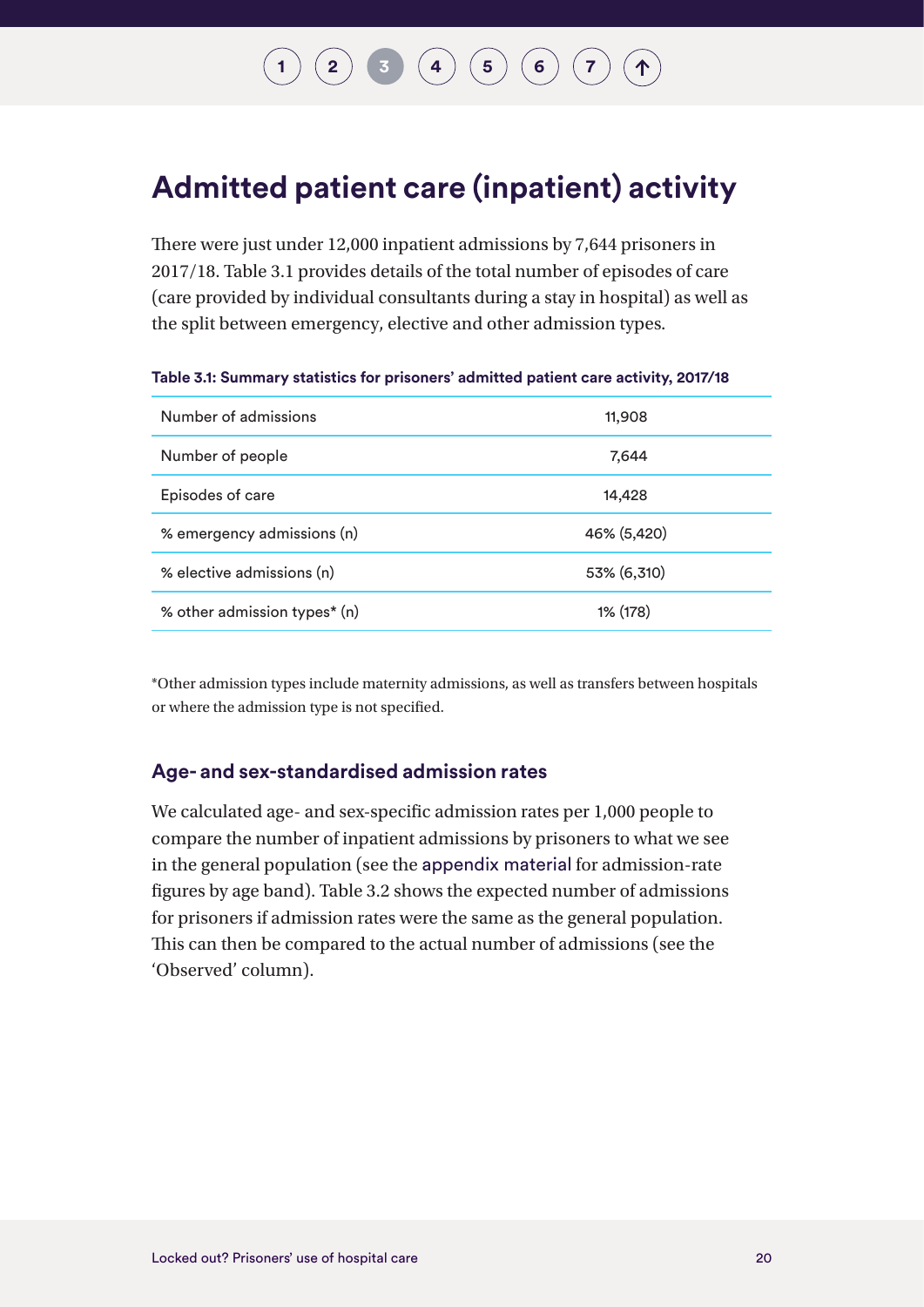|                 | Male inpatient admissions |                 | <b>Female inpatient admissions</b> |                 |
|-----------------|---------------------------|-----------------|------------------------------------|-----------------|
| <b>Age band</b> | <b>Expected</b>           | <b>Observed</b> | <b>Expected</b>                    | <b>Observed</b> |
| $15 - 17$       | 52                        | 50              |                                    |                 |
| $18 - 20$       | 402                       | 343             | 23                                 | 20              |
| $21 - 24$       | 967                       | 850             | 90                                 | 66              |
| $25 - 29$       | 1,646                     | 1,312           | 227                                | 136             |
| $30 - 39$       | 3,227                     | 2,383           | 452                                | 251             |
| $40 - 49$       | 2,619                     | 1,925           | 208                                | 193             |
| $50 - 59$       | 2,465                     | 1,756           | 135                                | 103             |
| $60+$           | 3067                      | 2,470           | 60                                 | 45              |
| <b>Total</b>    | 14,445                    | 11,089          | 1,195                              | 814             |

#### <span id="page-22-0"></span>**Table 3.2: Expected versus observed\* admission rates for prisoners, 2017/18**

\*'Observed' means difference between the total number of observed admissions by age and sex (11,903) versus the total number of admissions (11,908) reflects cases where the patient's age or sex was not specified.

If prisoners had the same admission rate as is seen in the general population, we would have expected 15,640 admissions in 2017/18 rather than the actual number of 11,903. The overall admission rate for prisoners was 252 per 1,000 population – 24% lower than in the general population (where the admission rate was 331 per 1,000 population).

#### **Emergency and elective admissions by month**

We also looked at the number of hospital admissions for prisoners by month. Figure 3.1 shows the monthly trends in the total numbers of elective and emergency admission episodes across 2017/18, and Figure 3.2 shows equivalent figures for the general population aged 15+. While trends – specifically, changes from month to month – were similar between the prison population and the general population, for emergency admissions, there was a noticeable dip among prisoners in December 2017 (of around 18% on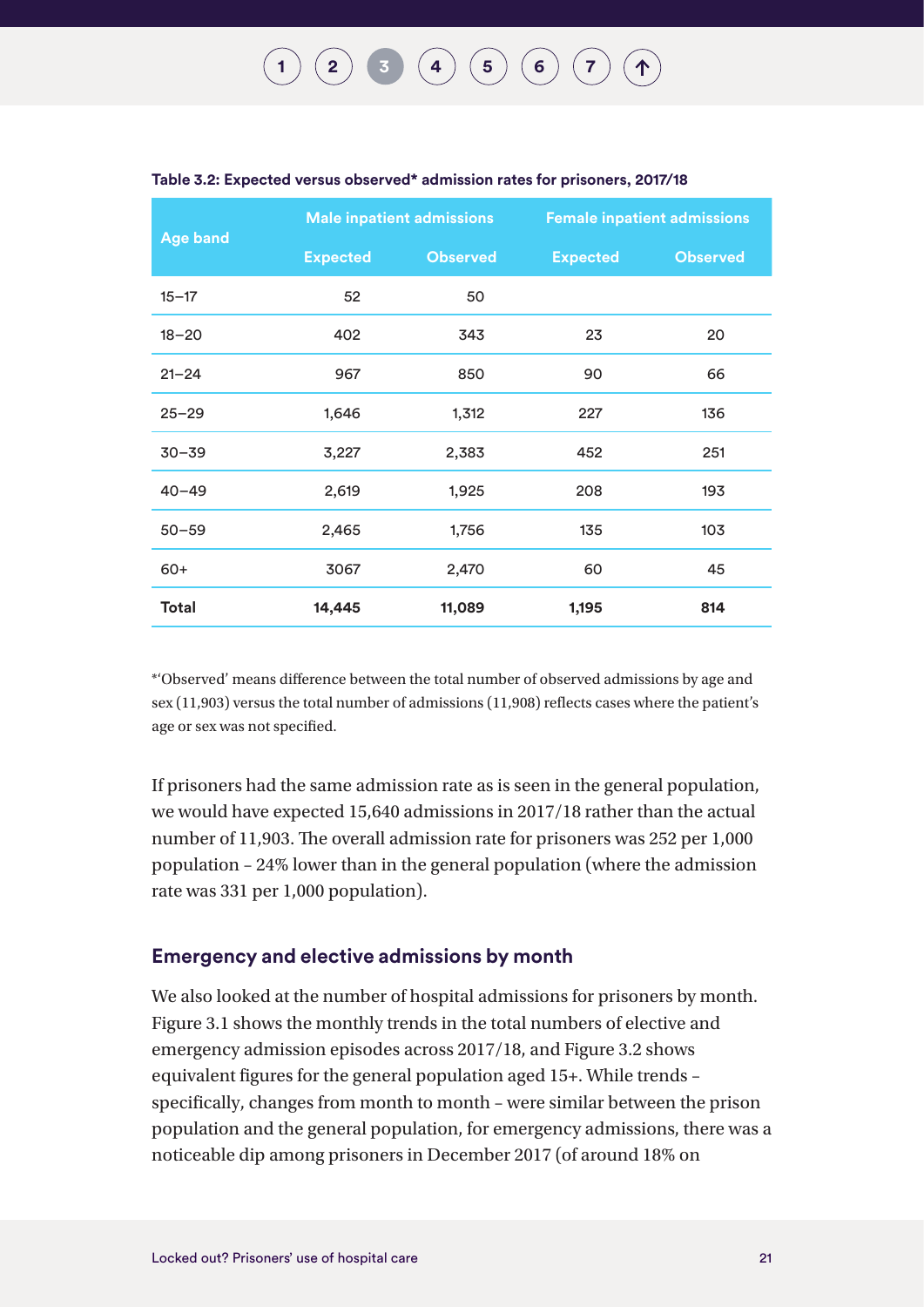## **[1](#page-8-1) [2](#page-15-1) 1 [3](#page-20-1) [4](#page-43-1) [6](#page-57-1) 6 6 [7](#page-67-1)**

<span id="page-23-0"></span>November numbers), which was not seen in the general population (where the dip occurred in February 2018 and was less marked – an 11% drop on January emergency admissions).





### **Why are prisoners admitted to hospital?**

As an initial step towards understanding the sorts of reasons why prisoners are admitted to hospital, we examined primary admitting diagnosis at ICD–10 'chapter' level (looking at both emergency and planned admissions) – see the box below for more information on diagnosis codes in hospital data.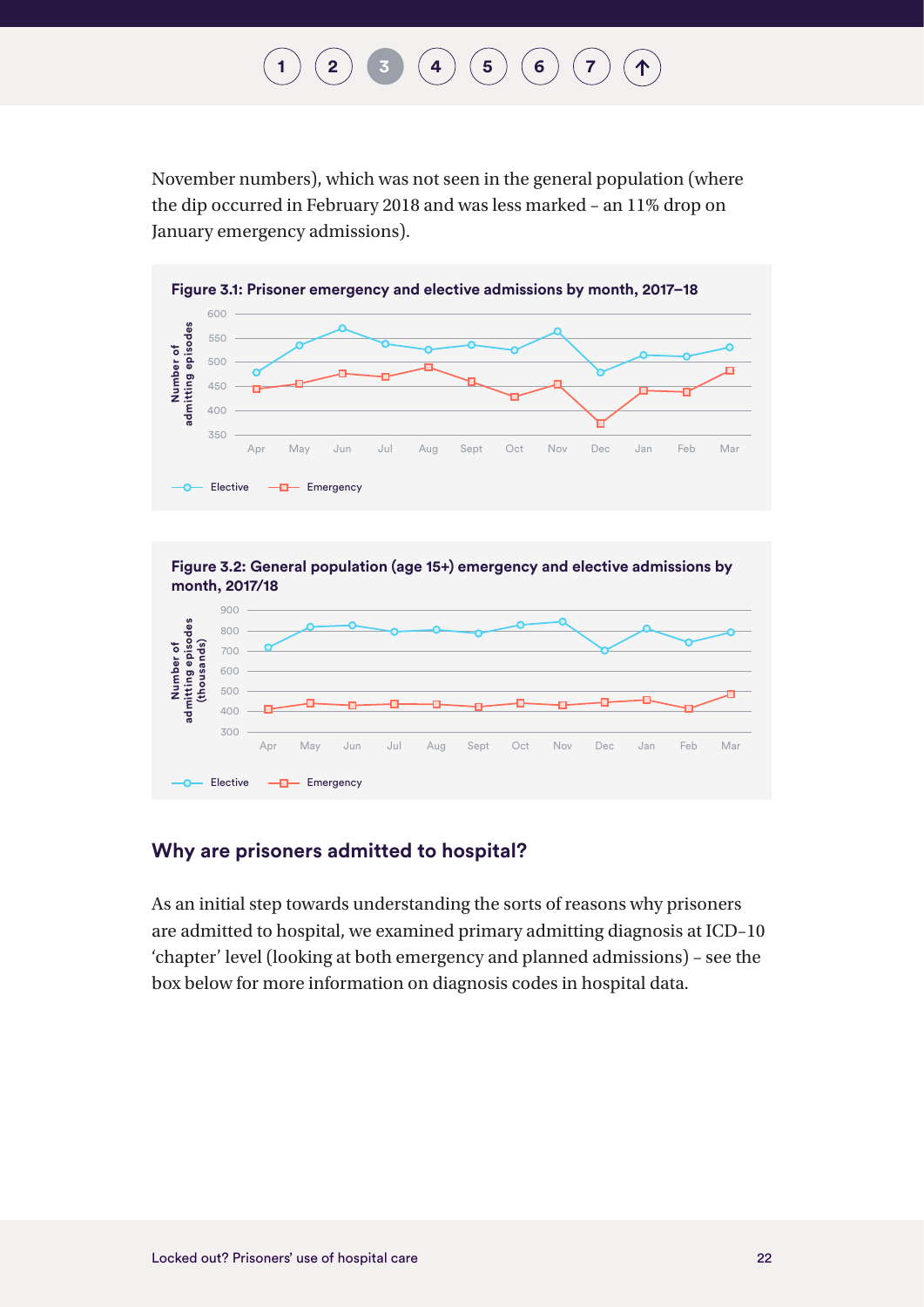#### <span id="page-24-0"></span>**Diagnosis codes in hospital data**

There are up to 20 diagnosis fields available in admitted patient care data, although not all will be completed for each patient. Diagnosis codes in hospital data use codes from ICD–10, which is the 10th revision of the *International Statistical Classification of Diseases and Related Health Problems* from the World Health Organization (WHO). ICD–10 codes provide a way of classifying diagnoses into broad categories such as 'neoplasms' (cancer) at the highest level of 'chapter', which can then be broken down further into chapter blocks (such as cancer of the urinary tract) as well as further subcategories, and lastly individual diagnosis.

Figure 3.3 shows the five most common reasons why prisoners were admitted to hospital in 2017/18, with the most frequent reasons for admissions in the general population aged 15+ provided as a comparison.



For prisoners, injury, poisoning and certain other consequences of external causes were the most common cause of admissions to hospital, accounting for 18% of all admissions. If we look at the general population aged 15+, this category was eighth, and accounted for just 6% of all admissions. In the general population, neoplasms (cancer) were the most common cause of inpatient admissions, whereas this was the fifth most frequent reason for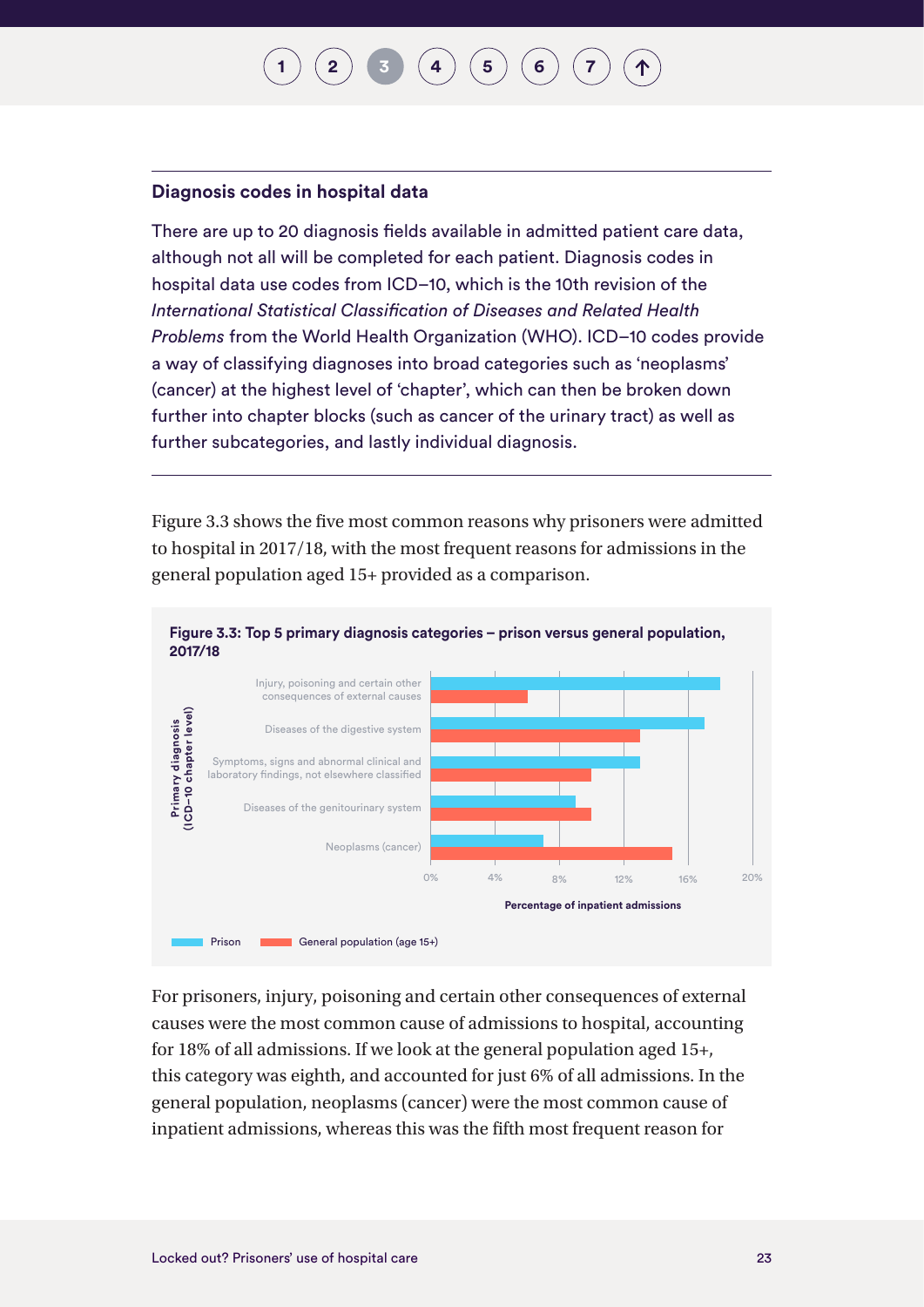<span id="page-25-0"></span>admission for prisoners. For both prisoners and the general population, admissions linked to diseases of the digestive system were the second most common; 17% and 13% of admissions, respectively.

We then looked in more detail at the specific reasons why prisoners were admitted to hospital by breaking down the overall diagnosis categories (such as injuries and poisoning) into blocks. Whereas in Figure 3.3 we can see that 'injury, poisoning and certain other consequences of external causes' was the most common reason for an inpatient admission, in Figure 3.4, by looking at diagnosis categories split apart, we can see the burden of head injuries (third most common) versus admissions due to poisoning (eighth most common).



We then looked at an even finer level of detail – individual diagnosis codes. Table 3.3 shows the most common individual diagnoses for the top five diagnosis categories shown in Figure 3.4.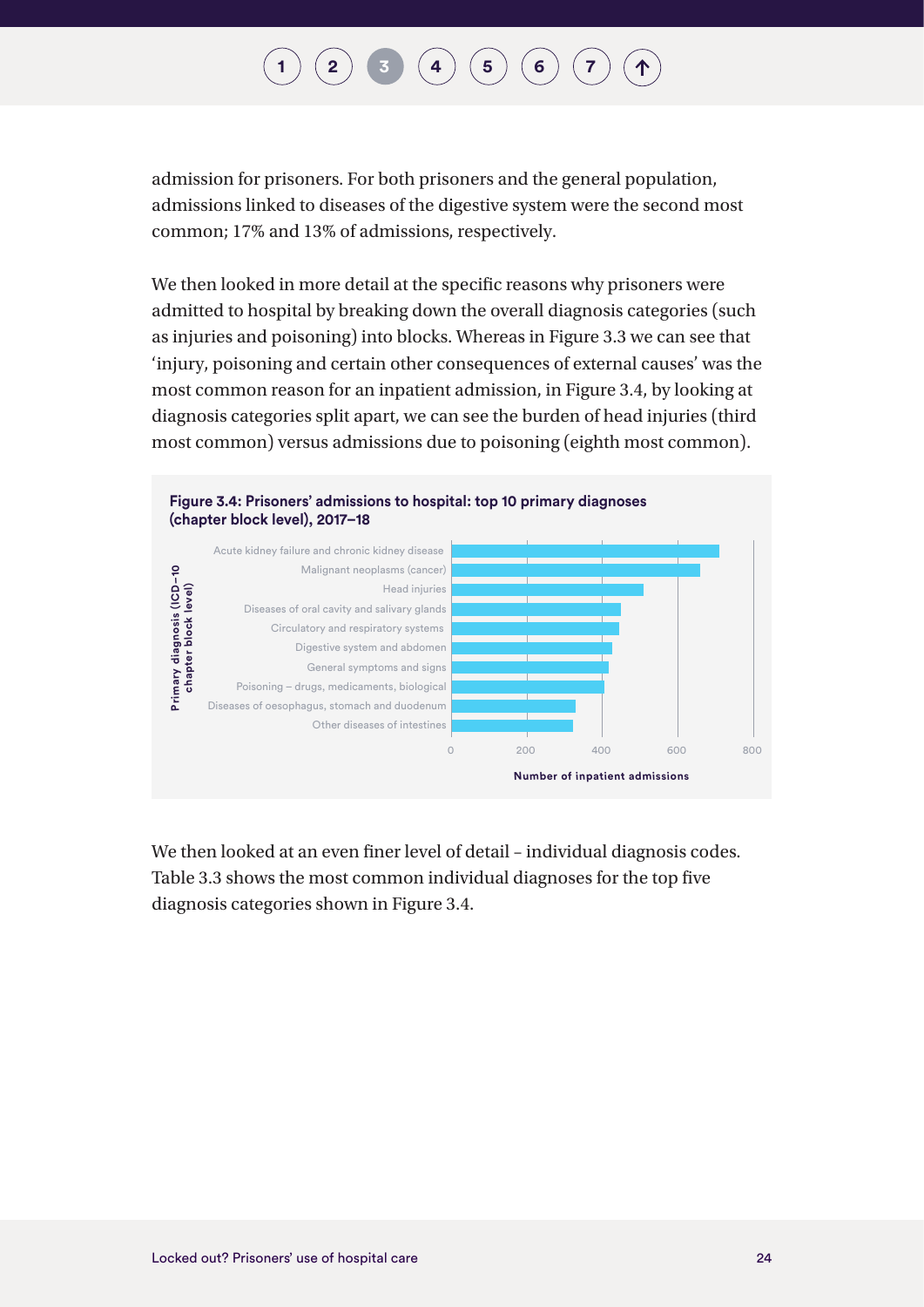#### **[1](#page-8-1) [2](#page-15-1) [3](#page-20-1) [4](#page-43-1) [5](#page-46-1) [6](#page-57-1) [7](#page-67-1)**  $($  ↑

<span id="page-26-0"></span>**Table 3.3: The most common individual diagnoses within the top five diagnostic categories (ICD–10 chapter blocks) for prisoners, 2017/18**

| <b>Diagnosis group</b>                                | <b>Description</b>                                  | <b>No. of admissions</b><br>(no. of people) |
|-------------------------------------------------------|-----------------------------------------------------|---------------------------------------------|
| Acute kidney failure and                              | Chronic kidney disease                              | 666 (21)                                    |
| chronic kidney disease                                | Acute kidney failure                                | 43 (40)                                     |
|                                                       | Other and unspecified<br>malignant neoplasm of skin | 57 (29)                                     |
| <b>Malignant neoplasms</b>                            | Malignant neoplasm of<br>bronchus and lung          | 56 (24)                                     |
|                                                       | Malignant neoplasm of bladder                       | 52 (23)                                     |
|                                                       | Malignant neoplasm of prostate                      | 42 (30)                                     |
|                                                       | Malignant neoplasm of colon                         | 39 (11)                                     |
|                                                       | Fracture of skull and<br>facial bones               | 308 (290)                                   |
| Injuries to the head                                  | Open wound of head                                  | 92 (91)                                     |
|                                                       | Intracranial injury                                 | 39 (36)                                     |
| <b>Diseases of oral cavity</b><br>and salivary glands | <b>Dental caries</b>                                | 242 (232)                                   |
| <b>Circulatory and</b><br>respiratory systems         | Pain in throat and chest                            | 360 (317)                                   |

Patients with chronic kidney disease are predominantly driving activity linked to acute kidney failure and chronic kidney disease. If we then look at the primary procedures performed in patients admitted with a diagnosis of chronic kidney disease, we can see that 645 out of the 666 admissions involved haemodialysis. Also, the 666 admissions represented just a small number of patients (n=21) attending hospital regularly for dialysis (see NHS, 2018, for further details on dialysis).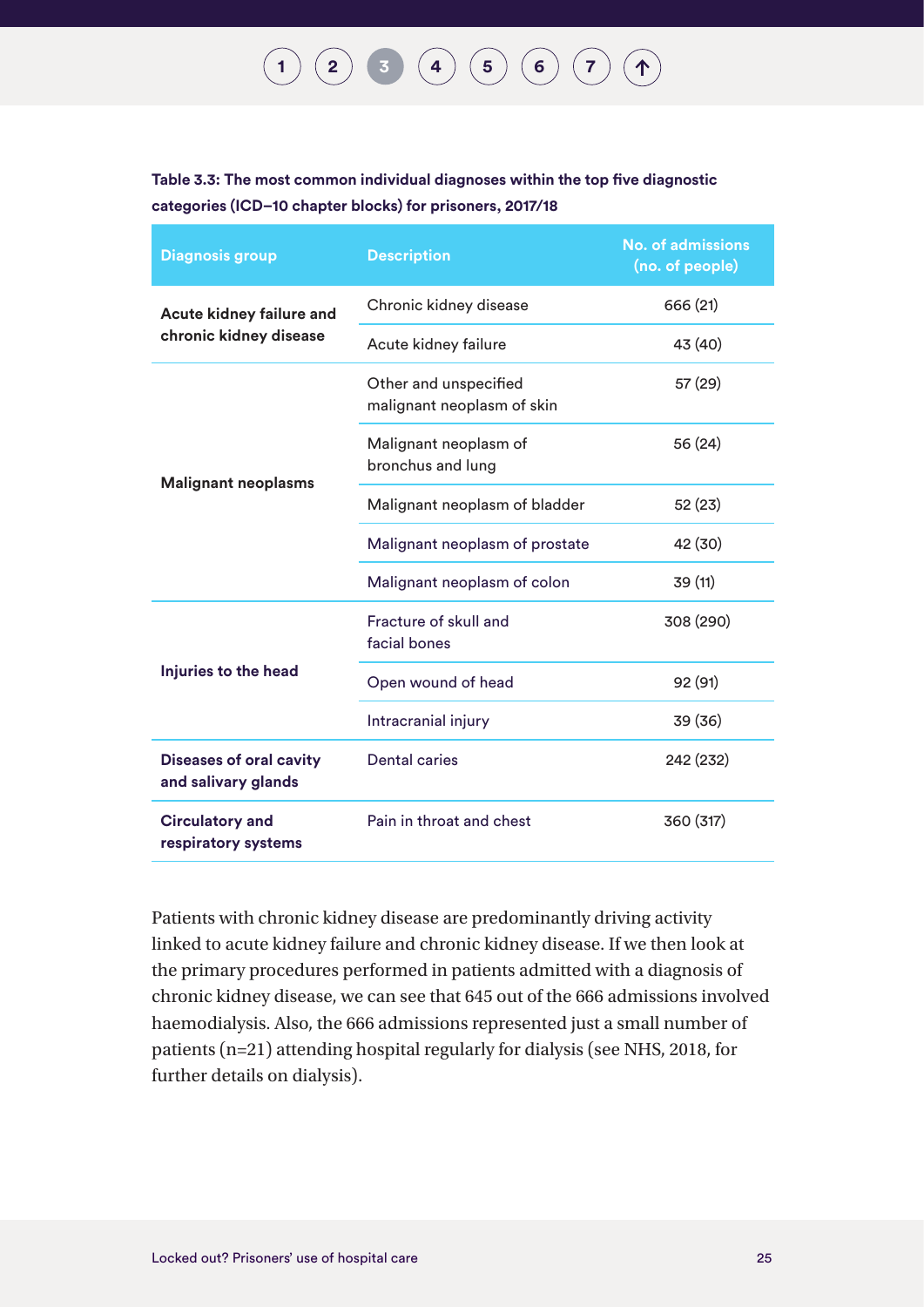### $\begin{pmatrix} 2 \end{pmatrix}$  $\begin{pmatrix} 2 \end{pmatrix}$  $\begin{pmatrix} 2 \end{pmatrix}$  **[3](#page-20-1)**  $\begin{pmatrix} 4 \end{pmatrix}$  $\begin{pmatrix} 4 \end{pmatrix}$  $\begin{pmatrix} 4 \end{pmatrix}$   $\begin{pmatrix} 5 \end{pmatrix}$  $\begin{pmatrix} 5 \end{pmatrix}$  $\begin{pmatrix} 5 \end{pmatrix}$   $\begin{pmatrix} 6 \end{pmatrix}$  $\begin{pmatrix} 6 \end{pmatrix}$  $\begin{pmatrix} 6 \end{pmatrix}$   $\begin{pmatrix} 7 \end{pmatrix}$  $\begin{pmatrix} 7 \end{pmatrix}$  $\begin{pmatrix} 7 \end{pmatrix}$

When looking at specific head injuries leading to prisoners being admitted to hospital, 308 admissions were due to skull and facial bone fractures, 92 were due to an open head wound and 39 were due to intracranial injuries.

We also examined the primary procedures carried out in relation to dental admissions (diseases of oral cavity and salivary glands) to understand why prisoners were being admitted to hospital to address dental issues. Of the 242 admissions categorised as dental caries (tooth decay), surgical removal of wisdom teeth was conducted in 92 cases and extraction of multiple teeth was conducted in 50 cases.

#### Chronic health conditions

We explored what hospital service use can tell us about prisoners with long-term conditions, by choosing nine chronic health conditions seen in the general population and looking at how often they were recorded when prisoners were admitted to hospital. The specific conditions were selected in consultation with two clinicians who work within prisons.

Table 3.4 shows the number of admissions for which each chronic condition was recorded, along with the number of admissions where this condition was the primary diagnosis, and the number of people with that condition. Fewer people than admissions reflects cases where people were admitted to hospital more than once. Hypertension (high blood pressure) was the most common chronic condition recorded for prisoners who were admitted to hospital, affecting more than 1,000 people, and was identified in 15% of all admissions. Of all prisoners admitted to hospital, 3,184 people (42%) had at least one of the selected chronic conditions – this compared to 53% of all admissions in the general population (aged 15+).

Aside from cancer, chronic conditions more commonly appear in subsidiary coding positions – that is, they are not the primary reason why a prisoner is admitted to hospital but they are noted as part of their diagnosis information.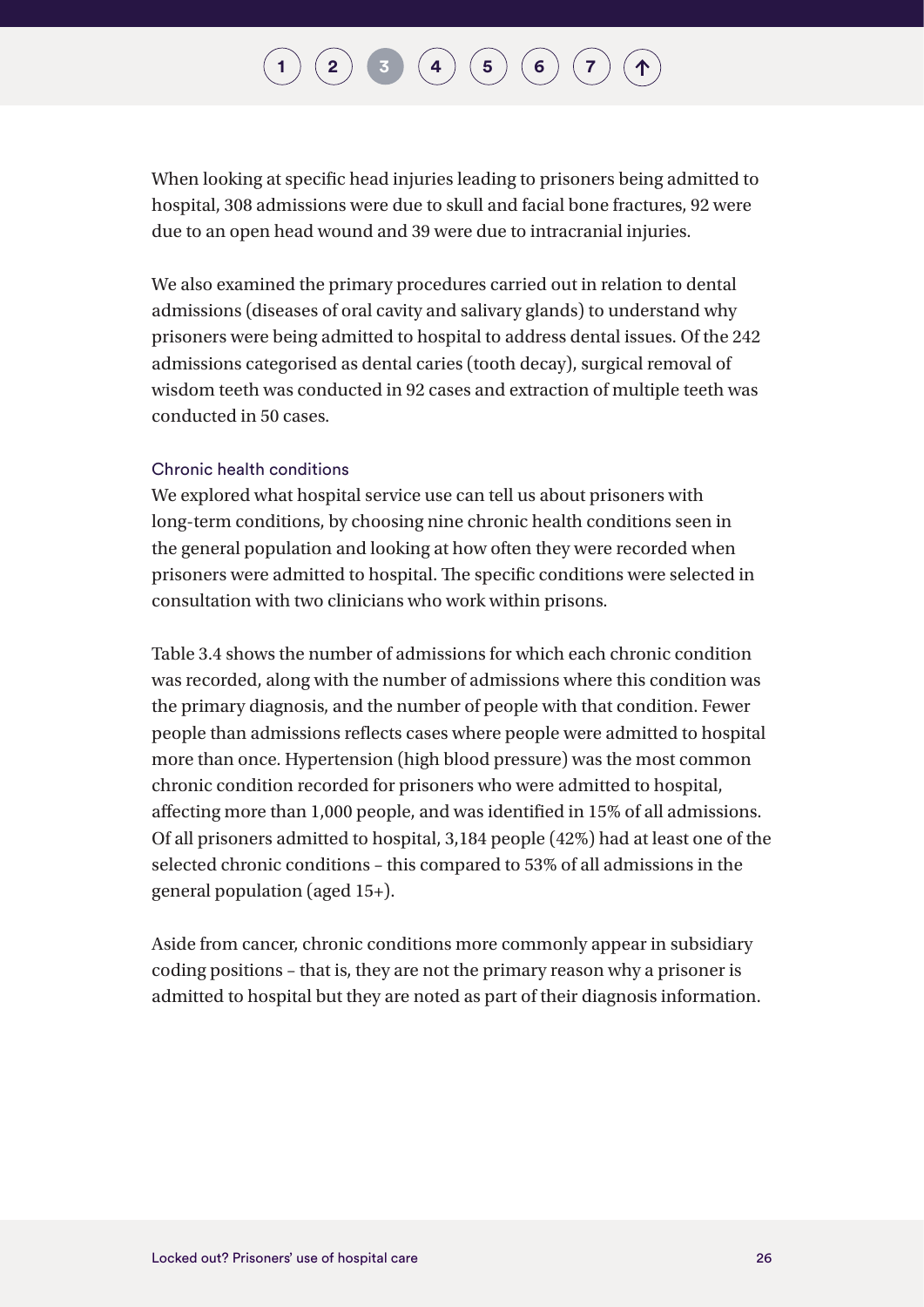<span id="page-28-0"></span>**Table 3.4: Chronic health conditions identified in prisoners' inpatient admission coding, 2017/18**

| <b>Chronic conditions</b>                       | <b>No. of admissions</b><br>(no. coded in primary<br>diagnosis coding) | No. of people |
|-------------------------------------------------|------------------------------------------------------------------------|---------------|
| Hypertensive diseases                           | 1,844(11)                                                              | 1,085         |
| Ischaemic heart diseases                        | 1,204 (281)                                                            | 747           |
| Cancer                                          | 1,145 (877)                                                            | 567           |
| Asthma                                          | 1,134 (33)                                                             | 843           |
| Chronic kidney disease                          | 905(45)                                                                | 156           |
| Arthropathies (diseases of the joints)          | 762 (286)                                                              | 631           |
| Chronic obstructive pulmonary disease<br>(COPD) | 648 (99)                                                               | 394           |
| Epilepsy and recurrent seizures                 | 483 (53)                                                               | 308           |
| <b>Diabetes</b>                                 | 208 (77)                                                               | 148           |

To compare prisoners' rates of individual chronic conditions to the general population, we compared the percentage of all admissions where each of the nine long-term conditions was recorded (see Figure 3.5). This included conditions recorded in primary as well as secondary/subsidiary diagnosis coding. Figure 3.5 shows that conditions such as hypertensive diseases, cancer and arthropathies (diseases of the joints) were coded more frequently for those in the general population, while prisoners were more likely than people in the general population to be admitted with diabetes, epilepsy or asthma.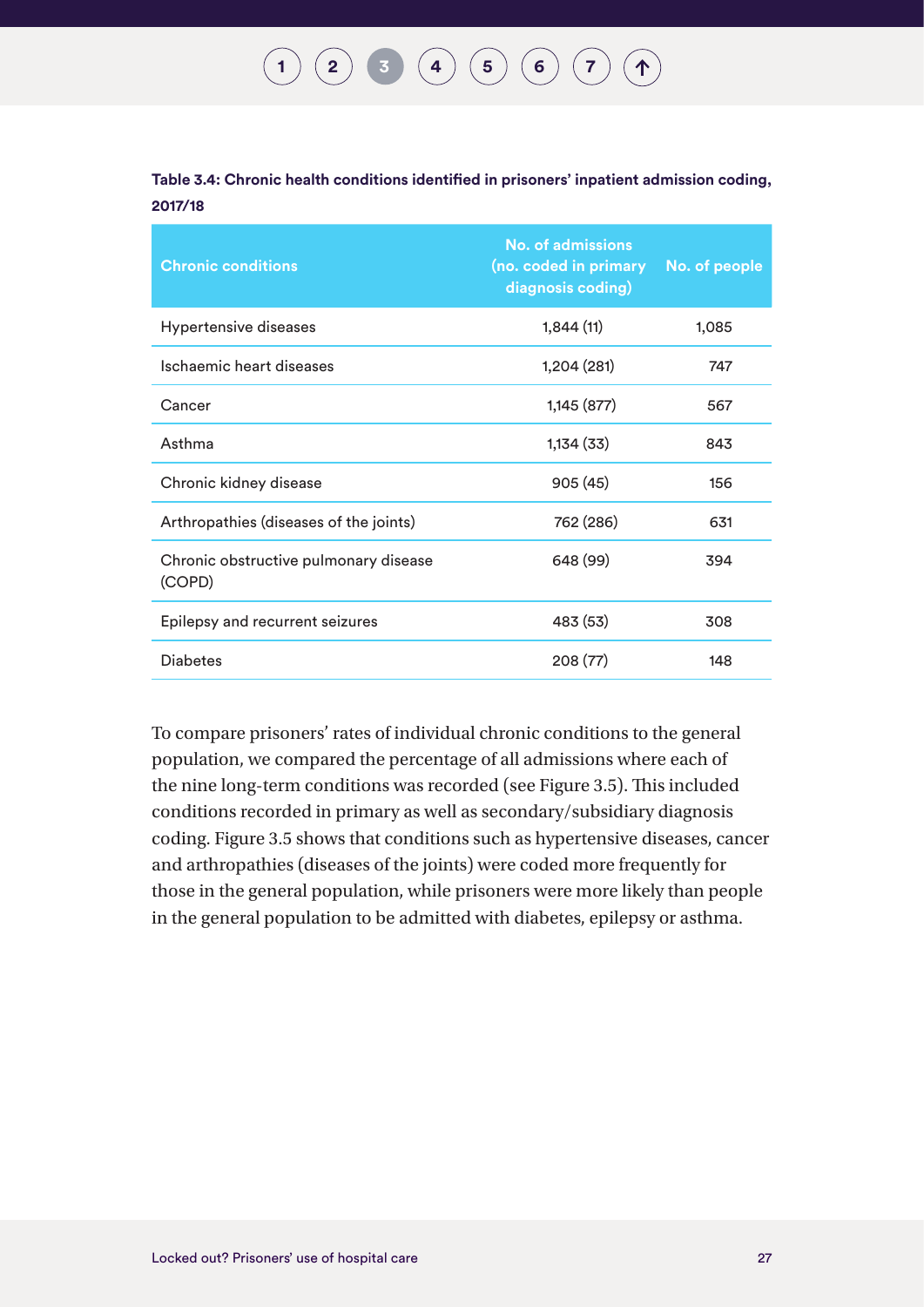<span id="page-29-0"></span>

A detailed analysis of the reasons for admission for prisoners with chronic health conditions was outside the scope of this work. However, we looked at three conditions in more detail: diabetes, cancer and chronic kidney disease. We selected these conditions on the basis of coverage in the literature review as key health issues and, in the case of chronic kidney disease, the number of times it was noted as the primary reason for hospital admission for prisoners. These are also conditions that have been a focus of general health policy given the impact of poor condition management on health outcomes.

#### *Diabetes*

There is no publicly available data on the number of prisoners with diabetes, but a Royal College of Nursing audit of diabetic services in prison, conducted in 2009 (Booles, 2011), reported that of the 19 prisons that completed the audit questionnaire, 12 had 10 or more prisoners with diabetes in the previous year. In England in 2015, Public Health England (2016a) estimated that approximately 9% of the adult population had diabetes. On the basis that one in four people live with diabetes without knowing it (Public Health England, 2016a), it is likely that the prevalence of diabetics in prison is higher than small-scale study estimates, particularly due to the broader health issues affecting prisoners related to weight management, exercise and diet, which can increase the risk of type 2 diabetes in particular (see [www.diabetes.org.uk](http://www.diabetes.org.uk)).

In our research, in 51 of the 77 episodes where diabetes was the primary reason for admission to hospital, 'diabetes with ketoacidosis' (DKA) was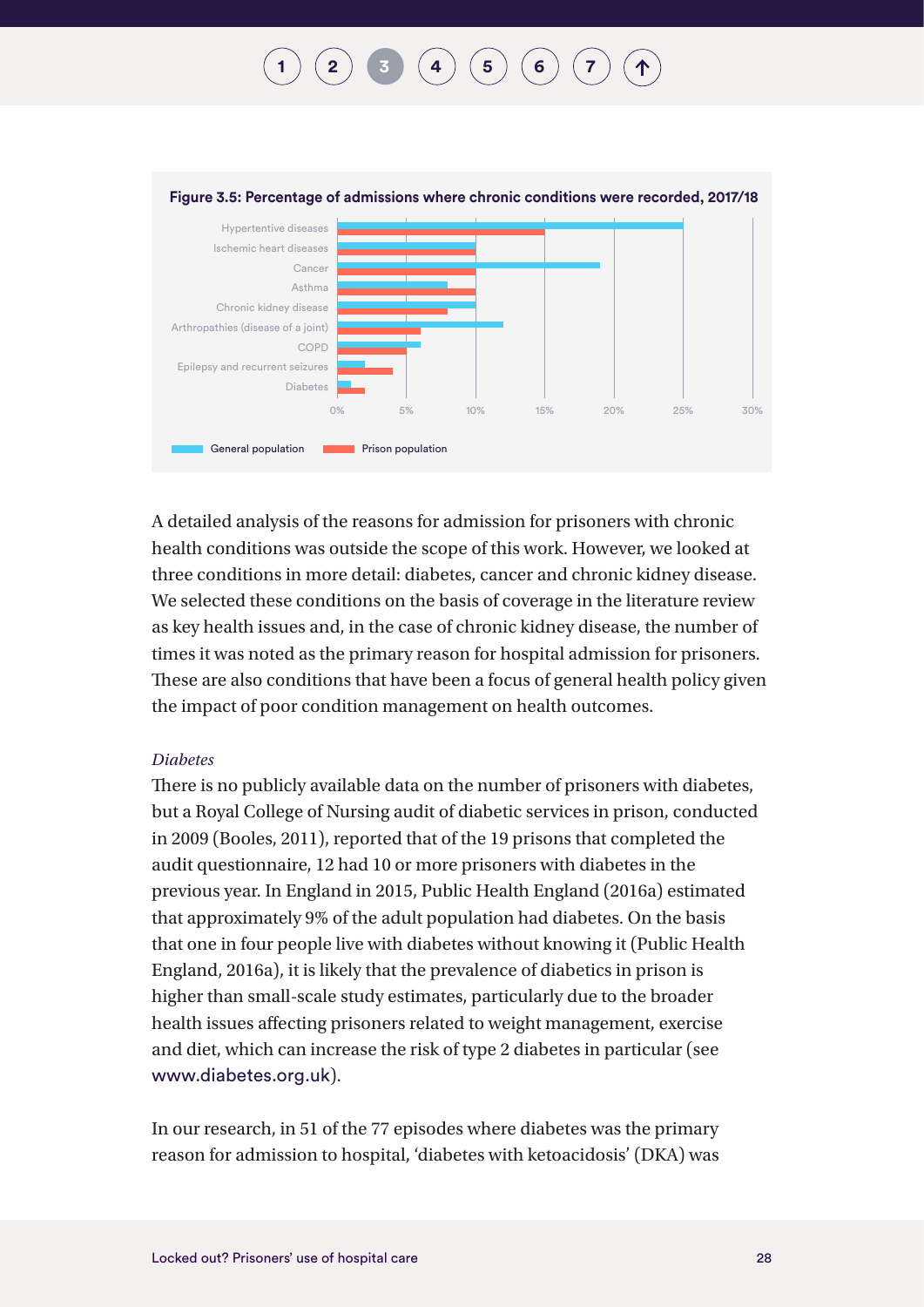### $\begin{pmatrix} 2 \end{pmatrix}$  $\begin{pmatrix} 2 \end{pmatrix}$  $\begin{pmatrix} 2 \end{pmatrix}$  **[3](#page-20-1)**  $\begin{pmatrix} 4 \end{pmatrix}$  $\begin{pmatrix} 4 \end{pmatrix}$  $\begin{pmatrix} 4 \end{pmatrix}$   $\begin{pmatrix} 5 \end{pmatrix}$  $\begin{pmatrix} 5 \end{pmatrix}$  $\begin{pmatrix} 5 \end{pmatrix}$   $\begin{pmatrix} 6 \end{pmatrix}$  $\begin{pmatrix} 6 \end{pmatrix}$  $\begin{pmatrix} 6 \end{pmatrix}$   $\begin{pmatrix} 7 \end{pmatrix}$  $\begin{pmatrix} 7 \end{pmatrix}$  $\begin{pmatrix} 7 \end{pmatrix}$

<span id="page-30-0"></span>recorded, affecting 39 people (meaning some people were admitted more than once with this condition). DKA can be life-threatening as a lack of insulin means the body produces poisonous ketones (Diabetes UK, 2019).

#### *Cancer*

There were more than 1,000 admissions to hospital by prisoners where cancer was indicated, affecting more than 560 people. For prisoners where cancer was specified in the admission coding (in any coding position), we looked at the primary reasons for their admission to hospital to see if this would provide more information about different types of cancer affecting prisoners (see Table 3.5). For prisoners with cancer, this tended to be the main reason why they were being admitted to hospital. The most common 'non-cancer' primary reason for admission among prisoners with cancer was sepsis, which resulted in 31 admissions for 25 people.

#### **Table 3.5: The 10 most common cancer diagnoses (including benign and malignant) among prisoners identified in primary admitting diagnosis coding**

| <b>Cancer diagnosis</b>                                  | <b>No. of admissions</b> | No. of people |
|----------------------------------------------------------|--------------------------|---------------|
| Benign neoplasm of colon, rectum, anus and<br>anal canal | 62                       | 59            |
| Other and unspecified malignant neoplasm<br>of skin      | 57                       | 29            |
| Malignant neoplasm of bronchus and lung                  | 56                       | 24            |
| Malignant neoplasm of bladder                            | 52                       | 23            |
| Benign lipomatous neoplasm                               | 43                       | 41            |
| Malignant neoplasm of prostate                           | 42                       | 30            |
| Malignant neoplasm of colon                              | 39                       | 11            |
| Hodgkin lymphoma                                         | 38                       |               |
| Non-follicular lymphoma                                  | 35                       | 8             |
| Malignant neoplasm of testis                             | 33                       | 13            |

Note: The symbol – indicates that small numbers have been supressed due to reporting limitations.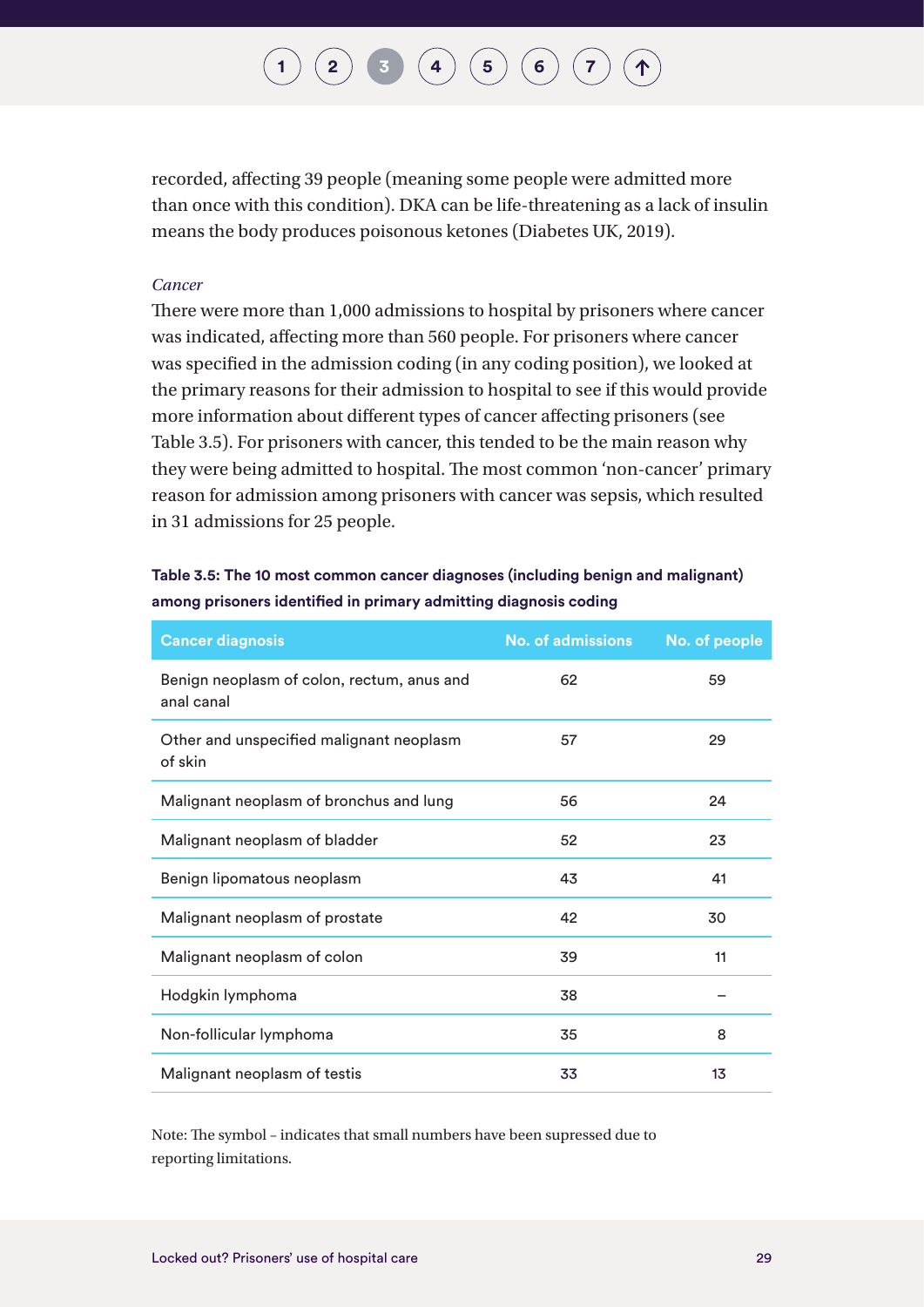<span id="page-31-0"></span>We also looked at the most common procedure codes where patients were admitted to hospital with a cancer diagnosis (in any coding position) and the results are shown in Table 3.6. A small number of prisoners had to attend hospital regularly for chemotherapy treatment – 14 people accounted for 61 admissions to hospital for the delivery of chemotherapy. Ninety-three prisoners were admitted to hospital for removal of a skin lesion.

#### **Table 3.6: Top five procedures where patients were admitted with a cancer diagnosis, 2017/18**

| <b>Procedures</b>                                                   | No. of admissions | No. of people |
|---------------------------------------------------------------------|-------------------|---------------|
| Procurement of drugs for chemotherapy for<br>neoplasm in Bands 1-5  | 110               | 31            |
| Other excision of lesion of skin                                    | 97                | 93            |
| Procurement of drugs for chemotherapy for<br>neoplasm in Bands 6-10 | 81                | 24            |
| Delivery of chemotherapy for neoplasm                               | 61                | 14            |
| Endoscopic extirpation of lesion of colon                           | 55                | 53            |

#### Chronic kidney disease

Acute kidney failure and chronic kidney disease accounted for 6% of all inpatient admissions by prisoners, predominantly driven by a small number of people with chronic kidney disease attending regularly for haemodialysis.

But, looking across all diagnosis fields, the number of admissions where chronic kidney disease was recorded as part of the diagnosis information increased from 45 to 905, and there was a sharp rise in the number of people affected, from 21 to 156. This suggests that, in addition to meeting the needs of prisoners who require dialysis, it is also important to consider the wider impact of conditions such as kidney disease on prisoners' general health even if it is not the primary reason for hospital admission.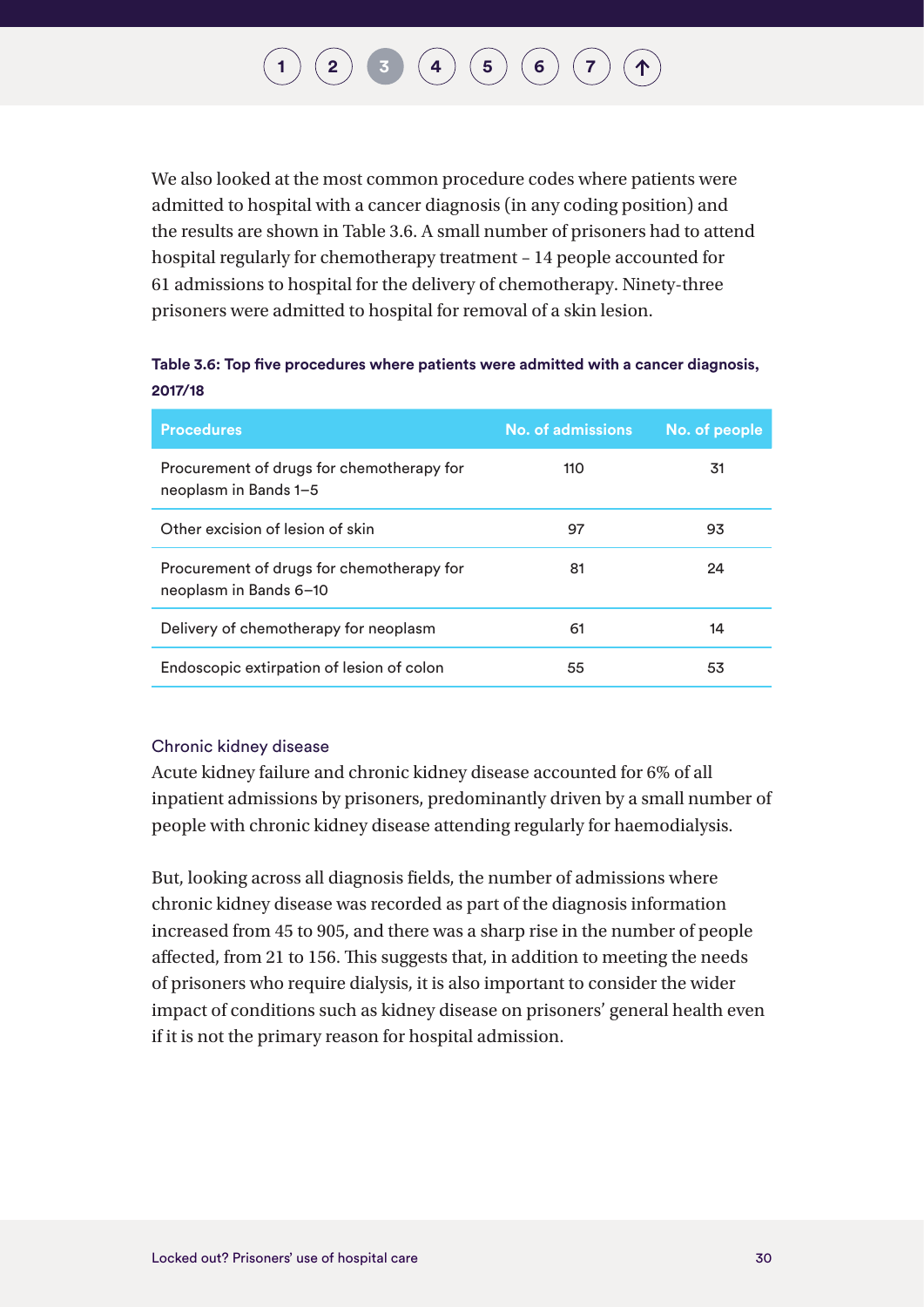#### <span id="page-32-0"></span>Psychoactive substances

To learn more about the health impacts of psychoactive substance use, we looked at how often it was noted in relation to a prisoner's inpatient hospital admission – that is, we identified reference to psychoactive substance use in any admission coding position. Table 3.7 shows that just under 2,400 people were admitted to hospital with psychoactive substance use recorded; psychoactive substance use was coded in more than 25% of all inpatient admissions.

#### **Table 3.7: Number of times psychoactive substances were identified in prisoners' inpatient admission coding, 2017/18**

| <b>Diagnosis</b>                                                      | No. of admissions<br>(no. where this<br>was the primary<br>diagnosis) | No. of people |
|-----------------------------------------------------------------------|-----------------------------------------------------------------------|---------------|
| Mental and behavioural disorders due to<br>psychoactive substance use | 3,160(47)                                                             | 2,397         |

Because psychoactive substance use covers a range of substances, we also looked at which specifically were recorded. Table 3.8 shows that mental and behavioural disorders due to use of tobacco were recorded most commonly, with 2,695 admissions.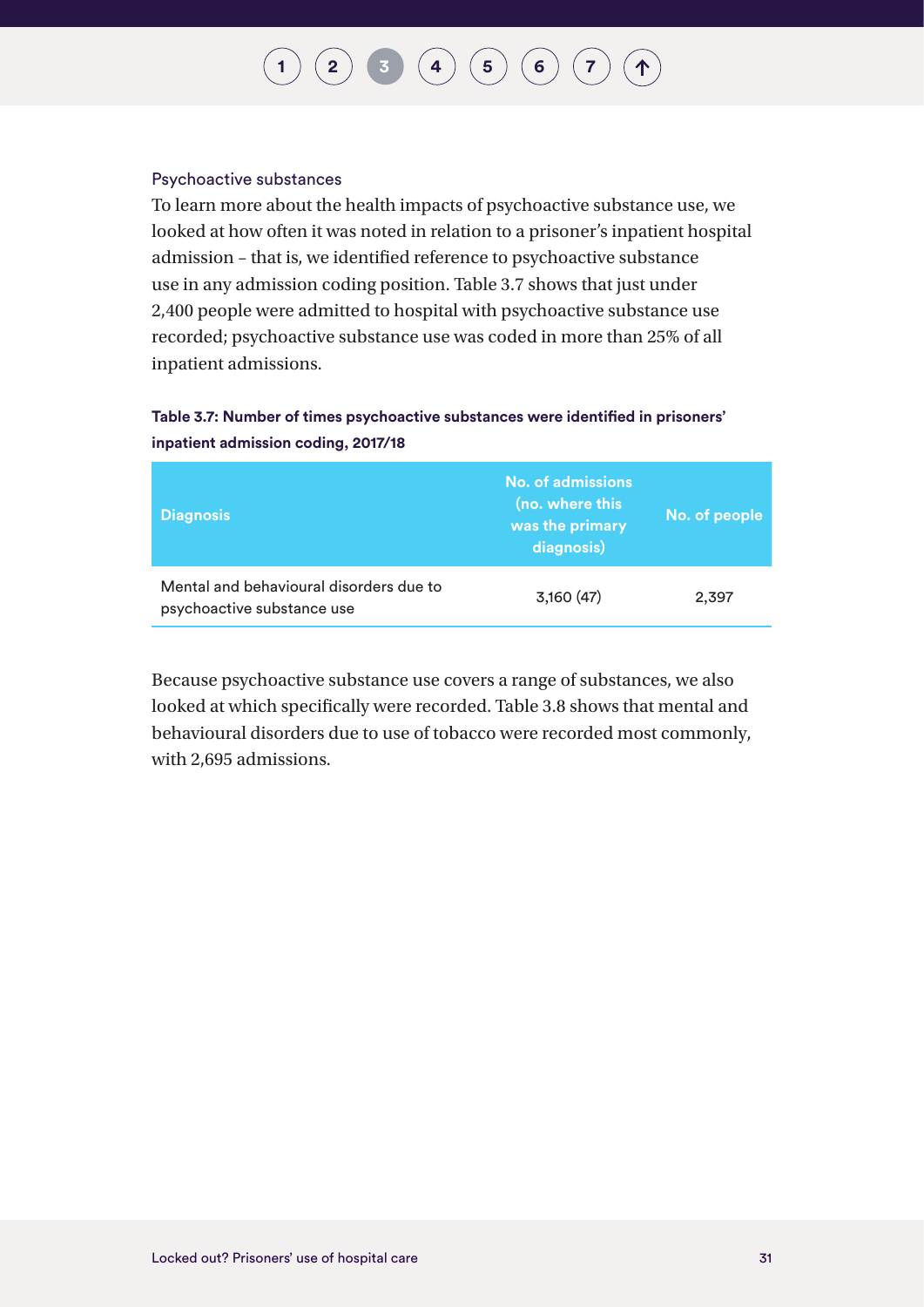# $\begin{pmatrix} 2 \end{pmatrix}$  $\begin{pmatrix} 2 \end{pmatrix}$  $\begin{pmatrix} 2 \end{pmatrix}$   $\begin{pmatrix} 3 \end{pmatrix}$  $\begin{pmatrix} 3 \end{pmatrix}$  $\begin{pmatrix} 3 \end{pmatrix}$   $\begin{pmatrix} 4 \end{pmatrix}$  $\begin{pmatrix} 4 \end{pmatrix}$  $\begin{pmatrix} 4 \end{pmatrix}$   $\begin{pmatrix} 5 \end{pmatrix}$  $\begin{pmatrix} 5 \end{pmatrix}$  $\begin{pmatrix} 5 \end{pmatrix}$   $\begin{pmatrix} 6 \end{pmatrix}$  $\begin{pmatrix} 6 \end{pmatrix}$  $\begin{pmatrix} 6 \end{pmatrix}$   $\begin{pmatrix} 7 \end{pmatrix}$  $\begin{pmatrix} 7 \end{pmatrix}$  $\begin{pmatrix} 7 \end{pmatrix}$

#### <span id="page-33-0"></span>**Table 3.8: Number of admissions split by category of psychoactive substance use, 2017/18**

| <b>Diagnosis</b>                                                                                         | <b>No. of admissions</b> | No. of people |
|----------------------------------------------------------------------------------------------------------|--------------------------|---------------|
| Mental and behavioural disorders due to use<br>of tobacco                                                | 2,695                    | 2,028         |
| Mental and behavioural disorders due to use<br>of opioids                                                | 498                      | 431           |
| Mental and behavioural disorders due to use<br>of alcohol                                                | 180                      | 150           |
| Mental and behavioural disorders due<br>to multiple drug use and use of other<br>psychoactive substances | 109                      | 96            |
| Mental and behavioural disorders due to use<br>of cannabinoids                                           | 94                       | 84            |
| Mental and behavioural disorders due to use<br>of cocaine                                                | 60                       | 57            |

Because, in most instances, the substance use was not the primary reason for admission, we also looked at the most common reasons for admission where use of any type of psychoactive substance was indicated. We found that there were 133 admissions due to fracture of the skull and facial bones.

#### Violence in the secure estate

Although hospital data record 'injury, poisoning and certain other consequences of external causes' as a distinct diagnostic category, it is important to note that there are certain clinical diagnoses that may demonstrate the results of violence in the secure estate. To illustrate this, we looked at any hospital admission where a diaphragmatic hernia was indicated, as one example.

A diaphragmatic hernia is when an organ in the abdomen (either one or more of the stomach, intestines, spleen or liver) moves into the chest through a tear in the diaphragm. It is normally seen as a congenital condition, but in adults it can occur as the result of blunt force trauma. Research suggests that diaphragmatic hernia occurs in up to 15% of patients with blunt force trauma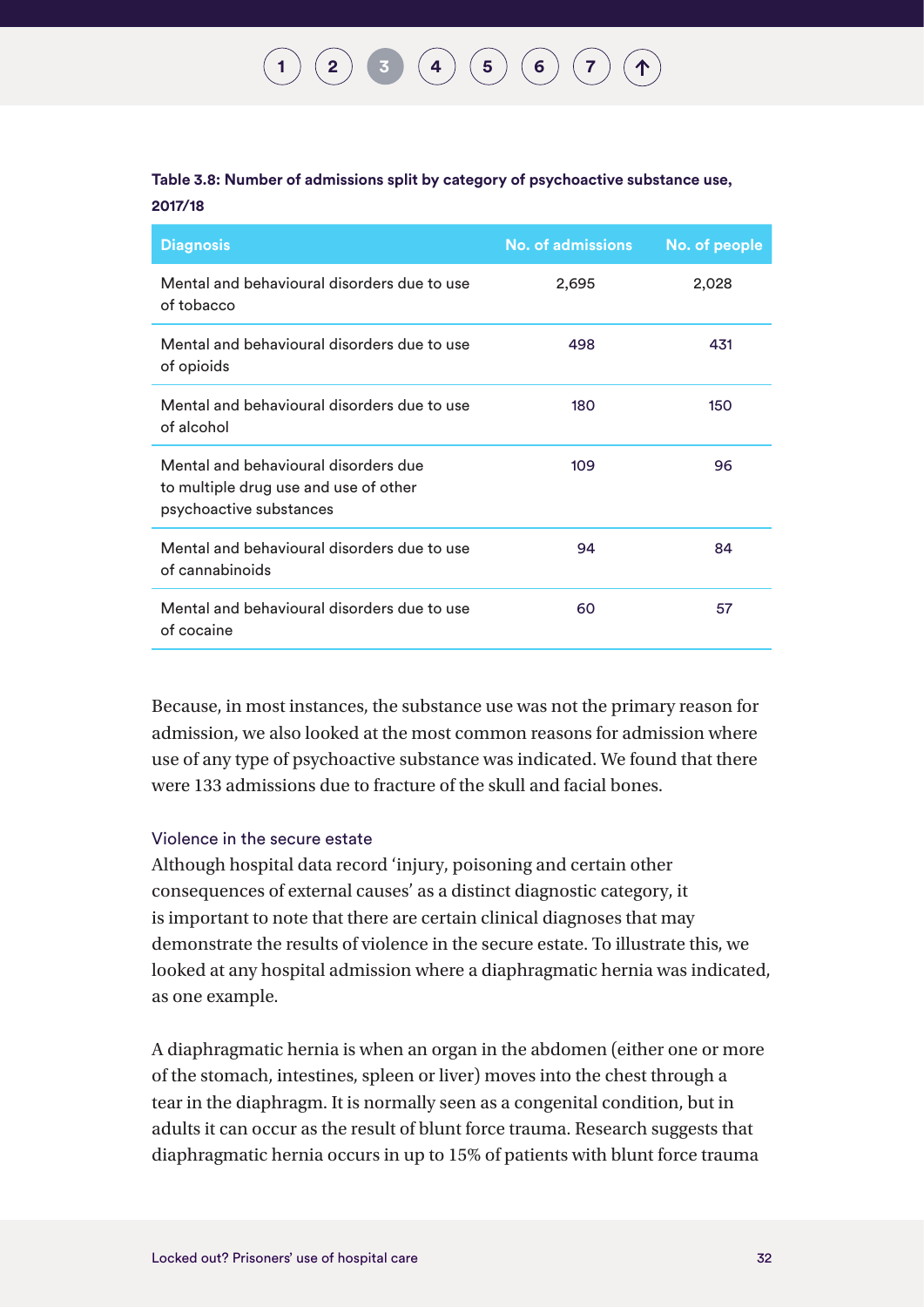### $\begin{pmatrix} 2 \end{pmatrix}$  $\begin{pmatrix} 2 \end{pmatrix}$  $\begin{pmatrix} 2 \end{pmatrix}$  **[3](#page-20-1)**  $\begin{pmatrix} 4 \end{pmatrix}$  $\begin{pmatrix} 4 \end{pmatrix}$  $\begin{pmatrix} 4 \end{pmatrix}$   $\begin{pmatrix} 5 \end{pmatrix}$  $\begin{pmatrix} 5 \end{pmatrix}$  $\begin{pmatrix} 5 \end{pmatrix}$   $\begin{pmatrix} 6 \end{pmatrix}$  $\begin{pmatrix} 6 \end{pmatrix}$  $\begin{pmatrix} 6 \end{pmatrix}$   $\begin{pmatrix} 7 \end{pmatrix}$  $\begin{pmatrix} 7 \end{pmatrix}$  $\begin{pmatrix} 7 \end{pmatrix}$

<span id="page-34-0"></span>(Thiam and others, 2015). In our research, overall there were 280 admissions where this was indicated, in relation to 243 people.

### **A&E attendances**

There were 17,928 A&E attendances by prisoners, of which more than three-quarters (13,796) did not result in an admission to hospital. Table 3.9 shows the number of A&E attendances and the number and percentage of inpatient admissions from A&E. Of the A&E attendances by prisoners, 23% resulted in an inpatient admission. As a point of comparison, in 2017/18, 21% of all admissions to A&E for people aged 15+ resulted in an inpatient admission.

#### **Table 3.9: Number of A&E attendances and number and percentage of inpatient admissions from A&E, 2017/18**

| Number of A&E attendances                                     | 17,928 |
|---------------------------------------------------------------|--------|
| Number of inpatient admissions resulting from A&E attendances | 4.132  |
| % of inpatient admissions resulting from A&E attendances      | 23%    |

#### **Age- and sex-standardised A&E attendances**

Table 3.10 shows the number of A&E attendances by prisoners (see the observed column) and the number we would expect to see if attendance rates were the same as those seen in the general population. Age- and sex-standardised A&E attendance rates by age band can be found in [Appendix E](http://www.nuffieldtrust.org.uk/locked-out), which is provided in a separate Appendix document.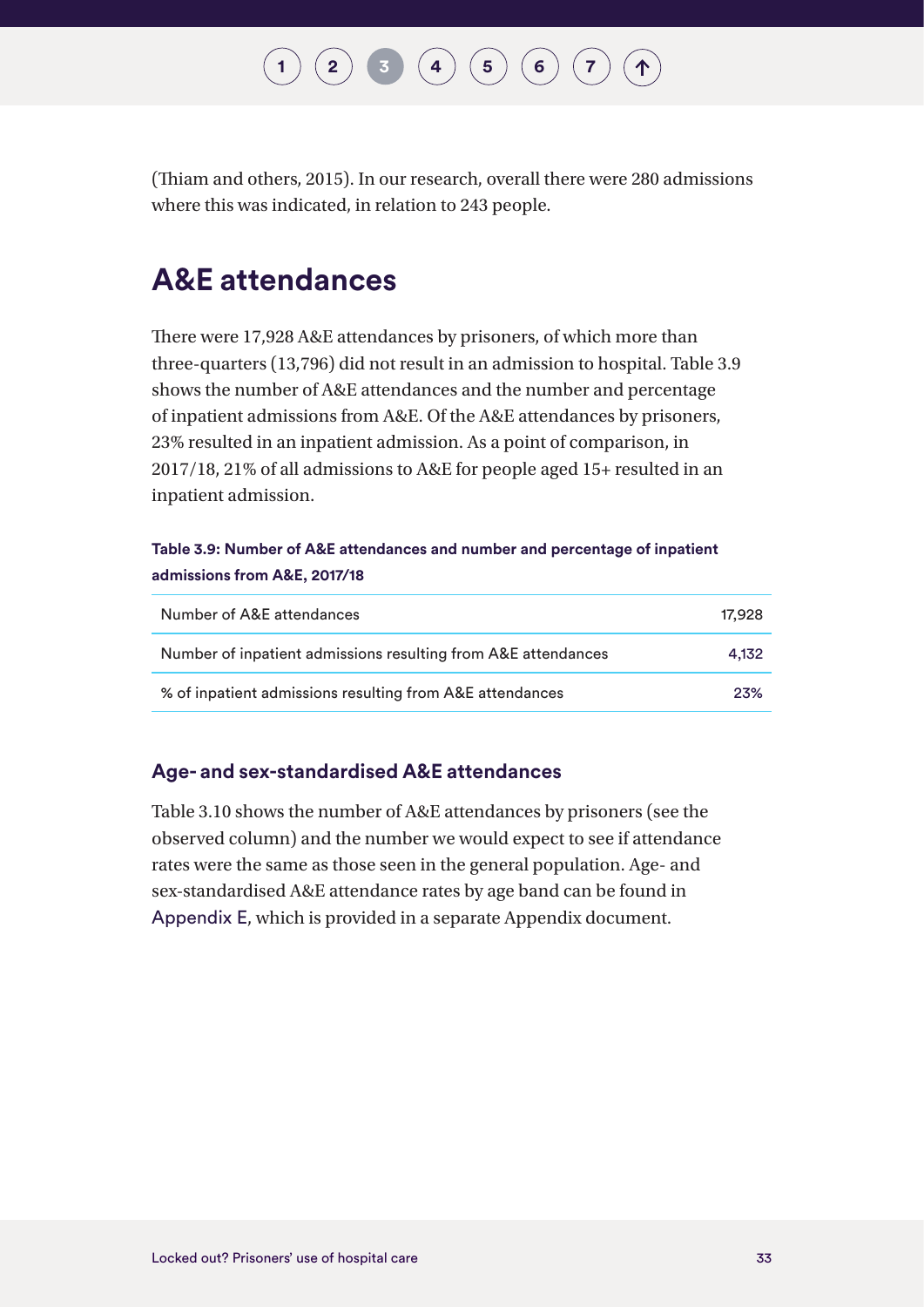### $\begin{pmatrix} 2 \end{pmatrix}$  $\begin{pmatrix} 2 \end{pmatrix}$  $\begin{pmatrix} 2 \end{pmatrix}$  [3](#page-20-1)  $\begin{pmatrix} 4 \end{pmatrix}$  $\begin{pmatrix} 4 \end{pmatrix}$  $\begin{pmatrix} 4 \end{pmatrix}$   $\begin{pmatrix} 5 \end{pmatrix}$  $\begin{pmatrix} 5 \end{pmatrix}$  $\begin{pmatrix} 5 \end{pmatrix}$   $\begin{pmatrix} 6 \end{pmatrix}$  $\begin{pmatrix} 6 \end{pmatrix}$  $\begin{pmatrix} 6 \end{pmatrix}$   $\begin{pmatrix} 7 \end{pmatrix}$  $\begin{pmatrix} 7 \end{pmatrix}$  $\begin{pmatrix} 7 \end{pmatrix}$

|                 | <b>Male A&amp;E attendances</b> |                 | <b>Female A&amp;E attendances</b> |                 |
|-----------------|---------------------------------|-----------------|-----------------------------------|-----------------|
| <b>Age band</b> | <b>Expected</b>                 | <b>Observed</b> | <b>Expected</b>                   | <b>Observed</b> |
| $15 - 17$       | 173                             | 256             |                                   |                 |
| $18 - 20$       | 1,537                           | 726             | 51                                | 37              |
| $21 - 24$       | 3,445                           | 1,607           | 144                               | 104             |
| $25 - 29$       | 4,975                           | 2,523           | 254                               | 155             |
| $30 - 39$       | 7,190                           | 3,801           | 422                               | 335             |
| $40 - 49$       | 3,627                           | 2,014           | 210                               | 190             |
| $50 - 59$       | 1,856                           | 1,090           | 97                                | 105             |
| $60+$           | 1,113                           | 798             | 26                                | 38              |
| Total           | 23,916                          | 12,815          | 1,204                             | 964             |

#### <span id="page-35-0"></span>**Table 3.10: Expected versus observed\* A&E attendance rates for prisoners, 2017/18**

\*'Observed' means the sum of observed A&E attendances (13,779) does not equal the total number of A&E attendances (not resulting in an admission to hospital) (13,796) due to instances where there was no record of the patient's age and/or sex.

For the general population, the overall A&E attendance rate was 274 per 1,000 population. For the prison population, however, the equivalent rate was 150.5 per 1,000 population. If prisoners had the same number of A&E attendances as the rest of the population, we might have expected 25,120 attendances (excluding those leading to admission). Prisoners therefore had just 55% of expected attendances – representing a shortfall of more than 11,300 attendances (11,341). For men, in all age groups except for 15- to 17-year-olds, A&E attendances were higher in the general population than in the prison population. For women, A&E attendances were higher in the general population than in the prison population in all age groups apart from 50- to 59-year-olds and those aged 60+.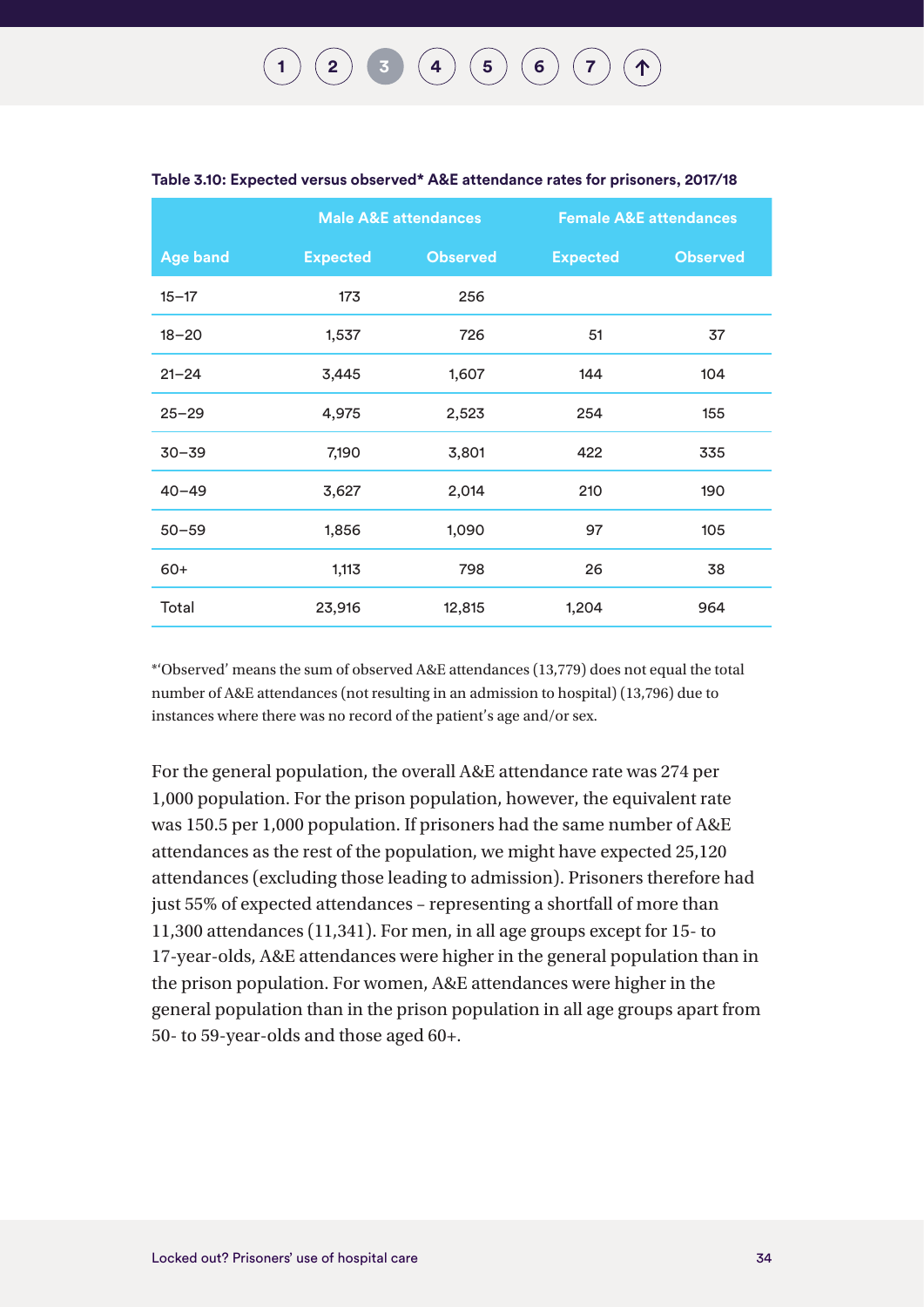## $\begin{pmatrix} 2 \end{pmatrix}$  $\begin{pmatrix} 2 \end{pmatrix}$  $\begin{pmatrix} 2 \end{pmatrix}$  **[3](#page-20-0)**  $\begin{pmatrix} 4 \end{pmatrix}$  $\begin{pmatrix} 4 \end{pmatrix}$  $\begin{pmatrix} 4 \end{pmatrix}$   $\begin{pmatrix} 5 \end{pmatrix}$  $\begin{pmatrix} 5 \end{pmatrix}$  $\begin{pmatrix} 5 \end{pmatrix}$   $\begin{pmatrix} 6 \end{pmatrix}$  $\begin{pmatrix} 6 \end{pmatrix}$  $\begin{pmatrix} 6 \end{pmatrix}$   $\begin{pmatrix} 7 \end{pmatrix}$  $\begin{pmatrix} 7 \end{pmatrix}$  $\begin{pmatrix} 7 \end{pmatrix}$

#### **Waiting times**

We calculated the length of time prisoners spent in A&E when they attended using the four-hour waiting-time target (that 95% of patients should spend no more than four hours in A&E before being admitted, transferred or discharged) as a benchmark for comparison as well as the rates achieved in the general population. Only 81% of prisoners attending A&E met the fourhour waiting-time target in 2017/18, therefore less than the target standard but also lower than the 84% of patients in the general population aged 15+ who were seen and either admitted, transferred or discharged within four hours.

#### **Diagnoses linked to A&E attendances**

Table 3.11 shows the top 10 diagnoses linked to A&E attendances by prisoners in 2017/18. Some of the diagnoses mirror those shown in the admitted patient care (inpatient) data – in particular, activity linked to poisoning and head injuries. The A&E figures reported exclude episodes where the patient was subsequently admitted to hospital as these episodes are addressed separately in the admitted patient care analysis.

Diagnosis information in A&E data is frequently incomplete or inaccurately recorded. We found that for 20% of attendances by prisoners, no diagnosis information was provided, and for 8% of attendances, diagnosis coding was invalid. The most frequent diagnosis recorded in the A&E data was 'diagnosis not classifiable'. This also points to the incompleteness of A&E data, which lack the level of detailed diagnosis coding provided in inpatient data. It is also feasible that there are differences in coding practice between organisations, and it may be that in some instances missing data may also encompass where diagnosis is not classifiable.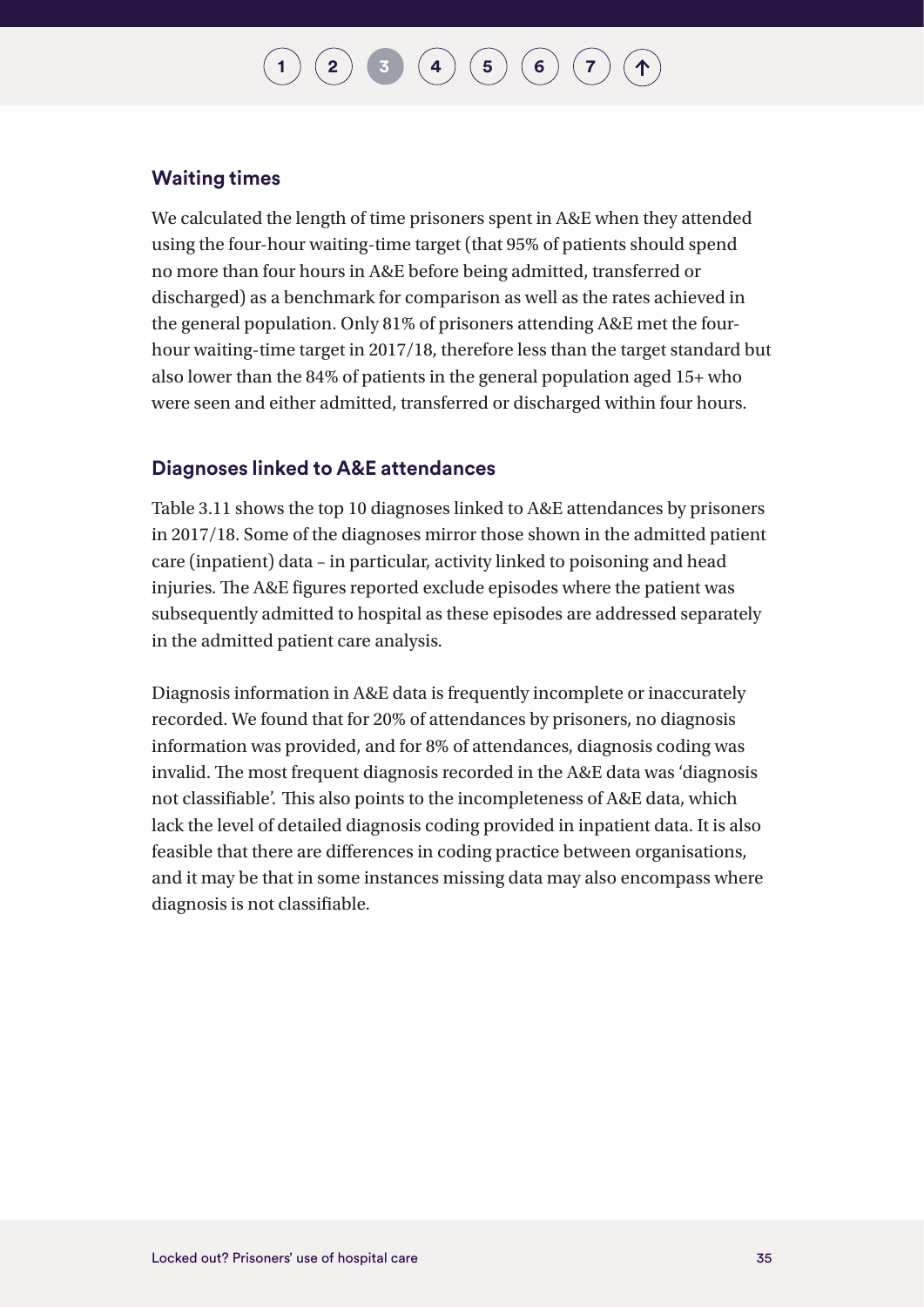#### **[1](#page-8-0) [2](#page-15-0) [3](#page-20-0) [4](#page-43-0) [5](#page-46-0) [6](#page-57-0) [7](#page-67-0)**  $(1)$

#### **Table 3.11: Top 10 diagnosis descriptions associated with prisoners' A&E attendances, 2017/18**

| <b>A&amp;E diagnosis description</b>         | <b>Frequency</b><br>(no. of people) | %    |
|----------------------------------------------|-------------------------------------|------|
| Diagnosis not classifiable                   | 1,353 (1,189)                       | 9.8% |
| Laceration                                   | 1,263 (994)                         | 9.2% |
| Dislocation/fracture/joint injury/amputation | 1,217(1,138)                        | 8.8% |
| Poisoning (including overdose)               | 634 (560)                           | 4.6% |
| Contusion/abrasion                           | 543 (532)                           | 3.9% |
| Sprain/ligament injury                       | 429 (417)                           | 3.1% |
| Head injury                                  | 415 (400)                           | 3.0% |
| Nothing abnormal detected                    | 412 (389)                           | 3.0% |
| Cardiac conditions                           | 401 (341)                           | 2.9% |

### **Outpatient appointments**

The prisoner outpatient data included 83,176 appointments. We calculated the expected number of outpatient appointments for prisoners by age and sex if appointment rates were the same as those in the general population. Table 3.12 compares what we would expect appointment levels to be versus the number of appointments actually scheduled (observed). A breakdown of ageand sex-standardised outpatient appointment rates per 1,000 people can be found in [Appendix F](http://www.nuffieldtrust.org.uk/locked-out), which is provided in a separate Appendix document.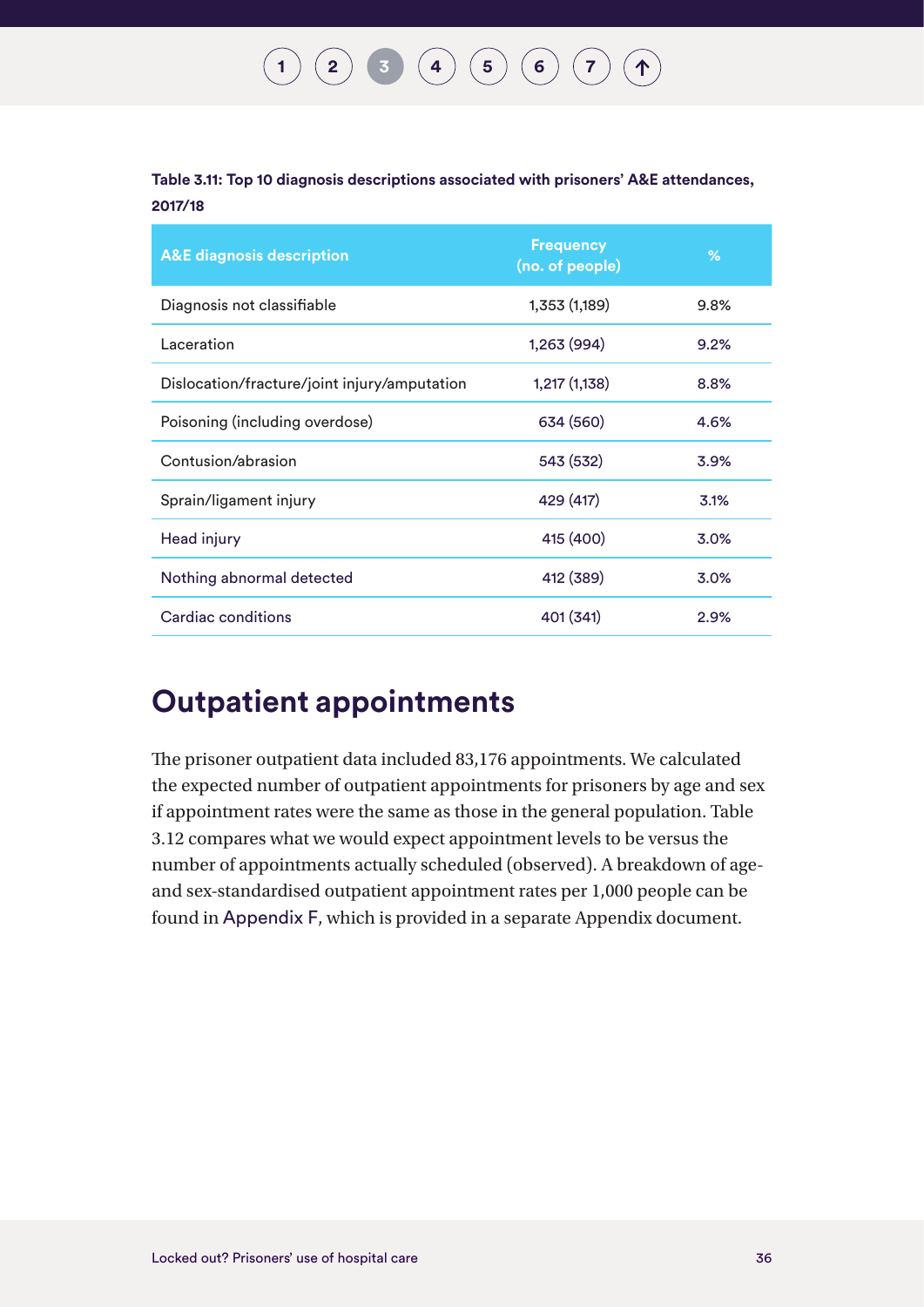|                 |                 | <b>Male outpatient</b><br>appointments |                 | <b>Female outpatient</b><br>appointments |
|-----------------|-----------------|----------------------------------------|-----------------|------------------------------------------|
| <b>Age band</b> | <b>Expected</b> | <b>Observed</b>                        | <b>Expected</b> | <b>Observed</b>                          |
| $15 - 17$       | 631             | 571                                    |                 |                                          |
| $18 - 20$       | 3,447           | 2,048                                  | 155             | 96                                       |
| $21 - 24$       | 7,411           | 5,324                                  | 601             | 378                                      |
| $25 - 29$       | 12,371          | 9,627                                  | 1,655           | 1,000                                    |
| $30 - 39$       | 24,459          | 19,934                                 | 3,713           | 2,228                                    |
| $40 - 49$       | 18,989          | 15,559                                 | 1,756           | 1,509                                    |
| $50 - 59$       | 15,558          | 11,852                                 | 1,027           | 859                                      |
| $60+$           | 17,522          | 11,760                                 | 378             | 361                                      |
| Total           | 100,388         | 76,675                                 | 9,285           | 6,431                                    |

| Table 3.12: Expected versus observed outpatient appointment rates for prisoners, |  |
|----------------------------------------------------------------------------------|--|
| 2017/18                                                                          |  |

For the general population, the outpatient appointment rate was 2,244 per 1,000 population. For prisoners, however, the equivalent rate was 1,700 per 1,000 population. If the prison population had the same appointment rates by age and sex as the general population, the expected overall number of outpatient appointments would have been 109,673 (100,388 male, 9,285 female). Prisoners therefore had just 76% of expected appointments – representing a shortfall of more than 26,500 appointments.

#### **Attendance rates**

Table 3.13 shows that just under 60% of prisoner outpatient appointments (n=50,189) were attended, while around 40% (approximately 33,000) of appointments were missed in 2017/18. Just under 80% of outpatient appointments in the general population for patients aged 15+ were attended (over 85.5 million) while around 20% of outpatient appointments were missed (around 22.7 million). Non-attendances included patient cancellations, health care provider cancellations or where no prior warning was given. Breaking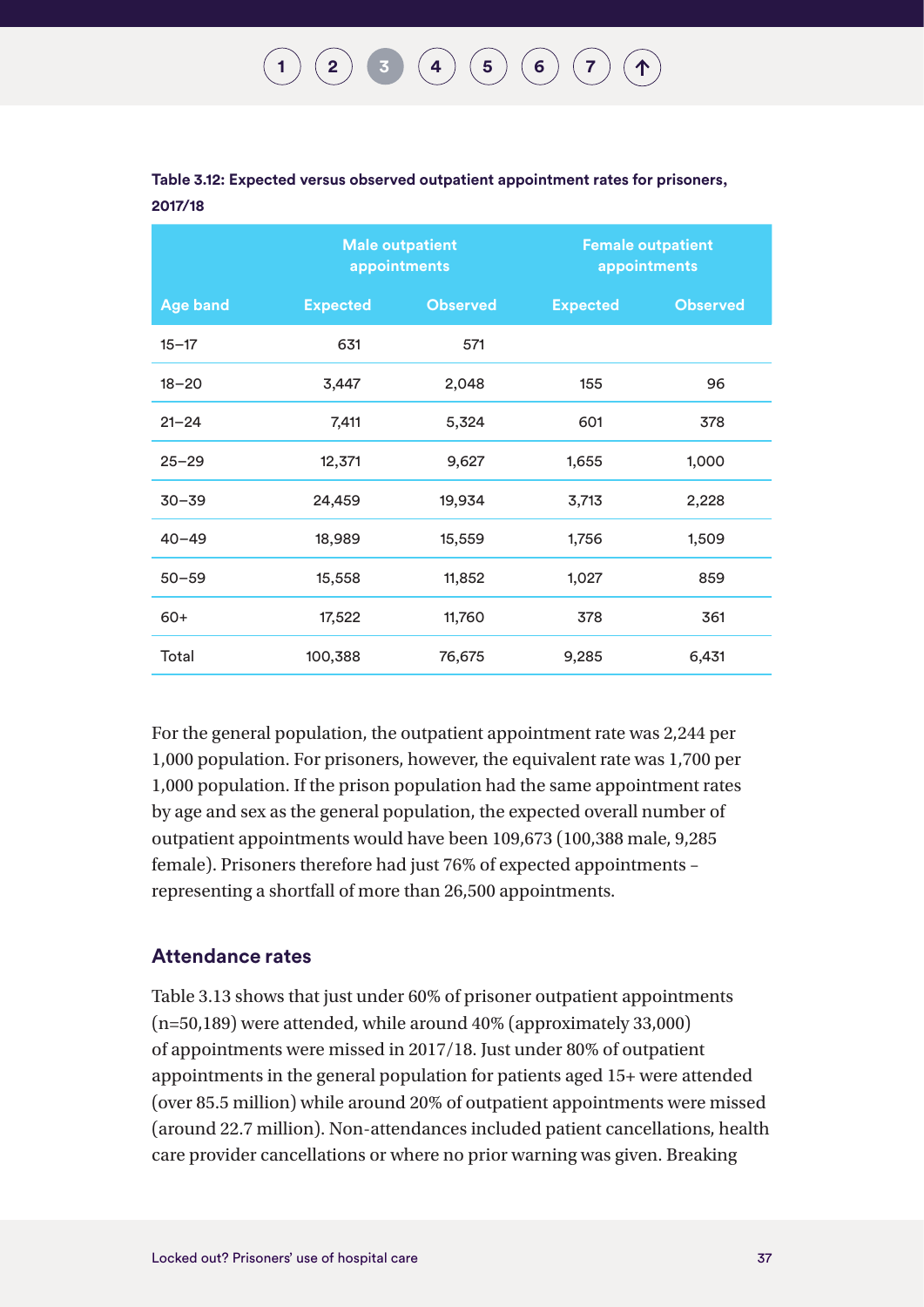## $\begin{pmatrix} 2 \end{pmatrix}$  $\begin{pmatrix} 2 \end{pmatrix}$  $\begin{pmatrix} 2 \end{pmatrix}$  **[3](#page-20-0)**  $\begin{pmatrix} 4 \end{pmatrix}$  $\begin{pmatrix} 4 \end{pmatrix}$  $\begin{pmatrix} 4 \end{pmatrix}$   $\begin{pmatrix} 5 \end{pmatrix}$  $\begin{pmatrix} 5 \end{pmatrix}$  $\begin{pmatrix} 5 \end{pmatrix}$   $\begin{pmatrix} 6 \end{pmatrix}$  $\begin{pmatrix} 6 \end{pmatrix}$  $\begin{pmatrix} 6 \end{pmatrix}$   $\begin{pmatrix} 7 \end{pmatrix}$  $\begin{pmatrix} 7 \end{pmatrix}$  $\begin{pmatrix} 7 \end{pmatrix}$

down the reasons for non-attendance, 16% (n=13,523) were categorised as 'did not attend – no advance warning given'. As a point of reference, 6% of all outpatient appointments in the general population, for patients aged 15+, were not attended for the same reason, therefore meaning non-attendances from prison were more than double those seen among the general population.

**Table 3.13: Percentage and number of prisoner outpatient appointments attended, and not attended, categorised by reason, and compared with the general population, 2017/18** 

| <b>Appointment categorisation</b>                                                                                   | <b>Prison population</b> | General<br>population<br>% |
|---------------------------------------------------------------------------------------------------------------------|--------------------------|----------------------------|
| Appointment cancelled by, or on behalf of,<br>the patient                                                           | 15 (12,176)              | 7                          |
| Did not attend - no advance warning given                                                                           | 16 (13,523)              | 6                          |
| Appointment cancelled or postponed by the<br>health care provider                                                   | 9(7,288)                 | 7                          |
| Seen, having attended on time or, if late,<br>before the relevant care professional was<br>ready to see the patient | 58 (48,636)              | 77                         |
| Arrived late, after the relevant care<br>professional was ready to see the patient,<br>but was seen                 | 2(1,357)                 | 1                          |
| Did not attend – patient arrived late and<br>could not be seen                                                      | 0.1(39)                  | 0.03                       |
| Not known                                                                                                           | 0.2(157)                 | 0.3                        |

Overall, prisoners' outpatient appointments were much more likely than those for the general population to be cancelled in advance or simply not attended on the day with no prior warning (30.9% in total of all appointments). In the general population, cancelled outpatient appointments or no-shows were 13.5%.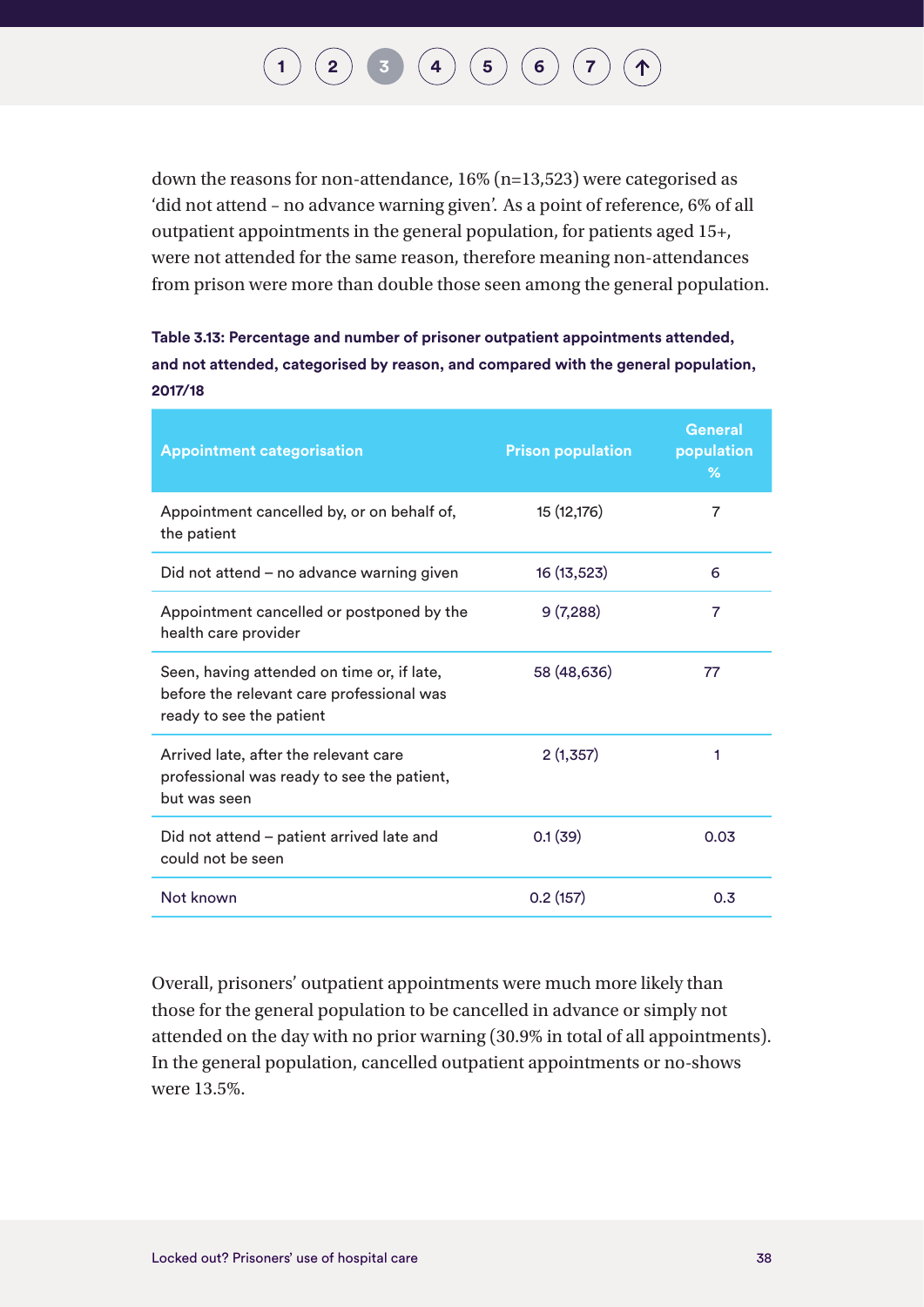## $\left( \begin{array}{c} 4 \end{array} \right)$  $\left( \begin{array}{c} 4 \end{array} \right)$  $\left( \begin{array}{c} 4 \end{array} \right)$   $\left( \begin{array}{c} 5 \end{array} \right)$  $\left( \begin{array}{c} 5 \end{array} \right)$  $\left( \begin{array}{c} 5 \end{array} \right)$   $\left( \begin{array}{c} 6 \end{array} \right)$  $\left( \begin{array}{c} 6 \end{array} \right)$  $\left( \begin{array}{c} 6 \end{array} \right)$

#### **Outpatient activity by treatment speciality**

Figure 3.6 shows the 10 treatment specialties with the highest number of prisoner outpatient appointments in 2017/18. The number of missed appointments for these treatment specialties is also highlighted. The highest number of attendances occurred for trauma and orthopaedics (n=7,255). Collectively, attendances across the 10 specialties accounted for 59% of all prisoner outpatient appointment attendances.



As a point of comparison, Figure 3.7 shows the treatment specialties with the highest number of outpatient appointments attended by patients in the general population in 2017/18. Although there were similarities to the top treatment specialties attended by prisoners, in the general population physiotherapy was the third most common treatment specialty for attended appointments, but it did not feature at all in the top 10 for prisoners.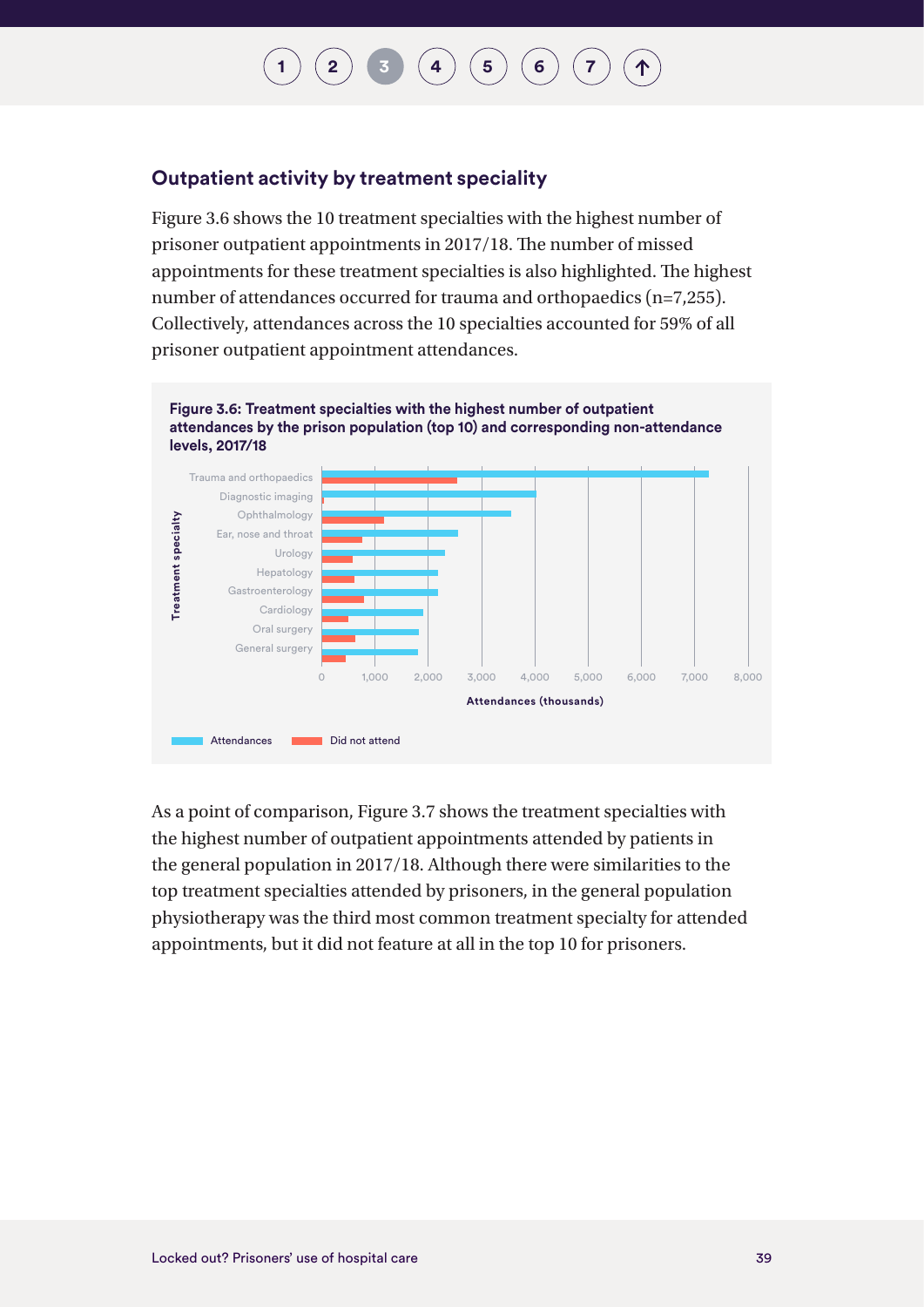## **[2](#page-15-0)**  $\binom{3}{4}$  $\binom{3}{4}$  $\binom{3}{4}$  $\binom{3}{4}$  $\binom{3}{4}$   $\binom{4}{5}$  $\binom{4}{5}$  $\binom{4}{5}$   $\binom{5}{6}$  $\binom{5}{6}$  $\binom{5}{6}$



Outpatient data also record whether the scheduled appointment was a first attendance or a follow-up appointment. The numbers were relatively evenly split, with 54% being first appointments (n=44,697) and 46% being follow-up appointments (n=38,398).**<sup>3</sup>**

#### **Telephone/telemedicine consultations**

We also looked at whether prisoners' outpatient appointments took place face-to-face or via telephone or video (telemedicine) consultation. Table 3.16 provides details of the top 10 treatment specialties where telephone/ telemedicine appointments were taking place. There were 842 such consultations recorded in 2017/18. This equated to 2% of all attended outpatient appointments – compared with around 3% for the general population. Trauma and orthopaedics was the specialty where they most commonly took place (n =154).

<sup>3</sup> Information on whether it was a first appointment or follow-up appointment was not provided in 81 cases.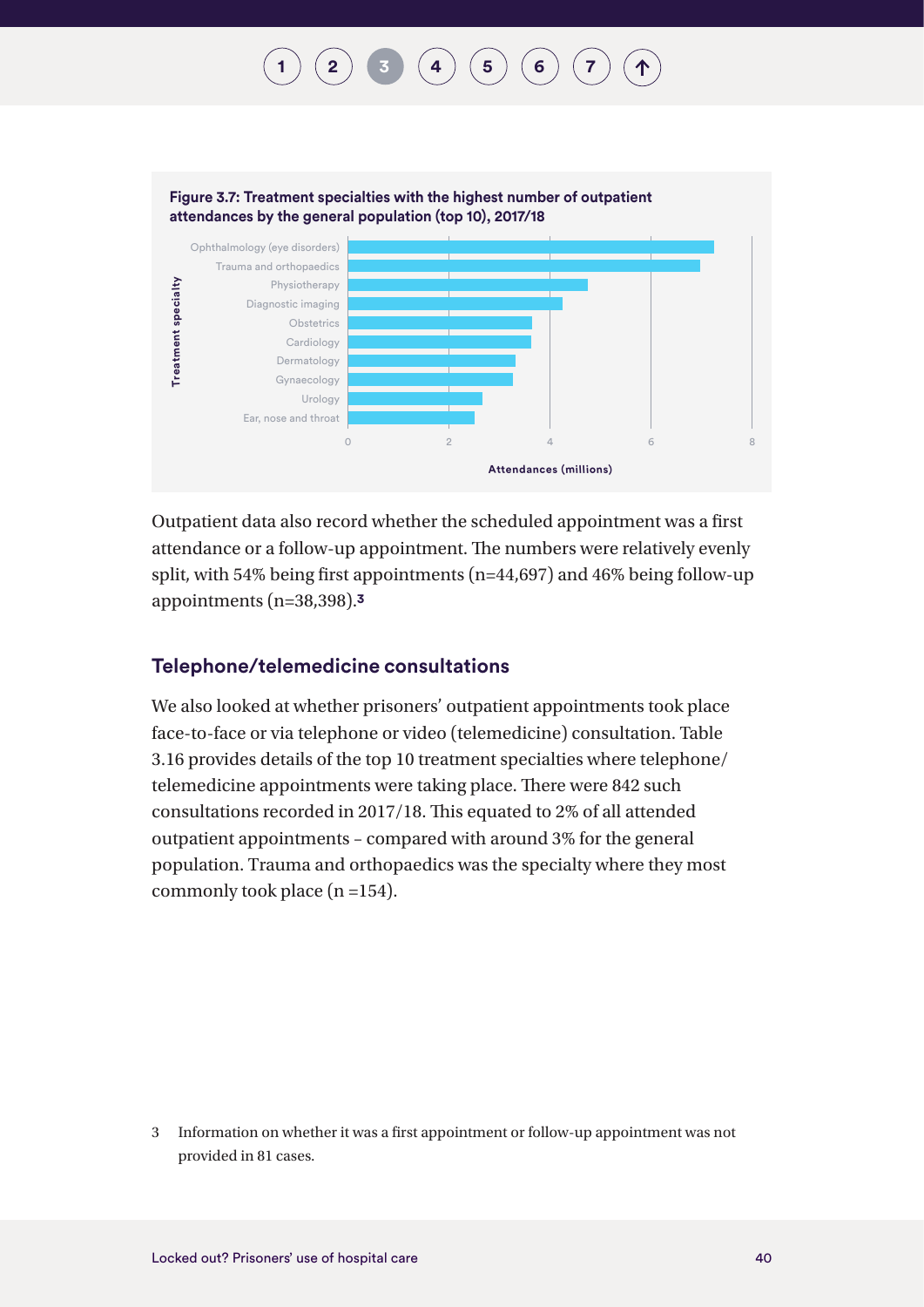**Table 3.14: Treatment specialties where prisoners' outpatient appointments were conducted via telephone or telemedicine consultation (top 10), 2017/18**

| <b>Treatment specialty</b>  | <b>Frequency</b> | % of all telephone/<br>telemedicine<br>consultations |
|-----------------------------|------------------|------------------------------------------------------|
| Trauma and orthopaedics     | 154              | 18%                                                  |
| General surgery             | 47               | 6%                                                   |
| Cardiology                  | 47               | 6%                                                   |
| Hepatology                  | 46               | 5%                                                   |
| Gastroenterology            | 43               | 5%                                                   |
| Urology                     | 41               | 5%                                                   |
| Anaesthetics                | 37               | 4%                                                   |
| <b>Clinical haematology</b> | 37               | 4%                                                   |
| Ear, nose and throat        | 36               | 4%                                                   |
| Diabetic medicine           | 31               | 4%                                                   |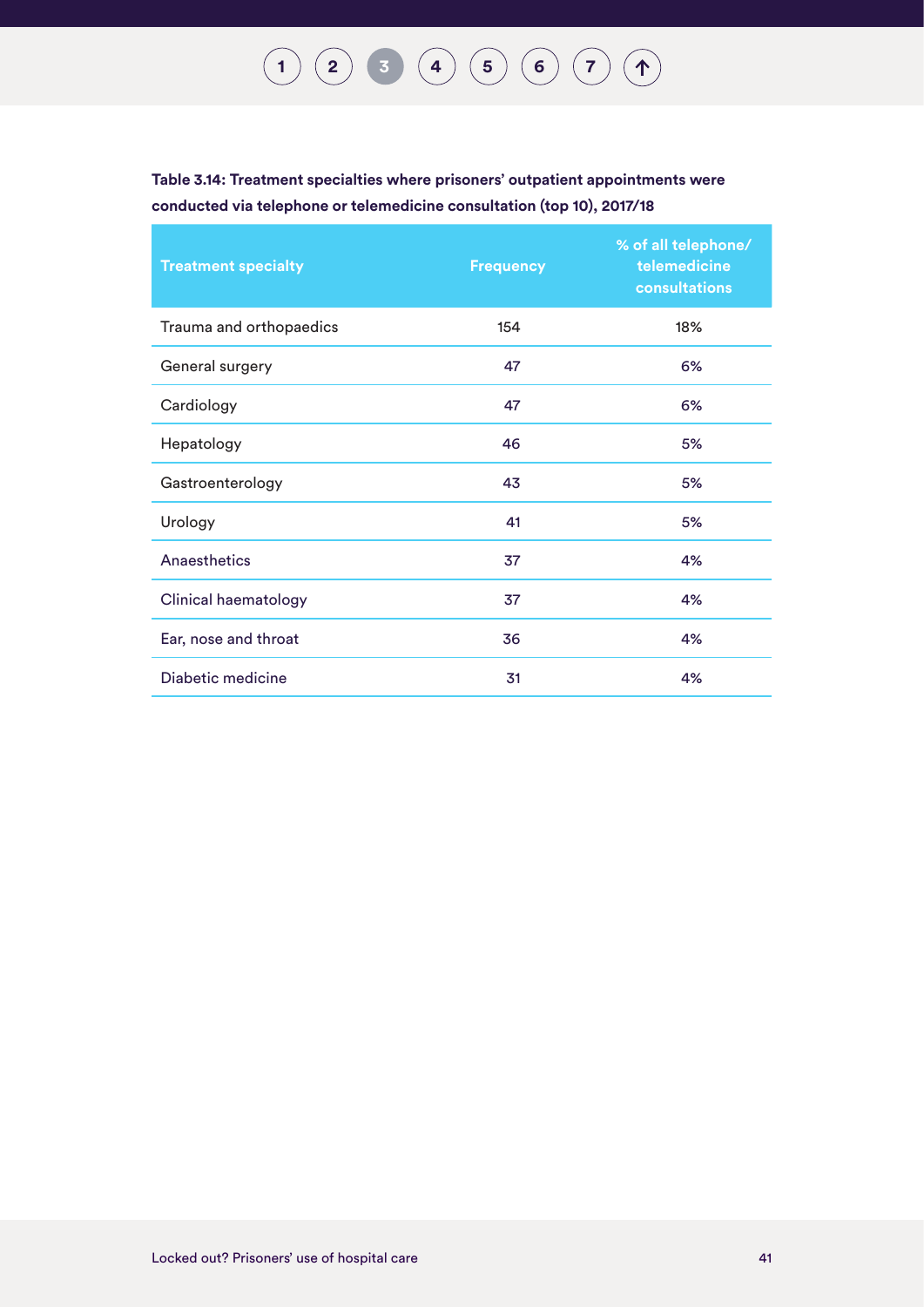### $\binom{2}{3}$  $\binom{2}{3}$  $\binom{2}{3}$  $\binom{2}{3}$  $\binom{2}{3}$  **[4](#page-43-0) [6](#page-57-0) 6 [7](#page-67-0)**

## <span id="page-43-0"></span>**Findings on older prisoners' use of hospital services 4**

#### **Key findings**

- Older prisoners those aged 50+ have poorer access to hospital services than people of the same age in the general population. In 2017/18, they had 24% fewer inpatient admissions, 28% fewer outpatient appointments and 34% fewer A&E attendances than older people who were not in prison.
- Older prisoners also missed more outpatient appointments than the general population aged 50+: 35% compared with 20%, but missed fewer appointments than the prison population as a whole (35% versus 40%)

The age profile of the prison population is younger than the general population but the number of older prisoners is increasing. There is debate in the prisoner health literature about what it means to be an older person in prison, but older age is discussed in the context of prisoners aged 50 and over (Hayes, 2012; Ware, 2009). This is earlier than when adults in the general population are generally classified as 'older', which tends to be when people are aged over 65 years old (NHS England, 2020). In 2019 there were over 13,000 prisoners aged over 50 years old (BBC News, 2019).

Table 4.1 provides a breakdown of the use of hospital services by prisoners aged 50–59 and those aged 60+. More than a third (37%) of all inpatient admissions, 32% of outpatient appointments and 15% of A&E attendances by prisoners in 2017/18 were for those aged 50+.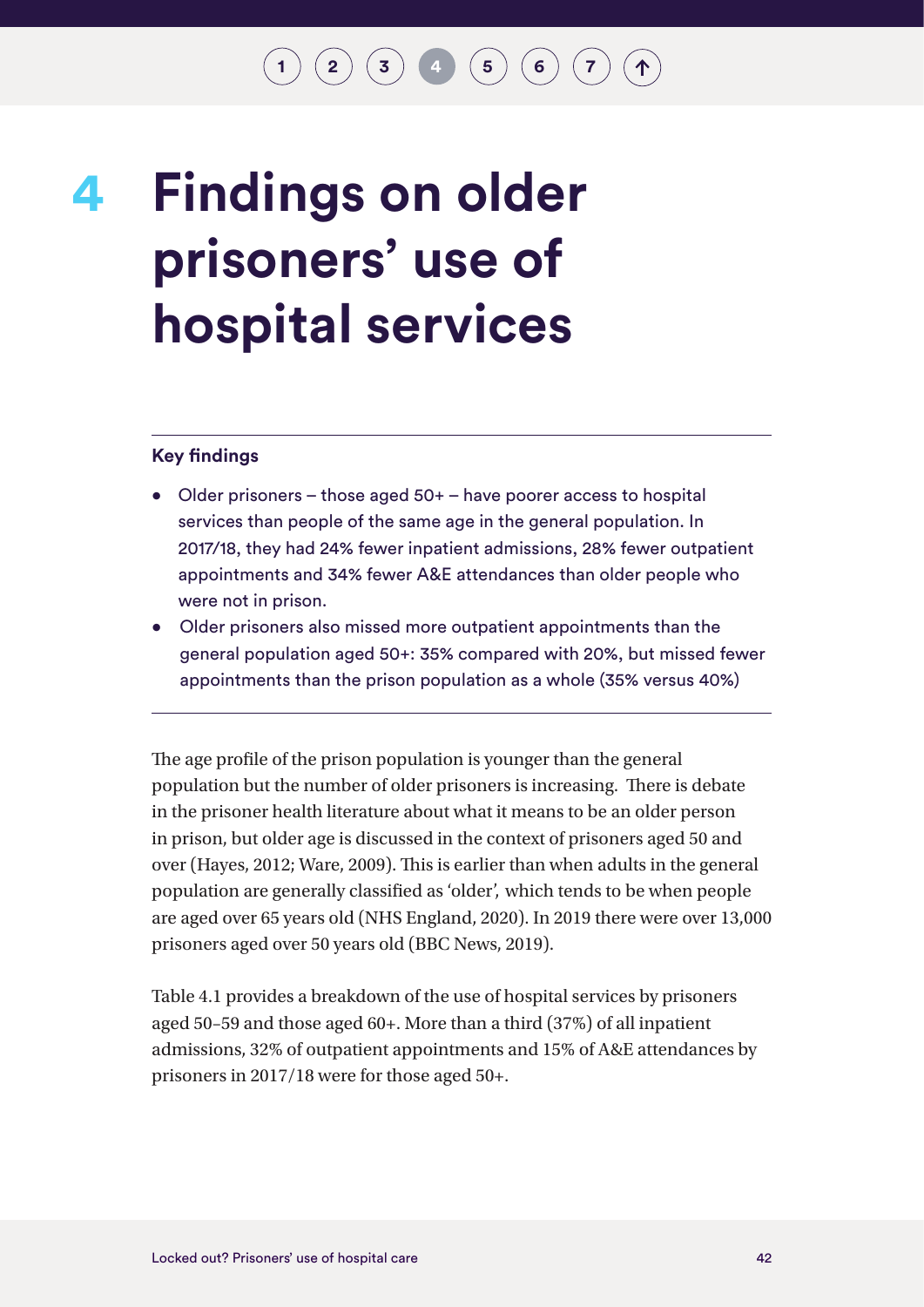**Table 4.1: Number and percentage of hospital admissions, outpatient appointments and A&E attendances by male and women prisoners aged 50+, 2017/18**

|                          | <b>Inpatient admissions</b> |    | <b>Outpatient</b><br>appointments |    | <b>A&amp;E</b> attendances |   |
|--------------------------|-----------------------------|----|-----------------------------------|----|----------------------------|---|
| <b>Age band</b>          | No.                         | %  | No.                               | %  | No.                        | % |
| $50 - 59$                | 1,859                       | 16 | 7,895                             | 16 | 1,195                      | 9 |
| $60+$                    | 2,515                       | 21 | 8,077                             | 16 | 840                        | 6 |
| Total (no.<br>of people) | 4,374<br>(2,319)            |    | 15,972<br>(6, 674)                |    | 2,035<br>(1,438)           |   |

The top five primary diagnoses at admission to hospital for prisoners aged 50+ are shown in Table 4.2.

| <b>Primary diagnosis</b>                                                | <b>No. of admissions</b><br>(% of all admissions by<br>prisoners aged 50+) | No. of people |
|-------------------------------------------------------------------------|----------------------------------------------------------------------------|---------------|
| Malignant neoplasms (cancer)                                            | 403 (9%)                                                                   | 175           |
| Acute kidney failure and chronic<br>kidney disease                      | 389 (9%)                                                                   | 37            |
| General symptoms and signs                                              | 250 (6%)                                                                   | 88            |
| Symptoms and signs involving the<br>circulatory and respiratory systems | 215 (5%)                                                                   | 193           |
| Ischaemic heart disease                                                 | 206(5%)                                                                    | 160           |

#### **Table 4.2: Primary diagnosis at hospital admission for prisoners aged 50+, 2017/18**

We found that, as seen in the overall prisoner population, older prisoners missed a disproportionate number of outpatient appointments. Table 4.3 shows that 35% (8,867) of outpatient appointments for prisoners aged 50+ were missed in 2017/18. Of the missed appointments for prisoners, 12% were categorised as 'did not attend – no advance warning given', which was more than double the rate of such cancellations in the general population aged 50+ (5%).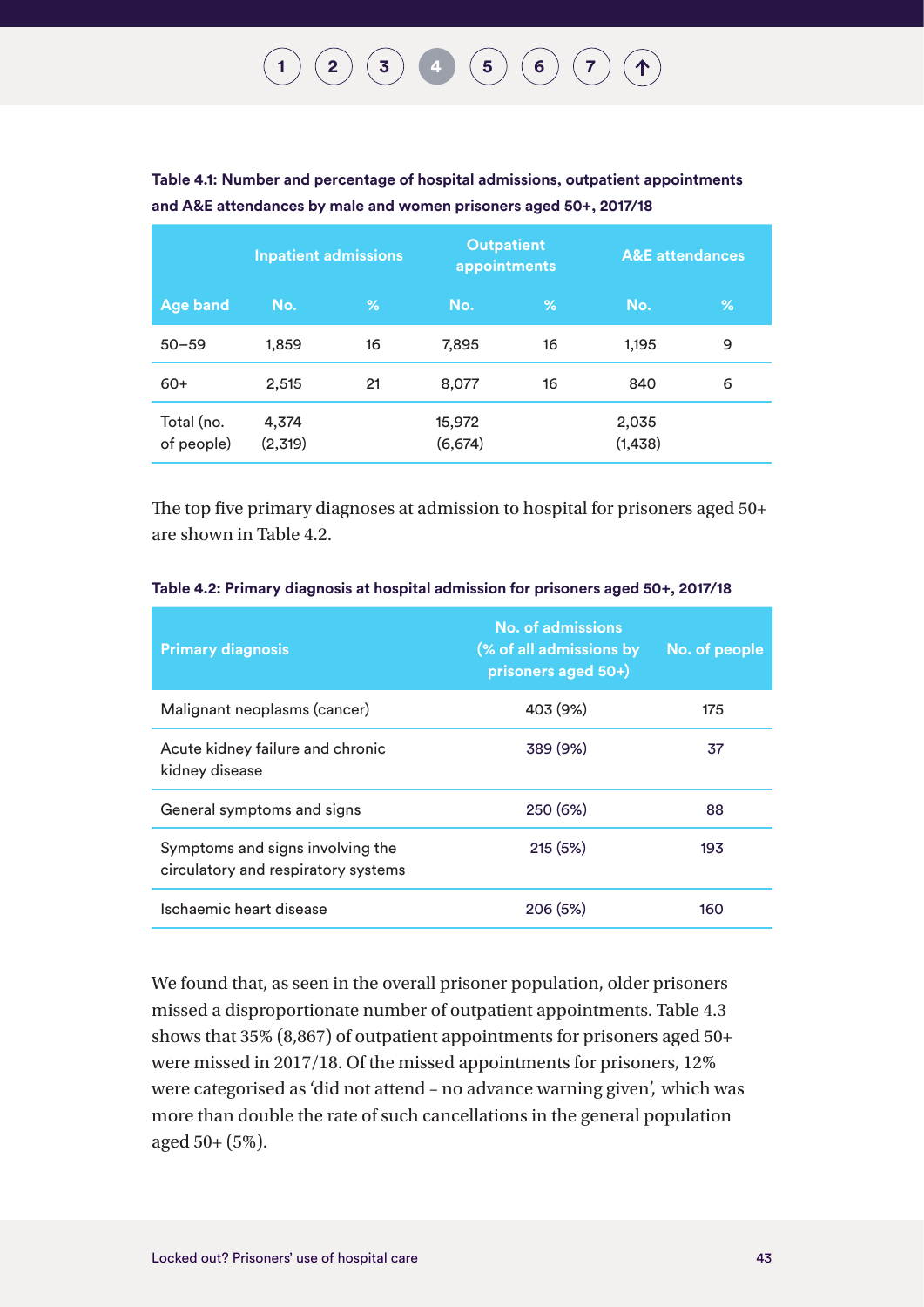**Table 4.3: Percentage and number of outpatient appointments attended and not attended by prisoners and the general population aged 50+, categorised by reason, 2017/18**

| <b>Reason</b>                                                                                                        | <b>Prisoners aged 50+</b><br>% (no.) | General<br>population<br>aged 50+<br>% |
|----------------------------------------------------------------------------------------------------------------------|--------------------------------------|----------------------------------------|
| Appointment cancelled by, or on behalf of,<br>the patient                                                            | 14 (3,492)                           | $\overline{7}$                         |
| Did not attend - no advance warning given                                                                            | 12(3,007)                            | 5                                      |
| Appointment cancelled or postponed by the<br>health care provider                                                    | 9(2,368)                             | 8                                      |
| Seen, having attended on time, or, if late,<br>before the relevant care professional was<br>ready to see the patient | 62 (15,417)                          | 79                                     |
| Arrived late, after the relevant care<br>professional was ready to see the patient,<br>but was seen                  | 2(491)                               | 1                                      |
| Did not attend – patient arrived late and<br>could not be seen                                                       | 0.1(9)                               | 0.02                                   |
| Not known                                                                                                            | 0.2(55)                              | 0.3                                    |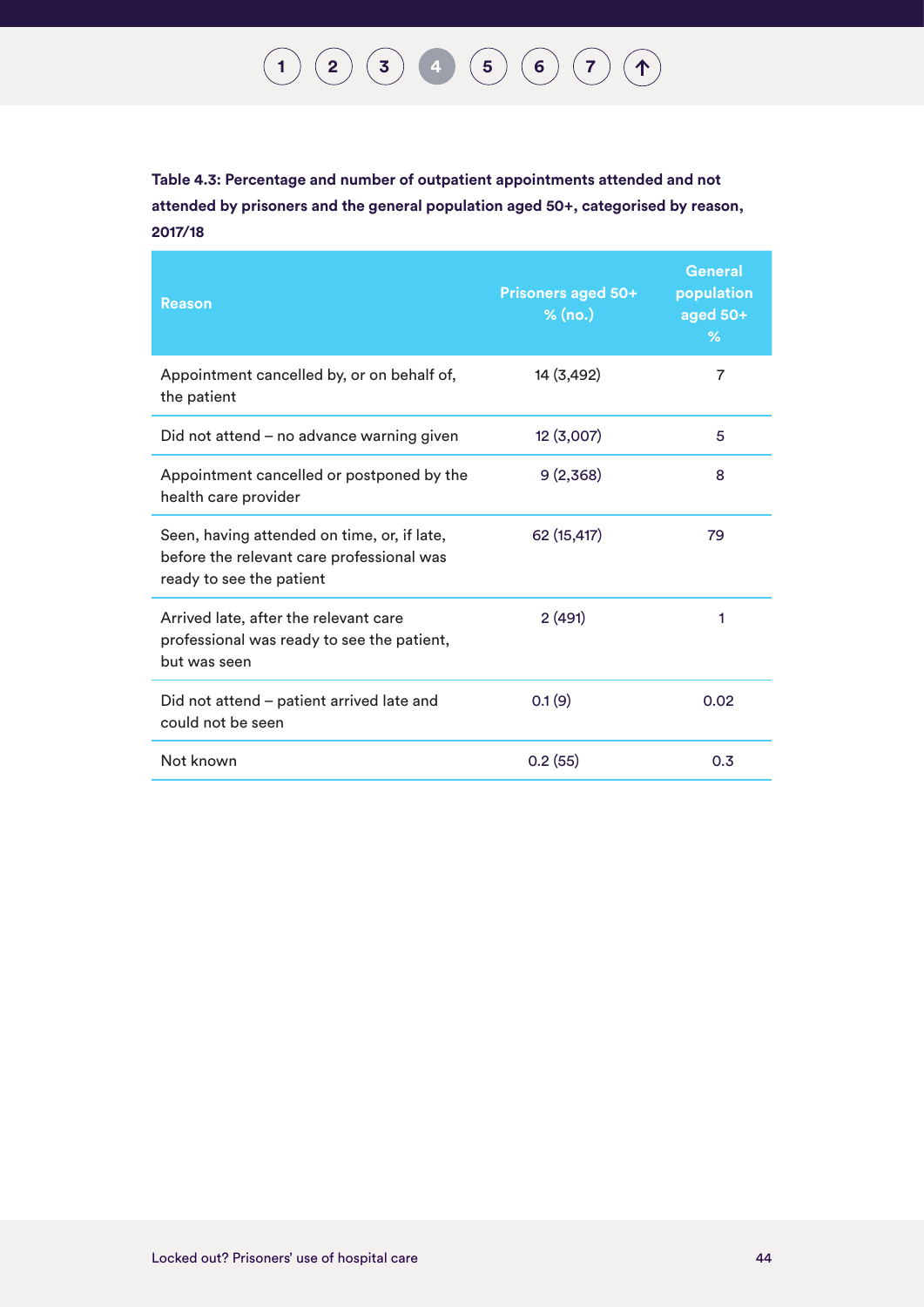$\binom{2}{\frac{3}{4}} \binom{4}{5} \binom{5}{6} \binom{7}{7}$  $\binom{2}{\frac{3}{4}} \binom{4}{5} \binom{5}{6} \binom{7}{7}$  $\binom{2}{\frac{3}{4}} \binom{4}{5} \binom{5}{6} \binom{7}{7}$  $\binom{2}{\frac{3}{4}} \binom{4}{5} \binom{5}{6} \binom{7}{7}$  $\binom{2}{\frac{3}{4}} \binom{4}{5} \binom{5}{6} \binom{7}{7}$  $\binom{2}{\frac{3}{4}} \binom{4}{5} \binom{5}{6} \binom{7}{7}$  $\binom{2}{\frac{3}{4}} \binom{4}{5} \binom{5}{6} \binom{7}{7}$  $\binom{2}{\frac{3}{4}} \binom{4}{5} \binom{5}{6} \binom{7}{7}$  $\binom{2}{\frac{3}{4}} \binom{4}{5} \binom{5}{6} \binom{7}{7}$  $\binom{2}{\frac{3}{4}} \binom{4}{5} \binom{5}{6} \binom{7}{7}$  $\binom{2}{\frac{3}{4}} \binom{4}{5} \binom{5}{6} \binom{7}{7}$  $\binom{2}{\frac{3}{4}} \binom{4}{5} \binom{5}{6} \binom{7}{7}$  $\binom{2}{\frac{3}{4}} \binom{4}{5} \binom{5}{6} \binom{7}{7}$ 

## **5**

# <span id="page-46-0"></span>**Findings on women prisoners' use of hospital services**

#### **Key findings**

- In 2017/18, women prisoners had 32% fewer inpatient admissions, 31% fewer outpatient appointments and 20% fewer attendances at A&E departments than the equivalent age and sex demographic in the general population.
- Eighty-three women in prison were admitted to hospital either during pregnancy or to give birth.
- For women admitted at some point during their pregnancy, a significant proportion also had co-occurring mental health concerns, including 34 with concerns related to tobacco use, 26 with concerns related to opioid use and 23 experiencing depressive episodes.
- In 2017/18, 56 women prisoners gave birth. Fifty of these births took place in hospital but six women (representing just over one in 10 women) delivered before they reached hospital, meaning that the birth took place either in a prison cell or en route to hospital.
- In terms of missed appointments, 22% of pregnant prisoners missed midwife appointments and 30% missed obstetric appointments, compared with 14% of midwifery appointments and 17% of obstetric appointments missed in the general population.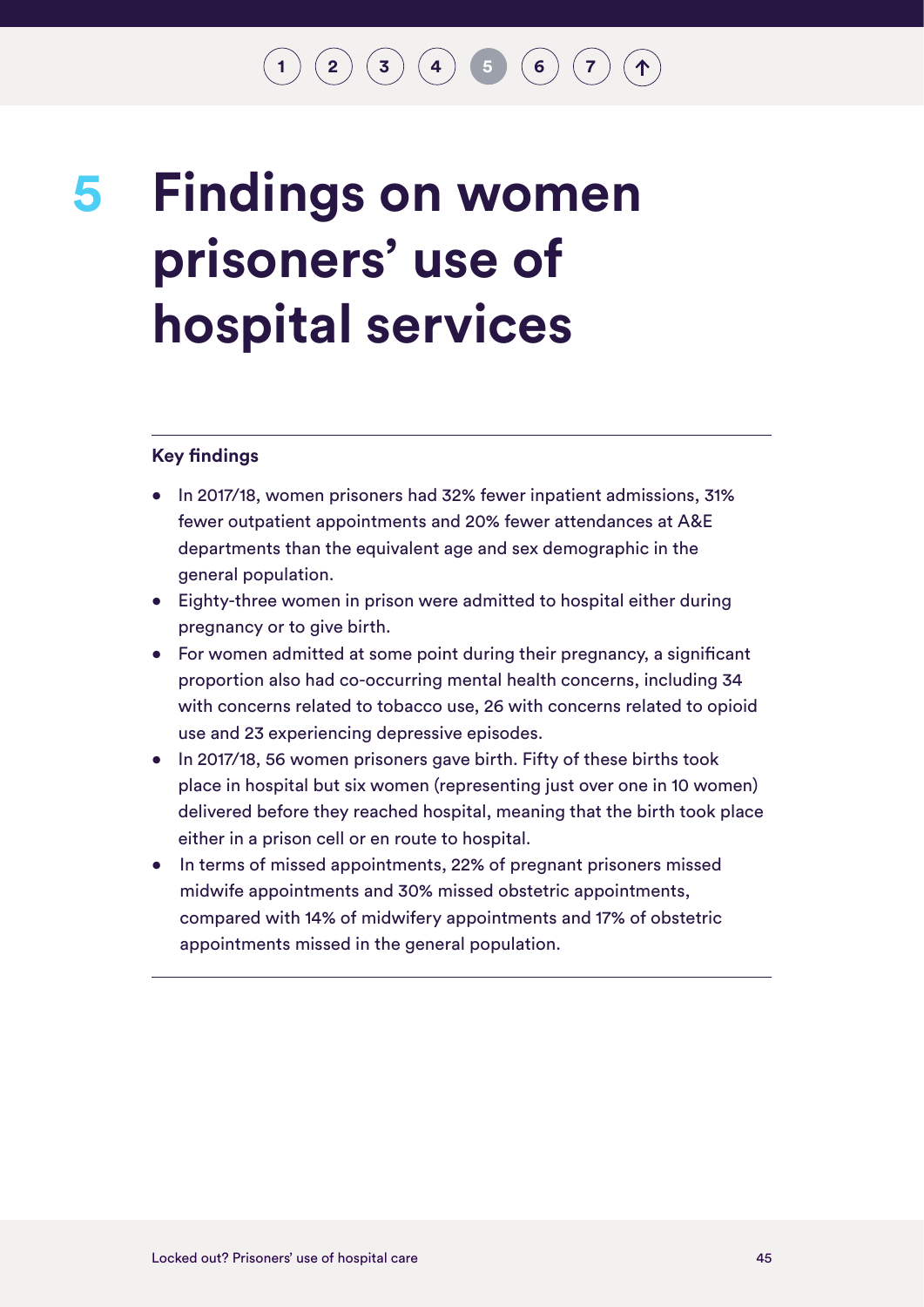## $\begin{pmatrix} \mathbf{2} \end{pmatrix} \begin{pmatrix} \mathbf{3} \end{pmatrix} \begin{pmatrix} \mathbf{4} \end{pmatrix} \begin{pmatrix} \mathbf{5} \end{pmatrix} \begin{pmatrix} \mathbf{6} \end{pmatrix}$  $\begin{pmatrix} \mathbf{2} \end{pmatrix} \begin{pmatrix} \mathbf{3} \end{pmatrix} \begin{pmatrix} \mathbf{4} \end{pmatrix} \begin{pmatrix} \mathbf{5} \end{pmatrix} \begin{pmatrix} \mathbf{6} \end{pmatrix}$  $\begin{pmatrix} \mathbf{2} \end{pmatrix} \begin{pmatrix} \mathbf{3} \end{pmatrix} \begin{pmatrix} \mathbf{4} \end{pmatrix} \begin{pmatrix} \mathbf{5} \end{pmatrix} \begin{pmatrix} \mathbf{6} \end{pmatrix}$  $\begin{pmatrix} \mathbf{2} \end{pmatrix} \begin{pmatrix} \mathbf{3} \end{pmatrix} \begin{pmatrix} \mathbf{4} \end{pmatrix} \begin{pmatrix} \mathbf{5} \end{pmatrix} \begin{pmatrix} \mathbf{6} \end{pmatrix}$  $\begin{pmatrix} \mathbf{2} \end{pmatrix} \begin{pmatrix} \mathbf{3} \end{pmatrix} \begin{pmatrix} \mathbf{4} \end{pmatrix} \begin{pmatrix} \mathbf{5} \end{pmatrix} \begin{pmatrix} \mathbf{6} \end{pmatrix}$  $\begin{pmatrix} \mathbf{2} \end{pmatrix} \begin{pmatrix} \mathbf{3} \end{pmatrix} \begin{pmatrix} \mathbf{4} \end{pmatrix} \begin{pmatrix} \mathbf{5} \end{pmatrix} \begin{pmatrix} \mathbf{6} \end{pmatrix}$  $\begin{pmatrix} \mathbf{2} \end{pmatrix} \begin{pmatrix} \mathbf{3} \end{pmatrix} \begin{pmatrix} \mathbf{4} \end{pmatrix} \begin{pmatrix} \mathbf{5} \end{pmatrix} \begin{pmatrix} \mathbf{6} \end{pmatrix}$  $\begin{pmatrix} \mathbf{2} \end{pmatrix} \begin{pmatrix} \mathbf{3} \end{pmatrix} \begin{pmatrix} \mathbf{4} \end{pmatrix} \begin{pmatrix} \mathbf{5} \end{pmatrix} \begin{pmatrix} \mathbf{6} \end{pmatrix}$  $\begin{pmatrix} \mathbf{2} \end{pmatrix} \begin{pmatrix} \mathbf{3} \end{pmatrix} \begin{pmatrix} \mathbf{4} \end{pmatrix} \begin{pmatrix} \mathbf{5} \end{pmatrix} \begin{pmatrix} \mathbf{6} \end{pmatrix}$  $\begin{pmatrix} \mathbf{2} \end{pmatrix} \begin{pmatrix} \mathbf{3} \end{pmatrix} \begin{pmatrix} \mathbf{4} \end{pmatrix} \begin{pmatrix} \mathbf{5} \end{pmatrix} \begin{pmatrix} \mathbf{6} \end{pmatrix}$  $\begin{pmatrix} \mathbf{2} \end{pmatrix} \begin{pmatrix} \mathbf{3} \end{pmatrix} \begin{pmatrix} \mathbf{4} \end{pmatrix} \begin{pmatrix} \mathbf{5} \end{pmatrix} \begin{pmatrix} \mathbf{6} \end{pmatrix}$

Women account for approximately 5% of the prisoner population (House of Commons Library, 2019a), but have different health needs from male prisoners. So we looked at the reasons why women in prison use hospital services to consider what this tells us about how well their health care needs are being met.

In this chapter we first present the findings for all women prisoners and then we look specifically at hospital use in relation to pregnancies, deliveries and births among the female prisoner population.

The dataset included women from 12 prisons/young offender institutions in England. Table 5.1 shows how often women prisoners used hospital services and the gap between what we would expect their hospital use to be, based on activity rates for the same age profile in the general population, and what we observed. For admitted patient care, A&E and outpatient appointments, women in prison used services less than would be expected.

|                            | No.   | No. of expected<br><b>visits</b> | <b>Gap between</b><br>observed and<br>expected use of<br>services (%) |
|----------------------------|-------|----------------------------------|-----------------------------------------------------------------------|
| Inpatient<br>admissions    | 814   | 1,195                            | 381 (32%)                                                             |
| A&E attendances            | 964   | 1,204                            | 240 (20%)                                                             |
| Outpatient<br>appointments | 6,431 | 9,285                            | 2,854(31%)                                                            |

**Table 5.1: Observed versus expected use of hospital services by women prisoners, 2017/18**

### **Admitted patient care (inpatient) activity**

As an initial overview of why women in prison are admitted to hospital, we looked at the primary diagnosis codes recorded on admission for women. Table 5.2 shows the top five primary diagnoses. Diseases of the digestive system were the most commonly reported – this covers things like dental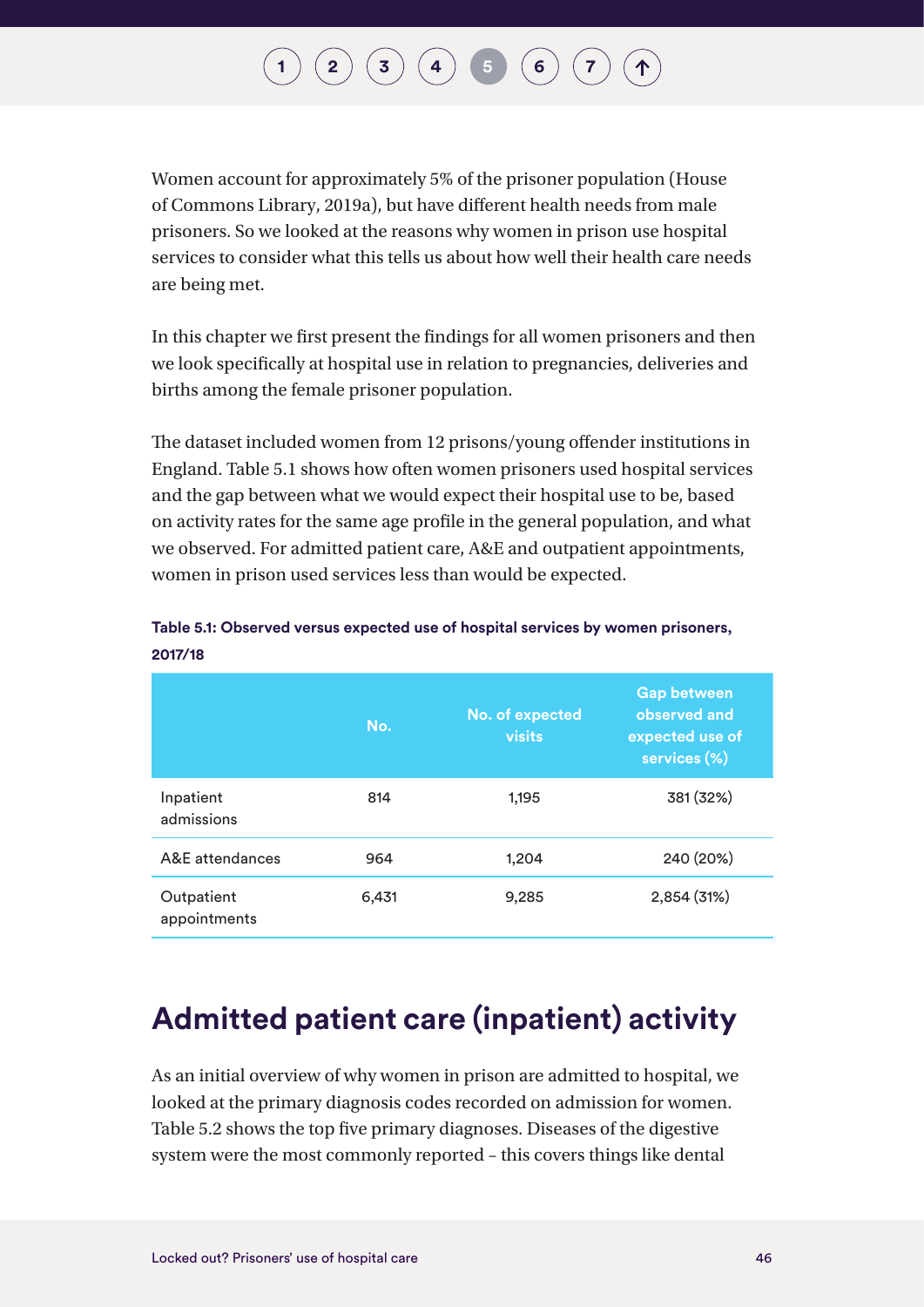issues, hernias and stomach and gallbladder problems. Pregnancy-related diagnoses and issues to do with injury, poisoning and certain other consequences of external causes also featured commonly. In the general population of women of the same age band, neoplasms (cancer) were the most common reason for an inpatient admission, but this did not feature in the top five diagnosis groups for women prisoners. Similarly, injury, poisoning and certain other consequences of external causes did not appear in the top five diagnosis categories for women in the general population.

#### **Table 5.2: Top five primary diagnoses for women prisoners, aggregated by ICD–10 chapter, 2017/18**

| <b>Primary diagnosis</b>                                                                   | No. of episodes |
|--------------------------------------------------------------------------------------------|-----------------|
| Diseases of the digestive system                                                           | 145             |
| Symptoms, signs and abnormal clinical and laboratory<br>findings, not elsewhere classified | 126             |
| Pregnancy, childbirth and the puerperium                                                   | 107             |
| Injury, poisoning and certain other consequences of<br>external causes                     | 88              |
| Diseases of the musculoskeletal system and connective tissue                               | 58              |

### **Diseases of the digestive system**

To explore why women prisoners with diseases of the digestive system were being admitted to hospital, we extended this analysis to look across all diagnosis fields, as patients can have multiple diagnoses recorded (up to 20). This increased the number of episodes where diseases of the digestive system were recorded in at least one instance, from 145 to 221.

We then broke this down further to look in more detail at the most common types of diseases of the digestive system that women were presenting with. These are listed in Table 5.3. Dental problems (diseases of oral cavity, salivary glands and jaws) were the most common reason for admission, which is consistent with findings relating to high levels of dental health needs in the prison population overall.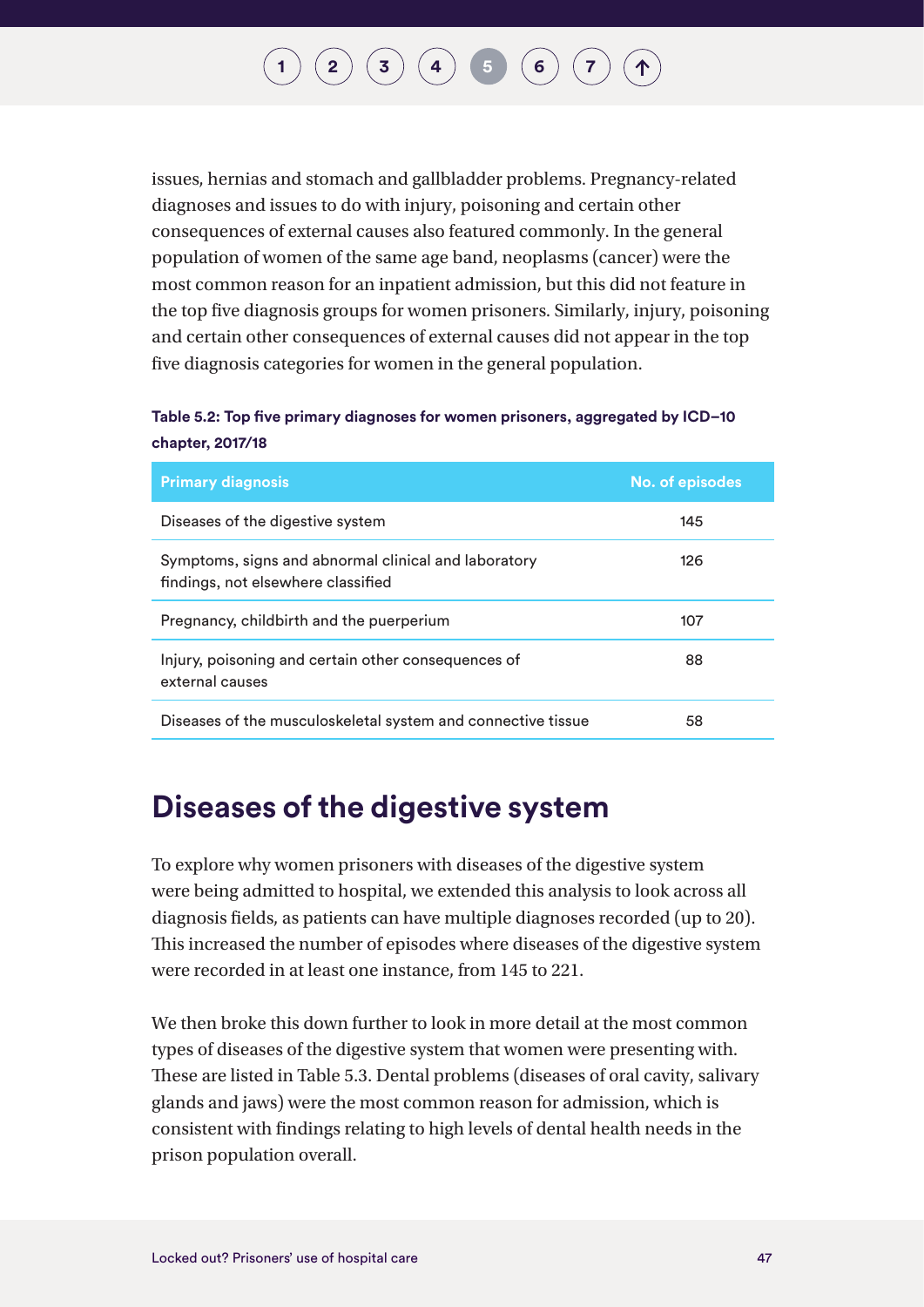## $\binom{2}{\phantom{1}}\binom{3}{\phantom{1}}\binom{4}{\phantom{1}}$  $\binom{2}{\phantom{1}}\binom{3}{\phantom{1}}\binom{4}{\phantom{1}}$  $\binom{2}{\phantom{1}}\binom{3}{\phantom{1}}\binom{4}{\phantom{1}}$  $\binom{2}{\phantom{1}}\binom{3}{\phantom{1}}\binom{4}{\phantom{1}}$  $\binom{2}{\phantom{1}}\binom{3}{\phantom{1}}\binom{4}{\phantom{1}}$  $\binom{2}{\phantom{1}}\binom{3}{\phantom{1}}\binom{4}{\phantom{1}}$  $\binom{2}{\phantom{1}}\binom{3}{\phantom{1}}\binom{4}{\phantom{1}}$  **[5](#page-46-0)**  $\binom{6}{\phantom{1}}$  $\binom{6}{\phantom{1}}$  $\binom{6}{\phantom{1}}$

#### **Table 5.3: Most commonly recorded diseases of the digestive system for women prisoners admitted to hospital, 2017/18**

| <b>Diseases of the digestive system</b>              | No. of episodes |
|------------------------------------------------------|-----------------|
| Diseases of oral cavity, salivary glands and jaws    | 56              |
| Other diseases of intestines                         | 49              |
| Diseases of oesophagus, stomach and duodenum         | 36              |
| Disorders of gallbladder, biliary tract and pancreas | 32              |
| Hernia                                               | 23              |

Falling under the category of hernia, a number of instances of diaphragmatic hernia were recorded  $(n=19)$ . This was something that we also noted in our overall analysis in Chapter 3, as it has implications for managing violent incidents in the secure estate; the possibility of diaphragmatic hernia when reviewing patients at initial health care assessment needs to be acknowledged.

### **A&E attendances**

There were 1,260 A&E attendances by women prisoners in 2017/18; approximately one in four (23%) resulted in a hospital admission. The four-hour waiting-time target (which involves patients in A&E being seen and either admitted, transferred or discharged within four hours) was met for 80% of cases, which falls below the national target standard of 95% and is also less than the 83% of women in the general population aged 15+ who were seen and either admitted, transferred or discharged within four hours.

To explore why women prisoners attended A&E, we looked at the primary diagnosis recorded (see Table 5.4). Similar to the findings for the prisoner population overall, there were issues over A&E data quality – 163 records (19%) did not specify a diagnosis, and there were 29 invalid entries. In terms of recorded diagnoses, lacerations were one of the most common reasons for A&E attendances for women prisoners, similar for prisoners overall. In addition, musculoskeletal conditions – such as dislocations, fractures and soft tissue inflammation – made up 9% of all A&E attendances by women; also similar for the prison population as a whole.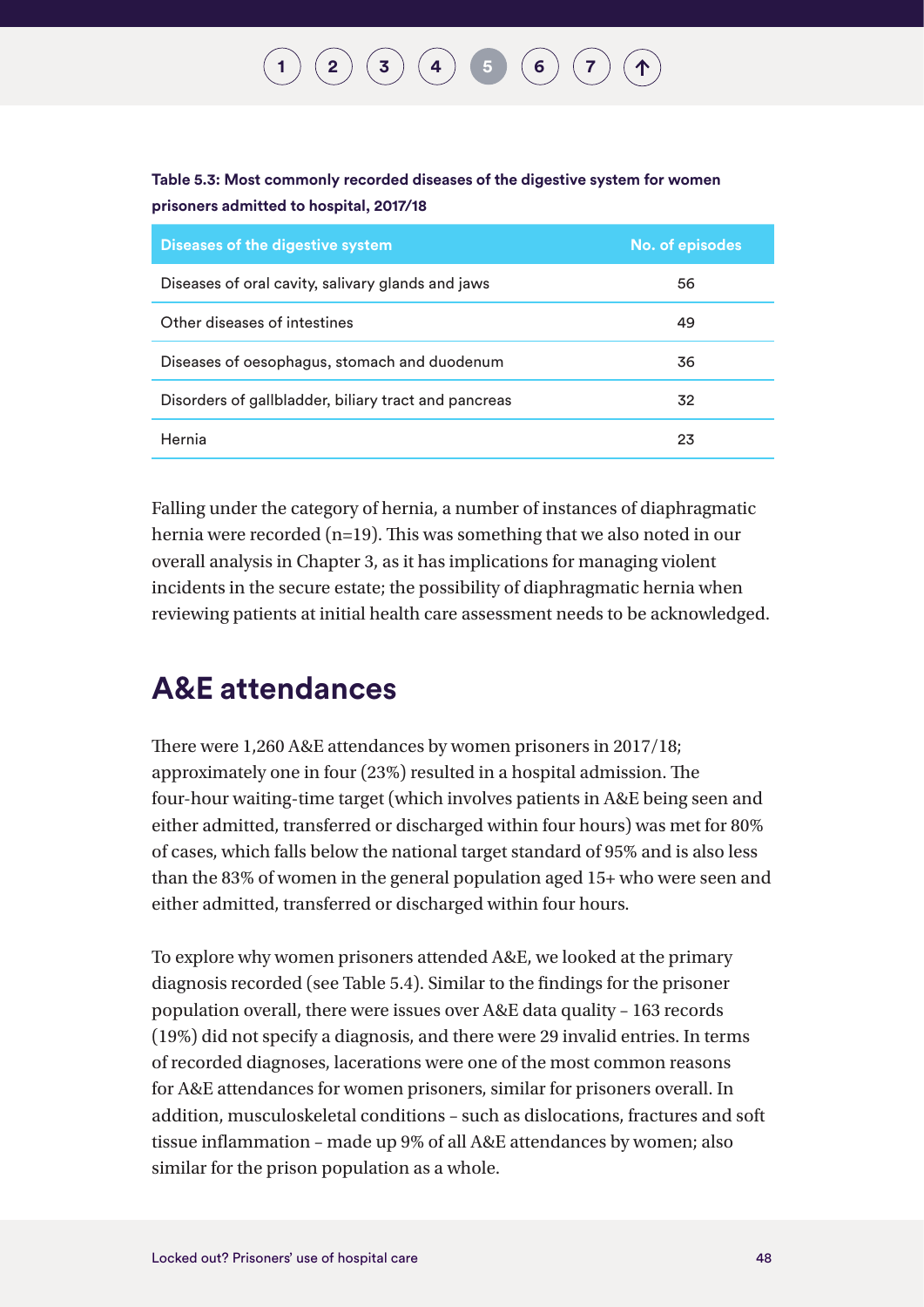#### **[1](#page-8-0) [2](#page-15-0) [3](#page-20-0) [4](#page-43-0) [5](#page-46-0) [6](#page-57-0) [7](#page-67-0)**  $(1)$

#### **Table 5.4: Most common diagnoses recorded for women prisoners attending A&E, 2017/18**

| <b>Description of diagnosis code</b>                 | No. of A&E<br><b>attendances</b> |
|------------------------------------------------------|----------------------------------|
| Diagnosis not classifiable                           | 101                              |
| Laceration                                           | 82                               |
| Nothing abnormal detected                            | 52                               |
| Dislocation/fracture/joint injury/amputation         | 47                               |
| Gastrointestinal conditions                          | 46                               |
| Soft tissue inflammation                             | 39                               |
| Poisoning (including overdose)                       | 38                               |
| Central nervous system conditions (excluding stroke) | 38                               |
| <b>Respiratory conditions</b>                        | 32                               |
| Cardiac conditions                                   | 29                               |

### **Outpatient appointments**

In 2017/18, 3,912 outpatient appointments were attended by women prisoners, out of a total of 6,431 appointments, meaning nearly 40% of appointments were cancelled or missed. In comparison, in the general population, 21% of women's (aged 15+) outpatient appointments were either cancelled or missed in 2017/18.

The most common treatment specialities for those women prisoners who attended their appointments are shown in Figure 5.1. 'Did not attend' (DNA) rates are also provided as a point of comparison.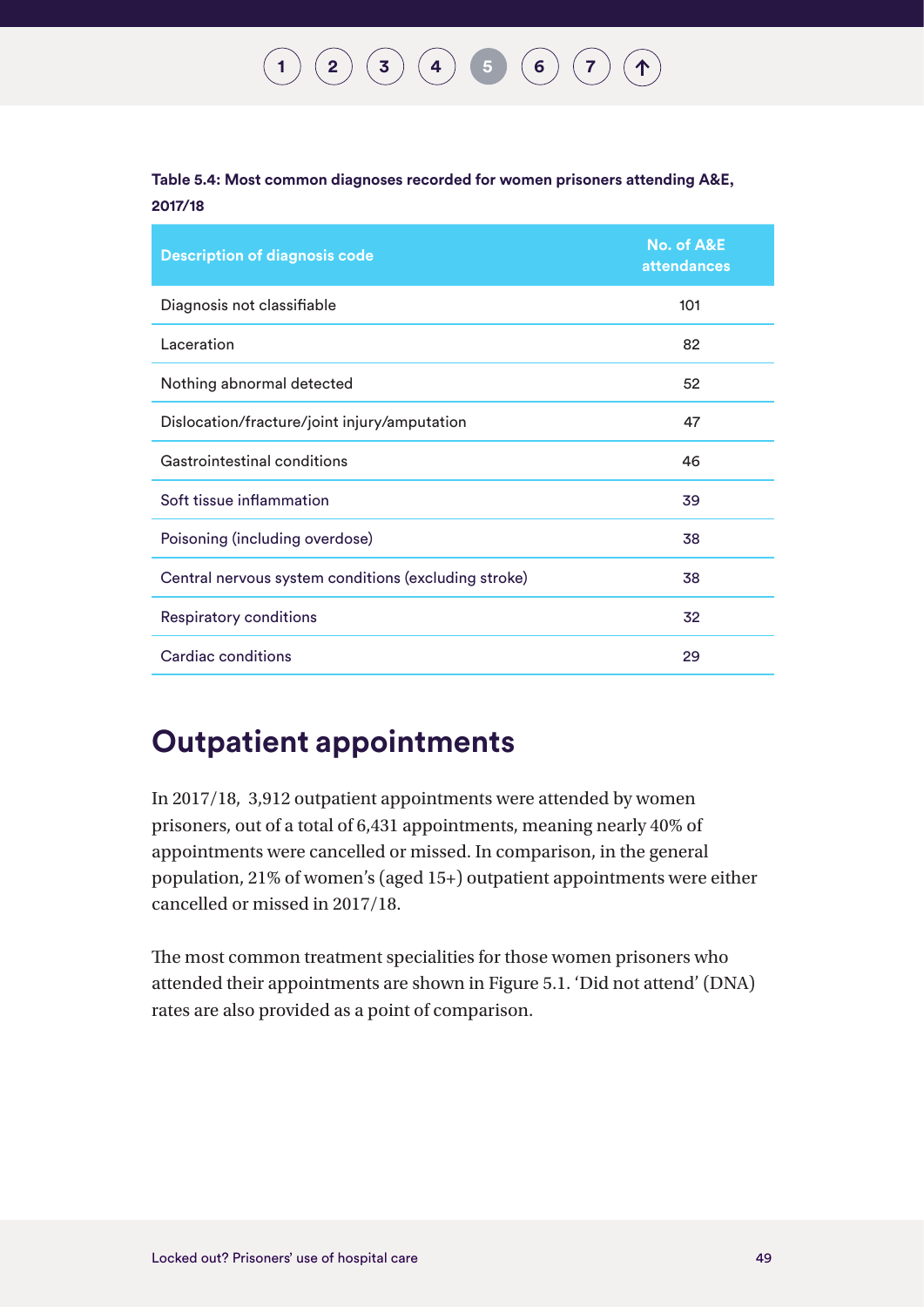

### **Pregnancies, deliveries and births**

#### **Hospital admissions during pregnancy or childbirth**

There were 120 hospital admissions by 83 women prisoners for medical care relating to pregnancy or childbirth in 2017/18. This included admissions where diagnosis coding (in any coding position) specified either an outcome of delivery or an admission classified under 'pregnancy, childbirth and the puerperium'.**4** Table 5.5 shows that the most common primary reason for admission was for care related to possible delivery problems or complications of labour and delivery.

4 Codes included those for 'pregnancy, childbirth and the puerperium' (O00 – O99) and 'persons encountering health services in circumstances related to reproduction' (Z32 – Z39) of ICD–10.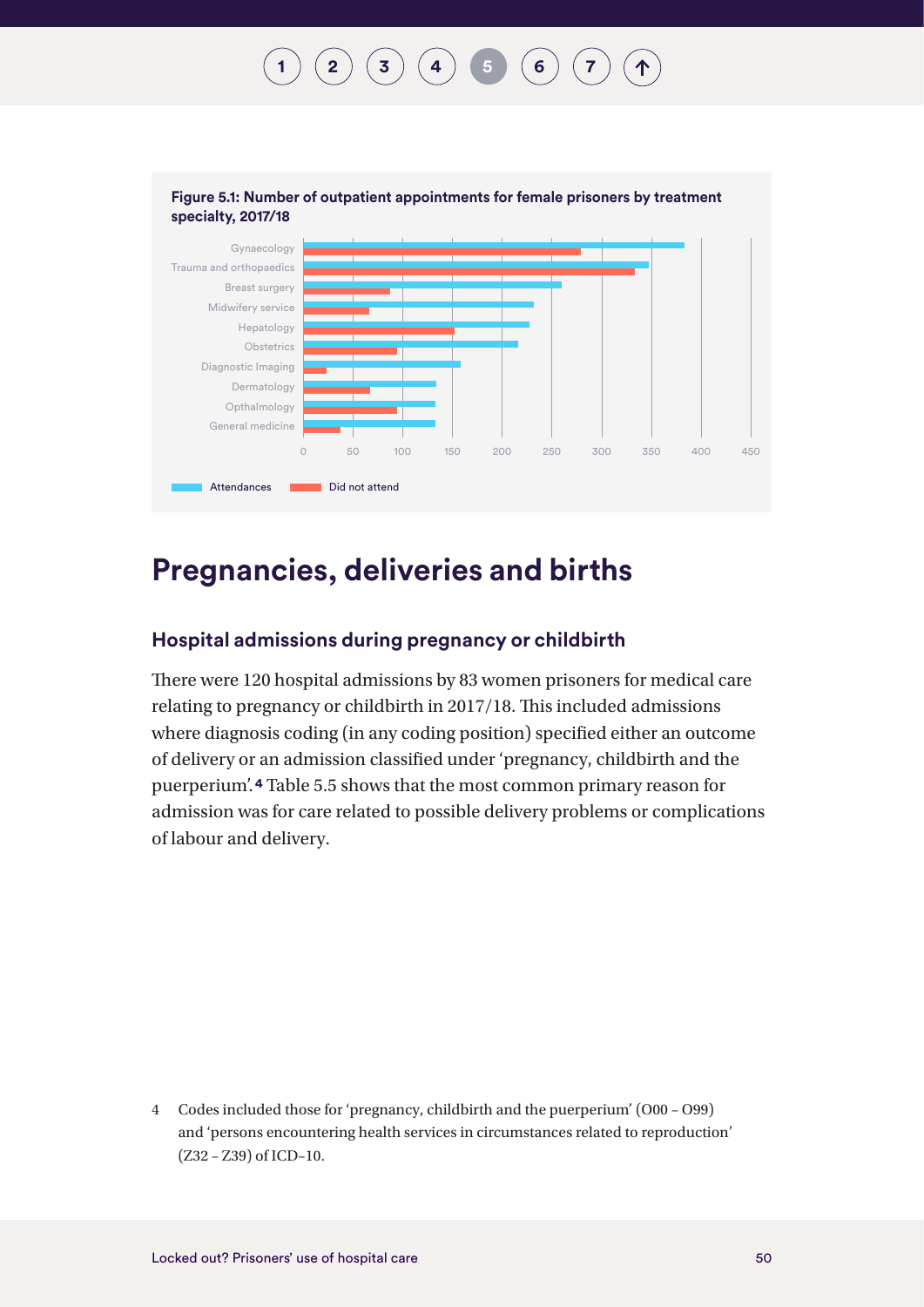#### **Table 5.5: Primary diagnosis in admissions where pregnancy or delivery care needs were recorded in any coding position, 2017/18**

| <b>Primary diagnosis</b>                                                                     | <b>No. of episodes</b> | No. of people |
|----------------------------------------------------------------------------------------------|------------------------|---------------|
| Maternal care related to the foetus<br>and amniotic cavity and possible<br>delivery problems | 34                     | 26            |
| Complications of labour and delivery                                                         | 31                     | 31            |
| Other maternal disorders predominantly<br>related to pregnancy                               | 25                     | 19            |
| Persons encountering health services in<br>circumstances related to reproduction             | $12 \,$                | 11            |

A significant proportion of these women also had co-occurring mental health concerns. We examined the 120 hospital admissions where pregnancy or childbirth care needs were flagged, to see, outside of pregnancy and birth, which individual diagnoses were commonly recorded. One of the most frequent co-occurring diagnosis was broad psychosocial circumstances, as well as mental and behavioural disorders due to use of tobacco or opioids and depressive episodes.

#### **Table 5.6: Most common co-occurring diagnoses where pregnancy, childbirth or the post-natal period was implicated, 2017/18**

| <b>Most common co-occurring diagnosis</b>              | <b>No. of admitting</b><br>episodes<br>(no. of people) |
|--------------------------------------------------------|--------------------------------------------------------|
| Personal history of certain other diseases             | 41 (34)                                                |
| Problems related to other psychosocial circumstances   | 41 (38)                                                |
| Mental and behavioural disorders due to use of tobacco | 34 (34)                                                |
| Mental and behavioural disorders due to use of opioids | 26(26)                                                 |
| Depressive episodes                                    | 23(23)                                                 |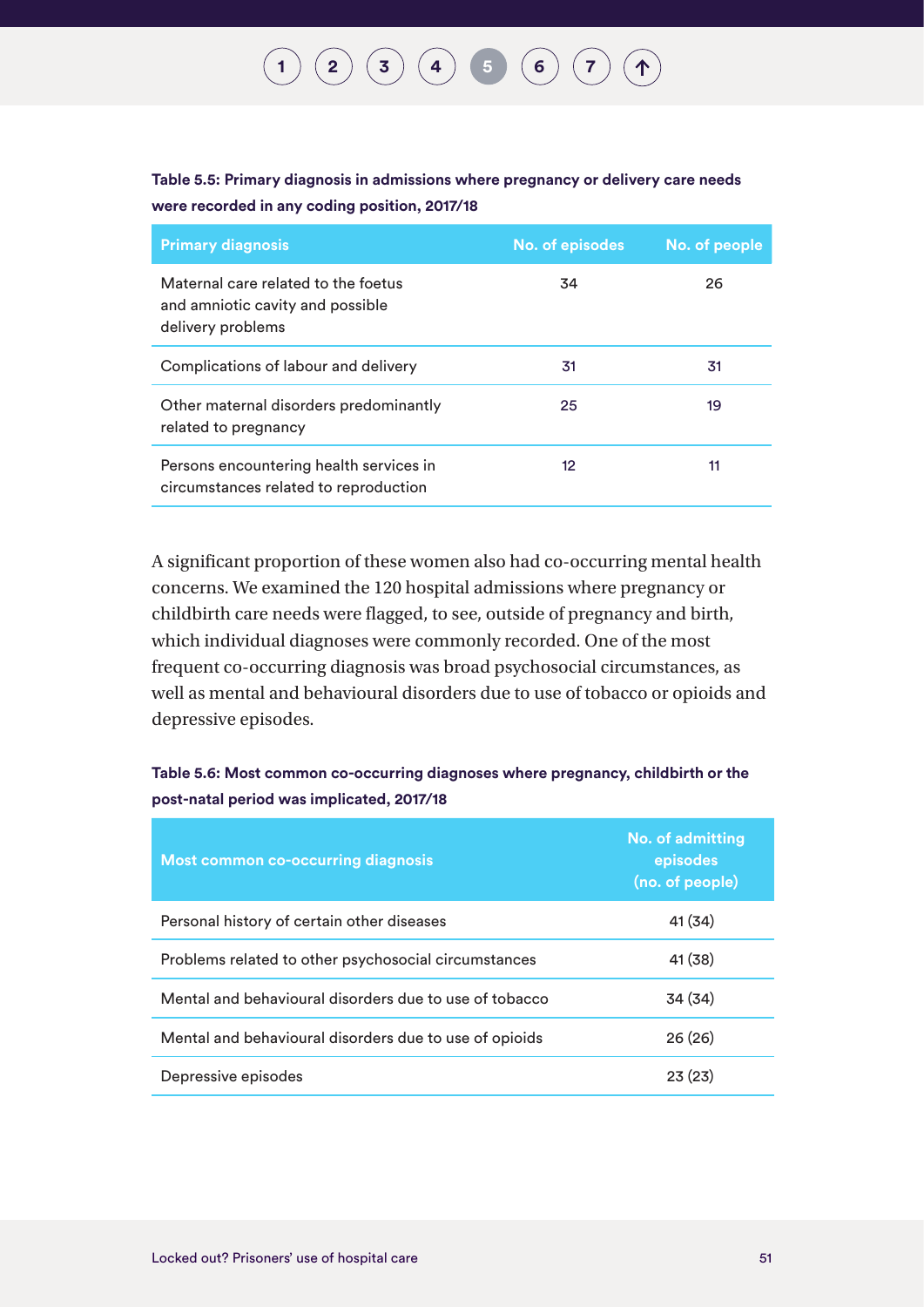## $\begin{pmatrix} \mathbf{2} \end{pmatrix} \begin{pmatrix} \mathbf{3} \end{pmatrix} \begin{pmatrix} \mathbf{4} \end{pmatrix} \begin{pmatrix} \mathbf{5} \end{pmatrix} \begin{pmatrix} \mathbf{6} \end{pmatrix}$  $\begin{pmatrix} \mathbf{2} \end{pmatrix} \begin{pmatrix} \mathbf{3} \end{pmatrix} \begin{pmatrix} \mathbf{4} \end{pmatrix} \begin{pmatrix} \mathbf{5} \end{pmatrix} \begin{pmatrix} \mathbf{6} \end{pmatrix}$  $\begin{pmatrix} \mathbf{2} \end{pmatrix} \begin{pmatrix} \mathbf{3} \end{pmatrix} \begin{pmatrix} \mathbf{4} \end{pmatrix} \begin{pmatrix} \mathbf{5} \end{pmatrix} \begin{pmatrix} \mathbf{6} \end{pmatrix}$  $\begin{pmatrix} \mathbf{2} \end{pmatrix} \begin{pmatrix} \mathbf{3} \end{pmatrix} \begin{pmatrix} \mathbf{4} \end{pmatrix} \begin{pmatrix} \mathbf{5} \end{pmatrix} \begin{pmatrix} \mathbf{6} \end{pmatrix}$  $\begin{pmatrix} \mathbf{2} \end{pmatrix} \begin{pmatrix} \mathbf{3} \end{pmatrix} \begin{pmatrix} \mathbf{4} \end{pmatrix} \begin{pmatrix} \mathbf{5} \end{pmatrix} \begin{pmatrix} \mathbf{6} \end{pmatrix}$  $\begin{pmatrix} \mathbf{2} \end{pmatrix} \begin{pmatrix} \mathbf{3} \end{pmatrix} \begin{pmatrix} \mathbf{4} \end{pmatrix} \begin{pmatrix} \mathbf{5} \end{pmatrix} \begin{pmatrix} \mathbf{6} \end{pmatrix}$  $\begin{pmatrix} \mathbf{2} \end{pmatrix} \begin{pmatrix} \mathbf{3} \end{pmatrix} \begin{pmatrix} \mathbf{4} \end{pmatrix} \begin{pmatrix} \mathbf{5} \end{pmatrix} \begin{pmatrix} \mathbf{6} \end{pmatrix}$  $\begin{pmatrix} \mathbf{2} \end{pmatrix} \begin{pmatrix} \mathbf{3} \end{pmatrix} \begin{pmatrix} \mathbf{4} \end{pmatrix} \begin{pmatrix} \mathbf{5} \end{pmatrix} \begin{pmatrix} \mathbf{6} \end{pmatrix}$  $\begin{pmatrix} \mathbf{2} \end{pmatrix} \begin{pmatrix} \mathbf{3} \end{pmatrix} \begin{pmatrix} \mathbf{4} \end{pmatrix} \begin{pmatrix} \mathbf{5} \end{pmatrix} \begin{pmatrix} \mathbf{6} \end{pmatrix}$  $\begin{pmatrix} \mathbf{2} \end{pmatrix} \begin{pmatrix} \mathbf{3} \end{pmatrix} \begin{pmatrix} \mathbf{4} \end{pmatrix} \begin{pmatrix} \mathbf{5} \end{pmatrix} \begin{pmatrix} \mathbf{6} \end{pmatrix}$  $\begin{pmatrix} \mathbf{2} \end{pmatrix} \begin{pmatrix} \mathbf{3} \end{pmatrix} \begin{pmatrix} \mathbf{4} \end{pmatrix} \begin{pmatrix} \mathbf{5} \end{pmatrix} \begin{pmatrix} \mathbf{6} \end{pmatrix}$

#### **Pregnancy admissions**

Hospital admissions during pregnancy excluding for labour and delivery can be for issues relating to the mother's health as well as care needs related to the unborn baby. Examining the 50+ diagnosis groups that cover pregnancyrelated health care needs,**5** we identified any admissions where these diagnoses were flagged at least once. This revealed 102 pregnancy-related admissions for 74 women. These were for reasons including supervision of high-risk pregnancy and maternal care for problems with the unborn baby. Table 5.7 shows the individual pregnancy-related diagnoses that presented most frequently – small numbers mean that not all diagnoses can be reported.

| <b>Pregnancy-related diagnosis</b>                                       | No. of episodes | No. of people |
|--------------------------------------------------------------------------|-----------------|---------------|
| Supervision of high-risk pregnancy                                       | 30              | 28            |
| Maternal care for other foetal problems                                  | 21              | 20            |
| Maternal care for other conditions<br>predominantly related to pregnancy | 18              | 14            |
| Infections of genitourinary tract in<br>pregnancy                        | 7               |               |
| Multiple gestation                                                       | 7               |               |

#### **Table 5.7: Top five pregnancy-related diagnoses in any coding position, 2017/18**

Some of these women may then go on to give birth while serving a prison sentence, but others may have left prison before giving birth and therefore do not subsequently appear as a birth-related admission. Conditions relating to pregnancy were highlighted in 144 instances across these admissions, with some women receiving multiple pregnancy-related diagnoses coding. The average (mean) length of stay for a pregnancy-related admission was 2.8 days  $(median = 1.0 day).$ 

5 Includes ICD–10 codes O00–O48 and Z32–Z36.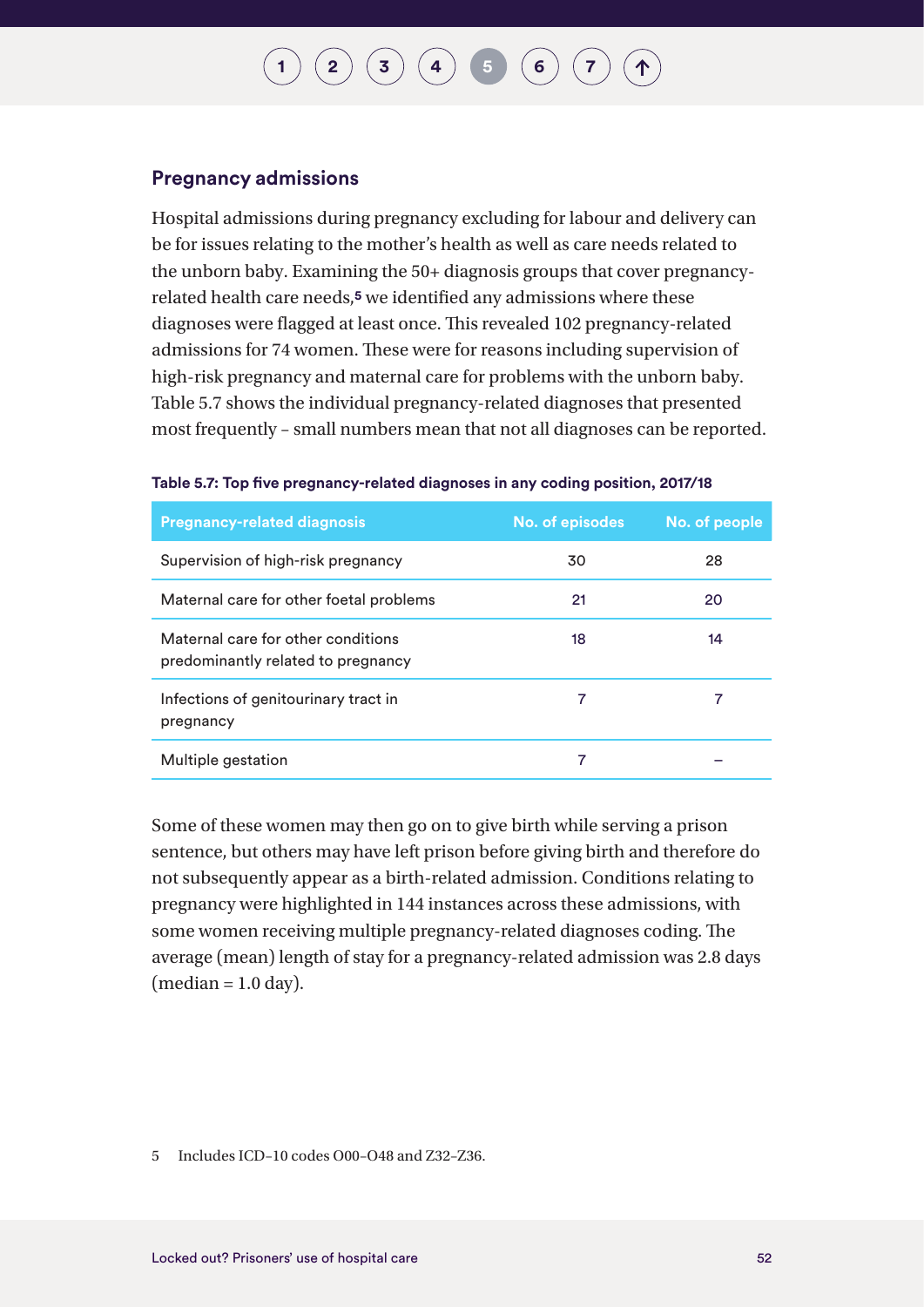## $\begin{pmatrix} \mathbf{2} \end{pmatrix} \begin{pmatrix} \mathbf{3} \end{pmatrix} \begin{pmatrix} \mathbf{4} \end{pmatrix} \begin{pmatrix} \mathbf{5} \end{pmatrix} \begin{pmatrix} \mathbf{6} \end{pmatrix}$  $\begin{pmatrix} \mathbf{2} \end{pmatrix} \begin{pmatrix} \mathbf{3} \end{pmatrix} \begin{pmatrix} \mathbf{4} \end{pmatrix} \begin{pmatrix} \mathbf{5} \end{pmatrix} \begin{pmatrix} \mathbf{6} \end{pmatrix}$  $\begin{pmatrix} \mathbf{2} \end{pmatrix} \begin{pmatrix} \mathbf{3} \end{pmatrix} \begin{pmatrix} \mathbf{4} \end{pmatrix} \begin{pmatrix} \mathbf{5} \end{pmatrix} \begin{pmatrix} \mathbf{6} \end{pmatrix}$  $\begin{pmatrix} \mathbf{2} \end{pmatrix} \begin{pmatrix} \mathbf{3} \end{pmatrix} \begin{pmatrix} \mathbf{4} \end{pmatrix} \begin{pmatrix} \mathbf{5} \end{pmatrix} \begin{pmatrix} \mathbf{6} \end{pmatrix}$  $\begin{pmatrix} \mathbf{2} \end{pmatrix} \begin{pmatrix} \mathbf{3} \end{pmatrix} \begin{pmatrix} \mathbf{4} \end{pmatrix} \begin{pmatrix} \mathbf{5} \end{pmatrix} \begin{pmatrix} \mathbf{6} \end{pmatrix}$  $\begin{pmatrix} \mathbf{2} \end{pmatrix} \begin{pmatrix} \mathbf{3} \end{pmatrix} \begin{pmatrix} \mathbf{4} \end{pmatrix} \begin{pmatrix} \mathbf{5} \end{pmatrix} \begin{pmatrix} \mathbf{6} \end{pmatrix}$  $\begin{pmatrix} \mathbf{2} \end{pmatrix} \begin{pmatrix} \mathbf{3} \end{pmatrix} \begin{pmatrix} \mathbf{4} \end{pmatrix} \begin{pmatrix} \mathbf{5} \end{pmatrix} \begin{pmatrix} \mathbf{6} \end{pmatrix}$  $\begin{pmatrix} \mathbf{2} \end{pmatrix} \begin{pmatrix} \mathbf{3} \end{pmatrix} \begin{pmatrix} \mathbf{4} \end{pmatrix} \begin{pmatrix} \mathbf{5} \end{pmatrix} \begin{pmatrix} \mathbf{6} \end{pmatrix}$  $\begin{pmatrix} \mathbf{2} \end{pmatrix} \begin{pmatrix} \mathbf{3} \end{pmatrix} \begin{pmatrix} \mathbf{4} \end{pmatrix} \begin{pmatrix} \mathbf{5} \end{pmatrix} \begin{pmatrix} \mathbf{6} \end{pmatrix}$  $\begin{pmatrix} \mathbf{2} \end{pmatrix} \begin{pmatrix} \mathbf{3} \end{pmatrix} \begin{pmatrix} \mathbf{4} \end{pmatrix} \begin{pmatrix} \mathbf{5} \end{pmatrix} \begin{pmatrix} \mathbf{6} \end{pmatrix}$  $\begin{pmatrix} \mathbf{2} \end{pmatrix} \begin{pmatrix} \mathbf{3} \end{pmatrix} \begin{pmatrix} \mathbf{4} \end{pmatrix} \begin{pmatrix} \mathbf{5} \end{pmatrix} \begin{pmatrix} \mathbf{6} \end{pmatrix}$

It is important to note that there are a small number of women in prison who are pregnant with more than one child as places for women with multiple births on mother and baby units are limited.

#### **Outpatient appointments**

Women in prison also attend outpatient appointments to manage health care needs during pregnancy. There were more than 600 midwifery or obstetrics appointments for pregnant prisoners in 2017/18 (298 midwifery appointments and 310 obstetrics appointments). More than one in five (22%) pregnant prisoners missed midwife appointments and almost a third (30%) of pregnant prisoners missed obstetric appointments in 2017/18. These rates are lower than the 'did not attend' rate for women prisoners overall (39%) but significantly higher than those in the general population. In the general population aged 15+, 14% of midwifery appointments were missed and 17% of obstetric appointments were missed in 2017/18.

#### **Deliveries and births**

In 2017/18, 56 women in prison gave birth. There are various ways in which hospital data allow us to identify women attending hospital for delivery, and each spell of care in hospital where a baby is delivered should record a birth outcome. Fifty of these births**6** took place in hospital but six women (representing just over one in 10 women) delivered before they reached hospital, meaning the birth took place either in a prison cell or en route to hospital.

We looked at procedure codes to identify women in prison who attended hospital for delivery, as diagnosis coding cannot always clearly distinguish between attendance for delivery and attendance related to pregnancy.

While normal delivery was recorded for 37 of the 50 women, for eight women, caesarean sections were undertaken. The proportion of women undergoing caesarean section (16%) was higher than the World Health Organization's (2015) reported 'ideal rate', which is 10–15%.

6 Births were defined by diagnosis code Z37, which indicates the outcome of delivery on the mother's record.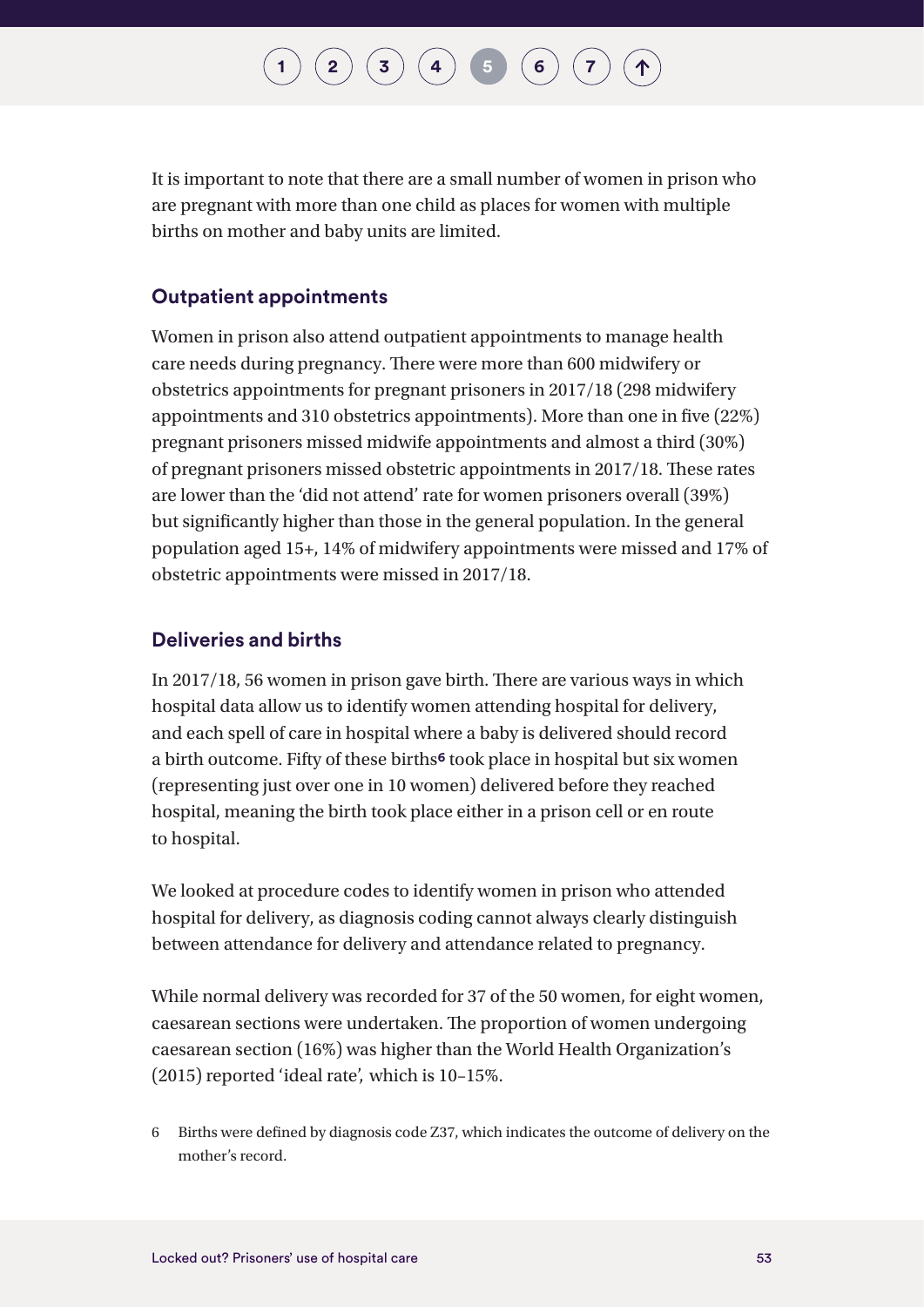## $\binom{2}{3}$  $\binom{2}{3}$  $\binom{2}{3}$  $\binom{2}{3}$  $\binom{2}{3}$   $\binom{3}{4}$  $\binom{3}{4}$  $\binom{3}{4}$  **[5](#page-46-0) [6](#page-57-0) [7](#page-67-0)**

#### **Women who gave birth in 2017/18 after leaving prison**

Prisons hold women at all stages of pregnancy, some of whom leave prison before giving birth. In 2017/18, 10 women gave birth while no longer in prison but having spent time in prison that year.

#### Where are women giving birth if not in hospital?

We also looked at whether hospital data could be used to identify whether women in prison had given birth before being taken to hospital – this should not happen as prisons are not equipped in terms of staff or equipment to support a woman in labour.

In the event that a woman gives birth in prison, both they and their baby should still be taken to hospital for a check-up afterwards, and therefore the mother will be identifiable as attending for post-natal care. We identified women who may have given birth before arriving at hospital in two ways. First, we ran a search to look at hospital admissions by women where the primary diagnosis was 'care and examination immediately after delivery', but where there was no procedure code indicating labour and no outcome of delivery code indicated on the episode of care. Whereas we might expect this diagnosis code to appear as a secondary/subsidiary diagnosis following an ordinary delivery episode, where it appears as the primary reason for admission this might indicate that a woman gave birth in prison or en route to hospital.

Second, we looked at where hospital episodes identified a complication of delivery without an outcome of delivery code recorded. It is not possible to determine the exact reasons for this but it may be the result of women giving birth before being taken to hospital.

In total, we identified six hospital admissions where post-delivery care was indicated with no outcome of delivery defined, which suggests that the women may have given birth before being taken to hospital. The data do not definitively indicate where birth took place, but this raises the question of how prisons manage care in cases where women go into labour suddenly, as well as whether there are aspects of the prison environment which mean women are delayed reaching hospital when delivery is under way.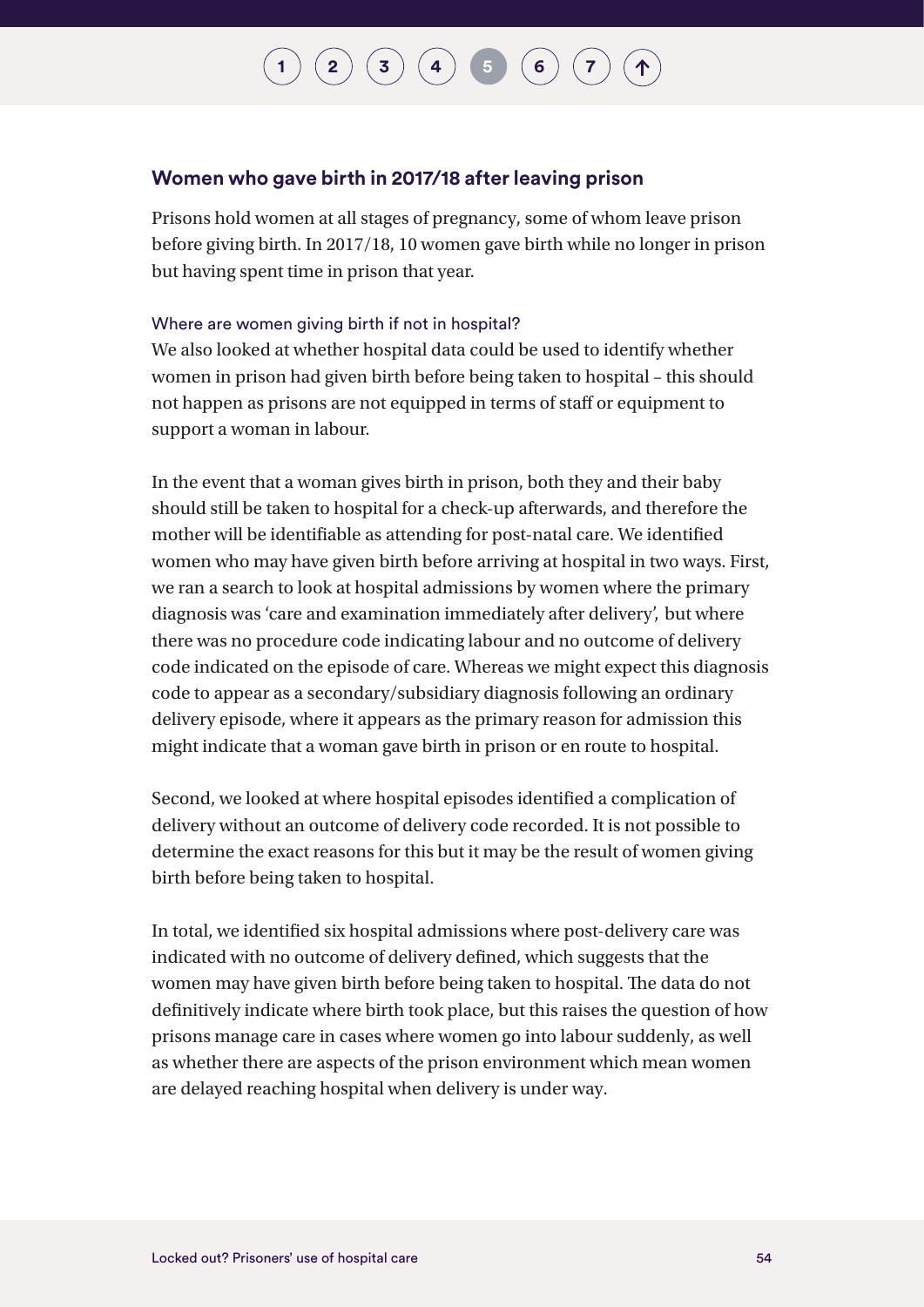#### Complications of labour and delivery

Complications of labour and delivery (one or more) were recorded for 44 women. Table 5.8 reports the number of women experiencing certain complications and the proportion this represents of births. This includes directly recorded births, as well as cases where birth was indicated based on complications of delivery being noted in coding (n=54).**7**

#### **Table 5.8: Complications of labour and delivery, 2017/18**

| Most common complications of labour and delivery            | No. of people<br>(% of births) |
|-------------------------------------------------------------|--------------------------------|
| Perineal laceration during delivery                         | 22 (41%)                       |
| Post-partum haemorrhage                                     | 11(20%)                        |
| Pre-term labour and delivery                                | 7(13%)                         |
| Labour and delivery complicated by foetal stress [distress] | 7 (13%)                        |

Of the complications, 20% related to post-partum haemorrhage. This is slightly higher than the percentage of women in the general population who experienced this (19%) in 2017/18 (NHS Digital, 2018d), but care should be taken when comparing figures due to the small number of women prisoners giving birth and uncertainty about women who are effectively missing in the data.

7 The two births identified on the basis of care and examination post birth are excluded from this total as we have no information on the nature of the deliveries themselves.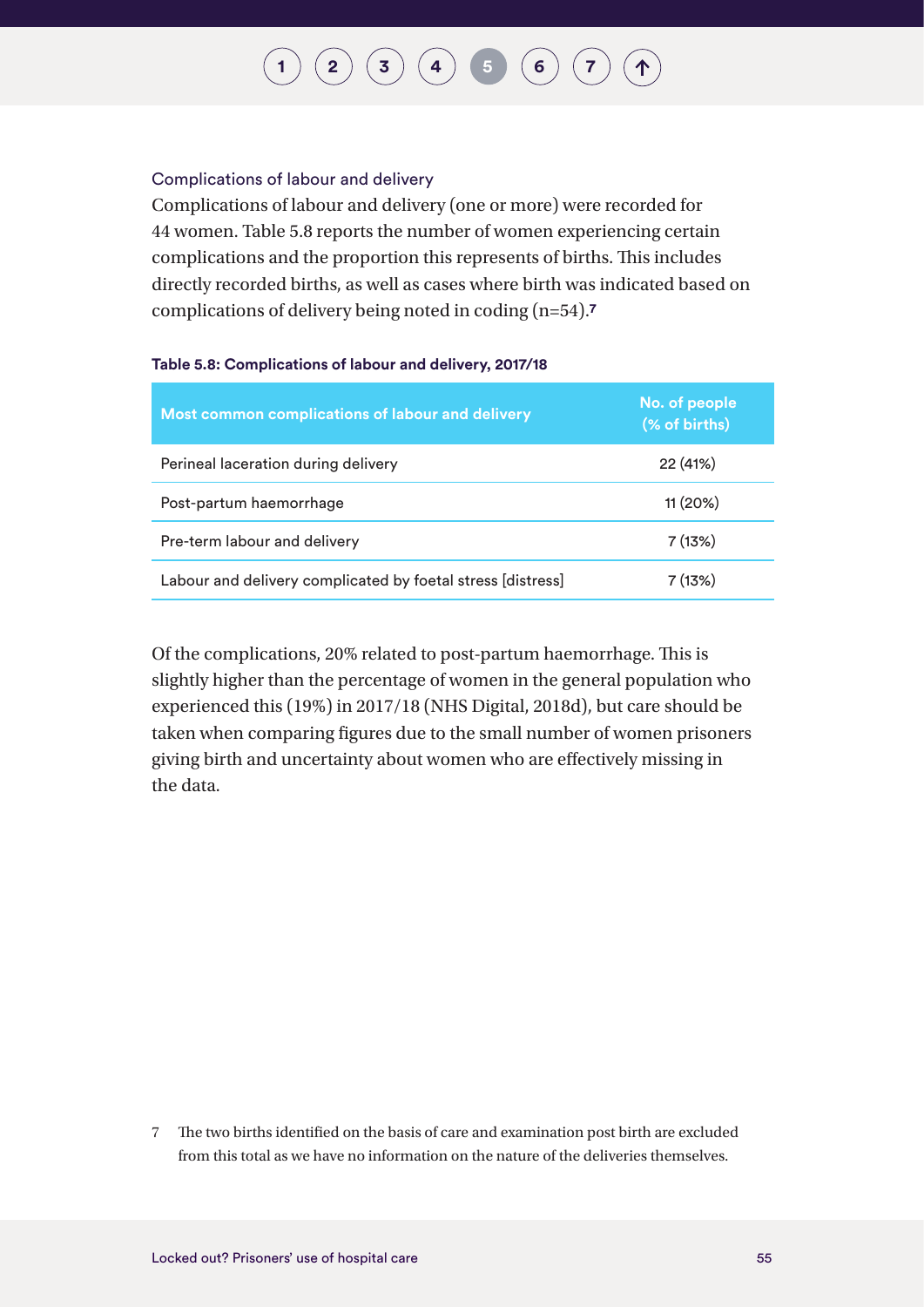$\binom{2}{3}$  $\binom{2}{3}$  $\binom{2}{3}$  $\binom{2}{3}$  $\binom{2}{3}$   $\binom{3}{4}$  $\binom{3}{4}$  $\binom{3}{4}$   $\binom{5}{5}$  $\binom{5}{5}$  $\binom{5}{5}$   $\binom{6}{7}$  $\binom{6}{7}$  $\binom{6}{7}$  $\binom{6}{7}$  $\binom{6}{7}$ 

## <span id="page-57-0"></span>**Discussion: what next for prisoner health care? 6**

While there is a body of research into the health needs and service use of the prison population in England and Wales, the focus has largely been on mental health, with less attention given to physical health. Information used to inform the commissioning of health services for prisoners tends to be piecemeal and largely based on local needs assessments (see, for example, North of England Commissioning Support Unit, 2019), with little or no publicly available national data to draw upon.

Many people in contact with the criminal justice system have complex needs arising from experiences such as homelessness, unemployment and being in care, and a relatively high proportion of this population have a history of substance and alcohol misuse (Prison Reform Trust, 2018; NHS England, 2016a). But answers to the questions of how these people use health services and to what extent services are meeting their physical health care needs are less well known.

By using a novel approach to identifying the hospital service use of this population group, our research provides national-level data, which marks a step towards a better understanding of the needs of prisoners and identifying where there may be gaps. Our analysis has enabled us to draw comparisons between the use of services within the prison population and that of the general population. Given the commitment to commission and provide equivalence of health care to prisoners, and the ambition to reduce inequalities, it is important that such comparisons are explored and understood.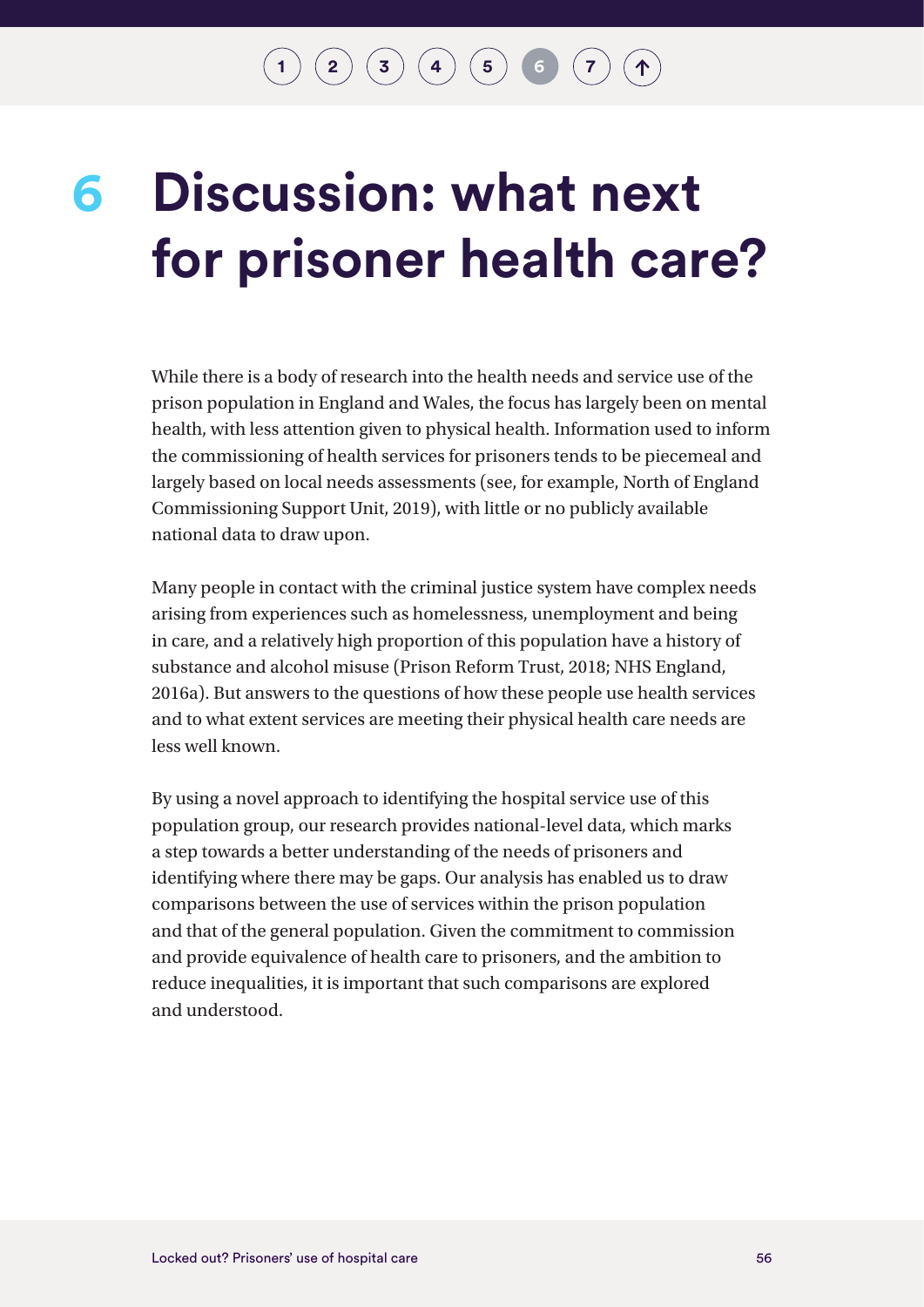### **What do we know about prisoners' use of hospital services?**

Our analysis of hospital data supports the existing evidence on complexity of need concerning drug use and self-harm and suggests that prisoners are presenting with a set of needs that are distinct from the general population. Admissions for injury and poisoning, for instance, far outstripped rates seen in the general population. Health injuries and psychoactive substance use also featured highly in admission and attendance data. In 2018/19, psychoactive substances were found in just over half (51%) of all positive random drug tests in prison (Ministry of Justice, 2019a). Not all drug use will be identified and formally recorded, though, and in cases where prisoners' resulting health care needs are managed within the prison itself by health care staff, they will not appear in hospital numbers. The figures in hospital data are therefore merely indicative of the usage and impact of psychoactive substances such as spice in the secure estate – but, if anything, they represent a minimum.

Our analysis diverges from what might be expected when looking at the frequency of use of services. Given that the prison population appears to have greater and more complex needs than the general population, we might expect to observe a correspondingly higher hospital service utilisation. But this is not what our analysis reveals. In the year of data examined, prisoners had fewer inpatient admissions, outpatient attendances and A&E visits than the general population. There was also a sharp drop in emergency admissions for prisoners in December – something not seen in the general population. The rate of missed outpatient appointments was 40%, double that of the general population, and 22% of pregnant prisoners missed midwife appointments compared to 14% in the general population. Hospital admissions for complications from diabetes, for example, also suggest that prisoners are presenting with potentially avoidable conditions.

Our analysis of pregnant women prisoners' use of hospital services also reveals that just over one in 10 (six women) delivered before they reached hospital, meaning birth took place either in a prison cell or en route to hospital.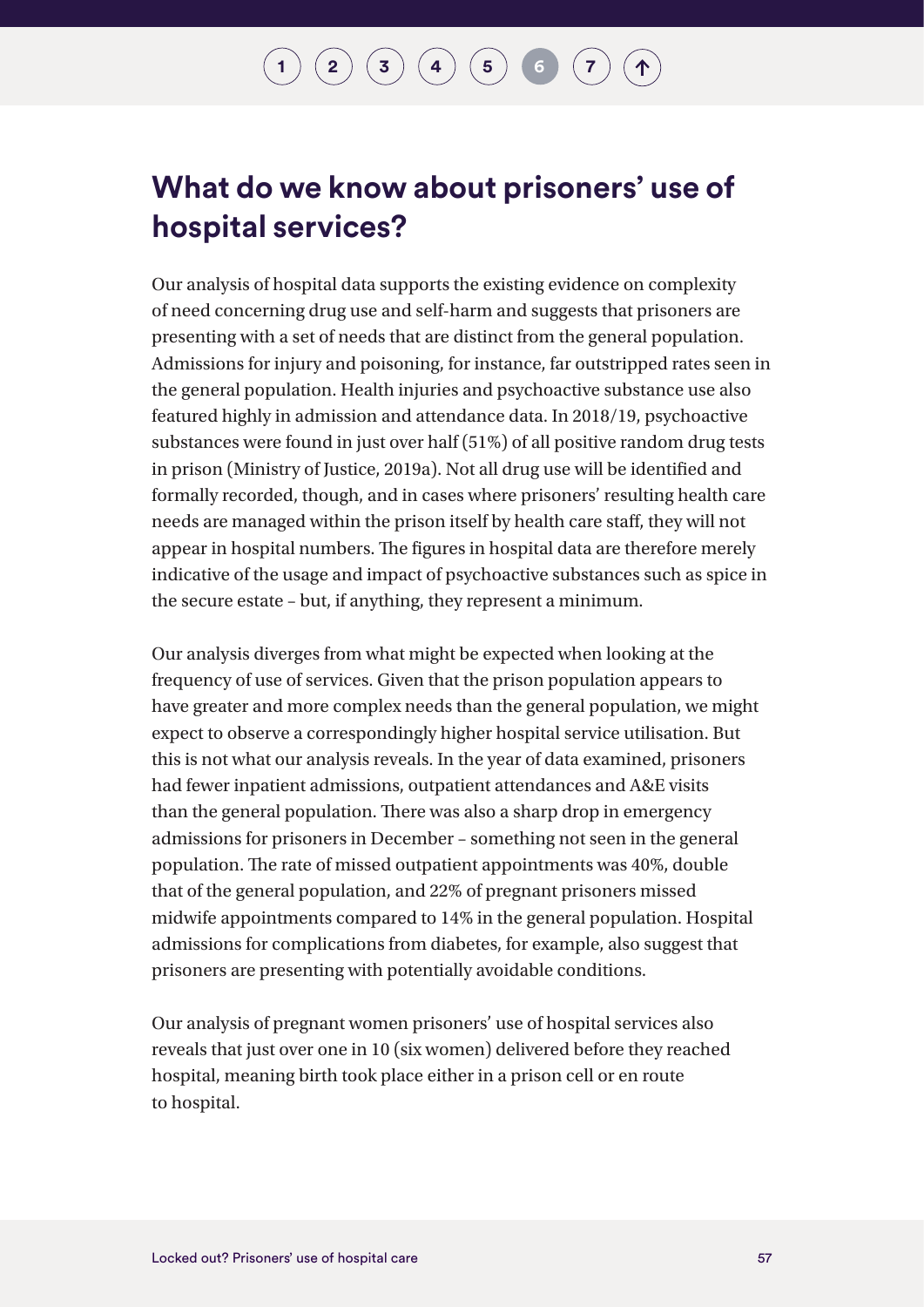## $\binom{2}{\frac{3}{4}}\binom{4}{4}\binom{5}{5}$  $\binom{2}{\frac{3}{4}}\binom{4}{4}\binom{5}{5}$  $\binom{2}{\frac{3}{4}}\binom{4}{4}\binom{5}{5}$  $\binom{2}{\frac{3}{4}}\binom{4}{4}\binom{5}{5}$  $\binom{2}{\frac{3}{4}}\binom{4}{4}\binom{5}{5}$  $\binom{2}{\frac{3}{4}}\binom{4}{4}\binom{5}{5}$  $\binom{2}{\frac{3}{4}}\binom{4}{4}\binom{5}{5}$  $\binom{2}{\frac{3}{4}}\binom{4}{4}\binom{5}{5}$  $\binom{2}{\frac{3}{4}}\binom{4}{4}\binom{5}{5}$

### **What might explain these patterns?**

There is no directly comparable prior research at a national level with which to compare our findings. However, work by Marshall and others (2001) carried out in 1997/98 – before the NHS took over control of health care commissioning in the prison estate – also reported that prisoners' admission rates to hospital were lower than expected when compared to a community sample. While low use of hospital services in the general population could be interpreted as an indication of high quality, timely and responsive primary and community care (NHS England, 2014), it is not clear that this is the case for the prison population.

Measuring use of health services provided within prisons was outside the scope of this study, but a Health Select Committee inquiry found that health care provided within prisons is highly variable and that provider contracts did not always map on to the needs of prison populations. The same inquiry noted that prisoners had complained about poor access to in-prison health services, a lack of access to the pharmacy services that the general population enjoys and delays in accessing hospital-based services (House of Commons Health and Social Care Committee, 2018). Certainly, prisoners attending hospital with avoidable complications from long-term conditions suggests that proactive primary care and ongoing conditions management is not as effective as it could be.

The literature reviewed for this study and the views of experts consulted during the course of the project suggest that there are likely to be a number of reasons for the comparatively low use of hospital services by prisoners. While prisoners do receive some health care in prison, the way prisoners access hospital services is a key factor in comparing the volume of service use with the general population. Prisoners do not have the same choice as people in the general population regarding the way they access services. They are unable to choose to sit and wait at A&E, for instance, if they are unhappy with what their GP has advised, and there are minimal opportunities for self-care such as visiting a pharmacist for advice.

At least part of the gap in service use between prisoners and the general population is a product of access being restricted. These restrictions include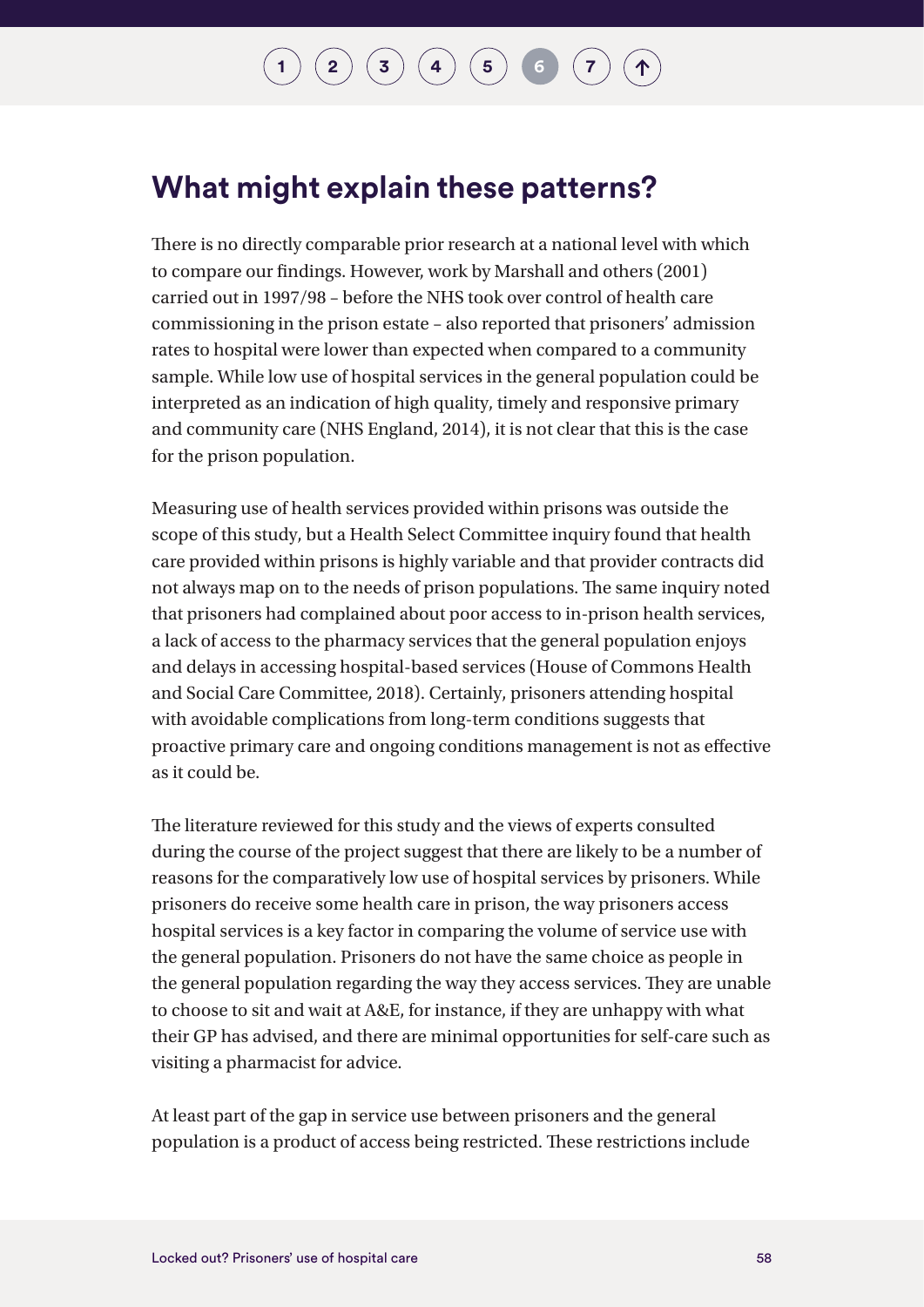## $\binom{2}{3}$  $\binom{2}{3}$  $\binom{2}{3}$  $\binom{2}{3}$  $\binom{2}{3}$   $\binom{3}{4}$  $\binom{3}{4}$  $\binom{3}{4}$   $\binom{5}{5}$  $\binom{5}{5}$  $\binom{5}{5}$   $\binom{6}{7}$  $\binom{6}{7}$  $\binom{6}{7}$  $\binom{6}{7}$  $\binom{6}{7}$

the way prisoners are triaged by health care professionals within prison; how different prisoners' health care needs are prioritised; how many escorts each prison has available per day; and, not least, the sheer practicalities involved in getting prisoners to appointments – meaning staffing issues then come into play.

Public Health England's review of health care in prisons (2016b) concluded that staff shortages have a knock-on impact on health as well as access to health care – in particular secondary care services. A lack of staff can impact on health in a number of ways. Fewer staff available for supervision means that prisoners are less likely to be able to leave their cells and exercise or take part in other activities that might promote health and wellbeing. It also means that there are fewer staff available to respond to prisoners reporting illness or to escort them to in-prison health facilities. As noted in the HM Chief Inspector of Prisons submission to the Health Select Committee Prison Health inquiry (HM Chief Inspector of Prisons, 2018), where the prison regime is restricted, prisoners may choose to prioritise other activities (such as a visit from a family member, or taking a shower) over attending a hospital appointment. This leads to a missed appointment being noted as a refusal to attend. Lastly, reductions in staff numbers have had a knock-on effect on the numbers of escorts available to transfer prisoners to hospital for appointments or A&E attendances (Public Health England, 2016b).

While NHS contracts with prisons tend to specify a number of escorts that should be available per day, the Health Select Committee inquiry heard evidence that prisons were frequently unable to fulfil these contractual obligations because of staff shortages (House of Commons Health and Social Care Committee, 2018).

The drop in emergency admissions of prisoners in December, which was not observed in the general population, may also at least in part reflect challenges around staffing. If staffing levels are reduced over the Christmas holiday period, this may mean fewer officers are physically available to escort prisoners to hospital.

While hospital data alone cannot tell us why fewer prisoners are attending hospital in an emergency during December (and some caution should be exercised in concluding too much from a single year of data), it does suggest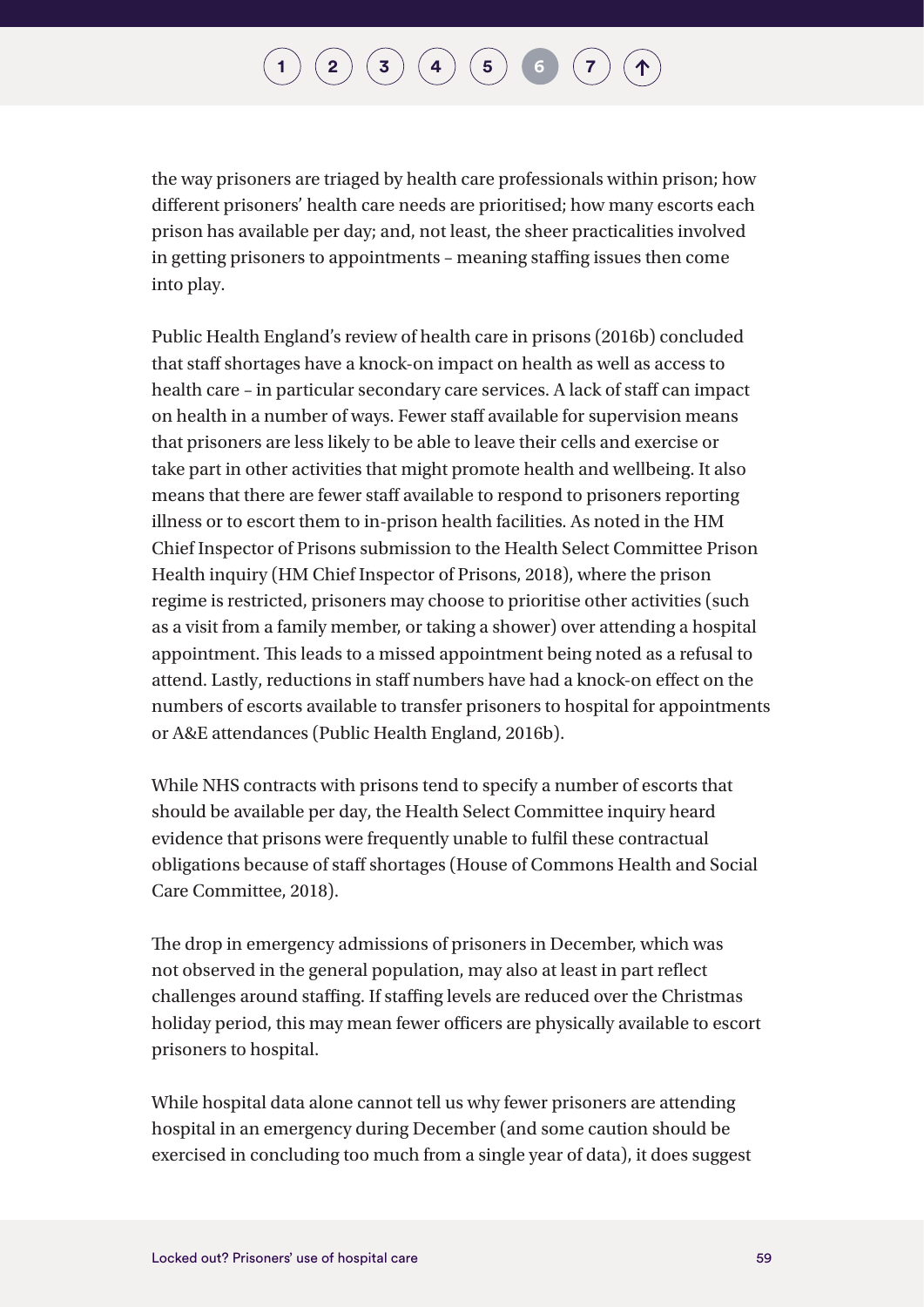## $\binom{2}{3}$  $\binom{2}{3}$  $\binom{2}{3}$  $\binom{2}{3}$  $\binom{2}{3}$   $\binom{3}{4}$  $\binom{3}{4}$  $\binom{3}{4}$   $\binom{5}{5}$  $\binom{5}{5}$  $\binom{5}{5}$   $\binom{6}{7}$  $\binom{6}{7}$  $\binom{6}{7}$  $\binom{6}{7}$  $\binom{6}{7}$

that something different is happening that is changing how secondary care services are used. If, in fact, the drop reflects a reduction in emergencies in December, it is important to understand the reasons for this, to see whether the approach could be replicated across the year to bring about a similar overall reduction in emergency admissions.

We also need to consider what hospital data can add to knowledge concerning pregnant women in prison. We do know that prisons are not equipped to meet the needs of women in labour. For instance, they are not staffed with round-the-clock midwives who are trained to support women in labour, and there is no access to the range of pain relief options that a woman might use if she gave birth in hospital. While qualitative research provides accounts of the experiences of women in prison during pregnancy and birth (Abbott and others, 2020), there are no official figures regarding the number of babies born each year to women in prison. In response to the tragic death of a new-born baby at HMP Bronzefield in 2019, the Ministry of Justice (2018b) reported that 93 women in England and Wales were pregnant in prison during the quarter ending 31 December 2017, but this data is not regularly released. As highlighted in the recent select committee report by the House of Commons and House of Lords Joint Committee on Human Rights (2019), the lack of data means it is challenging to ensure that the right services are available in the right places to give women that require those services appropriate health care.

### **Why is this important?**

Commissioning and delivering health care to the prison population requires a complex set of arrangements at national and local levels. Not only are the circumstances of delivery more complicated, but the needs of the people involved are more complex than those of the general population. It is often stated that health care in prisons has shown improvement since the NHS took over commissioning services in 2006 (Public Health England, 2016b), but our analysis suggests there are potentially worrying gaps in access to secondary care, and personal needs that are not yet well understood.

Although part of the purpose of prison is denying people their freedom, that punishment should not extend to a diminished right to health care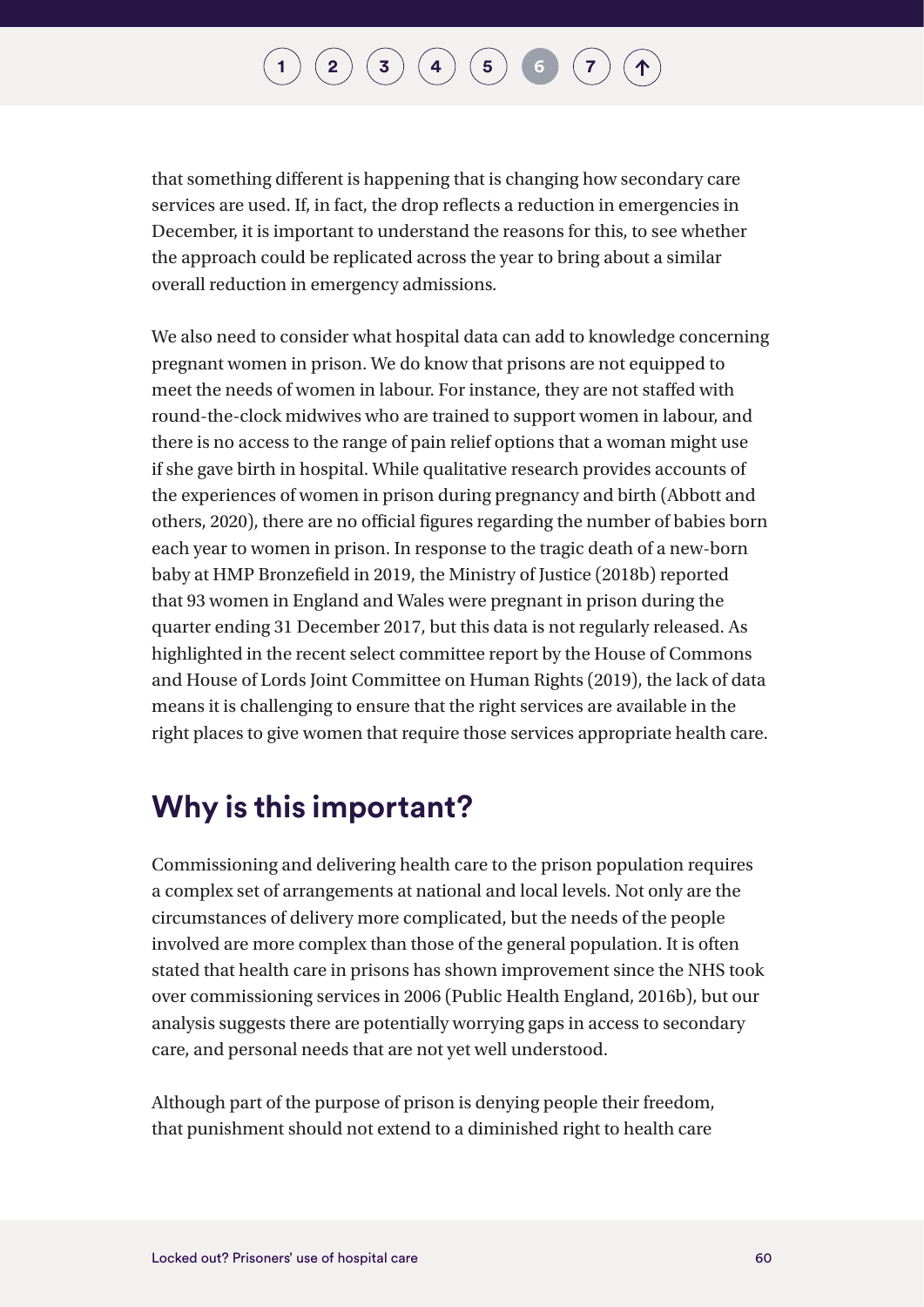(World Health Organization, 2014). The founding principles of the NHS are that it is free at the point of use and available to all – no exception is made for prisoners.

The principle of equivalence underpins the commissioning and delivery of health care services in prison. In the words of NHS England (n.d.), this means that "the health needs of a population constrained by their circumstances are not compromised and that they receive an equal level of service as that offered to the rest of the population".

However, despite a commitment to the concept, there is a need for a formally accepted definition of equivalence of care and how achievement of it should be measured (House of Commons Health and Social Care Committee, 2018). In 2018, the Royal College of General Practitioners released a position statement regarding equivalence of care in secure environments, which is acknowledged as a key contribution to a shared understanding of equivalence (HM Government, 2019).

The process of commissioning and delivering health care in prisons requires a number of national stakeholders as well as local authorities and individual providers to act together and share objectives and accountability for outcomes. The inclusion of the Ministry of Justice and the Department of Health and Social Care in the National Partnership Agreement for Prison Healthcare (NPA) has been welcomed as a positive step towards closer working and better alignment – as has co-commissioning between NHS England and individual prisons (House of Commons Health and Social Care Committee, 2018). Given the complexity of arrangements, it is critical that there is clarity of ambition across all actors.

In addition to the moral and legal imperative to provide high-quality health care in prison, there are financial and practical reasons for ensuring adequate access to timely and high-quality health care for this population. At a simple level, cancelled or non-attended outpatient appointments are a missed opportunity for the NHS. Our research found that the value of non-attended appointments by prisoners in 2017/18 where no advanced warning was given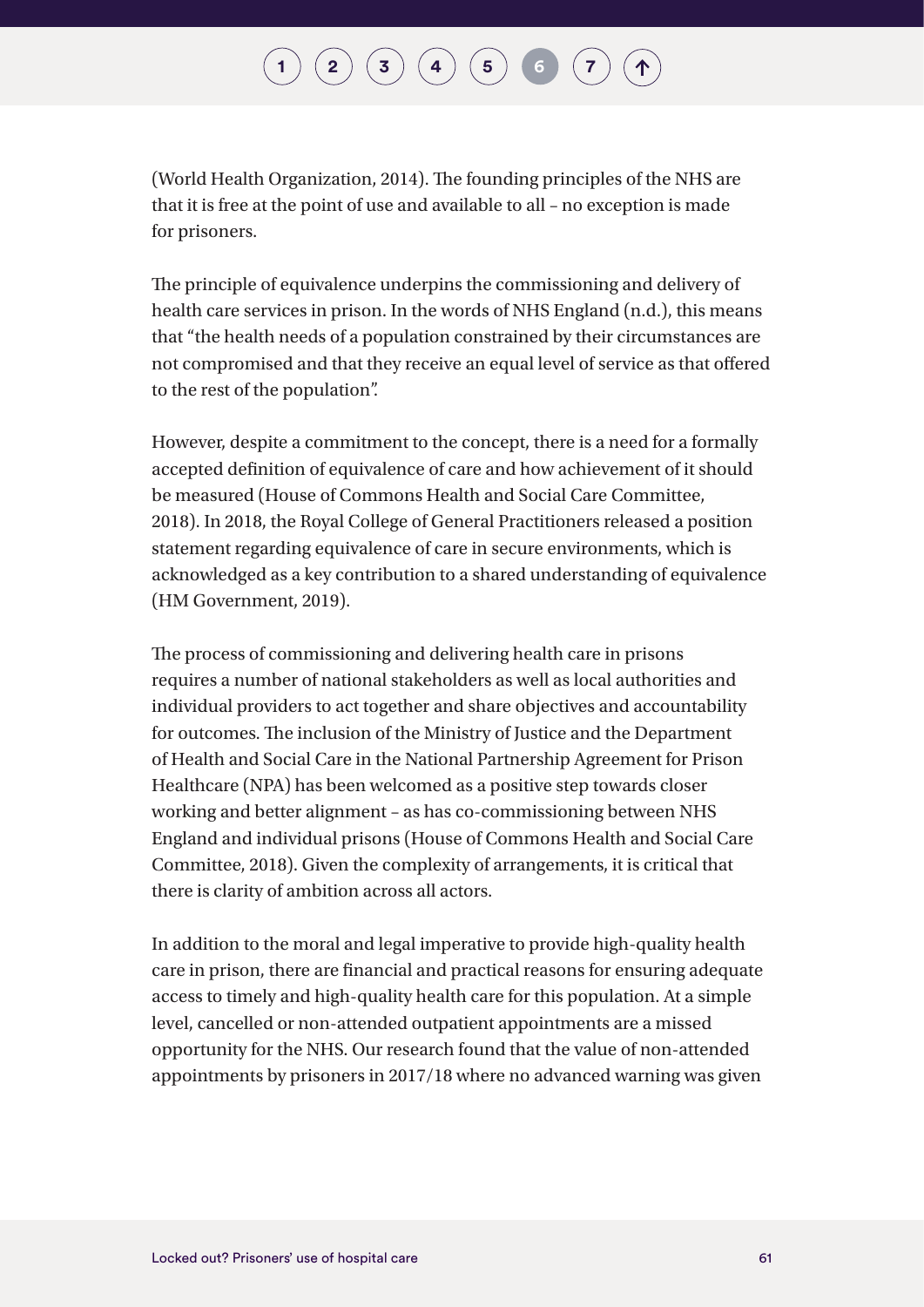## $\begin{pmatrix} \mathbf{2} \end{pmatrix} \begin{pmatrix} \mathbf{3} \end{pmatrix} \begin{pmatrix} \mathbf{4} \end{pmatrix} \begin{pmatrix} \mathbf{5} \end{pmatrix} \begin{pmatrix} \mathbf{6} \end{pmatrix}$  $\begin{pmatrix} \mathbf{2} \end{pmatrix} \begin{pmatrix} \mathbf{3} \end{pmatrix} \begin{pmatrix} \mathbf{4} \end{pmatrix} \begin{pmatrix} \mathbf{5} \end{pmatrix} \begin{pmatrix} \mathbf{6} \end{pmatrix}$  $\begin{pmatrix} \mathbf{2} \end{pmatrix} \begin{pmatrix} \mathbf{3} \end{pmatrix} \begin{pmatrix} \mathbf{4} \end{pmatrix} \begin{pmatrix} \mathbf{5} \end{pmatrix} \begin{pmatrix} \mathbf{6} \end{pmatrix}$  $\begin{pmatrix} \mathbf{2} \end{pmatrix} \begin{pmatrix} \mathbf{3} \end{pmatrix} \begin{pmatrix} \mathbf{4} \end{pmatrix} \begin{pmatrix} \mathbf{5} \end{pmatrix} \begin{pmatrix} \mathbf{6} \end{pmatrix}$  $\begin{pmatrix} \mathbf{2} \end{pmatrix} \begin{pmatrix} \mathbf{3} \end{pmatrix} \begin{pmatrix} \mathbf{4} \end{pmatrix} \begin{pmatrix} \mathbf{5} \end{pmatrix} \begin{pmatrix} \mathbf{6} \end{pmatrix}$  $\begin{pmatrix} \mathbf{2} \end{pmatrix} \begin{pmatrix} \mathbf{3} \end{pmatrix} \begin{pmatrix} \mathbf{4} \end{pmatrix} \begin{pmatrix} \mathbf{5} \end{pmatrix} \begin{pmatrix} \mathbf{6} \end{pmatrix}$  $\begin{pmatrix} \mathbf{2} \end{pmatrix} \begin{pmatrix} \mathbf{3} \end{pmatrix} \begin{pmatrix} \mathbf{4} \end{pmatrix} \begin{pmatrix} \mathbf{5} \end{pmatrix} \begin{pmatrix} \mathbf{6} \end{pmatrix}$  $\begin{pmatrix} \mathbf{2} \end{pmatrix} \begin{pmatrix} \mathbf{3} \end{pmatrix} \begin{pmatrix} \mathbf{4} \end{pmatrix} \begin{pmatrix} \mathbf{5} \end{pmatrix} \begin{pmatrix} \mathbf{6} \end{pmatrix}$  $\begin{pmatrix} \mathbf{2} \end{pmatrix} \begin{pmatrix} \mathbf{3} \end{pmatrix} \begin{pmatrix} \mathbf{4} \end{pmatrix} \begin{pmatrix} \mathbf{5} \end{pmatrix} \begin{pmatrix} \mathbf{6} \end{pmatrix}$  $\begin{pmatrix} \mathbf{2} \end{pmatrix} \begin{pmatrix} \mathbf{3} \end{pmatrix} \begin{pmatrix} \mathbf{4} \end{pmatrix} \begin{pmatrix} \mathbf{5} \end{pmatrix} \begin{pmatrix} \mathbf{6} \end{pmatrix}$  $\begin{pmatrix} \mathbf{2} \end{pmatrix} \begin{pmatrix} \mathbf{3} \end{pmatrix} \begin{pmatrix} \mathbf{4} \end{pmatrix} \begin{pmatrix} \mathbf{5} \end{pmatrix} \begin{pmatrix} \mathbf{6} \end{pmatrix}$

equated to around £2 million for the NHS.**8** Non-attended appointments are not only a missed opportunity to address the needs of prisoners, but also a missed opportunity to reallocate to other people in need, both in prison and elsewhere.

Delayed access to care and treatment is likely to mean that certain diseases like cancer may be more advanced by the time treatment is underway, leading to longer and more complex treatments, greater suffering and potentially higher costs. Likewise, a failure to proactively manage long-term conditions such as diabetes can result in serious but avoidable complications, such as diabetes with ketoacidosis (DKA). The presence of (sometimes multiple) instances of DKA affecting prisoners reflects the challenges of managing a long-term condition in the prison setting. For example, in prison, not all medication can be held in possession (that is, held by the individual themselves). If people are required to take medication at certain times and this is delayed, there may be implications. Such complications carry a high cost to the NHS and may have a significant impact on the individual and their future health and care needs, both in prison and after release.

Furthermore, many prisoners enter the system with established complex needs that have not previously been diagnosed or recognised, and might play a role in their offending behaviour. Prison, therefore, offers an opportunity to identify issues and conditions, and appropriate early intervention has the potential to break a cycle of reoffending (NHS England, 2016).

### **What should be done?**

Our analysis has provided insight into how the prison population uses hospital services in comparison to the general population. Importantly, it has also raised questions about access to health care services and whether prisoners' needs are being met adequately. Furthermore, it has highlighted gaps in knowledge and understanding about the health care needs and service use

8 The £2 million value estimation is based on the number of missed appointments where no advanced warning was given (13,523), and a nominal value of £160 applied per appointment. The £160 value was chosen based on research by Hallsworth and others (2015).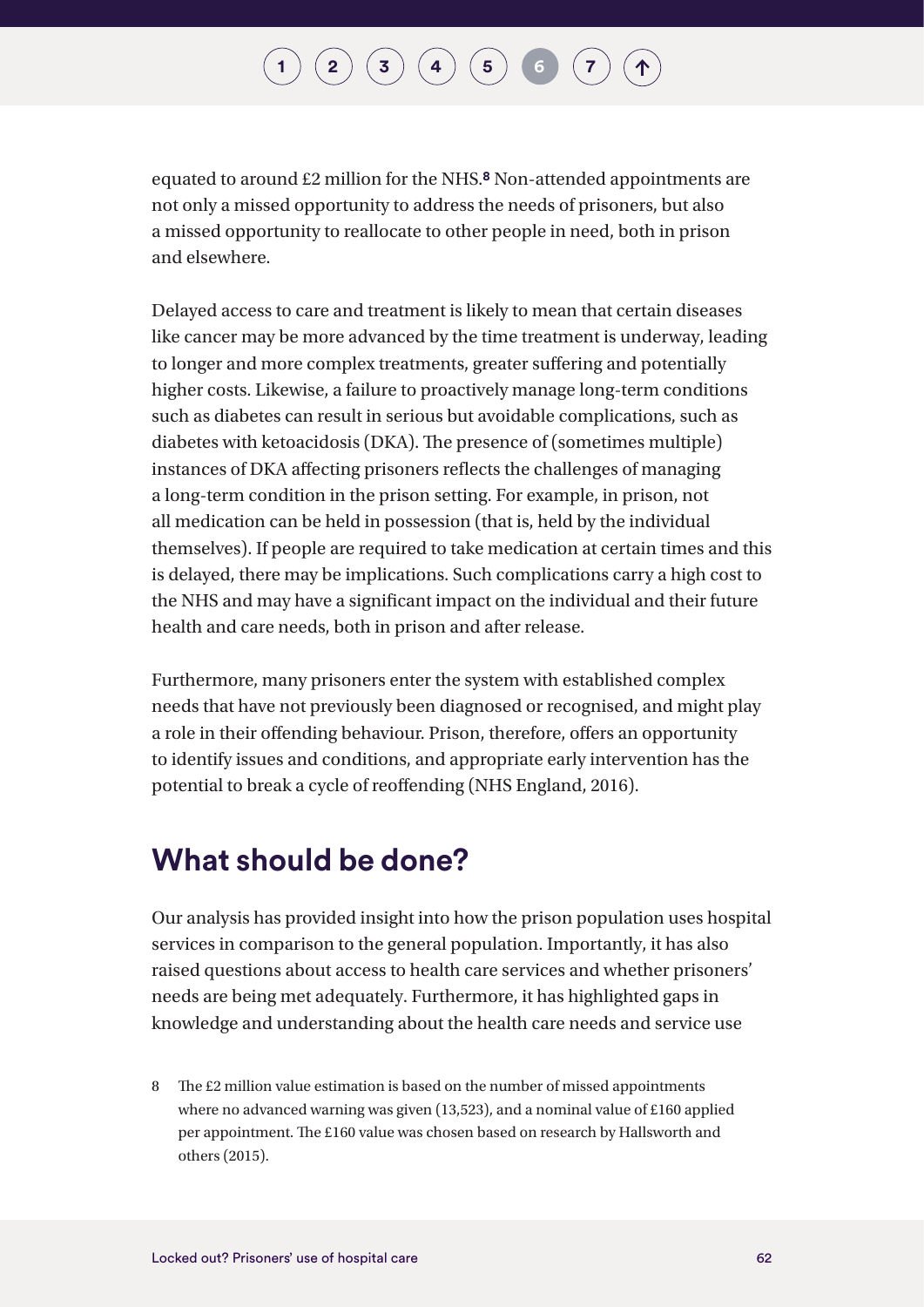of this population. Below, we set out a number of recommendations for policy-makers; prisons; health care providers and commissioners; and the research community in order to address the needs of prisoners and the gaps in evidence around this topic.

#### **Improving prisoners' access to hospital care**

#### 1 **Provide greater transparency over prison escort numbers and review the supply of prison escorts**

Ensuring that enough escorts are available to transfer prisoners to hospital is an essential element of improving prisoners' access to health care. Yet our research points to real difficulties for prisons and health care services working together to coordinate and escort prisoners to hospital appointments.

Although individual prisons record data on the number of escort and bedwatches that occur for reporting purposes, there is no publicly available data on the numbers of escorts nationally or, crucially, how escort numbers relate to prisoners' health care needs.

This lack of data makes it impossible to fully understand how the high level of missed hospital appointments among the prison population could be better managed. We therefore suggest that NHS England works with partners across the criminal justice system to publish escort and bedwatch data at a national level, including the number of escorts each prison is set, and how many are achieved.

#### 2 **Increase access to outpatients via telemedicine consultations**

The lower level of telephone or video outpatient appointments in the prison population (2% compared to 3% in the general population) highlights a clear area where access to hospital care could be improved.

A greater number of telemedicine appointments in prison could improve access to outpatient care in line with the NHS's Long Term Plan (2019), which aims to reduce the number of face-to-face outpatient appointments over the next five years.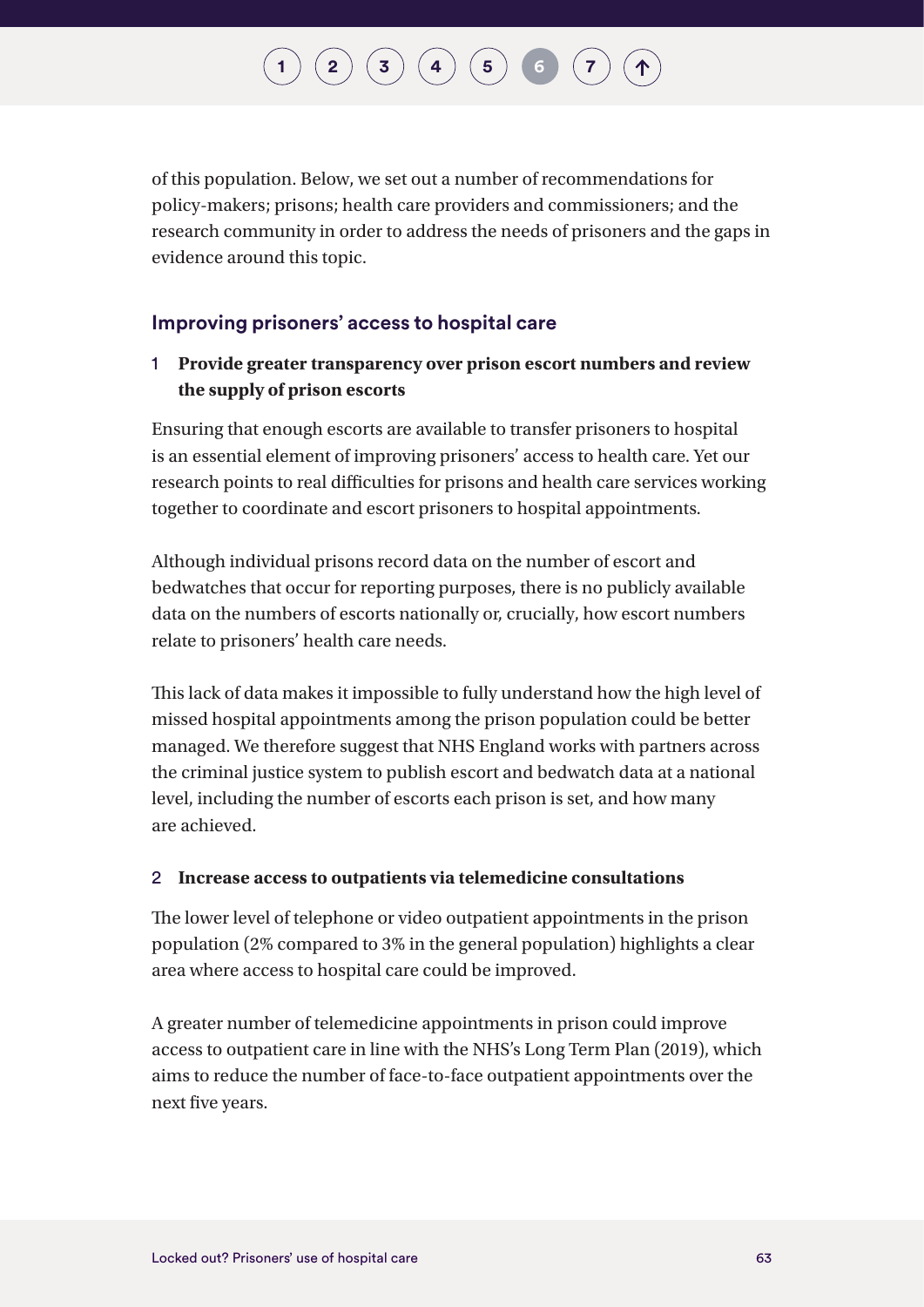## $\binom{2}{3}$  $\binom{2}{3}$  $\binom{2}{3}$  $\binom{2}{3}$  $\binom{2}{3}$   $\binom{3}{4}$  $\binom{3}{4}$  $\binom{3}{4}$   $\binom{5}{5}$  $\binom{5}{5}$  $\binom{5}{5}$   $\binom{6}{7}$  $\binom{6}{7}$  $\binom{6}{7}$  $\binom{6}{7}$  $\binom{6}{7}$

In addition, it could reduce the costs to the NHS of escorting prisoners, although it should be noted that access to appointments within prisons can also be affected by escort availability.

#### **Making better use of hospital data**

Hospital data is an untapped resource that can be used to learn more about the health and health care use of prisoners, as well as challenges to health care delivery. The ability to interrogate hospital data and identify health service use by specific groups, such as women prisoners, is also important for gaining an understanding of the needs of a diverse population and planning for future health care provision.

#### 1 **Collect, collate and publish regular data on prisoners' health care use and how it compares to the general population**

The approach used in this research to identify prisoners in hospital data based on their postcode could be applied on a regular basis to report on prisoners' use of hospital services and provide a basis for monitoring changes in use and the impact of policy and practice changes.

By publishing this report and its appendices detailing the particular approach used to identify prisoners' anonymised hospital records using postcode data, we hope that it can be used more widely to establish a regular look at prisoners' use of secondary health care. The postcode approach is not without its limitations – hospital data cannot tell us directly about prisoners' use of health services inside prison, for example, which forms the majority of their contact with health care services. But we believe it gives us the best insight yet into how prisoners are using NHS hospital services.

Moreover, the coverage of postcode-derived data will continue to improve over time given that the Personal Demographics Service (PDS) has now been rolled out across the prison estate. This means that a prisoner's address is now registered as the prison where they are currently located, and that prison addresses are recorded in a standardised way, including postcode. Any comparison of year-on-year changes will need to acknowledge the potential impact of PDS, but this strengthens the case for the approach to be used in future to see how patterns change in terms of how often prisoners use hospital services and the reasons why.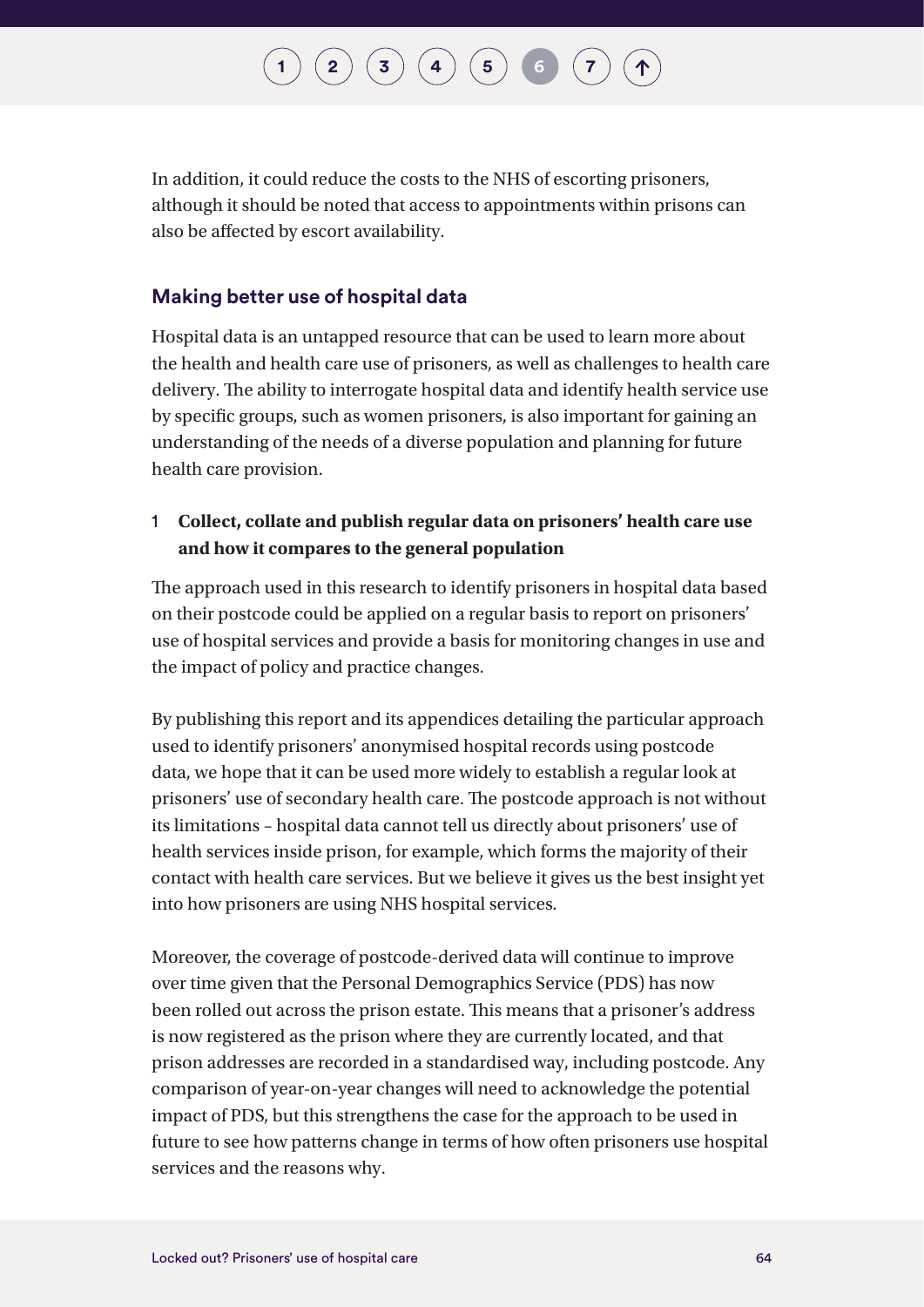## $\binom{2}{3}$  $\binom{2}{3}$  $\binom{2}{3}$  $\binom{2}{3}$  $\binom{2}{3}$   $\binom{3}{4}$  $\binom{3}{4}$  $\binom{3}{4}$   $\binom{5}{5}$  $\binom{5}{5}$  $\binom{5}{5}$   $\binom{6}{7}$  $\binom{6}{7}$  $\binom{6}{7}$  $\binom{6}{7}$  $\binom{6}{7}$

Monitoring the difference between expected and actual use of services by comparing prisoners to the general population is also important for broader discussions over whether prisoners are receiving care that is equivalent to the general population.

#### 2 **Identify and monitor avoidable health outcomes for prisoners**

Hospital data has the potential to inform our understanding of the challenges of health care delivery in prison and the difficulties of managing a longterm health condition in prison. For instance, we know that there are fewer opportunities for self-care in prison, and therefore determining avoidable health outcomes (such as diabetic ketoacidosis) and using hospital data as a monitoring tool can be a catalyst for considering new ways of condition management.

#### 3 **Collect and publish data on pregnant women in prisons**

Our analysis of women's use of hospital services in relation to pregnancy and delivery care needs highlights that there is a small group of women for whom health outcomes are unclear, as they do not give birth during the time they are in prison.

Data needs to be collected within prisons on the numbers of women who are pregnant or in the post-natal period. Hospital data can then be used to inform understanding of health outcomes for women and their babies.

The tragic death of a baby in HMP Bronzefield has rightly focused attention on the plight of pregnant prisoners. Our analysis reveals that around one in 10 women who gave birth during their prison stay did so before they reached hospital. Rules regarding the reporting of small numbers, while protecting people's confidentiality, should not be used to avoid learning from poor outcomes or poor-quality care. It is important to advocate for women in prison by placing the burden of responsibility on a delegated authority to keep a record of significant outcomes which point to care provision within prison.

For instance, births taking place inside prison before a woman can be taken to hospital are theoretically possible, but should be a 'never' event. Independent review of such cases, in a similar manner to review of deaths in custody, would be one way to make sure any recurring issues can be identified and changes can be made to the care of pregnant women in prison.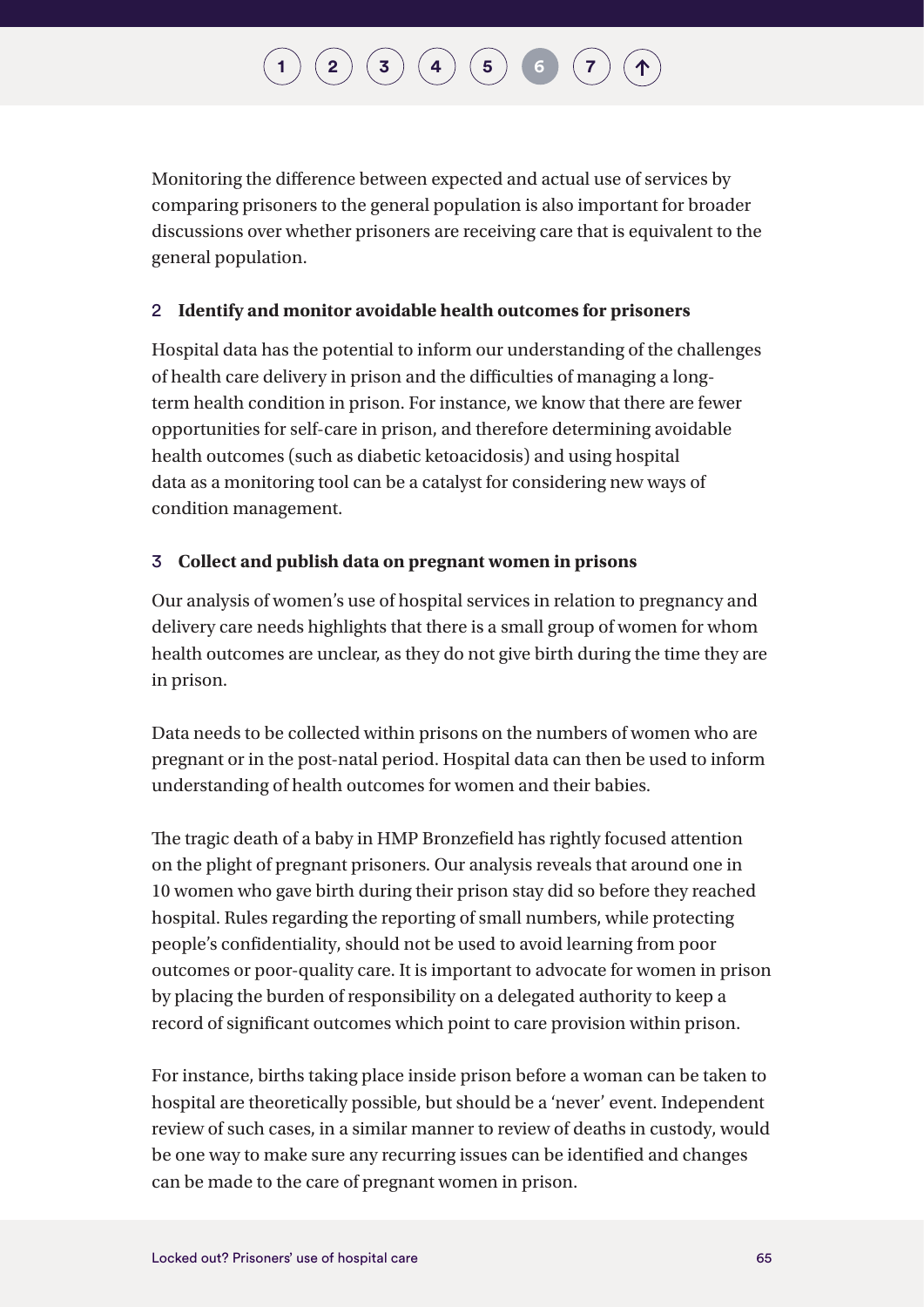## <span id="page-67-0"></span>**Conclusion: preparing for the future 7**

It is evident that there has been progress towards greater alignment of health care policy in prisons in recent years, given the widening out of membership of the National Prisoner Health Board and publication of the National Partnership Agreement. However, there is still work to be done and there is a need for greater clarity over how to measure progress towards shared ambitions, and equivalence of care in particular.

At a time when the government has committed to an additional 10,000 prison places (gov.uk, 2019b), the systems involved need to work within the existing constraints of complex commissioning arrangements in order to enhance health care for prisoners. Services also need to adapt and evolve to meet the changing needs of prisoners – demographic projections suggest the prison population will continue to age and that will bring with it increasing complexity and more challenging care needs. One part of the solution may be better use of technology in order to provide greater access to health care via telemedicine and online consultations.

Greater understanding of the range of health services provided within prisons alongside use of secondary care services could help to identify gaps and opportunities for enhancing support for self-management, wellbeing and health promotion. Ensuring that prisons are sufficiently staffed with people equipped with the skills and training to support health and wellbeing would also help to drive forward the 'whole prison' approach to health care as advocated by Public Health England (2016b).

A balance must be struck between setting and achieving ambitions on quality and provision, with a need for individual prisons to tailor their health care provision to meet the needs of their population. Prison affords an opportunity not only to maintain health, but also to improve and proactively manage the health of this complex population.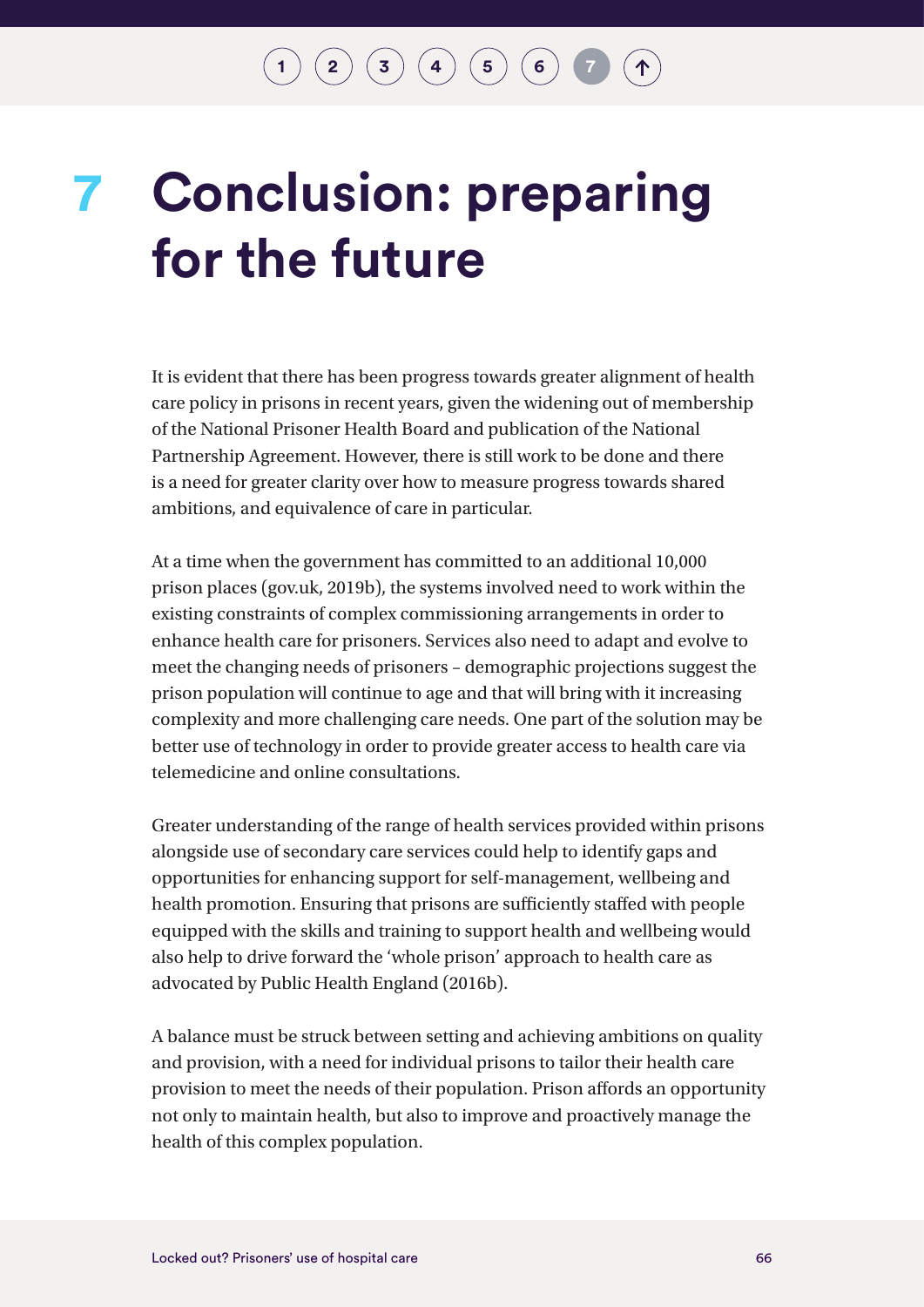# **Bibliography**

- Abbott LJ (2018) 'The incarcerated pregnancy: an ethnographic study of perinatal women in English prisons'. Doctoral dissertation. [https://uhra.](https://uhra.herts.ac.uk/bitstream/handle/2299/20283/01013818%20Abbott%20Laura%20final%20version%20of%20submission.pdf?sequence=3) [herts.ac.uk/bitstream/handle/2299/20283/01013818%20Abbott%20](https://uhra.herts.ac.uk/bitstream/handle/2299/20283/01013818%20Abbott%20Laura%20final%20version%20of%20submission.pdf?sequence=3) [Laura%20final%20version%20of%20submission.pdf?sequence=3](https://uhra.herts.ac.uk/bitstream/handle/2299/20283/01013818%20Abbott%20Laura%20final%20version%20of%20submission.pdf?sequence=3). Accessed 2 January 2020.
- Abbott LJ, Scott T, Thomas H and Weston K (2020) 'Pregnancy and childbirth in English prisons: institutional ignominy and the pains of imprisonment', *Sociology of Health and Illness*. <https://doi.org/10.1111/1467-9566.13052>
- Albertson K, O'Keeffe C, Lessing-Turner G, Burke C and Renfrew MJ (2012) *Tackling Health Inequalities Through Developing Evidence-based Policy and Practice with Childbearing Women in Prison: A consultation*. Sheffield Hallam University.
- Allen G and Dempsey N (2016) *Prison Population Statistics*. Briefing Paper number SN/SG/04334. House of Commons Library. [www.allweare.](http://www.allweare.org.uk/uploads/2/0/0/8/20080425/prison_population_statistics_july_2016.pdf) [org.uk/uploads/2/0/0/8/20080425/prison\\_population\\_statistics\\_](http://www.allweare.org.uk/uploads/2/0/0/8/20080425/prison_population_statistics_july_2016.pdf) [july\\_2016.pdf](http://www.allweare.org.uk/uploads/2/0/0/8/20080425/prison_population_statistics_july_2016.pdf).
- BBC News (2019) 'Ageing prison population 'sees officers working as carers'' [www.bbc.co.uk/news/uk-england-50082036. Accessed 10/02/2020](http://www.bbc.co.uk/news/uk-england-50082036)
- Birth Companions (2016) 'Birth Charter for women in prisons in England and Wales'. [www.birthcompanions.org.uk/Birth-Charter](http://www.birthcompanions.org.uk/Birth-Charter). Accessed 2 January 2020.
- Booles K (2011) 'Survey on the quality of diabetes care in prison settings across the UK', *Journal of Diabetes Nursing* 15(5), 168–76.
- Bradley K (2009) *The Bradley Report: Lord Bradley's review of people with mental health problems or learning disabilities in the criminal justice system*. Department of Health. [https://](https://webarchive.nationalarchives.gov.uk/20130123195930/http://www.dh.gov.uk/en/Publicationsandstatistics/Publications/PublicationsPolicyAndGuidance/DH_098694) [webarchive.nationalarchives.gov.uk/20130123195930/http://](https://webarchive.nationalarchives.gov.uk/20130123195930/http://www.dh.gov.uk/en/Publicationsandstatistics/Publications/PublicationsPolicyAndGuidance/DH_098694) [www.dh.gov.uk/en/Publicationsandstatistics/Publications/](https://webarchive.nationalarchives.gov.uk/20130123195930/http://www.dh.gov.uk/en/Publicationsandstatistics/Publications/PublicationsPolicyAndGuidance/DH_098694) [PublicationsPolicyAndGuidance/DH\\_098694](https://webarchive.nationalarchives.gov.uk/20130123195930/http://www.dh.gov.uk/en/Publicationsandstatistics/Publications/PublicationsPolicyAndGuidance/DH_098694). Accessed 2 January 2020.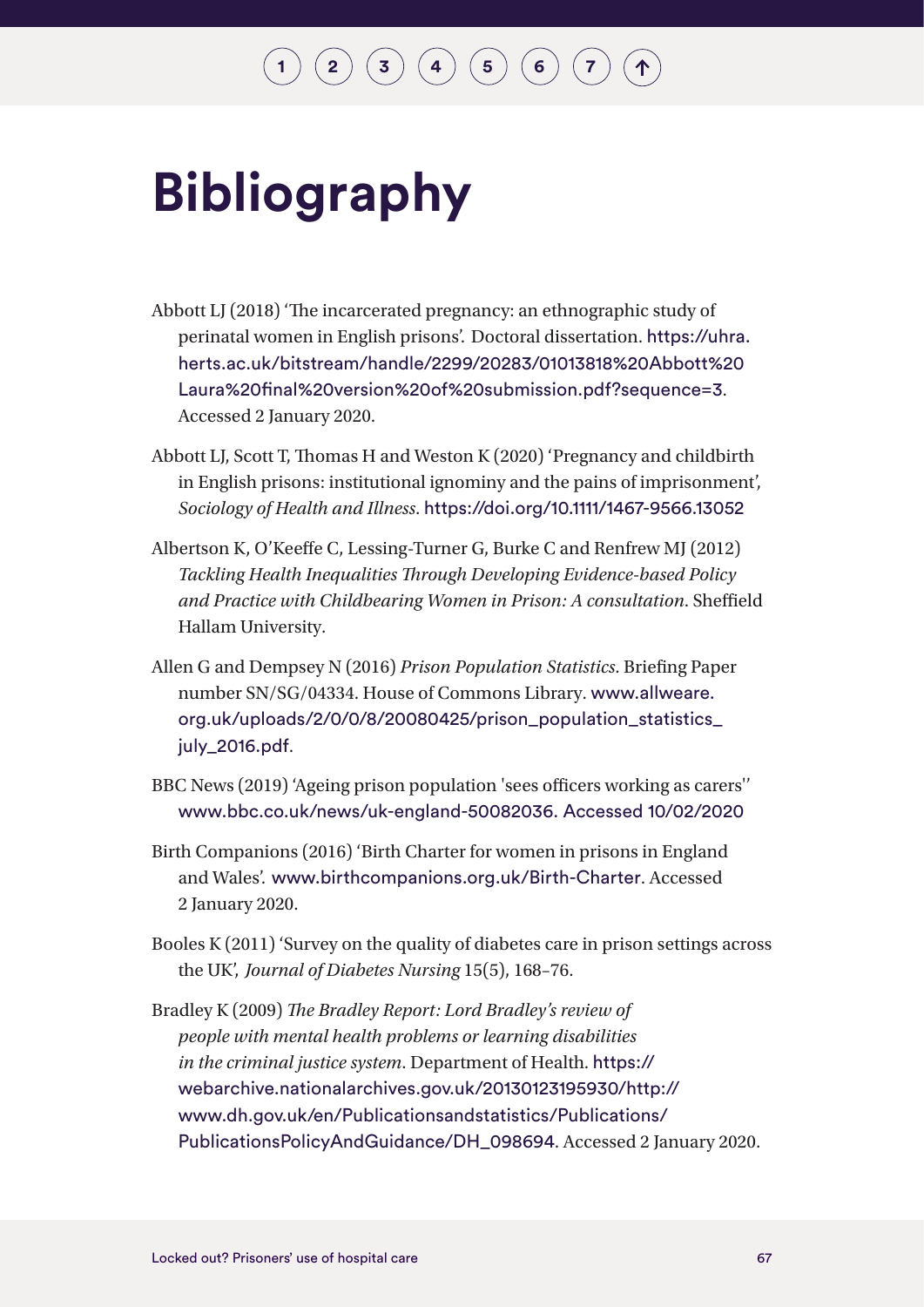- Bradshaw R, Pordes BA, Trippier H, Kosky N, Pilling S, O'Brien F and Guideline Committee for the NICE guideline on physical health of people in prisons and the NICE guideline on mental health of adults in contact with the criminal justice system (2017) 'The health of prisoners: summary of NICE guidance', *BMJ* (Clinical Research ed.) 356, j1378.
- British Dental Association and National Association of Prison Dentistry (2018) 'Response to the Parliamentary Health and Social Care Committee inquiry into prison health care from the British Dental Association and the National Association of Prison Dentistry (UK)'. [http://napduk.org/](http://napduk.org/wp-content/uploads/2018/06/BDA-and-NAPDUK-response-HSCSC-enquiry-into-prison-healthcare-Final.pdf) [wp-content/uploads/2018/06/BDA-and-NAPDUK-response-HSCSC](http://napduk.org/wp-content/uploads/2018/06/BDA-and-NAPDUK-response-HSCSC-enquiry-into-prison-healthcare-Final.pdf)[enquiry-into-prison-healthcare-Final.pdf](http://napduk.org/wp-content/uploads/2018/06/BDA-and-NAPDUK-response-HSCSC-enquiry-into-prison-healthcare-Final.pdf).
- Buchanan KM, Milsom KM, Zoitopoulos L, Pau A and Tickle M (2008) 'The performance of a screening test for urgent dental treatment need in a prison population', *British Dental Journal* 205(10), E19, discussion 560.
- Charles A and Draper H (2012) '"Equivalence of care" in prison medicine: is equivalence of process the right measure of equity?', *Journal of Medical Ethics* 38(4), 215–18. <https://doi.org/10.1136/medethics-2011-100083>. Accessed 3 January 2020.
- Chitsabesan P (2014) 'The development of the comprehensive health assessment tool for young offenders within the secure estate', *The Journal of Forensic Psychiatry and Psychology* 25(1), 1–25.
- Chitsabesan P, Lennox C, Williams H, Tariq O and Shaw J (2015) 'Traumatic brain injury in juvenile offenders: findings from the comprehensive health assessment tool study and the development of a specialist linkworker service', *Journal of Head Trauma Rehabilitation* 30(2), 106–15.
- Condon L (2007) 'A review of prison health and its implications for primary care nursing in England and Wales: the research evidence', *Journal of Clinical Nursing* 96(7), 1201–9.
- Condon L, Hek G and Harris F (2006) 'Public health, health promotion and the health of people in prison', *Community Practitioner: The Journal of the Community Practitioners' & Health Visitors' Association* 79(1), 19–22.
- Craine N, Whitaker R, Perrett S, Zou L, Hickman M and Lyons M (2014) 'A stepped wedge cluster randomized control trial of dried blood spot testing to improve the uptake of hepatitis C antibody testing within UK prisons', *European Journal of Public Health* 25(2), 351–7.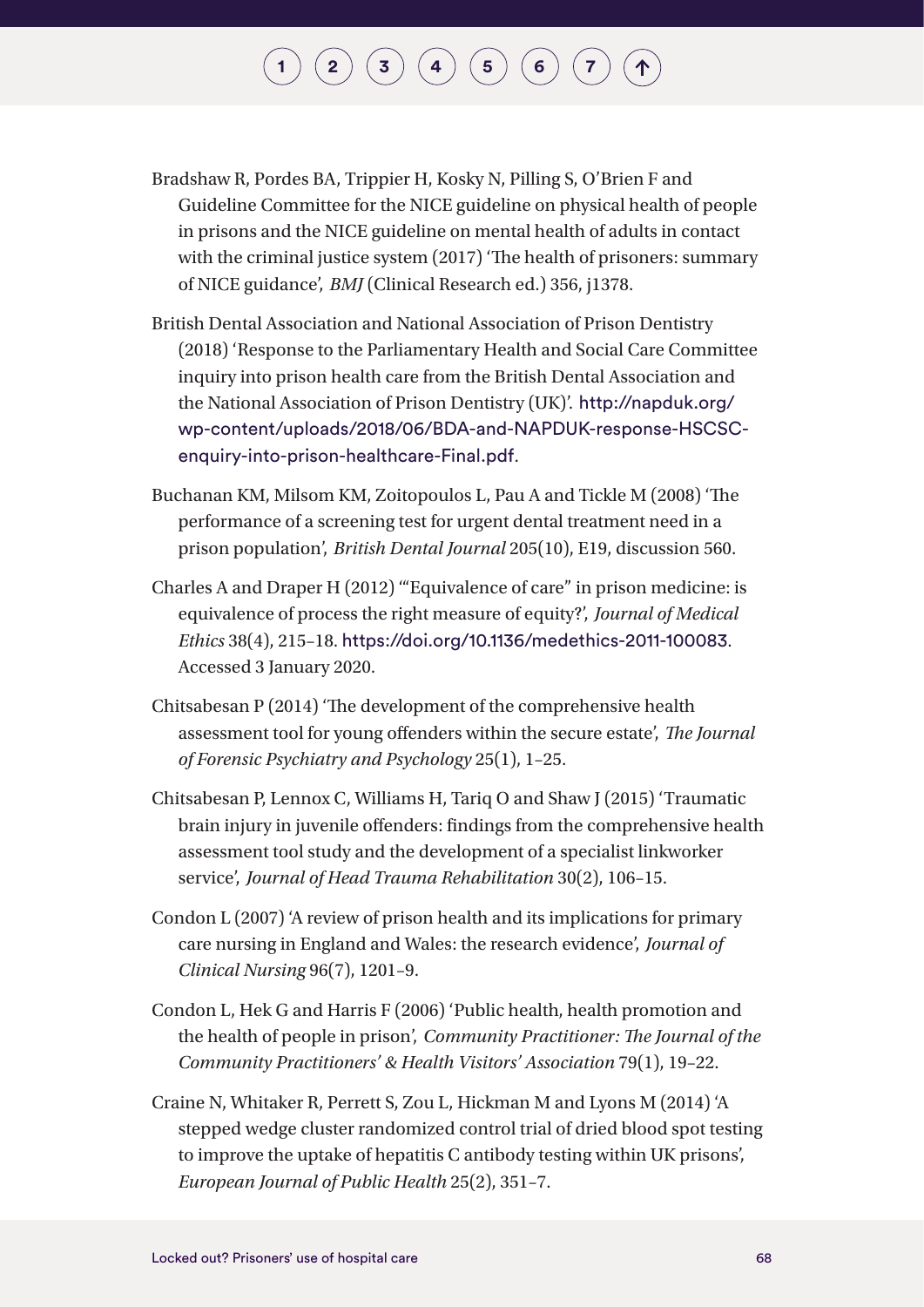- Croft M and Mayhew R (2015) 'Prevalence of chronic non-cancer pain in a UK prison environment', *British Journal of Pain* 9(2), 96–108.
- Davies N (2013) 'Commissioning health care for offenders', *Nursing Management* 20(5), 18–22.
- Department of Health (2001) *National Service Framework for Older People*. Department of Health. [https://assets.publishing.service.gov.uk/](https://assets.publishing.service.gov.uk/government/uploads/system/uploads/attachment_data/file/198033/National_Service_Framework_for_Older_People.pdf) [government/uploads/system/uploads/attachment\\_data/file/198033/](https://assets.publishing.service.gov.uk/government/uploads/system/uploads/attachment_data/file/198033/National_Service_Framework_for_Older_People.pdf) [National\\_Service\\_Framework\\_for\\_Older\\_People.pdf](https://assets.publishing.service.gov.uk/government/uploads/system/uploads/attachment_data/file/198033/National_Service_Framework_for_Older_People.pdf).
- Department of Health (2007) *A Pathway to Care for Older Offenders: A toolkit for good practice*. Department of Health. [https://](https://webarchive.nationalarchives.gov.uk/20130123192716/http://www.dh.gov.uk/en/Publicationsandstatistics/Publications/PublicationsPolicyAndGuidance/DH_079928) [webarchive.nationalarchives.gov.uk/20130123192716/http://](https://webarchive.nationalarchives.gov.uk/20130123192716/http://www.dh.gov.uk/en/Publicationsandstatistics/Publications/PublicationsPolicyAndGuidance/DH_079928) [www.dh.gov.uk/en/Publicationsandstatistics/Publications/](https://webarchive.nationalarchives.gov.uk/20130123192716/http://www.dh.gov.uk/en/Publicationsandstatistics/Publications/PublicationsPolicyAndGuidance/DH_079928) [PublicationsPolicyAndGuidance/DH\\_079928](https://webarchive.nationalarchives.gov.uk/20130123192716/http://www.dh.gov.uk/en/Publicationsandstatistics/Publications/PublicationsPolicyAndGuidance/DH_079928). Accessed 3 January 2020.
- Department of Health (2012) *National Survey of Hepatitis C Services in Prisons in England*. Department of Health. [https://assets.publishing.service.gov.](https://assets.publishing.service.gov.uk/government/uploads/system/uploads/attachment_data/file/212817/Hep-C-Prison-Survey.pdf) [uk/government/uploads/system/uploads/attachment\\_data/file/212817/](https://assets.publishing.service.gov.uk/government/uploads/system/uploads/attachment_data/file/212817/Hep-C-Prison-Survey.pdf) [Hep-C-Prison-Survey.pdf](https://assets.publishing.service.gov.uk/government/uploads/system/uploads/attachment_data/file/212817/Hep-C-Prison-Survey.pdf).
- Department of Health and Social Care (2012) *Prison Health Performance and Quality Indicators Annual Report 2011*. Department of Health and Social Care. [www.gov.uk/government/publications/prison-health](http://www.gov.uk/government/publications/prison-health-performance-and-quality-indicator-report-and-guidance)[performance-and-quality-indicator-report-and-guidance](http://www.gov.uk/government/publications/prison-health-performance-and-quality-indicator-report-and-guidance). Accessed 3 January 2020.
- Devlin H and Taylor D (2019) 'Baby dies in UK prison after inmate "gives birth alone in cell"', *The Guardian*, 4 October. [www.theguardian.com/](http://www.theguardian.com/society/2019/oct/04/baby-dies-in-uk-prison-after-inmate-gives-birth-alone-in-cell?CMP=Share_iOSApp_Other) [society/2019/oct/04/baby-dies-in-uk-prison-after-inmate-gives-birth](http://www.theguardian.com/society/2019/oct/04/baby-dies-in-uk-prison-after-inmate-gives-birth-alone-in-cell?CMP=Share_iOSApp_Other)[alone-in-cell?CMP=Share\\_iOSApp\\_Other](http://www.theguardian.com/society/2019/oct/04/baby-dies-in-uk-prison-after-inmate-gives-birth-alone-in-cell?CMP=Share_iOSApp_Other). Accessed 15 October 2019.
- Diabetes UK (2019) 'What is DKA (diabetic ketoacidosis)?'. [www.diabetes.](http://www.diabetes.org.uk/guide-to-diabetes/complications/diabetic_ketoacidosis) [org.uk/guide-to-diabetes/complications/diabetic\\_ketoacidosis](http://www.diabetes.org.uk/guide-to-diabetes/complications/diabetic_ketoacidosis). Accessed 15 June 2019.
- Douglas N and Plugge E (2008) 'The health needs of imprisoned female juvenile offenders: the views of the young women prisoners and youth justice professionals', *International Journal of Prisoner Health* 4(2), 66–76.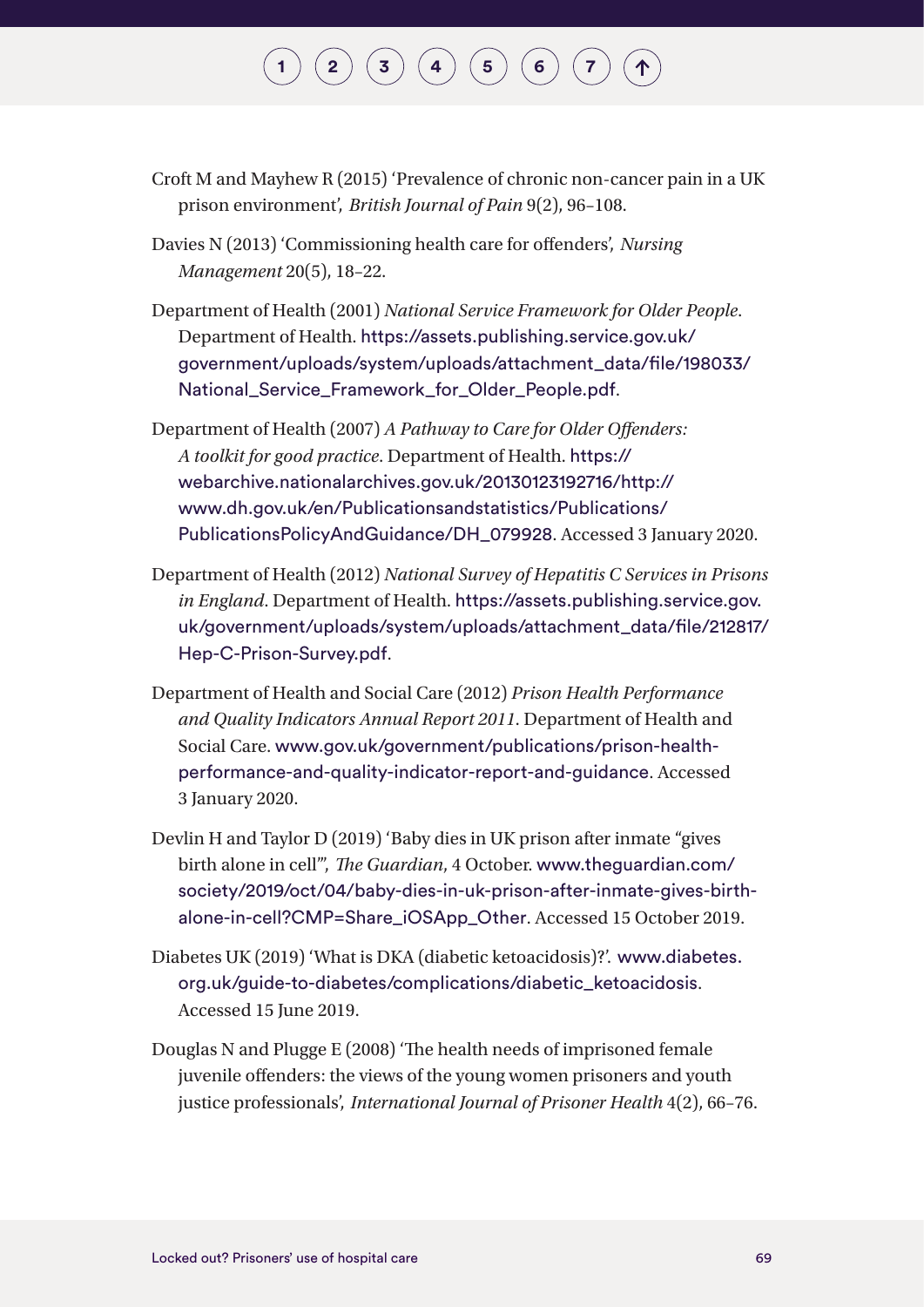Edge D (2006) *Perinatal Healthcare in Prison: A scoping review of policy and provision*. The Prison Health Research Network, Department of Health. [www.ohrn.nhs.uk/resource/Research/PCSysRevPerinatal.pdf](http://www.ohrn.nhs.uk/resource/Research/PCSysRevPerinatal.pdf).

Fazel S and Baillargeon J (2011) 'The health of prisoners', *The Lancet* 377(9769), 956–65.

- Galloway S, Haynes A and Cuthbert C (2014) *An Unfair Sentence: All babies count: Spotlight on the criminal justice system*. NSPCC.
- Ginn S (2012) 'The challenge of providing prison healthcare', *BMJ* 345, 26–8.
- GOV.UK (2018a) 'Healthcare in prison'. [www.gov.uk/life-in-prison/](http://www.gov.uk/life-in-prison/healthcare-in-prison) [healthcare-in-prison](http://www.gov.uk/life-in-prison/healthcare-in-prison). Accessed 3 January 2020.
- GOV.UK (2018b) 'Population and capacity briefing for Friday 2nd November 2018'. [www.gov.uk/government/statistics/prison-population](http://www.gov.uk/government/statistics/prison-population-figures-2018)[figures-2018](http://www.gov.uk/government/statistics/prison-population-figures-2018). Accessed 3 January 2020.
- GOV.UK (2019a) 'Official Statistics: Prison population figures: 2019. Population bulletin: monthly December 2019'. [www.gov.uk/government/](http://www.gov.uk/government/statistics/prison-population-figures-2019) [statistics/prison-population-figures-2019](http://www.gov.uk/government/statistics/prison-population-figures-2019). Accessed 26 July 2019.
- GOV.UK (2019b) '10,000 extra prison places to keep the public safe'. Press release, 11 August. [www.gov.uk/government/](http://www.gov.uk/government/news/10-000-extra-prison-places-to-keep-the-public-safe) [news/10-000-extra-prison-places-to-keep-the-public-safe](http://www.gov.uk/government/news/10-000-extra-prison-places-to-keep-the-public-safe)
- Hallsworth M, Berry D, Sanders M, Sallis A, King D, Vlaev I and Darzi A (2015) 'Stating appointment costs in SMS reminders reduces missed hospital appointments: findings from two randomised controlled trials', *PLOS ONE* 10(10): e0141461.
- Hard J and Fryar C (2019) 'Medicine in secure environments', *MDU Journal*, spring. [https://mdujournal.themdu.com/issue-archive/spring-2019/](https://mdujournal.themdu.com/issue-archive/spring-2019/medicine-in-secure-environments) [medicine-in-secure-environments](https://mdujournal.themdu.com/issue-archive/spring-2019/medicine-in-secure-environments). Accessed 21 June 2019.
- Hayes A and Shaw J (2011) 'Practice into policy: the needs of elderly prisoners in England and Wales', *Prison Service Journal* 194, 38–44.
- Hayes AJ (2012) 'The health and social needs of older male prisoners', *International Journal of Geriatric Psychiatry* 27(11), 1155–62.
- Heidari E, Dickinson C, Dickson C and Newton T (2014) 'An overview of the prison population and the general health status of prisoners', *British Dental Journal* 217(1), 15–19.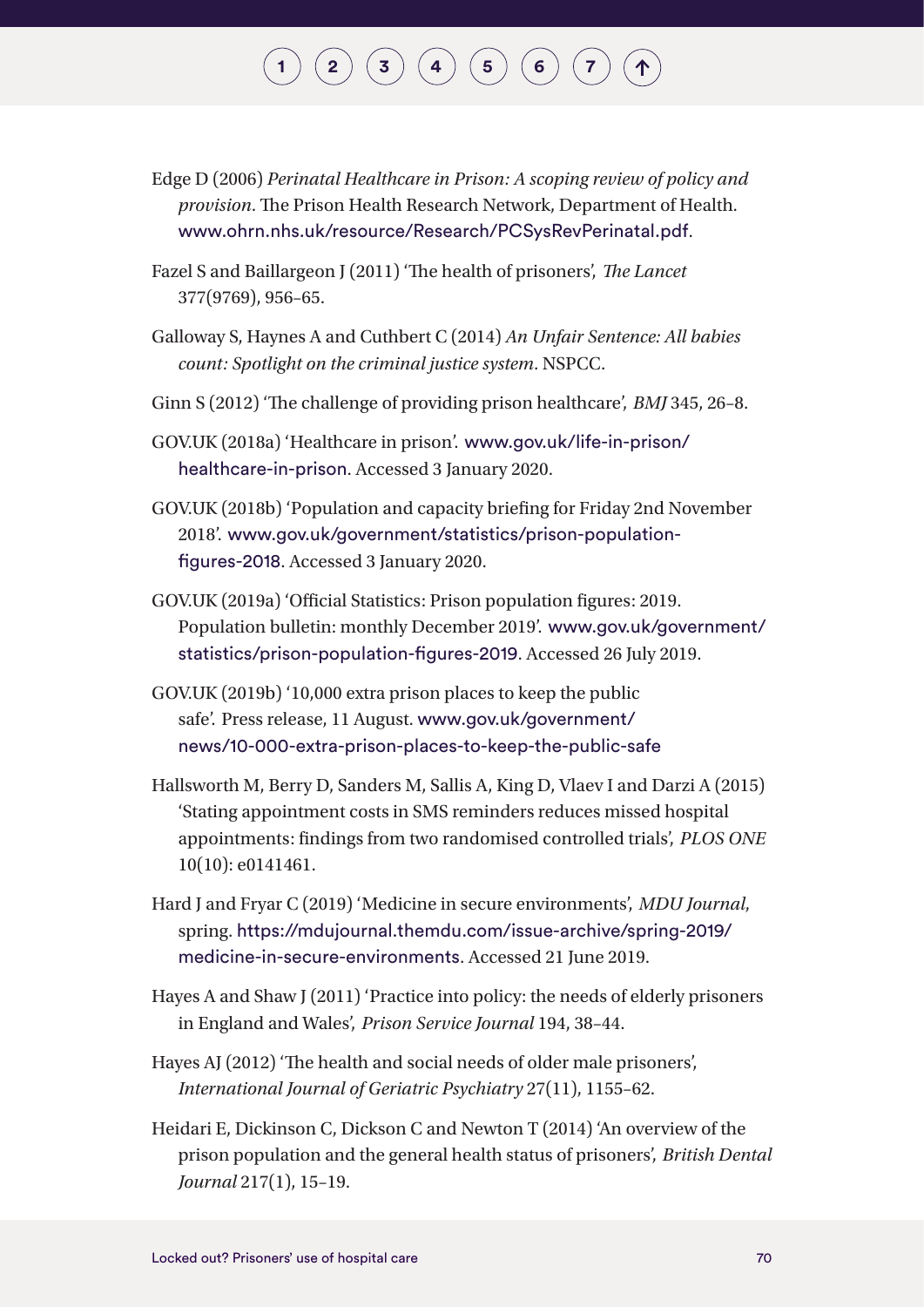- Heidari E, Dickinson C, Wilson R and Fiske J (2007) 'Oral health of remand prisoners in HMP Brixton, London', *British Dental Journal* 202(2), E1.
- Hickman M, McDonald T, Judd A, Nichols T, Hope V, Skidmore S and Parry JV (2008) 'Increasing the uptake of hepatitis C virus testing among injecting drug users in specialist drug treatment and prison settings by using dried blood spots for diagnostic testing: a cluster randomized controlled trial', *Journal of Viral Hepatitis* 15(4), 250–4.
- HM Chief Inspector of Prisons (2018) 'Written evidence from Her Majesty's Chief Inspector of Prisons'. [http://data.parliament.uk/writtenevidence/](http://data.parliament.uk/writtenevidence/committeeevidence.svc/evidencedocument/health-and-social-care-committee/prison-health/written/83925.htm) [committeeevidence.svc/evidencedocument/health-and-social-care](http://data.parliament.uk/writtenevidence/committeeevidence.svc/evidencedocument/health-and-social-care-committee/prison-health/written/83925.htm)[committee/prison-health/written/83925.htm](http://data.parliament.uk/writtenevidence/committeeevidence.svc/evidencedocument/health-and-social-care-committee/prison-health/written/83925.htm)l.
- HM Government (2018) *National Partnership Agreement for Prison Healthcare in England: 2018–2021*. HM Government. [https://assets.publishing.](https://assets.publishing.service.gov.uk/government/uploads/system/uploads/attachment_data/file/697130/moj-national-health-partnership-2018-2021.pdf) [service.gov.uk/government/uploads/system/uploads/attachment\\_](https://assets.publishing.service.gov.uk/government/uploads/system/uploads/attachment_data/file/697130/moj-national-health-partnership-2018-2021.pdf) [data/file/697130/moj-national-health-partnership-2018-2021.pdf](https://assets.publishing.service.gov.uk/government/uploads/system/uploads/attachment_data/file/697130/moj-national-health-partnership-2018-2021.pdf).
- HM Government (2019) *Government Response to the Health and Social Care Committee's Inquiry into Prison Health*. HM Government. [https://assets.](https://assets.publishing.service.gov.uk/government/uploads/system/uploads/attachment_data/file/770805/Government_Response_to_the_Health_and_Social_Care_Committee_s_inquiry_into_prison_health.pdf) [publishing.service.gov.uk/government/uploads/system/uploads/](https://assets.publishing.service.gov.uk/government/uploads/system/uploads/attachment_data/file/770805/Government_Response_to_the_Health_and_Social_Care_Committee_s_inquiry_into_prison_health.pdf) attachment\_data/file/770805/Government\_Response\_to\_the\_Health [and\\_Social\\_Care\\_Committee\\_s\\_inquiry\\_into\\_prison\\_health.pdf](https://assets.publishing.service.gov.uk/government/uploads/system/uploads/attachment_data/file/770805/Government_Response_to_the_Health_and_Social_Care_Committee_s_inquiry_into_prison_health.pdf).
- HM Government and NHS (2019) *National Prison Healthcare Board Principle of Equivalence of Care for Prison Healthcare in England*. [https://assets.](https://assets.publishing.service.gov.uk/government/uploads/system/uploads/attachment_data/file/837882/NPHB_Equivalence_of_Care_principle.pdf) [publishing.service.gov.uk/government/uploads/system/uploads/](https://assets.publishing.service.gov.uk/government/uploads/system/uploads/attachment_data/file/837882/NPHB_Equivalence_of_Care_principle.pdf) [attachment\\_data/file/837882/NPHB\\_Equivalence\\_of\\_Care\\_principle.](https://assets.publishing.service.gov.uk/government/uploads/system/uploads/attachment_data/file/837882/NPHB_Equivalence_of_Care_principle.pdf) [pdf](https://assets.publishing.service.gov.uk/government/uploads/system/uploads/attachment_data/file/837882/NPHB_Equivalence_of_Care_principle.pdf).
- HM Inspectorate of Prisons (2010) *Women in Prison: A short thematic review*. HM Inspectorate of Prisons. [www.justiceinspectorates.gov.uk/](http://www.justiceinspectorates.gov.uk/hmiprisons/wp-content/uploads/sites/4/2014/05/Women-in-prison-short-thematic-2010-rps-.pdf) [hmiprisons/wp-content/uploads/sites/4/2014/05/Women-in-prison](http://www.justiceinspectorates.gov.uk/hmiprisons/wp-content/uploads/sites/4/2014/05/Women-in-prison-short-thematic-2010-rps-.pdf)[short-thematic-2010-rps-.pdf](http://www.justiceinspectorates.gov.uk/hmiprisons/wp-content/uploads/sites/4/2014/05/Women-in-prison-short-thematic-2010-rps-.pdf).
- HM Inspectorate of Prisons (2016) *Report on an Unannounced Inspection of Morton Hall Immigration Removal Centre 21 – 25 November 2016*. HM Inspectorate of Prisons. [www.justiceinspectorates.gov.uk/hmiprisons/](http://www.justiceinspectorates.gov.uk/hmiprisons/wp-content/uploads/sites/4/2017/03/Morton-Hall-IRC-2016.pdf) [wp-content/uploads/sites/4/2017/03/Morton-Hall-IRC-2016.pdf](http://www.justiceinspectorates.gov.uk/hmiprisons/wp-content/uploads/sites/4/2017/03/Morton-Hall-IRC-2016.pdf).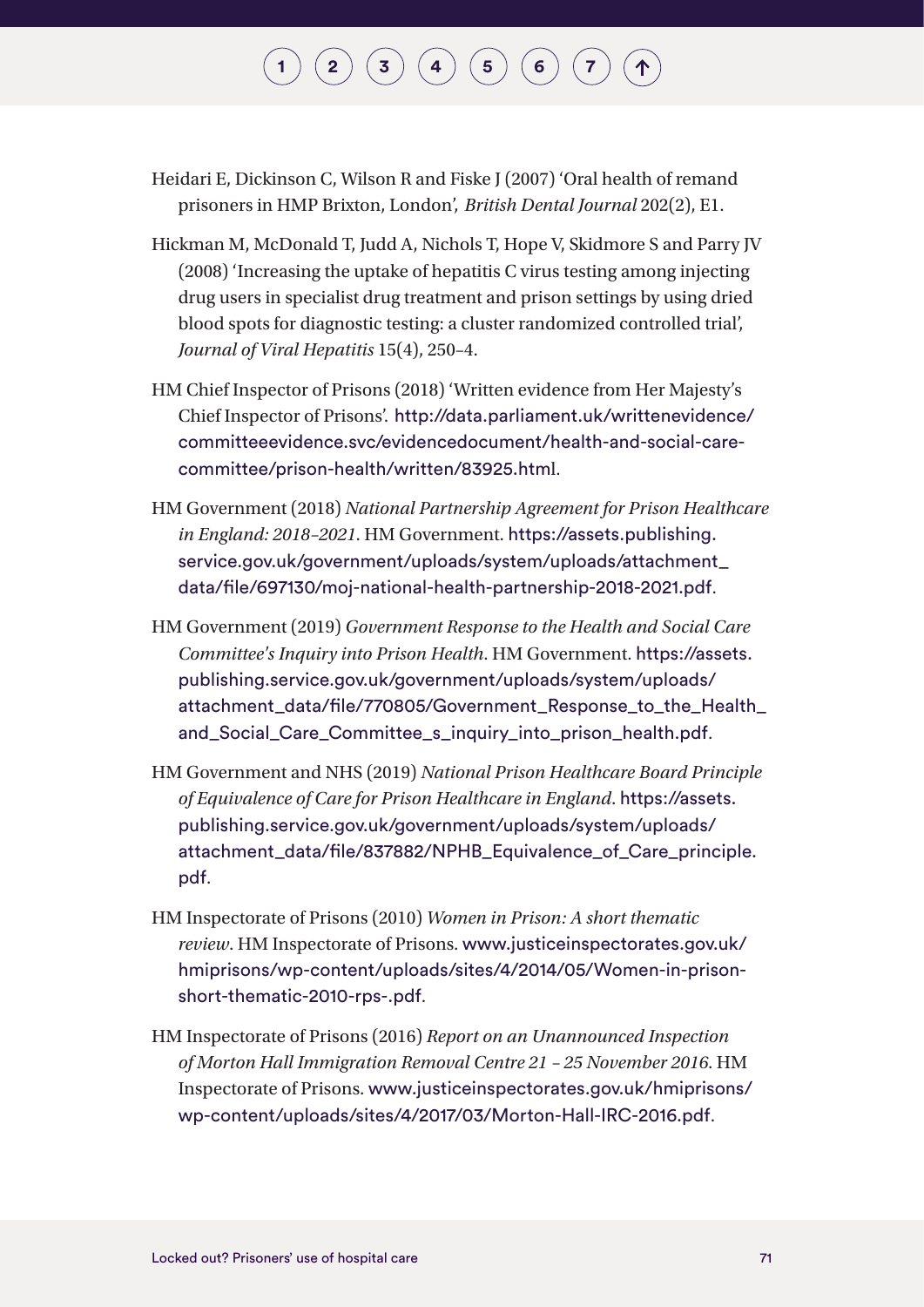- HM Prison Service (2006) *Prison Service Order Number 3050: Continuity of healthcare for prisoners*. HM Prison Service. [www.justice.gov.uk/](http://www.justice.gov.uk/offenders/psos) [offenders/psos](http://www.justice.gov.uk/offenders/psos). Accessed 3 January 2020.
- House of Commons and House of Lords Joint Committee on Human Rights (2019) *The Right to Family Life: Children whose mothers are in prison: Twenty-second report of session 2017–19*. House of Commons and House of Lords. [https://publications.parliament.uk/pa/jt201719/jtselect/](https://publications.parliament.uk/pa/jt201719/jtselect/jtrights/1610/1610.pdf) [jtrights/1610/1610.pdf](https://publications.parliament.uk/pa/jt201719/jtselect/jtrights/1610/1610.pdf).
- House of Commons Health and Social Care Committee (2018) *Prison Health: Twelfth report of session 2017–19*. HC 963. House of Commons. [www.parliament.uk/business/committees/committees-a-z/commons](http://www.parliament.uk/business/committees/committees-a-z/commons-select/health-and-social-care-committee/inquiries/parliament-2017/prison-healthcare-inquiry-17-19)[select/health-and-social-care-committee/inquiries/parliament-2017/](http://www.parliament.uk/business/committees/committees-a-z/commons-select/health-and-social-care-committee/inquiries/parliament-2017/prison-healthcare-inquiry-17-19) [prison-healthcare-inquiry-17-19](http://www.parliament.uk/business/committees/committees-a-z/commons-select/health-and-social-care-committee/inquiries/parliament-2017/prison-healthcare-inquiry-17-19). Accessed 3 January 2020.
- House of Commons Library (2017) *Prisons Statistics, England and* Wales. Briefing Paper number CBP 8161. House of Commons Library. [https://](https://researchbriefings.parliament.uk/ResearchBriefing/Summary/CBP-8161#fullreport) [researchbriefings.parliament.uk/ResearchBriefing/Summary/CBP-](https://researchbriefings.parliament.uk/ResearchBriefing/Summary/CBP-8161#fullreport)[8161#fullreport](https://researchbriefings.parliament.uk/ResearchBriefing/Summary/CBP-8161#fullreport). Accessed 3 January 2020.
- House of Commons Library (2019a) *UK Prison Population Statistics*. Briefing Paper number CBP-04334. House of Commons Library. [http://researchbriefings.files.parliament.uk/documents/SN04334/](http://researchbriefings.files.parliament.uk/documents/SN04334/SN04334.pdf) [SN04334.pdf](http://researchbriefings.files.parliament.uk/documents/SN04334/SN04334.pdf).
- House of Commons Library (2019b) *The Prison Estate*. Briefing Paper number 05646. House of Commons Library. [https://researchbriefings.files.](https://researchbriefings.files.parliament.uk/documents/SN05646/SN05646.pdf) [parliament.uk/documents/SN05646/SN05646.pdf](https://researchbriefings.files.parliament.uk/documents/SN05646/SN05646.pdf).
- Howard League (2013) *Consensual Sex Among Men in Prison: Briefing paper 1*. Howard League. [https://howardleague.org/wp-content/](https://howardleague.org/wp-content/uploads/2016/03/consensual_sex_in_prison.pdf) [uploads/2016/03/consensual\\_sex\\_in\\_prison.pdf](https://howardleague.org/wp-content/uploads/2016/03/consensual_sex_in_prison.pdf).
- Howard League (2014) *Coercive Sex in Prison: Briefing paper 3*. Howard League. [https://howardleague.org/wp-content/](https://howardleague.org/wp-content/uploads/2016/03/Coercive-sex-in-prison.pdf) [uploads/2016/03/Coercive-sex-in-prison.pdf](https://howardleague.org/wp-content/uploads/2016/03/Coercive-sex-in-prison.pdf).
- Independent Monitoring Boards (2017) *Annual Report of the Independent Monitoring Board at HMP Swansea for Reporting Year 1 June 2016 – 31 May 2017*. Independent Monitoring Boards. [https://s3-eu-west-2.](https://s3-eu-west-2.amazonaws.com/imb-prod-storage-1ocod6bqky0vo/uploads/2017/10/Swansea-2016-17.pdf) [amazonaws.com/imb-prod-storage-1ocod6bqky0vo/uploads/2017/10/](https://s3-eu-west-2.amazonaws.com/imb-prod-storage-1ocod6bqky0vo/uploads/2017/10/Swansea-2016-17.pdf) [Swansea-2016-17.pdf](https://s3-eu-west-2.amazonaws.com/imb-prod-storage-1ocod6bqky0vo/uploads/2017/10/Swansea-2016-17.pdf).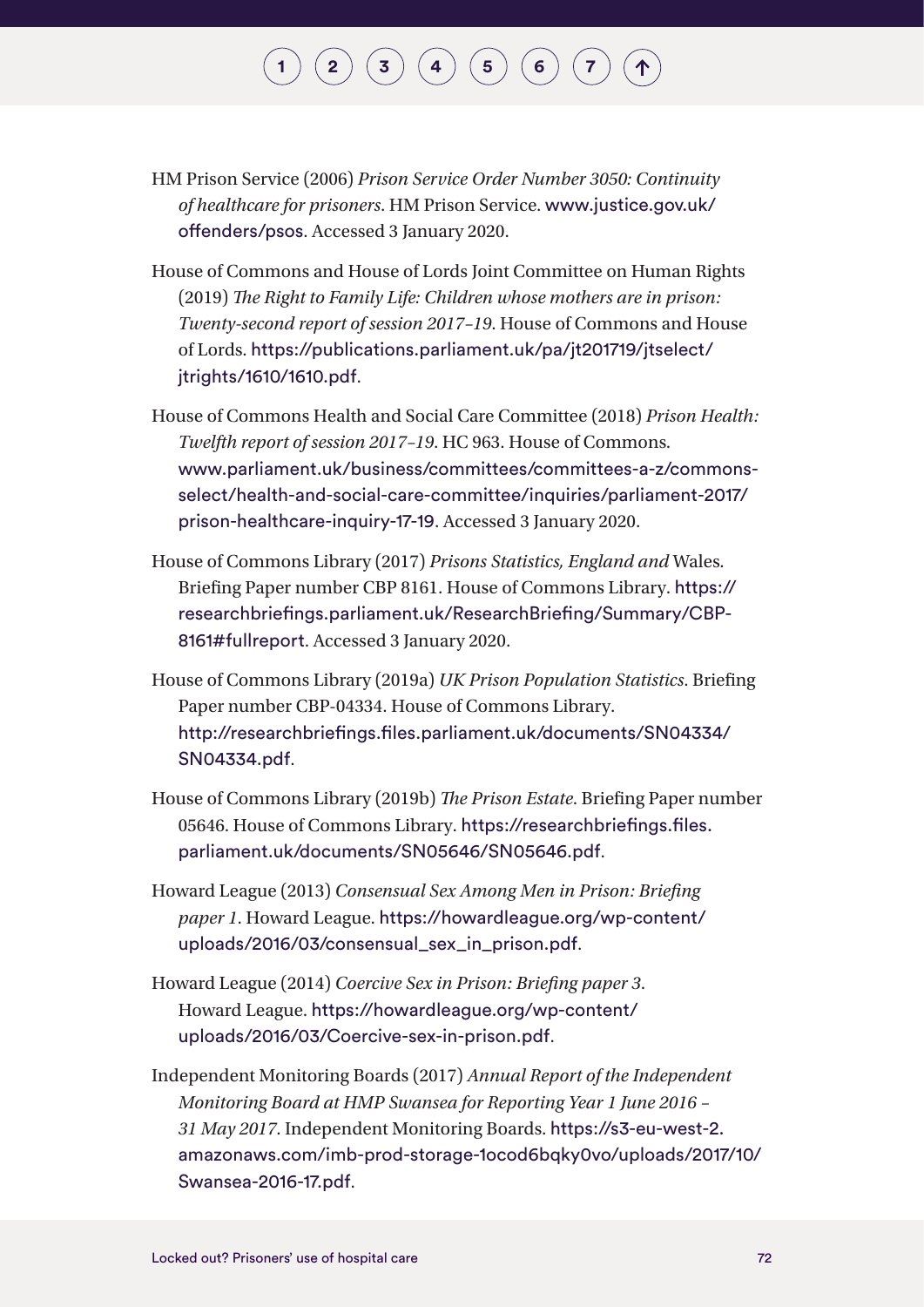## $\begin{pmatrix} \mathbf{2} \end{pmatrix} \begin{pmatrix} \mathbf{3} \end{pmatrix} \begin{pmatrix} \mathbf{4} \end{pmatrix} \begin{pmatrix} \mathbf{5} \end{pmatrix} \begin{pmatrix} \mathbf{6} \end{pmatrix}$  $\begin{pmatrix} \mathbf{2} \end{pmatrix} \begin{pmatrix} \mathbf{3} \end{pmatrix} \begin{pmatrix} \mathbf{4} \end{pmatrix} \begin{pmatrix} \mathbf{5} \end{pmatrix} \begin{pmatrix} \mathbf{6} \end{pmatrix}$  $\begin{pmatrix} \mathbf{2} \end{pmatrix} \begin{pmatrix} \mathbf{3} \end{pmatrix} \begin{pmatrix} \mathbf{4} \end{pmatrix} \begin{pmatrix} \mathbf{5} \end{pmatrix} \begin{pmatrix} \mathbf{6} \end{pmatrix}$  $\begin{pmatrix} \mathbf{2} \end{pmatrix} \begin{pmatrix} \mathbf{3} \end{pmatrix} \begin{pmatrix} \mathbf{4} \end{pmatrix} \begin{pmatrix} \mathbf{5} \end{pmatrix} \begin{pmatrix} \mathbf{6} \end{pmatrix}$  $\begin{pmatrix} \mathbf{2} \end{pmatrix} \begin{pmatrix} \mathbf{3} \end{pmatrix} \begin{pmatrix} \mathbf{4} \end{pmatrix} \begin{pmatrix} \mathbf{5} \end{pmatrix} \begin{pmatrix} \mathbf{6} \end{pmatrix}$  $\begin{pmatrix} \mathbf{2} \end{pmatrix} \begin{pmatrix} \mathbf{3} \end{pmatrix} \begin{pmatrix} \mathbf{4} \end{pmatrix} \begin{pmatrix} \mathbf{5} \end{pmatrix} \begin{pmatrix} \mathbf{6} \end{pmatrix}$  $\begin{pmatrix} \mathbf{2} \end{pmatrix} \begin{pmatrix} \mathbf{3} \end{pmatrix} \begin{pmatrix} \mathbf{4} \end{pmatrix} \begin{pmatrix} \mathbf{5} \end{pmatrix} \begin{pmatrix} \mathbf{6} \end{pmatrix}$  $\begin{pmatrix} \mathbf{2} \end{pmatrix} \begin{pmatrix} \mathbf{3} \end{pmatrix} \begin{pmatrix} \mathbf{4} \end{pmatrix} \begin{pmatrix} \mathbf{5} \end{pmatrix} \begin{pmatrix} \mathbf{6} \end{pmatrix}$  $\begin{pmatrix} \mathbf{2} \end{pmatrix} \begin{pmatrix} \mathbf{3} \end{pmatrix} \begin{pmatrix} \mathbf{4} \end{pmatrix} \begin{pmatrix} \mathbf{5} \end{pmatrix} \begin{pmatrix} \mathbf{6} \end{pmatrix}$  $\begin{pmatrix} \mathbf{2} \end{pmatrix} \begin{pmatrix} \mathbf{3} \end{pmatrix} \begin{pmatrix} \mathbf{4} \end{pmatrix} \begin{pmatrix} \mathbf{5} \end{pmatrix} \begin{pmatrix} \mathbf{6} \end{pmatrix}$  $\begin{pmatrix} \mathbf{2} \end{pmatrix} \begin{pmatrix} \mathbf{3} \end{pmatrix} \begin{pmatrix} \mathbf{4} \end{pmatrix} \begin{pmatrix} \mathbf{5} \end{pmatrix} \begin{pmatrix} \mathbf{6} \end{pmatrix}$

- Ismail N and De Viggiani N (2018) 'How do policymakers interpret and implement the principle of equivalence with regard to prison health? A qualitative study among key policymakers in England', *Journal of Medical Ethics 44*(11), 746–50.
- Kelly L (2017) 'Suffering in silence: the unmet needs of d/Deaf prisoners', *Prison Service Journal* (234), 3–15.
- Kissell A, Taylor PJ, Walker J, Lewis E, Hammond A and Amos T (2014) 'Disentangling alcohol-related needs among pre-trial prisoners: a longitudinal study', *Alcohol and Alcoholism* 6(1), 1–6.
- Lammy D (2017) *The Lammy Review: An independent review into the treatment of, and outcomes for, black, Asian and minority ethnic individuals in the criminal justice system*. Lammy Review. [https://assets.publishing.service.](https://assets.publishing.service.gov.uk/government/uploads/system/uploads/attachment_data/file/643001/lammy-review-final-report.pdf) [gov.uk/government/uploads/system/uploads/attachment\\_data/](https://assets.publishing.service.gov.uk/government/uploads/system/uploads/attachment_data/file/643001/lammy-review-final-report.pdf) [file/643001/lammy-review-final-report.pdf](https://assets.publishing.service.gov.uk/government/uploads/system/uploads/attachment_data/file/643001/lammy-review-final-report.pdf).
- Leaman J, Richards AA, Emslie L and O'Moore EJ (2017) 'Improving health in prisons – from evidence to policy to implementation – experiences from the UK', *International Journal of Prisoner Health* 13(3–4), 139–67. <https://doi.org/10.1108/IJPH-09-2016-0056>. Accessed 3 January 2020.
- Lorek A, Ehntholt K, Nesbitt A, Wey E, Githinji C, Rossor E and Wickramasinghe R (2009) 'The mental and physical health difficulties of children held within a British immigration detention center: a pilot study', *Child Abuse & Neglect* 33(9), 573–85.
- Loucks N (2007) *No One Knows: Offenders with learning difficulties and learning disabilities – review of prevalence and associated needs*. Prison Reform Trust. [www.ohrn.nhs.uk/resource/policy/](http://www.ohrn.nhs.uk/resource/policy/NoOneKnowPrevalence.pdf) [NoOneKnowPrevalence.pdf](http://www.ohrn.nhs.uk/resource/policy/NoOneKnowPrevalence.pdf).
- MacAskill S, Parkes T, Brooks O, Graham L, McAuley A and Brown A (2011) 'Assessment of alcohol problems using AUDIT in a prison setting: more than an "aye or no" question', *BMC Public Health* 11, 865. <https://doi.org/10.1186/1471-2458-11-865>. Accessed 3 January 2020.
- Mahto M and Zia S (2008) 'Measuring the gap: from Home Office to the National Health Service in the provision of a one-stop shop sexual health service in a female prison in the UK', *International Journal of STD & AIDS* 19(9), 586–9. <https://doi.org/10.1258/ijsa.2008.008051>. Accessed 3 January 2020.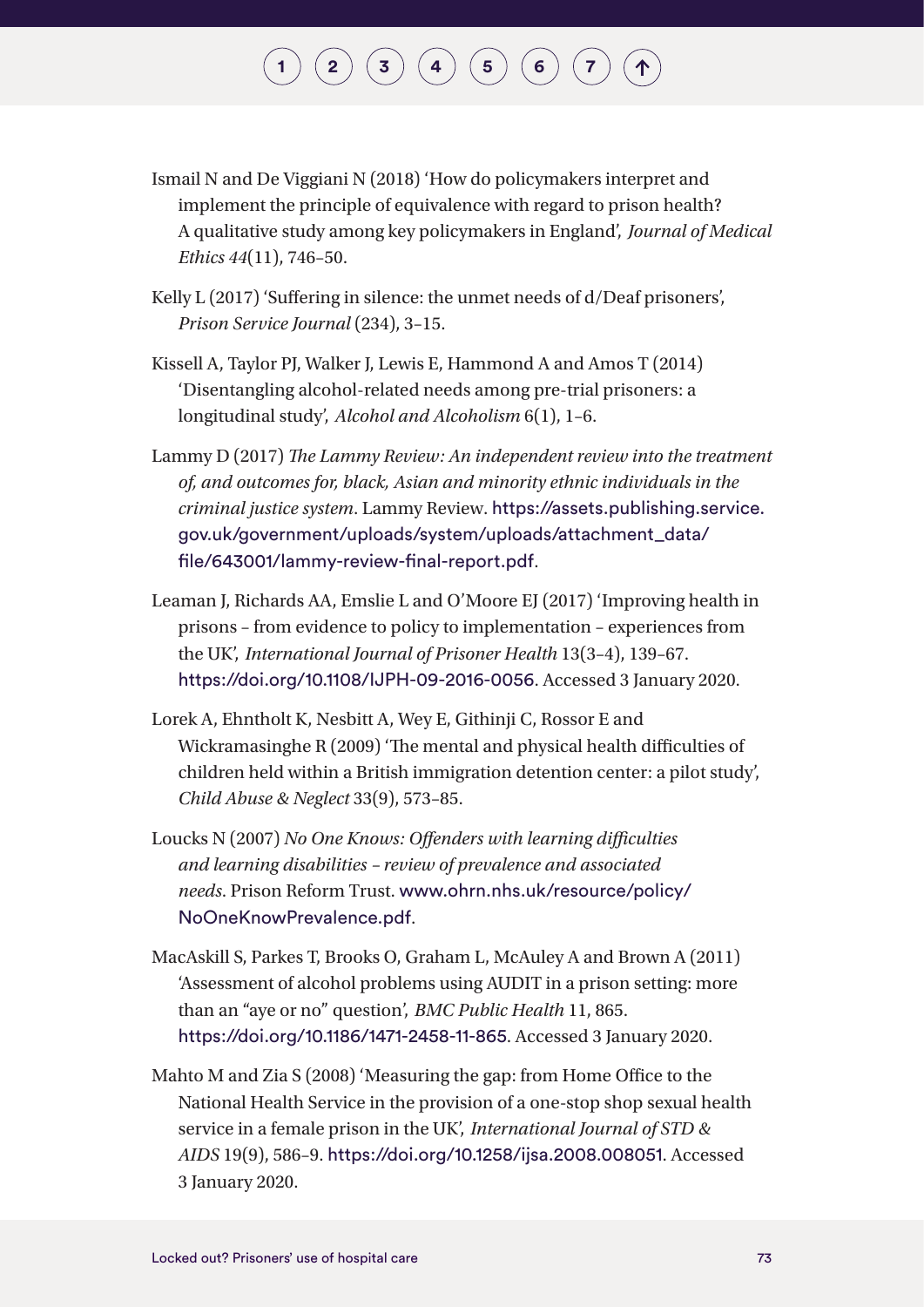- Marshall T, Simpson S and Stevens A (2001) 'Use of health services by prison inmates: comparisons with the community', *Journal of Epidemiology and Community Health* 55(5), 364–5.
- Marshman Z, Baker SR and Robinson PG (2014) 'Does dental indifference influence the oral health-related quality of life of prisoners?', *Community Dentistry and Oral Epidemiology* 42(5), 470–80. [https://doi.org/10.1111/](https://doi.org/10.1111/cdoe.12097) [cdoe.12097](https://doi.org/10.1111/cdoe.12097). Accessed 3 January 2020.
- Mills L (2014a) 'A prison based nurse-led specialist diabetes service for detained individuals', *European Diabetes* Nursing 11(2), 53–7. <https://doi.org/10.1002/edn.249>. Accessed 3 January 2020.
- Mills L (2014b) 'Diabetes management within the prison setting', *Journal of Diabetes Nursing* 18(10), 408–13.
- Mills LS (2015) 'Diabetes behind bars: considerations for managing diabetes within the prison setting', *Diabetes and Primary Care* 17(6), 290–5.
- Ministry of Justice (2015) 'New crackdown on dangerous legal highs in prison', press release, 25 January. [www.gov.uk/government/news/](http://www.gov.uk/government/news/new-crackdown-on-dangerous-legal-highs-in-prison) [new-crackdown-on-dangerous-legal-highs-in-prison](http://www.gov.uk/government/news/new-crackdown-on-dangerous-legal-highs-in-prison). Accessed 3 January 2020.
- Ministry of Justice (2018a) *Prison Population Projections 2018 to 2023, England and Wales*. Ministry of Justice. [https://assets.publishing.service.gov.uk/](https://assets.publishing.service.gov.uk/government/uploads/system/uploads/attachment_data/file/735428/prison-population-projections-2018-2023.PDF) [government/uploads/system/uploads/attachment\\_data/file/735428/](https://assets.publishing.service.gov.uk/government/uploads/system/uploads/attachment_data/file/735428/prison-population-projections-2018-2023.PDF) [prison-population-projections-2018-2023.PDF](https://assets.publishing.service.gov.uk/government/uploads/system/uploads/attachment_data/file/735428/prison-population-projections-2018-2023.PDF).
- Ministry of Justice (2018b) 'Prisoners: pregnancy: written question 131531'. Written Questions and Answers and Written Statements. [www.parliament.uk/business/publications/written-questions-answers](http://www.parliament.uk/business/publications/written-questions-answers-statements/written-question/Commons/2018-03-07/131531)[statements/written-question/Commons/2018-03-07/131531](http://www.parliament.uk/business/publications/written-questions-answers-statements/written-question/Commons/2018-03-07/131531). Accessed 3 January 2020.
- Ministry of Justice (2018c) *Proven Reoffending Statistics Quarterly Bulletin, October 2016 to December 2016*. Ministry of Justice. [https://assets.](https://assets.publishing.service.gov.uk/government/uploads/system/uploads/attachment_data/file/751109/proven_reoffending_bulletin_October_to_December_16.pdf) [publishing.service.gov.uk/government/uploads/system/uploads/](https://assets.publishing.service.gov.uk/government/uploads/system/uploads/attachment_data/file/751109/proven_reoffending_bulletin_October_to_December_16.pdf) [attachment\\_data/file/751109/proven\\_reoffending\\_bulletin\\_October\\_](https://assets.publishing.service.gov.uk/government/uploads/system/uploads/attachment_data/file/751109/proven_reoffending_bulletin_October_to_December_16.pdf) [to\\_December\\_16.pdf](https://assets.publishing.service.gov.uk/government/uploads/system/uploads/attachment_data/file/751109/proven_reoffending_bulletin_October_to_December_16.pdf).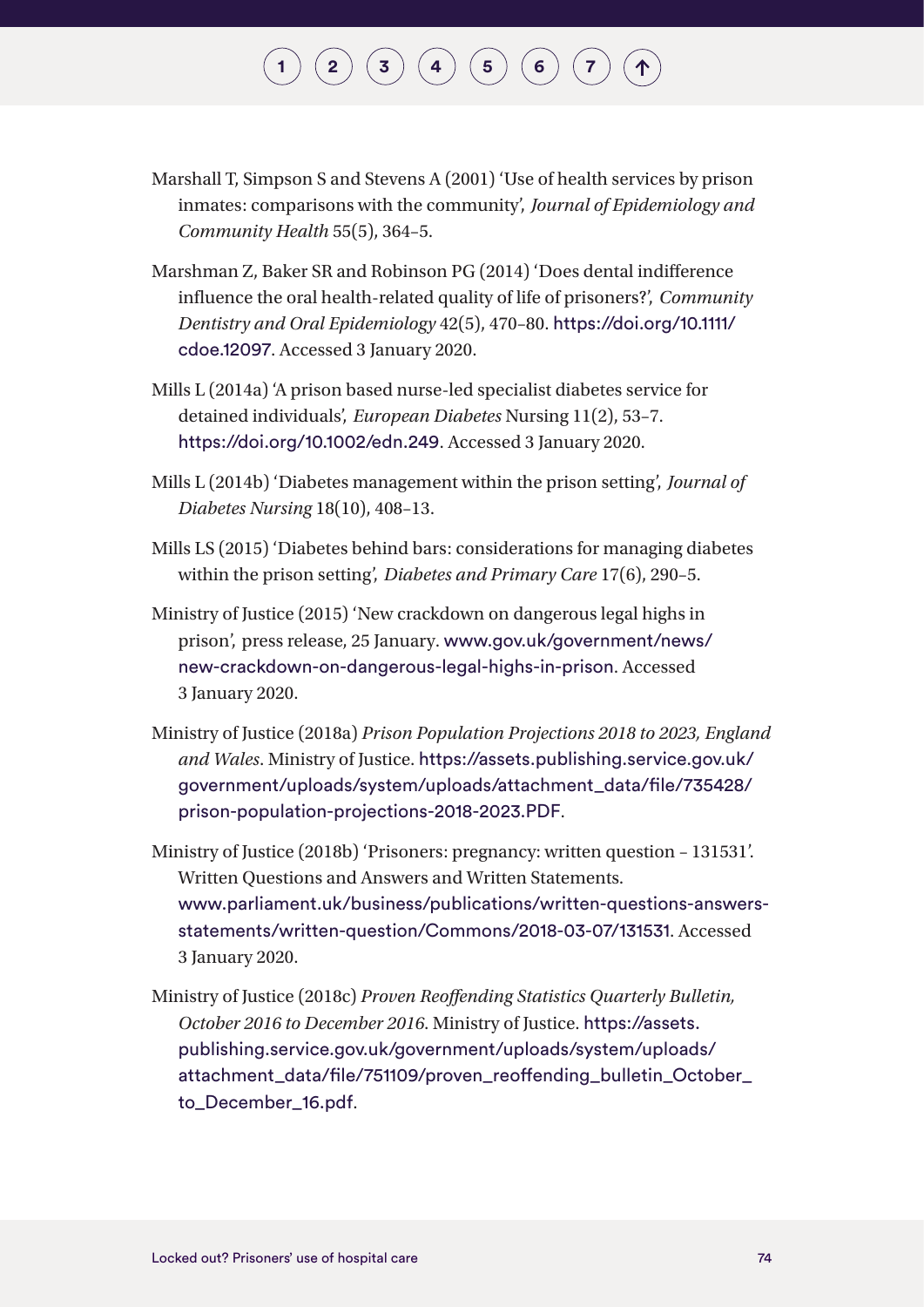- Ministry of Justice (2018d) *Safety in Custody Statistics, England and Wales: Deaths in prison custody to June 2018, assaults and self-harm to March 2018*. Ministry of Justice. [https://assets.publishing.service.gov.uk/](https://assets.publishing.service.gov.uk/government/uploads/system/uploads/attachment_data/file/729496/safety-in-custody-bulletin-2018-Q1.pdf) [government/uploads/system/uploads/attachment\\_data/file/729496/](https://assets.publishing.service.gov.uk/government/uploads/system/uploads/attachment_data/file/729496/safety-in-custody-bulletin-2018-Q1.pdf) [safety-in-custody-bulletin-2018-Q1.pdf](https://assets.publishing.service.gov.uk/government/uploads/system/uploads/attachment_data/file/729496/safety-in-custody-bulletin-2018-Q1.pdf).
- Ministry of Justice (2018e). 'HM Prison and Probation Service workforce quarterly: September 2018'. [https://www.gov.uk/government/](https://www.gov.uk/government/statistics/hm-prison-and-probation-service-workforce-quarterly-september-2018) [statistics/hm-prison-and-probation-service-workforce-quarterly](https://www.gov.uk/government/statistics/hm-prison-and-probation-service-workforce-quarterly-september-2018)[september-2018](https://www.gov.uk/government/statistics/hm-prison-and-probation-service-workforce-quarterly-september-2018). Accessed 22 January 2020.
- Ministry of Justice (2019a) *HMPPS Annual Digest 2018/19*. Ministry of Justice. [https://assets.publishing.service.gov.uk/government/uploads/system/](https://assets.publishing.service.gov.uk/government/uploads/system/uploads/attachment_data/file/821148/HMPPS_Annual_Digest_bulletin_2018-2019.pdf) [uploads/attachment\\_data/file/821148/HMPPS\\_Annual\\_Digest\\_](https://assets.publishing.service.gov.uk/government/uploads/system/uploads/attachment_data/file/821148/HMPPS_Annual_Digest_bulletin_2018-2019.pdf) [bulletin\\_2018-2019.pdf](https://assets.publishing.service.gov.uk/government/uploads/system/uploads/attachment_data/file/821148/HMPPS_Annual_Digest_bulletin_2018-2019.pdf).
- Ministry of Justice (2019b) *Her Majesty's Prison and Probation Service (HMPPS) Workforce Statistics Bulletin, as at 30 June 2019*. Ministry of Justice. [https://assets.publishing.service.gov.uk/government/uploads/](https://assets.publishing.service.gov.uk/government/uploads/system/uploads/attachment_data/file/825011/hmpps-workforce-statistics-jun-2019.pdf) [system/uploads/attachment\\_data/file/825011/hmpps-workforce](https://assets.publishing.service.gov.uk/government/uploads/system/uploads/attachment_data/file/825011/hmpps-workforce-statistics-jun-2019.pdf)[statistics-jun-2019.pdf](https://assets.publishing.service.gov.uk/government/uploads/system/uploads/attachment_data/file/825011/hmpps-workforce-statistics-jun-2019.pdf).
- Ministry of Justice (2019c) 'Annual Prison Population: 2019. [www.gov.uk/](http://www.gov.uk/government/statistics/offender-management-statistics-quarterly-january-to-march-2019) [government/statistics/offender-management-statistics-quarterly](http://www.gov.uk/government/statistics/offender-management-statistics-quarterly-january-to-march-2019)[january-to-march-2019](http://www.gov.uk/government/statistics/offender-management-statistics-quarterly-january-to-march-2019). Accessed 22 January 2020.
- Moll A (2013) *Losing Track of Time: Dementia and the ageing prison population*. Mental Health Foundation. [www.mentalhealth.org.uk/](http://www.mentalhealth.org.uk/publications/losing-track-time) [publications/losing-track-time](http://www.mentalhealth.org.uk/publications/losing-track-time). Accessed 3 January 2020.
- National Guideline Centre (UK) (no date) *Physical Health of People in Prison: Assessment, diagnosis and management of physical health problems*. National Guideline Centre (UK). NHS (2018) 'Overview: dialysis'. [www.nhs.uk/conditions/Dialysis](http://www.nhs.uk/conditions/Dialysis). Accessed 5 September 2019.
- NHS (2019) *The NHS Long Term Plan*. NHS. [www.longtermplan.nhs.uk/](http://www.longtermplan.nhs.uk/wp-content/uploads/2019/01/nhs-long-term-plan-june-2019.pdf) [wp-content/uploads/2019/01/nhs-long-term-plan-june-2019.pdf](http://www.longtermplan.nhs.uk/wp-content/uploads/2019/01/nhs-long-term-plan-june-2019.pdf).
- NHS Digital (2018a) *Hospital Admitted Patient Care and Adult Critical Care Activity*. NHS Digital. [https://files.digital.nhs.uk/B3/DCC543/hosp-epis](https://files.digital.nhs.uk/B3/DCC543/hosp-epis-stat-admi-summ-rep-2017-18-rep.pdf)[stat-admi-summ-rep-2017-18-rep.pdf](https://files.digital.nhs.uk/B3/DCC543/hosp-epis-stat-admi-summ-rep-2017-18-rep.pdf).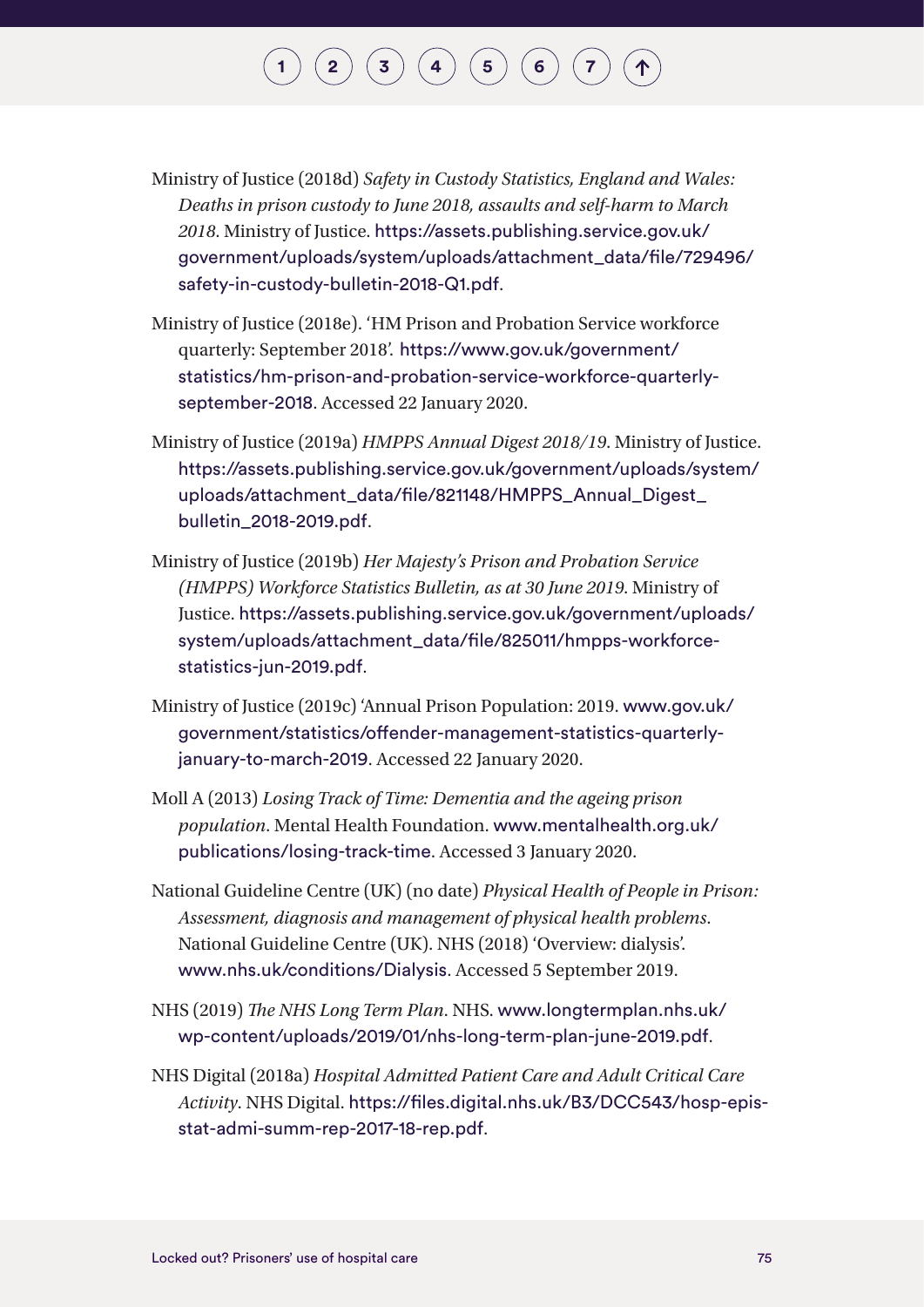- NHS Digital (2018b) *Hospital Outpatient Activity, 2017–18*. NHS Digital. [https://digital.nhs.uk/data-and-information/publications/statistical/](https://digital.nhs.uk/data-and-information/publications/statistical/hospital-outpatient-activity/2017-18) [hospital-outpatient-activity/2017-18](https://digital.nhs.uk/data-and-information/publications/statistical/hospital-outpatient-activity/2017-18). Accessed 1 April 2019.
- NHS Digital (2018c) 'Statistics on smoking England, 2018 [PAS]'. [https://digital.nhs.uk/data-and-information/publications/statistical/](https://digital.nhs.uk/data-and-information/publications/statistical/statistics-on-smoking/statistics-on-smoking-england-2018/content) [statistics-on-smoking/statistics-on-smoking-england-2018/content](https://digital.nhs.uk/data-and-information/publications/statistical/statistics-on-smoking/statistics-on-smoking-england-2018/content). Accessed 3 January 2020.
- NHS Digital (2018d) *NHS Maternity Statistics, England 2017–18*. NHS Digital. [https://digital.nhs.uk/data-and-information/publications/statistical/](https://digital.nhs.uk/data-and-information/publications/statistical/nhs-maternity-statistics/2017-18) [nhs-maternity-statistics/2017-18](https://digital.nhs.uk/data-and-information/publications/statistical/nhs-maternity-statistics/2017-18). Accessed 29 July 2019.
- NHS England (no date) 'Health and justice', [www.england.nhs.uk/](http://www.england.nhs.uk/commissioning/health-just) [commissioning/health-just](http://www.england.nhs.uk/commissioning/health-just). Accessed 8 January 2020.
- NHS England (2014) 'Emergency admissions for ambulatory care sensitive conditions – characteristics and trends at national level'. [www.england.](http://www.england.nhs.uk/wp-content/uploads/2014/03/red-acsc-em-admissions-2.pdf) [nhs.uk/wp-content/uploads/2014/03/red-acsc-em-admissions-2.pdf](http://www.england.nhs.uk/wp-content/uploads/2014/03/red-acsc-em-admissions-2.pdf).
- NHS England (2016a) Strategic direction for health services in the justice system: 2016–2020. [www.england.nhs.uk/wp-content/uploads/2016/10/](http://www.england.nhs.uk/wp-content/uploads/2016/10/hlth-justice-directions-v11.pdf) [hlth-justice-directions-v11.pdf](http://www.england.nhs.uk/wp-content/uploads/2016/10/hlth-justice-directions-v11.pdf).
- NHS England (2016b) *Improving the Physical Health of People with Serious Mental Illness: A practical toolkit*. NHS England. [www.england.nhs.uk/](http://www.england.nhs.uk/mentalhealth/wp-content/uploads/sites/29/2016/05/serious-mental-hlth-toolkit-may16.pdf) [mentalhealth/wp-content/uploads/sites/29/2016/05/serious-mental](http://www.england.nhs.uk/mentalhealth/wp-content/uploads/sites/29/2016/05/serious-mental-hlth-toolkit-may16.pdf)[hlth-toolkit-may16.pdf](http://www.england.nhs.uk/mentalhealth/wp-content/uploads/sites/29/2016/05/serious-mental-hlth-toolkit-may16.pdf). NHS England (2017) Health and Justice Indicators of Performance (HJIPs): Adult secure estate user guide 2018–19: V1.3. NHS England.
- NHS England (2019a) 'Emergency Care Data Set (ECDS)'. [www.england.nhs.](http://www.england.nhs.uk/ourwork/tsd/ec-data-set) [uk/ourwork/tsd/ec-data-set](http://www.england.nhs.uk/ourwork/tsd/ec-data-set). Accessed 6 March 2019.
- NHS England (2019b) 'Health and justice'. [www.england.nhs.uk/](http://www.england.nhs.uk/commissioning/health-) [commissioning/health-](http://www.england.nhs.uk/commissioning/health-)just. Accessed 15 October 2019.
- NHS England (2020) 'Improving care for older people' [www.england.nhs.uk/](http://www.england.nhs.uk/ourwork/clinical-policy/older-people/improving-care-for-older-people) [ourwork/clinical-policy/older-people/improving-care-for-older-people](http://www.england.nhs.uk/ourwork/clinical-policy/older-people/improving-care-for-older-people). Accessed 10/02/2020
- NICE (National Institute for Health and Care Excellence) (2016) 'Physical health of people in prison: NICE guideline [NG57]'. [www.nice.org.uk/](http://www.nice.org.uk/guidance/ng57/chapter/Recommendations) [guidance/ng57/chapter/Recommendations](http://www.nice.org.uk/guidance/ng57/chapter/Recommendations). Accessed 21 August 2019.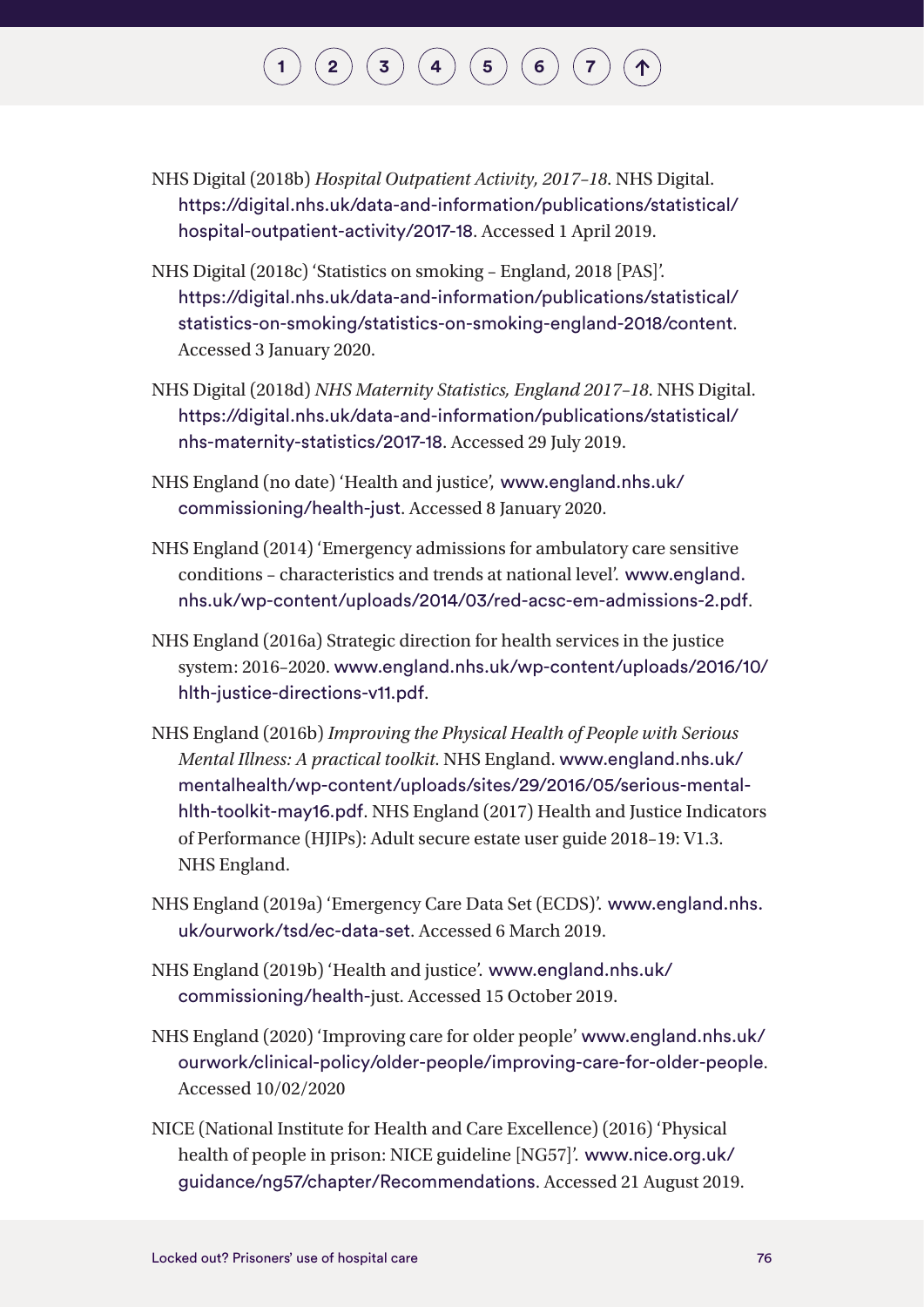# $\mathbf{2}\mathbf{2}\mathbf{3}\mathbf{4}$  $\mathbf{2}\mathbf{2}\mathbf{3}\mathbf{4}$  $\mathbf{2}\mathbf{2}\mathbf{3}\mathbf{4}$  $\mathbf{2}\mathbf{2}\mathbf{3}\mathbf{4}$  $\mathbf{2}\mathbf{2}\mathbf{3}\mathbf{4}$  $\mathbf{2}\mathbf{2}\mathbf{3}\mathbf{4}$  $\mathbf{2}\mathbf{2}\mathbf{3}\mathbf{4}$   $\mathbf{4}\mathbf{5}\mathbf{5}$  $\mathbf{4}\mathbf{5}\mathbf{5}$  $\mathbf{4}\mathbf{5}\mathbf{5}$   $\mathbf{5}\mathbf{6}\mathbf{6}$  $\mathbf{5}\mathbf{6}\mathbf{6}$  $\mathbf{5}\mathbf{6}\mathbf{6}$   $\mathbf{7}\mathbf{7}\mathbf{7}$  $\mathbf{7}\mathbf{7}\mathbf{7}$  $\mathbf{7}\mathbf{7}\mathbf{7}$

- NOMS (National Offender Management Service) (2015) *National Security Framework: External escorts: NSF external prisoner movement*. NOMS. [www.justice.gov.uk/downloads/offenders/psipso/psi-2015/psi-33-2015](http://www.justice.gov.uk/downloads/offenders/psipso/psi-2015/psi-33-2015-external-prisoner-movement.pdf) [external-prisoner-movement.pdf](http://www.justice.gov.uk/downloads/offenders/psipso/psi-2015/psi-33-2015-external-prisoner-movement.pdf).
- North of England Commissioning Support Unit (2019) 'Prison health needs assessment reports'. [www.necsu.nhs.uk/case-studies/prison-health](http://www.necsu.nhs.uk/case-studies/prison-health-needs-assessment-reports)[needs-assessment-reports](http://www.necsu.nhs.uk/case-studies/prison-health-needs-assessment-reports). Accessed 5 September 2019.
- Offender Health Research Network (2010) *An Audit of Medication Prescribing Practices Following Imprisonment*. Offender Health Research Network. [www.ohrn.nhs.uk/resource/Research/MedicationAuditOHRN2010.pdf](http://www.ohrn.nhs.uk/resource/Research/MedicationAuditOHRN2010.pdf).
- Office for National Statistics (2018) 'Births in England and Wales: 2017'. [www.ons.gov.uk/peoplepopulationandcommunity/](http://www.ons.gov.uk/peoplepopulationandcommunity/birthsdeathsandmarriages/livebirths/bulletins/birthsummarytablesenglandandwales/2017) [birthsdeathsandmarriages/livebirths/bulletins/](http://www.ons.gov.uk/peoplepopulationandcommunity/birthsdeathsandmarriages/livebirths/bulletins/birthsummarytablesenglandandwales/2017) [birthsummarytablesenglandandwales/2017](http://www.ons.gov.uk/peoplepopulationandcommunity/birthsdeathsandmarriages/livebirths/bulletins/birthsummarytablesenglandandwales/2017). Accessed 12 June 2019.
- O'Moore E (2018) 'Implementation of smoke-free prison estate in England a great public health achievement through partnership work', The Global Health Network blog. [https://wephren.tghn.org/community/blogs/](https://wephren.tghn.org/community/blogs/post/67460/2018/07/implementation-smoke-free-prison-estate-england-gr) [post/67460/2018/07/implementation-smoke-free-prison-estate](https://wephren.tghn.org/community/blogs/post/67460/2018/07/implementation-smoke-free-prison-estate-england-gr)[england-gr](https://wephren.tghn.org/community/blogs/post/67460/2018/07/implementation-smoke-free-prison-estate-england-gr). Accessed 3 January 2020.
- Penal Reform International (2016) *The Revised United Nations Standard Minimum Rules for the Treatment of Prisoners (Nelson Mandela Rules): Short guide*. Penal Reform International.
- Plugge E, Douglas N and Fitzpatrick R (2008) 'Patients, prisoners, or people? Women prisoners' experiences of primary care in prison: a qualitative study', *British Journal of General Practice* 58(554), 630–6.
- Plugge E, Foster CE, Yudkin PL and Douglas N (2009) 'Cardiovascular disease risk factors and women prisoners in the UK: the impact of imprisonment', *Health Promotion International* 24(4), 334–43.
- Prison Reform Trust (2018) *Bromley Briefings Prison Factfile: Autumn 2018*. Prison Reform Trust. [www.prisonreformtrust.org.uk/Portals/0/](http://www.prisonreformtrust.org.uk/Portals/0/Documents/Bromley%20Briefings/Autumn%202018%20Factfile.pdf) [Documents/Bromley%20Briefings/Autumn%202018%20Factfile.pdf](http://www.prisonreformtrust.org.uk/Portals/0/Documents/Bromley%20Briefings/Autumn%202018%20Factfile.pdf).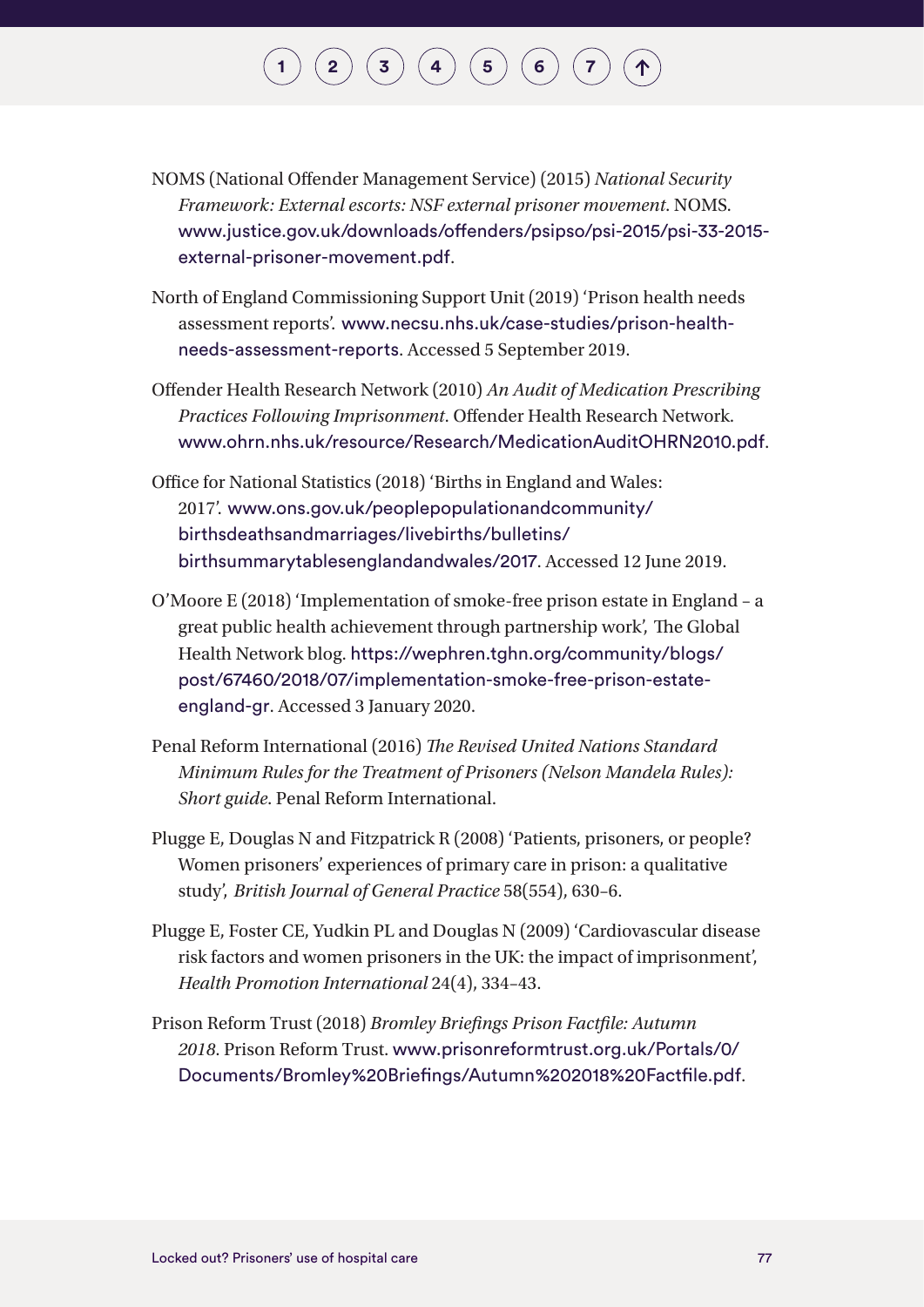#### $\begin{pmatrix} \mathbf{2} \end{pmatrix} \begin{pmatrix} \mathbf{3} \end{pmatrix} \begin{pmatrix} \mathbf{4} \end{pmatrix} \begin{pmatrix} \mathbf{5} \end{pmatrix} \begin{pmatrix} \mathbf{6} \end{pmatrix}$  $\begin{pmatrix} \mathbf{2} \end{pmatrix} \begin{pmatrix} \mathbf{3} \end{pmatrix} \begin{pmatrix} \mathbf{4} \end{pmatrix} \begin{pmatrix} \mathbf{5} \end{pmatrix} \begin{pmatrix} \mathbf{6} \end{pmatrix}$  $\begin{pmatrix} \mathbf{2} \end{pmatrix} \begin{pmatrix} \mathbf{3} \end{pmatrix} \begin{pmatrix} \mathbf{4} \end{pmatrix} \begin{pmatrix} \mathbf{5} \end{pmatrix} \begin{pmatrix} \mathbf{6} \end{pmatrix}$  $\begin{pmatrix} \mathbf{2} \end{pmatrix} \begin{pmatrix} \mathbf{3} \end{pmatrix} \begin{pmatrix} \mathbf{4} \end{pmatrix} \begin{pmatrix} \mathbf{5} \end{pmatrix} \begin{pmatrix} \mathbf{6} \end{pmatrix}$  $\begin{pmatrix} \mathbf{2} \end{pmatrix} \begin{pmatrix} \mathbf{3} \end{pmatrix} \begin{pmatrix} \mathbf{4} \end{pmatrix} \begin{pmatrix} \mathbf{5} \end{pmatrix} \begin{pmatrix} \mathbf{6} \end{pmatrix}$  $\begin{pmatrix} \mathbf{2} \end{pmatrix} \begin{pmatrix} \mathbf{3} \end{pmatrix} \begin{pmatrix} \mathbf{4} \end{pmatrix} \begin{pmatrix} \mathbf{5} \end{pmatrix} \begin{pmatrix} \mathbf{6} \end{pmatrix}$  $\begin{pmatrix} \mathbf{2} \end{pmatrix} \begin{pmatrix} \mathbf{3} \end{pmatrix} \begin{pmatrix} \mathbf{4} \end{pmatrix} \begin{pmatrix} \mathbf{5} \end{pmatrix} \begin{pmatrix} \mathbf{6} \end{pmatrix}$  $\begin{pmatrix} \mathbf{2} \end{pmatrix} \begin{pmatrix} \mathbf{3} \end{pmatrix} \begin{pmatrix} \mathbf{4} \end{pmatrix} \begin{pmatrix} \mathbf{5} \end{pmatrix} \begin{pmatrix} \mathbf{6} \end{pmatrix}$  $\begin{pmatrix} \mathbf{2} \end{pmatrix} \begin{pmatrix} \mathbf{3} \end{pmatrix} \begin{pmatrix} \mathbf{4} \end{pmatrix} \begin{pmatrix} \mathbf{5} \end{pmatrix} \begin{pmatrix} \mathbf{6} \end{pmatrix}$  $\begin{pmatrix} \mathbf{2} \end{pmatrix} \begin{pmatrix} \mathbf{3} \end{pmatrix} \begin{pmatrix} \mathbf{4} \end{pmatrix} \begin{pmatrix} \mathbf{5} \end{pmatrix} \begin{pmatrix} \mathbf{6} \end{pmatrix}$  $\begin{pmatrix} \mathbf{2} \end{pmatrix} \begin{pmatrix} \mathbf{3} \end{pmatrix} \begin{pmatrix} \mathbf{4} \end{pmatrix} \begin{pmatrix} \mathbf{5} \end{pmatrix} \begin{pmatrix} \mathbf{6} \end{pmatrix}$

- Public Health England (2016a) '3.8 million people in England now have diabetes', press release, 13 September. [www.gov.uk/government/](http://www.gov.uk/government/news/38-million-people-in-england-now-have-diabetes) [news/38-million-people-in-england-now-have-diabetes](http://www.gov.uk/government/news/38-million-people-in-england-now-have-diabetes). Accessed 3 January 2020.
- Public Health England (2016b) *Rapid Review of Evidence of the Impact on Health Outcomes of NHS Commissioned Health Services for People in Secure and Detained Settings to Inform Future Health Interventions and Prioritisation in England*. Public Health England.
- Public Health England (2017a) *Public Health England Health and Justice Annual Review 2016/17*. Public Health England.
- Public Health England (2017b) 'Quarterly update report of the introduction of opt-out BBV testing in prisons from PHE, NHS England and HMPPS', *BBV Bulletin*, special edition, issue 13, December. [https://assets.publishing.](https://assets.publishing.service.gov.uk/government/uploads/system/uploads/attachment_data/file/666850/BBV_bulletin_Dec_2017.pdf) [service.gov.uk/government/uploads/system/uploads/attachment\\_](https://assets.publishing.service.gov.uk/government/uploads/system/uploads/attachment_data/file/666850/BBV_bulletin_Dec_2017.pdf) [data/file/666850/BBV\\_bulletin\\_Dec\\_2017.pdf](https://assets.publishing.service.gov.uk/government/uploads/system/uploads/attachment_data/file/666850/BBV_bulletin_Dec_2017.pdf).
- Public Health England (2018a) *Hepatitis C in the UK: 2018 report: Working to eliminate hepatitis C as a major public health threat*. Public Health England.
- Public Health England (2018b) *Norovirus and Rotavirus: Summary of surveillance 2017 to 2018*. Public Health England. [www.gov.uk/](http://www.gov.uk/government/statistics/norovirus-and-rotavirus-summary-of-surveillance-2017-to-2018) [government/statistics/norovirus-and-rotavirus-summary-of](http://www.gov.uk/government/statistics/norovirus-and-rotavirus-summary-of-surveillance-2017-to-2018)[surveillance-2017-to-2018](http://www.gov.uk/government/statistics/norovirus-and-rotavirus-summary-of-surveillance-2017-to-2018). Accessed 3 January 2020.
- Public Health England and Department of Health and Social Care (2018) *Secure Setting Statistics from the National Drug Treatment Monitoring System (NDTMS): 1 April 2016 to 31 March 2017*. Public Health England. [https://assets.publishing.service.gov.uk/government/uploads/system/](https://assets.publishing.service.gov.uk/government/uploads/system/uploads/attachment_data/file/677500/OFFICIAL-SENSITIVE_secure_setting_annual_report_2016-17FINAL-v1.2.pdf) uploads/attachment\_data/file/677500/OFFICIAL-SENSITIVE\_secure [setting\\_annual\\_report\\_2016-17FINAL-v1.2.pdf](https://assets.publishing.service.gov.uk/government/uploads/system/uploads/attachment_data/file/677500/OFFICIAL-SENSITIVE_secure_setting_annual_report_2016-17FINAL-v1.2.pdf).
- *PULSE* (2018) 'GP practices piloting pre-registration of prisoners due for release', PULSE, 16 May.
- Robson S (2011) 'Providing diabetes care in prisons: experiences of joint working with prison health care', *Diabetes & Primary Care* 13(1), 41–6.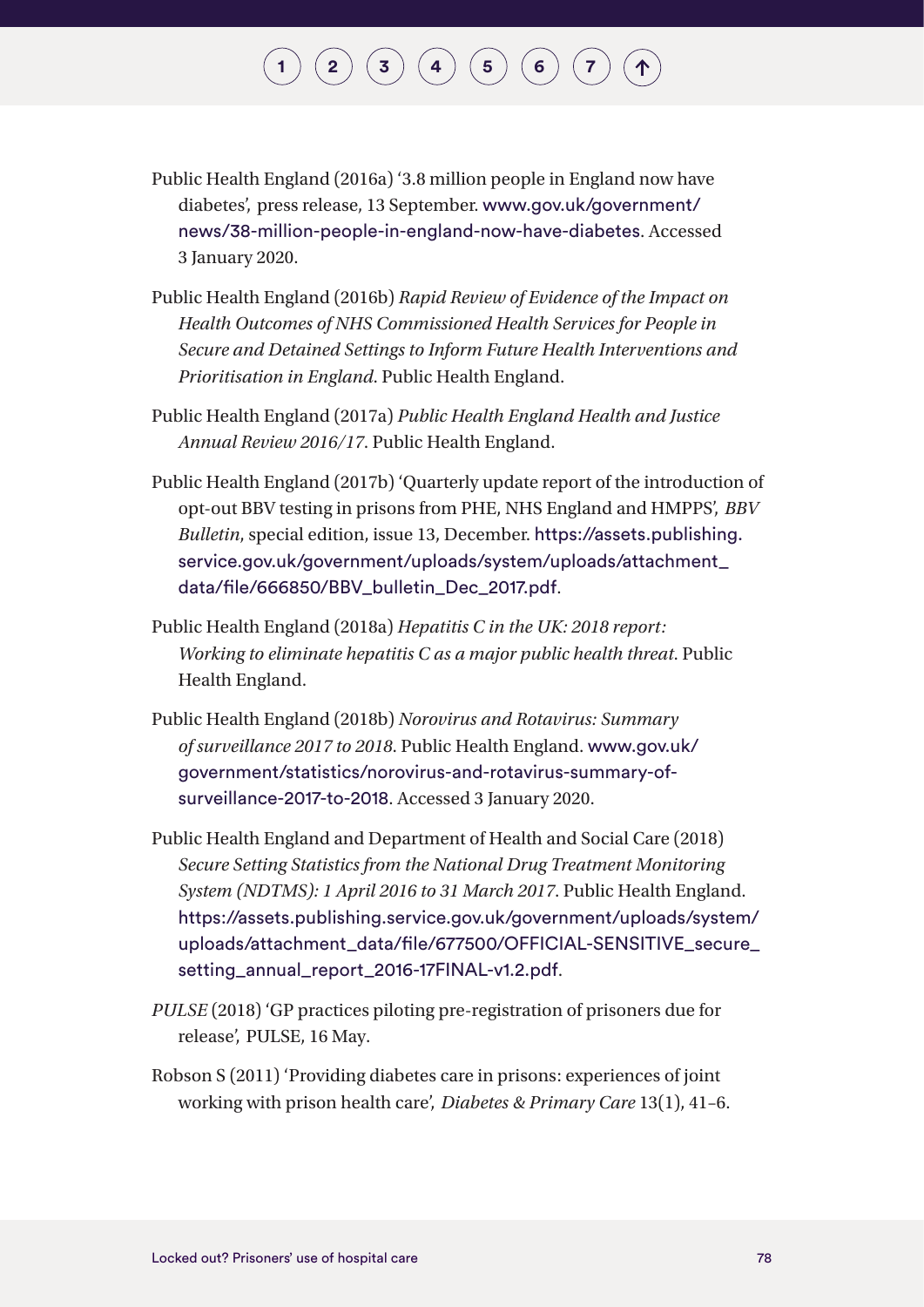#### $\mathbf{2}\mathbf{2}\mathbf{3}\mathbf{4}$  $\mathbf{2}\mathbf{2}\mathbf{3}\mathbf{4}$  $\mathbf{2}\mathbf{2}\mathbf{3}\mathbf{4}$  $\mathbf{2}\mathbf{2}\mathbf{3}\mathbf{4}$  $\mathbf{2}\mathbf{2}\mathbf{3}\mathbf{4}$  $\mathbf{2}\mathbf{2}\mathbf{3}\mathbf{4}$  $\mathbf{2}\mathbf{2}\mathbf{3}\mathbf{4}$   $\mathbf{4}\mathbf{5}\mathbf{5}$  $\mathbf{4}\mathbf{5}\mathbf{5}$  $\mathbf{4}\mathbf{5}\mathbf{5}$   $\mathbf{5}\mathbf{6}\mathbf{6}$  $\mathbf{5}\mathbf{6}\mathbf{6}$  $\mathbf{5}\mathbf{6}\mathbf{6}$   $\mathbf{7}\mathbf{7}\mathbf{7}$  $\mathbf{7}\mathbf{7}\mathbf{7}$  $\mathbf{7}\mathbf{7}\mathbf{7}$

- Rouxel P, Duijster D, Tsakos G and Watt RG (2013) 'Oral health of female prisoners in HMP Holloway: implications for oral health promotion in UK prisons', *British Dental Journal* 214(12), 627–32. [https://doi.org/10.1038/](https://doi.org/10.1038/sj.bdj.2013.581) [sj.bdj.2013.581](https://doi.org/10.1038/sj.bdj.2013.581). Accessed 3 January 2020.
- Royal College of General Practitioners (2018) 'Prison health is public health RCGP launches new position statement on care in secure environments', press release, 18 July. [www.rcgp.org.uk/about-us/news/2018/july/](http://www.rcgp.org.uk/about-us/news/2018/july/prison-health-is-public-health.aspx) [prison-health-is-public-health.aspx](http://www.rcgp.org.uk/about-us/news/2018/july/prison-health-is-public-health.aspx). Accessed 3 January 2020.
- Royal College of Midwives (2019) *Position Statement: Perinatal women in the criminal justice system*. Royal College of Midwives. [www.rcm.org.uk/](http://www.rcm.org.uk/media/3640/perinatal-women-in-the-criminal-justice-system_7.pdf) [media/3640/perinatal-women-in-the-criminal-justice-system\\_7.pdf](http://www.rcm.org.uk/media/3640/perinatal-women-in-the-criminal-justice-system_7.pdf).
- Russell A, White V and Landes D (2006) 'Young offenders' perceptions and expectations of dental health services in the north east of England: a qualitative study', *International Journal of Prisoner Health* 2(4), 281–9.
- Senior J, Forsyth K, Walsh E, O'Hara K, Stevenson C, Hayes A, Short V, Webb R, Challis D, Fazel S, Burns A and Shaw J (2013) 'Health and social care services for older male adults in prison: the identification of current service provision and piloting of an assessment and care planning model', *Health Services and Delivery Research*, 1(5). [www.journalslibrary.nihr.ac.uk/](http://www.journalslibrary.nihr.ac.uk/hsdr/hsdr01050/#/abstract) [hsdr/hsdr01050/#/abstract](http://www.journalslibrary.nihr.ac.uk/hsdr/hsdr01050/#/abstract). Accessed 3 January 2020.
- Senior J and Shaw J (2011) 'The public health implications of United Kingdom offender healthcare policy: a holistic approach to achieve individual and societal gains', *International Journal of Law and Psychiatry* 34(4), 283–6. <https://doi.org/10.1016/j.ijlp.2011.07.007>. Accessed 3 January 2020.
- Stevens A (2015) *Sex in Prison: Experiences of former prisoners*. Howard League. [https://howardleague.org/wp-content/uploads/2016/03/Sex](https://howardleague.org/wp-content/uploads/2016/03/Sex-in-prison-web.pdf)[in-prison-web.pdf](https://howardleague.org/wp-content/uploads/2016/03/Sex-in-prison-web.pdf).
- Stewart EC (2007) 'The sexual health and behaviour of male prisoners: the need for research', *Howard Journal of Criminal Justice* 46(1), 43–59.
- Sullivan V, Forsyth K, Hassan L, O'Hara K, Senior J and Shaw J (2016) '"You can't have them in here": experiences of accessing medication among older men on entry to prison', *Ageing and Society* 36(6), 1254–71.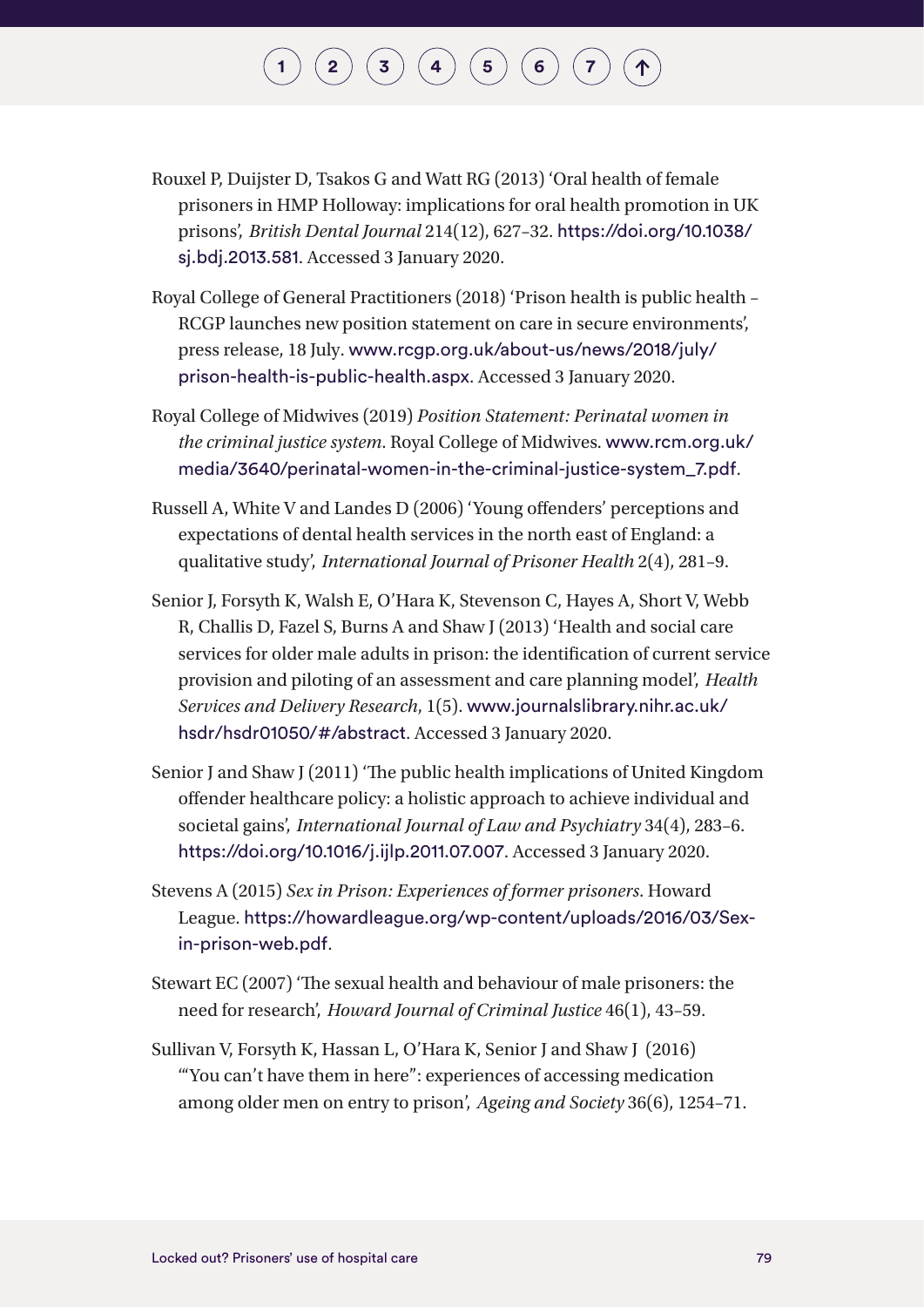- Thiam O, Konate I, Gueye M L, Toure AO et al. (2016). 'Traumatic diaphragmatic injuries: epidemiological, diagnostic and therapeutic aspects' *Springerplus*. 5(1):1614.
- Turner M, Payne S and Barbarachild Z (2011) 'Care or custody? An evaluation of palliative care in prisons in north west England', *Palliative Medicine* 25(4), 370–7.
- UNODC (United Nations Office on Drugs and Crime), World Health Organization and Regional Office for Europe (2013) *Good Governance for Prison Health in the 21st Century: A policy brief on the organization of prison health*. World Health Organization. [www.who.int/hiv/pub/prisons/](http://www.who.int/hiv/pub/prisons/prison_health/en) [prison\\_health/en](http://www.who.int/hiv/pub/prisons/prison_health/en). Accessed 3 January 2020.
- Viswanathan U, Beaumont A, O'Moore É, Ramsay M, Tedder R, Ijaz S, Balogun K and Kirwan P (2011) 'Hepatitis B transmission event in an English prison and the importance of immunization', *Journal of Public Health* 33(2), 193–6. [https://doi.org/10.1093/pubmed/fdq083](https://academic.oup.com/jpubhealth/article/33/2/193/1589674). Accessed 3 January 2020.
- Ware S (2009) 'The development of care services for older people in prison', *Journal of Care Services Management* 3(4), 364–74.
- Watson R, Stimpson A and Hostick T (2004) 'Prison health care: a review of the literature', *International Journal of Nursing Studies* 41(2), 119–28.
- Webster R (2014) 'Health Justice Indicators of Performance results', Freedom of Information request, 20 November. [www.whatdotheyknow.com/](http://www.whatdotheyknow.com/request/health_justice_indicators_of_per) [request/health\\_justice\\_indicators\\_of\\_per](http://www.whatdotheyknow.com/request/health_justice_indicators_of_per). Accessed 3 January 2020.
- World Health Organization (2014) Prisons and health. [www.euro.who.int/\\_\\_](http://www.euro.who.int/__data/assets/pdf_file/0005/249188/Prisons-and-Health.pdf) [data/assets/pdf\\_file/0005/249188/Prisons-and-Health.pdf](http://www.euro.who.int/__data/assets/pdf_file/0005/249188/Prisons-and-Health.pdf).
- World Health Organization (2015) 'WHO Statement on Caesarean Section Rates' [https://apps.who.int/iris/](https://apps.who.int/iris/bitstream/handle/10665/161442/WHO_RHR_15.02_eng.pdf;jsessionid=CE9C95394E42E67A6047A021BE7F0F46?sequence=1.%20Accessed%2010/02/2020) [bitstream/handle/10665/161442/WHO\\_RHR\\_15.02\\_eng.](https://apps.who.int/iris/bitstream/handle/10665/161442/WHO_RHR_15.02_eng.pdf;jsessionid=CE9C95394E42E67A6047A021BE7F0F46?sequence=1.%20Accessed%2010/02/2020) [pdf;jsessionid=CE9C95394E42E67A6047A021BE7F0F46?sequence=1.](https://apps.who.int/iris/bitstream/handle/10665/161442/WHO_RHR_15.02_eng.pdf;jsessionid=CE9C95394E42E67A6047A021BE7F0F46?sequence=1.%20Accessed%2010/02/2020)  [Accessed 10/02/2020](https://apps.who.int/iris/bitstream/handle/10665/161442/WHO_RHR_15.02_eng.pdf;jsessionid=CE9C95394E42E67A6047A021BE7F0F46?sequence=1.%20Accessed%2010/02/2020)
- Zimmerman SE, Chatty D and Nørredam ML (2012) 'Health needs and access to care in immigration detention: perceptions of former detainees', *International Journal of Migration, Health and Social Care* 8(4), 180–5. <https://doi.org/10.1108/17479891211287094>. Accessed 3 January 2020.